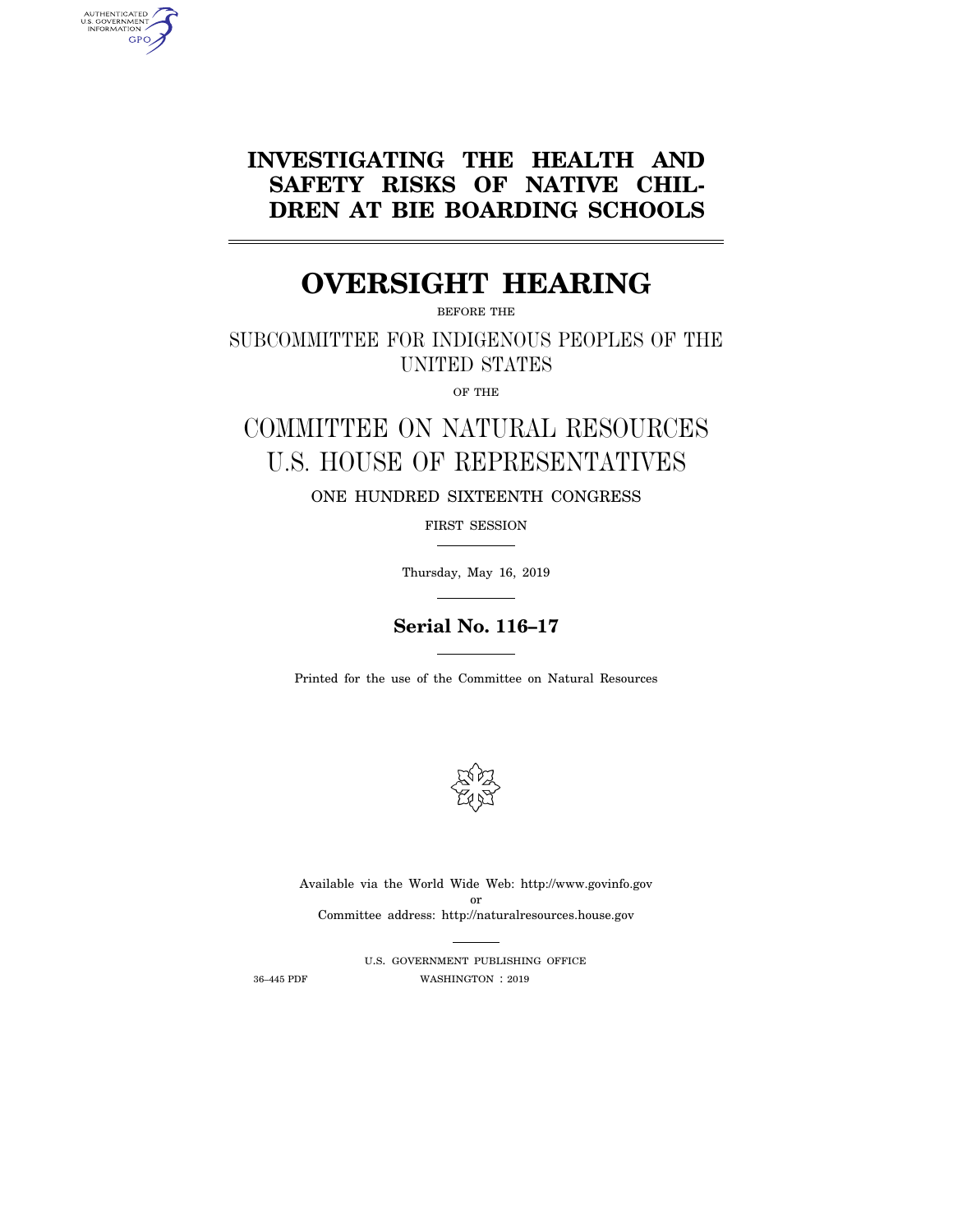# COMMITTEE ON NATURAL RESOURCES

RAÚL M. GRIJALVA, AZ, *Chair* DEBRA A. HAALAND, NM, *Vice Chair*  GREGORIO KILILI CAMACHO SABLAN, CNMI, *Vice Chair, Insular Affairs*  ROB BISHOP, UT, *Ranking Republican Member* 

Grace F. Napolitano, CA Jim Costa, CA Gregorio Kilili Camacho Sablan, CNMI Jared Huffman, CA Alan S. Lowenthal, CA Ruben Gallego, AZ TJ Cox, CA Joe Neguse, CO Mike Levin, CA Debra A. Haaland, NM Jefferson Van Drew, NJ Joe Cunningham, SC Nydia M. Velázquez, NY Diana DeGette, CO Wm. Lacy Clay, MO Debbie Dingell, MI Anthony G. Brown, MD A. Donald McEachin, VA Darren Soto, FL Ed Case, HI Steven Horsford, NV Michael F. Q. San Nicolas, GU Matt Cartwright, PA Paul Tonko, NY *Vacancy* 

Don Young, AK Louie Gohmert, TX Doug Lamborn, CO Robert J. Wittman, VA Tom McClintock, CA Paul A. Gosar, AZ Paul Cook, CA Bruce Westerman, AR Garret Graves, LA Jody B. Hice, GA Aumua Amata Coleman Radewagen, AS Daniel Webster, FL Liz Cheney, WY Mike Johnson, LA Jenniffer González-Colón, PR John R. Curtis, UT Kevin Hern, OK Russ Fulcher, ID

David Watkins, *Chief of Staff*  Sarah Lim, *Chief Counsel*  Parish Braden, *Republican Staff Director*  http://naturalresources.house.gov

## SUBCOMMITTEE FOR INDIGENOUS PEOPLES OF THE UNITED STATES

RUBEN GALLEGO, AZ, *Chair*  PAUL COOK, CA, *Ranking Republican Member* 

Darren Soto, FL Michael F. Q. San Nicolas, GU Debra A. Haaland, NM Ed Case, HI Matt Cartwright, PA *Vacancy Vacancy*  Rau´l M. Grijalva, AZ, *ex officio* 

Don Young, AK Aumua Amata Coleman Radewagen, AS John R. Curtis, UT Kevin Hern, OK *Vacancy*  Rob Bishop, UT, *ex officio*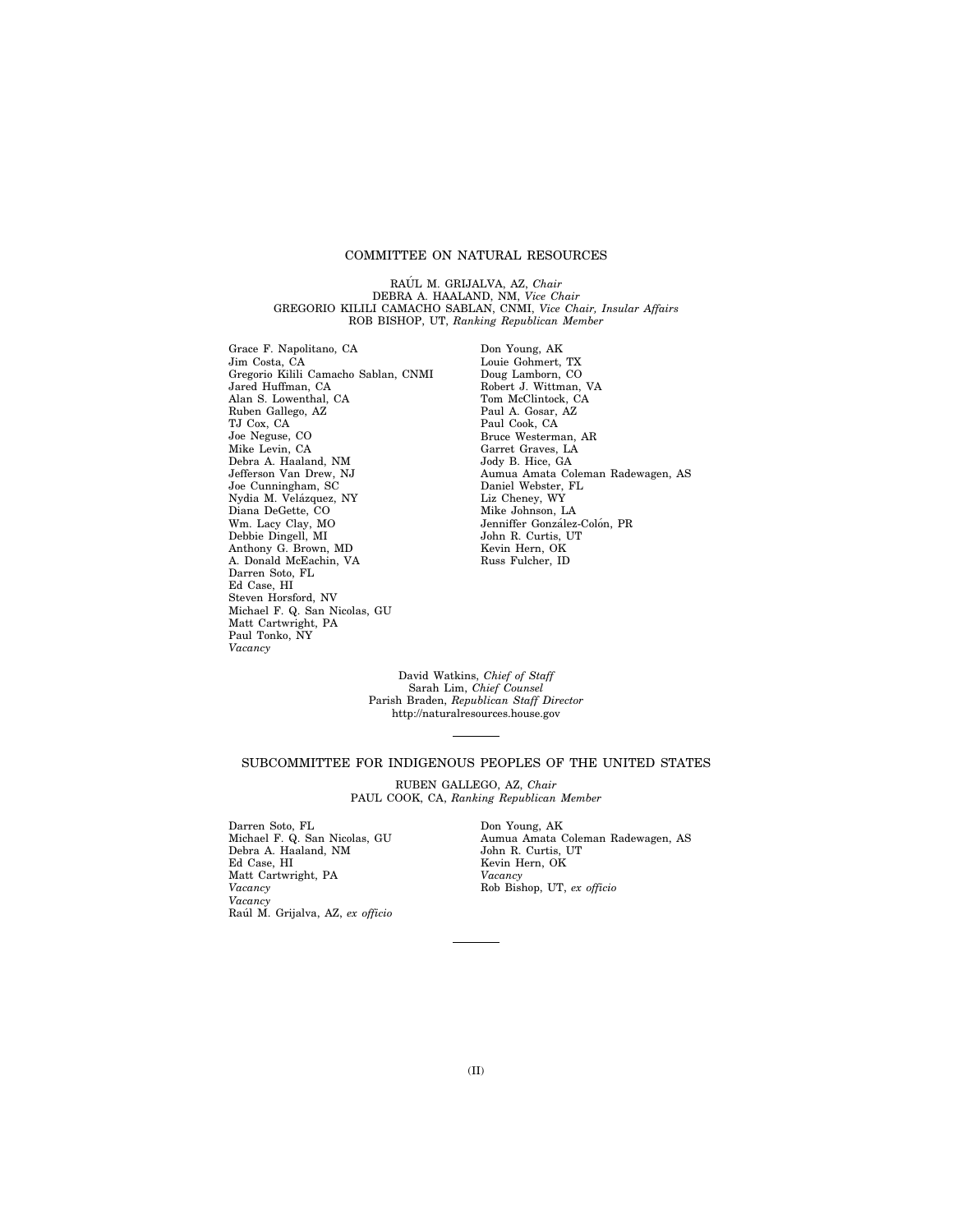# **CONTENTS**

|                                                                                                                                                                                                                                                                                                                                                                                                                                                                                                                                                                         | Page<br>1                                        |
|-------------------------------------------------------------------------------------------------------------------------------------------------------------------------------------------------------------------------------------------------------------------------------------------------------------------------------------------------------------------------------------------------------------------------------------------------------------------------------------------------------------------------------------------------------------------------|--------------------------------------------------|
| <b>Statement of Members:</b><br>Cook, Hon. Paul, a Representative in Congress from the State of<br>Gallego, Hon. Ruben, a Representative in Congress from the State of<br>Grijalva, Hon. Raúl M., a Representative in Congress from the State                                                                                                                                                                                                                                                                                                                           | 3<br>$\overline{4}$<br>1<br>$\overline{2}$<br>70 |
| Statement of Witnesses:<br>Casey, Tiyana, Youth Advocate, National Indian Education Association,<br>ruz, Mark, Deputy Assistant Secretary, Policy and Economic Development—Indian Affairs, U.S. Department of the Interior,<br>Cruz.<br>Karzon, Celeste, Former Teacher, Chemawa Indian School, Salem,                                                                                                                                                                                                                                                                  | 38<br>40<br>31<br>32<br>33<br>5                  |
| Keith, Treasa, Parent of Former Student Melissa Abell, Chemawa Indian<br>Moody-Jurado, Sonya, Former Chair, Chemawa School Board, Salem,<br>O'Renick, Joy, Former Teacher, Chemawa Indian School, Salem, Oregon.<br>Willis, Beatrice, Parent of Former Student Marshall Friday, Chemawa                                                                                                                                                                                                                                                                                 | 6<br>12<br>13<br>35<br>36<br>13<br>16<br>9<br>10 |
| Additional Materials Submitted for the Record:<br>Bonamici, Hon. Suzanne, a Representative in Congress from the State<br>${\small \begin{tabular}{l} \bf \textit{of Oregon, prepared statement} & \textit{\textit{}}\\ \bf \textit{Espino, Antia: Testimony for the Record from Former Chemawa Indian School Employee} & \textit{\textit{}}\\ \end{tabular}}$<br>List of documents submitted for the record retained in the Committee's<br>Schrader, Hon. Kurt, a Representative in Congress from the State of<br>Submissions for the Record by Representative Schrader | 22<br>71<br>72<br>25                             |
| Letter from Oregon Delegation to Principal Deputy Assistant<br>Secretary of Indian Affairs John Tahsuda, November 14, 2017<br>Response Letter from Principal Deputy Assistant Secretary of Indian<br>Letter from Oregon Delegation to Principal Deputy Assistant<br>Secretary of Indian Affairs John Tahsuda, June 8, 2018<br>Letter from Oregon Delegation to Department of Education Secretary                                                                                                                                                                        | 50<br>52<br>54<br>56                             |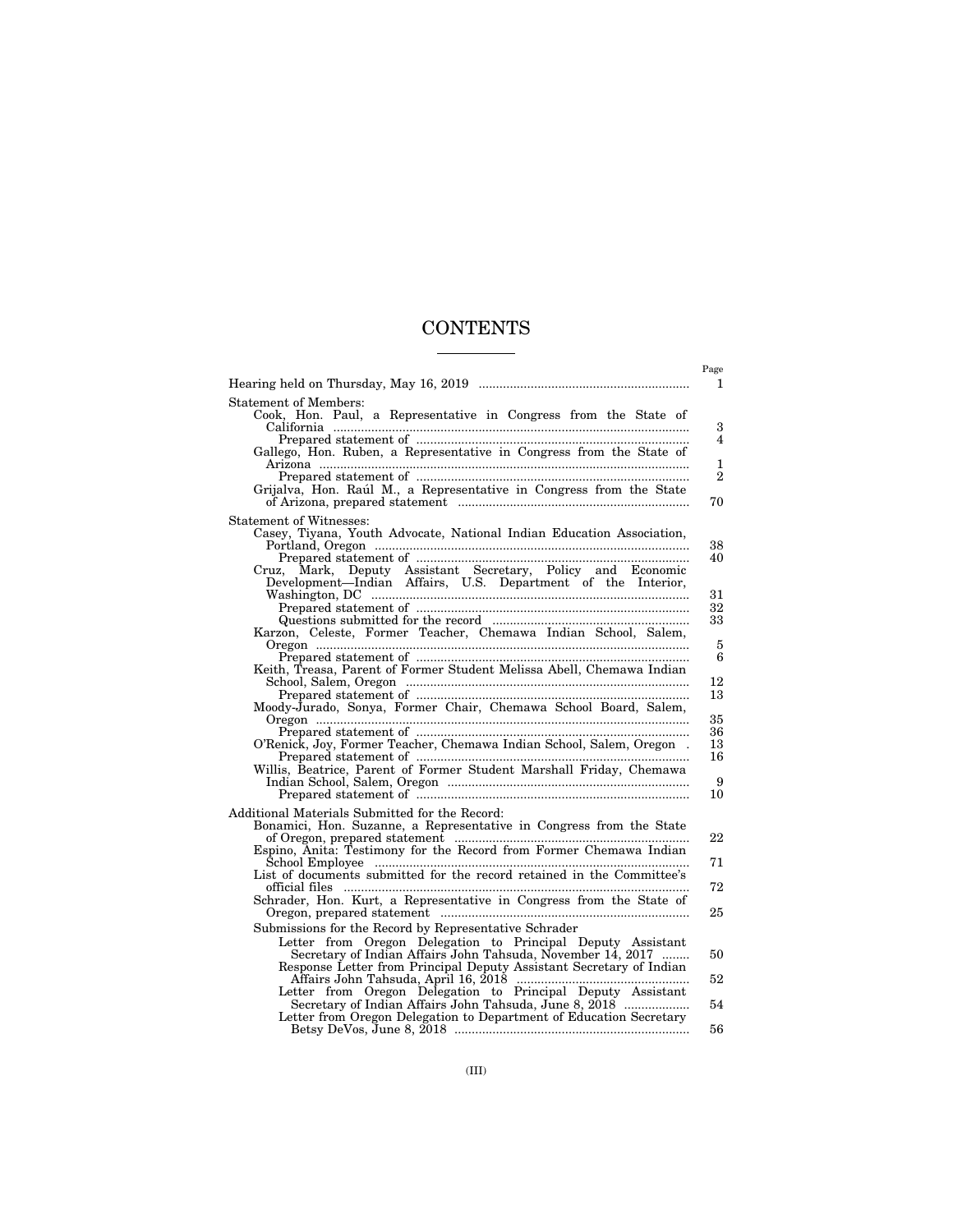|                                                                 | Page |
|-----------------------------------------------------------------|------|
| Additional Materials Submitted for the Record—Continued         |      |
| Submissions for the Record by Representative Schrader—Continued |      |
| Letter from Oregon Delegation to Indian Health Service Director |      |
|                                                                 | 58   |
| Response Letter from the Department of Education, September 18, |      |
|                                                                 | 59   |
| Response Letter from the Indian Health Service, July 10, 2018   | 60   |
| Response Letter from the Department of the Interior, March 15,  |      |
| 2019                                                            | 62   |
| Letter from Reps. Schrader and Bonamici to Natural Resources    |      |
| Committee for Hearing Request, April 12, 2019                   | 65   |
|                                                                 |      |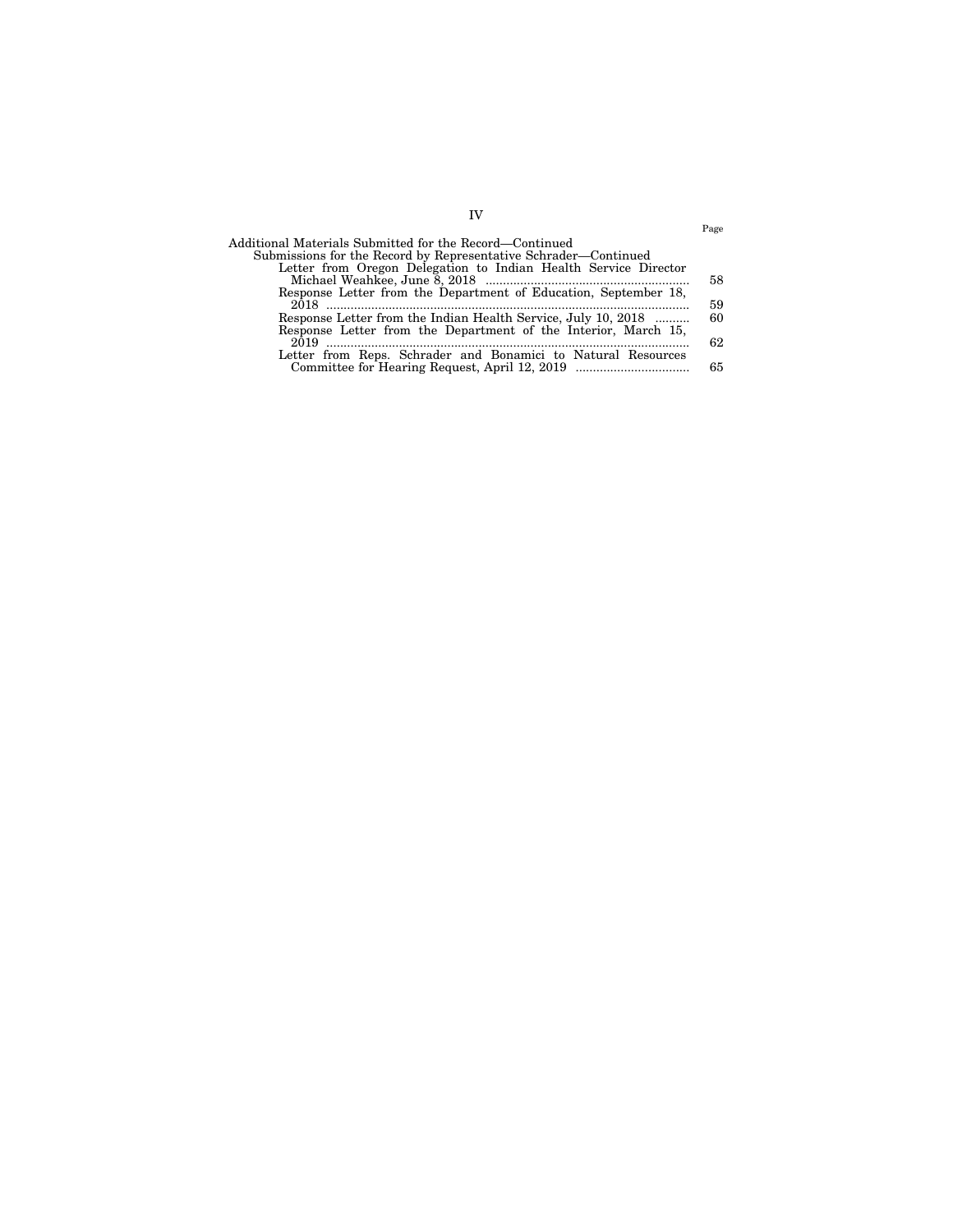# **OVERSIGHT HEARING ON INVESTIGATING THE HEALTH AND SAFETY RISKS OF NATIVE CHILDREN AT BIE BOARDING SCHOOLS**

# **Thursday, May 16, 2019 U.S. House of Representatives Subcommittee for Indigenous Peoples of the United States Committee on Natural Resources Washington, DC**

The Subcommittee met, pursuant to notice, at 2:03 p.m., in room 1334, Longworth House Office Building, Hon. Ruben Gallego [Chairman of the Subcommittee] presiding.

Present: Representatives Gallego, Soto, Haaland, Grijalva; and Cook.

Also present: Representatives Schrader and Bonamici.

Mr. GALLEGO. Welcome. The Subcommittee for Indigenous Peoples of the United States will now come to order.

The Subcommittee is meeting today to hear testimony on investigating the health and safety risks of Native children at BIE boarding schools. Under Committee Rule 4(f), any oral opening statements at hearings are limited to the Chairman and the Ranking Minority Member. Therefore, I ask unanimous consent that all other Members' opening statements be made part of the hearing record if they are submitted to the Clerk by 5 p.m. today.

I also ask unanimous consent for the Oregon Congressional Representatives Kurt Schrader and Suzanne Bonamici to join us on the dais to provide questions for the witnesses. Hearing no objection, so ordered.

# **STATEMENT OF THE HON. RUBEN GALLEGO, A REPRESENTA-TIVE IN CONGRESS FROM THE STATE OF ARIZONA**

Mr. GALLEGO. Good morning, and a warm welcome to all of our witnesses, and thank you for traveling here. We are here today to get answers about how we can better protect the health and wellbeing of Native students attending BIE boarding schools.

Let's be clear. Our country has a long, horrific history when it comes to Native American children's attendance at boarding schools. For a period of over 100 years, Federal Indian education policy partially consisted of forcefully abducting Native children from their homes and sending them to far-off federally funded boarding schools meant to assimilate and exploit them.

It is with keen awareness of this shameful history that we convene this hearing today to get answers about the Chemawa Boarding School in Oregon State and hear from witnesses about how we can better protect Native students from across the Nation.

Chemawa Indian School is one of the oldest continually operating boarding schools in the United States. Over many years, its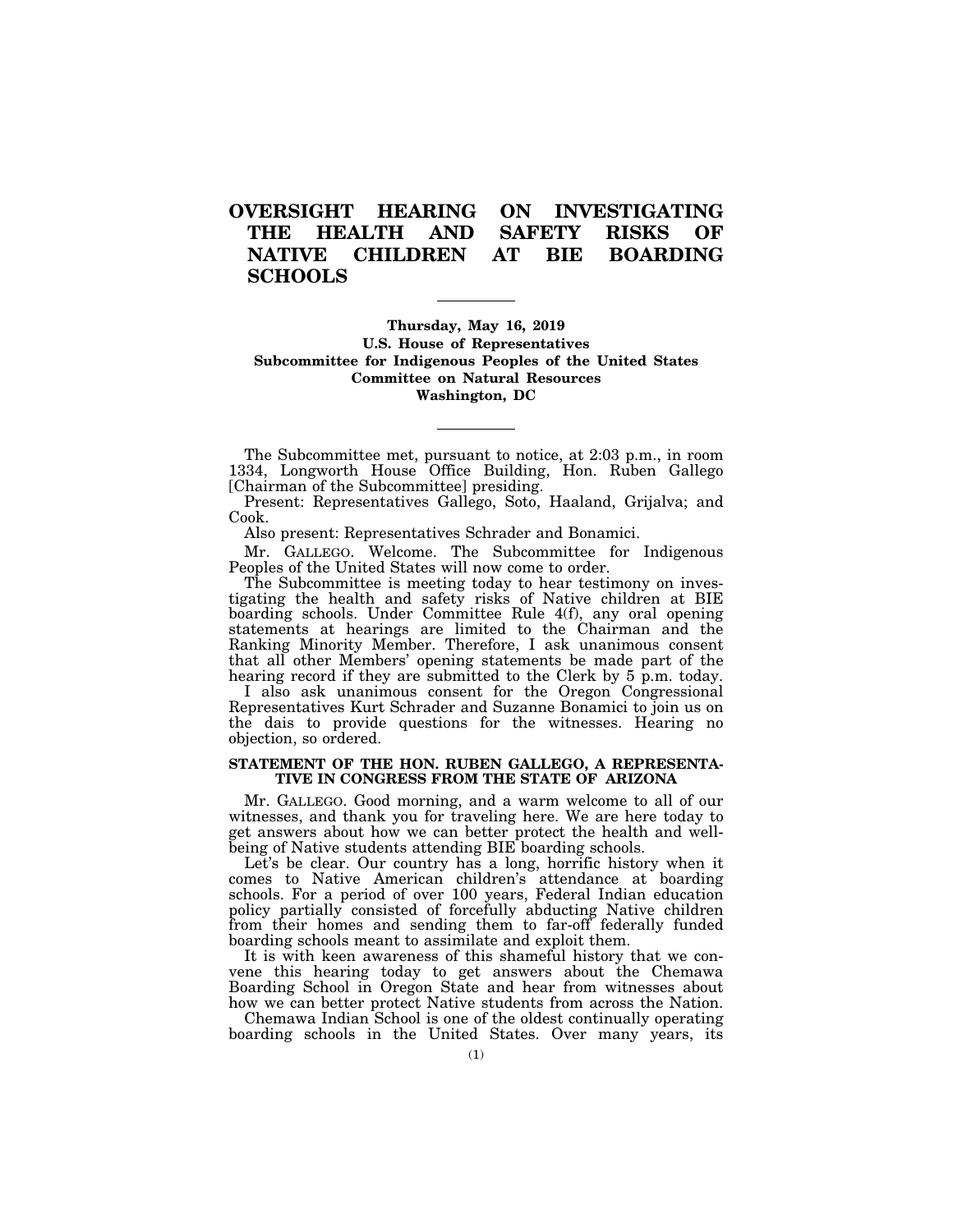mission shifted from assimilation to prioritization of culturally competent care and curriculum for students and families who see the school as an opportunity to escape difficult home lives or the challenges of attending a school on a reservation. Students at the school originate from as many as 80 tribes, with one-third of students hailing from my home state of Arizona.

We are here today because of the extremely disturbing signs that Chemawa is not fulfilling its obligation to properly care for the health and well-being of its students. As of June 2018, four current and former Chemawa students have died.

Though no two of these student stories are identical, the testimony we will hear today reflects disturbing trends at Chemawa, including: a lack of sufficient care for students' health and mental health, including outright negligence; ill-advised and harmful disciplinary policies, including a high rate of suspension and expulsion; and school policies to discourage transparency and accountability.

I am heartbroken that we need to be here today, and that it has taken so long for some of our witnesses who have lost loved ones to get answers. That ends now. We have a legal and, more importantly, a moral responsibility to keep Native children safe.

I want to keep this short so we can honor the stories of the students' families and former staff, and others who have traveled a long way to share their words with us. Before I turn it over to my Ranking Member, I want to express a special thank you to my colleagues, Representatives Schrader and Bonamici, who helped bring this issue to my attention starting last year, and who have fought to protect Native students. My hope today is that we begin to get the answers needed to protect Native students attending all BIE boarding schools, including Chemawa.

I would now like to recognize the Ranking Member, Mr. Cook, for his opening statement.

## [The prepared statement of Mr. Gallego follows:]

#### PREPARED STATEMENT OF THE HON. RUBEN GALLEGO, CHAIR, SUBCOMMITTEE FOR INDIGENOUS PEOPLES OF THE UNITED STATES

Good morning to you all, and a warm welcome to all our witnesses here today. Thank you for traveling here.

Let's be clear, our country has a deeply rooted, sometimes horrifying, history with Native Americans and boarding schools. From children being forcibly abducted from their homes to children choosing to attend these schools.

The role of Congress and this Subcommittee is to ensure that proper oversight is provided for tribal programs this includes programs that affect Native children.

Today's hearing is one that we should not be having, not in a physical sense but on moral grounds. Today, we will investigate the health and safety risks of Native children at BIE boarding schools.

Our hearing will look more in depth about what is happening at the Chemawa Indian School, one of the oldest continuously operating boarding schools in the United States. Students from this school come from 17 states with more than a third coming from Arizona.

Some students attend boarding schools to get away from difficult home lives or continue a legacy of generations of relatives, who have attended the school. Although each reason varies for attendance, boarding schools are sometimes viewed as a haven or an escape from a rather challenging upbringing on the reservation.

Yet, as of June 2018, four current and former Chemawa students have died from reported negligence toward health concerns, lack of mental health services, and illadvised suspensions and expulsions leading to later accidents.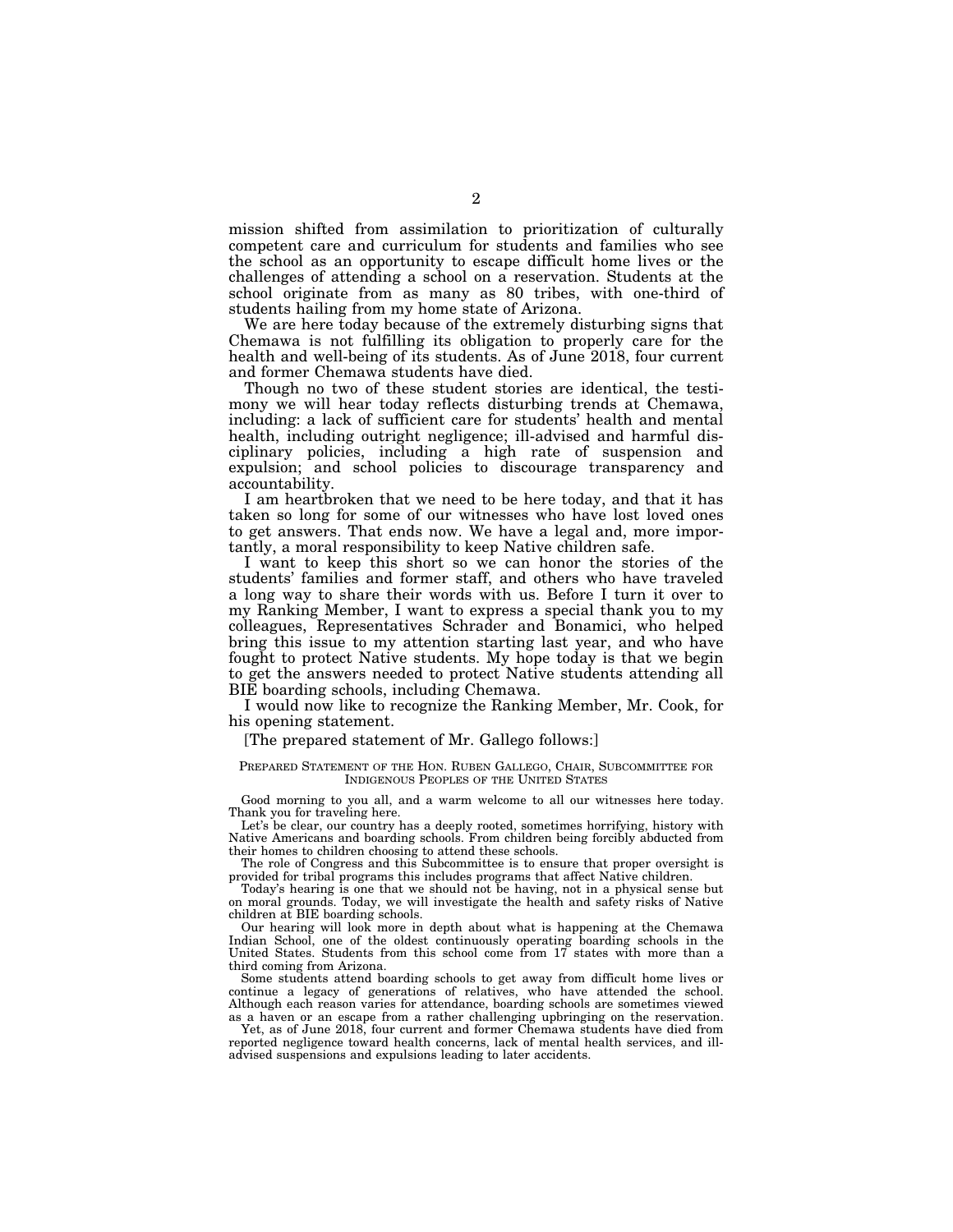I would like to keep this opening statement short, so we can honor the stories of the student's families and former staff, who traveled a long way to share their words with us.

A special thank you to our colleagues, who brought our attention to the various issues surrounding this school. My hope today is that we begin to get the answers needed to protect Native students attending BIE boarding schools.

I would now like to recognize the Ranking Member, Mr. Cook, for his opening statement.

# **STATEMENT OF THE HON. PAUL COOK, A REPRESENTATIVE IN CONGRESS FROM THE STATE OF CALIFORNIA**

Mr. COOK. Thank you, Mr. Chairman. And thank you to our witnesses for being here today. I know several of you have traveled a long distance to be with us, and a number of us make that crosscountry flight every week and it is no fun.

In today's hearing, we will discuss the serious challenges facing schools that provide education to Native American and Alaskan Native students, specifically at one of the four off-reservation boarding schools in Salem, Oregon, an Indian school which is operated by the Bureau of Indian Education.

In 2017, the Oregon Public Broadcasting released a series reporting on tragic events that many of our witnesses will be discussing. In recent years, Congress has learned a great deal about the disgraceful conditions impacting Native American schools and, obviously, the education that is with it. The Education and Labor Committee began exploring this crisis and held hearings from 2015 to 2018, which revealed very appalling details.

The Government Accountability Office has also released several reports over the last decade documenting that disorganized bureaucracy and poor communication make it difficult, if not impossible, for these schools to receive the services and support they desperately needed.

The purpose of today's hearing should not be about assigning blame to any one person or administration. There is plenty of blame to go around, I guess. My hope is that we can understand the root causes, if we can get there, of these persistent challenges because it is over and over again, from my readings—and focus on fixing the problem and achieving better results.

I encourage my colleagues that we do not shift away from the primary focus, which is the education of children that are attending or have attended a Bureau of Indian Education boarding school. Instead, Congress should focus on fixing the problem and aiding the administration in ensuring the schools are safe and fully staffed by qualified individuals who can provide the best education and environment for these children.

I myself have been an educator, although many of my colleagues can't believe I can read or write. And the subject is very, very sensitive to me because of my background. Many students came to this school for a quality, culturally relevant education in a safe environment, and I know that everyone in this room can agree that this is what we want and what every young student deserves.

I am pleased to have a representative from the Department of the Interior here today, and I am looking forward to working with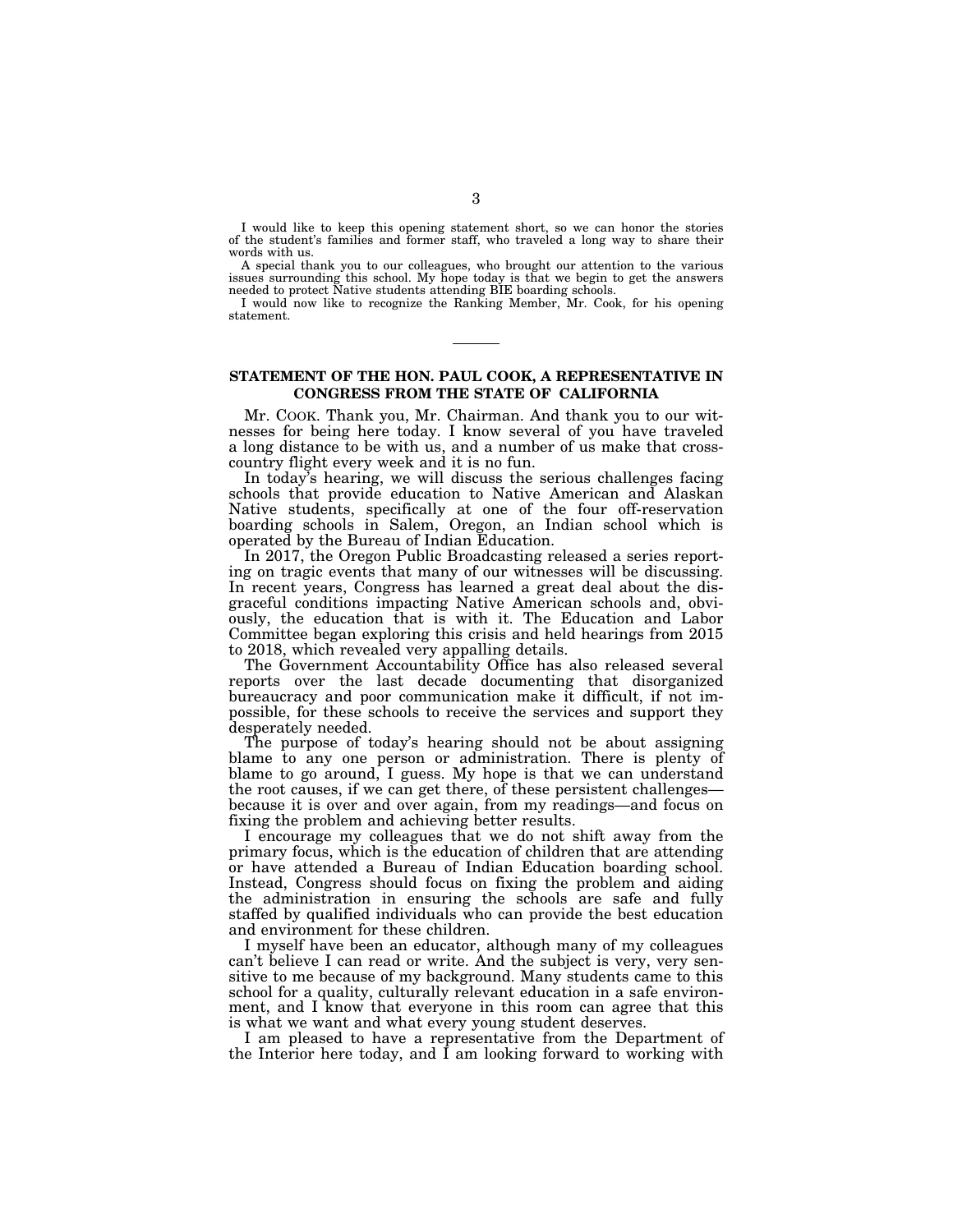both the Administration as well as the Committee that has jurisdiction over Indian education. Thank you, Mr. Chairman. [The prepared statement of Mr. Cook follows:]

# PREPARED STATEMENT OF THE HON. PAUL COOK, RANKING MEMBER, SUBCOMMITTEE

FOR INDIGENOUS PEOPLES OF THE UNITED STATES Thank you, Chairman Gallego, and thank you to our witnesses for being here today. I know several of you traveled a distance to be with us.

In today's hearing, we will discuss the serious challenges facing schools that provide education to Native American and Alaska Native students, specifically at one of the four off-reservation boarding schools in Salem, Oregon, the Chemawa Indian School which is operated by the Bureau of Indian Education.

In 2017, Oregon Public Broadcasting released a series reporting on tragic events that many of our witnesses today will be discussing.

In recent years, Congress has learned a great deal about the disgraceful conditions impacting Native American schools. The Education and Labor Committee began exploring this crisis, and held hearings from 2015–2018, which revealed absolutely appalling details.

The Government Accountability Office has also released several reports over the last decade documenting that the disorganized bureaucracy and poor communication make it difficult, if not impossible, for these schools to receive the services and support they desperately need.

The purpose of today's hearing should not be about assigning blame to any one person or administration. There is plenty of blame to go around. My hope is that we can understand the root causes of these persistent challenges and focus on achieving better results.

I encourage my colleagues to avoid political distractions that would merely shift the focus away from the children who are currently attending, or have attended, a Bureau of Indian Education boarding school. Instead, Congress should focus on aiding the Administration in ensuring schools are safe and fully staffed by qualified individuals who can provide the best education and environment for these children.

Many students came to the Chemawa school for a quality, and culturally relevant, education in a safe environment. I know that everyone in this room can agree that this is what every young student deserves.

Additionally, I am pleased to have a representative from the Department of Interior here today.

I am looking forward to working with both the Administration as well as the Committee that has jurisdiction over Indian education.

Thank you, Mr. Chairman.

Mr. GALLEGO. Thank you, Ranking Member Cook.

I would like to now welcome our distinguished witnesses on Panel 1. Our first witness for this panel is Ms. Celeste Karzon— I apologize if I say any names inappropriately—a former teacher at the Chemawa Indian School and an Anishinaabe woman from the Bay Mills Indian Community. Next is Ms. Beatrice Willis, parent of former Chemawa student Marshall Friday, and enrolled member of the Northern Arapaho Tribe.

Then we have Ms. Treasa Keith, parent of former Chemawa student Melissa Abell and an Alaska Native of the Athabascan Tlingit and Haida Tribes. And finally, we have Ms. Joy O'Renick, former teacher at the Chemawa Indian School and long-time educator.

Let me remind the witnesses that under our Committee Rules, they must limit their oral statements to 5 minutes, but their entire statement will appear in the hearing record. When you begin, the lights on the witness table will turn green. After 4 minutes, the yellow light will come on, and once you hit 5 minutes, please stop.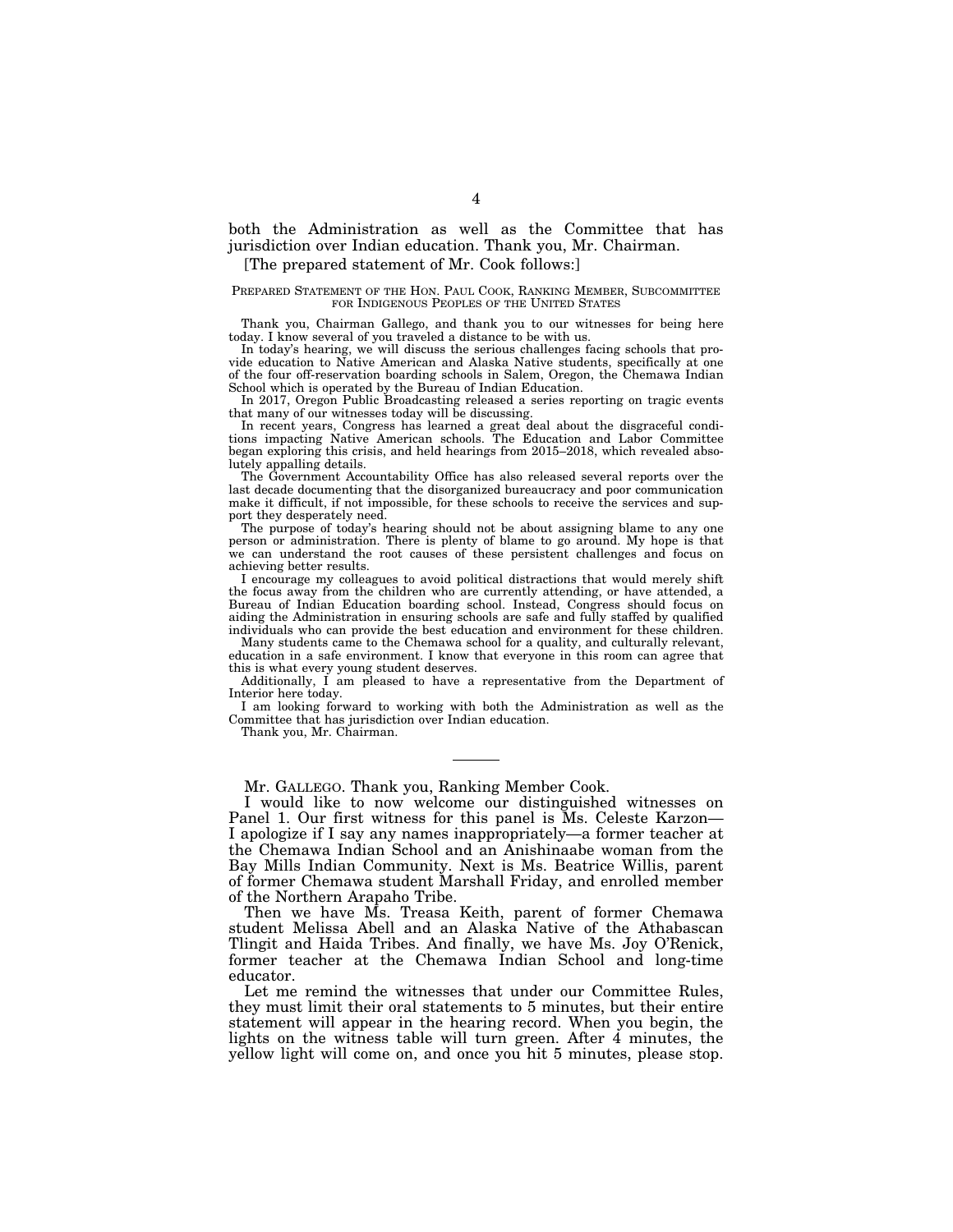That means the red light has come on. I will also allow the entire panel to testify before Members begin questioning the witnesses. The Chair now recognizes Ms. Celeste Karzon.

# **STATEMENT OF CELESTE KARZON, FORMER TEACHER, CHEMAWA INDIAN SCHOOL, SALEM, OREGON**

Ms. KARZON. Subcommittee Chairman Gallego and Ranking Member Cook, thank you for inviting me to testify before you this afternoon. My name is Celeste Karzon, and I am a member of the Bay Mills Indian Community in Brimley, Michigan. I worked as a teacher at Chemawa Indian School for almost 6 years. From the moment I was offered a position at Chemawa, there were red flags that it was not a healthy, functioning school.

On the first day of school, I was still waiting to learn about my teaching load and schedule. I had no roster and no teaching materials, no ability to prep. Students wandered the building without direction. The first day of that first year was a signal of things to come.

I felt particular concern for the well-being of students at Chemawa. They suffered from depression, isolation, loneliness, and homesickness on a regular basis. Though the school had access to behavioral health services from the Indian Health Service, which was on our campus, students were limited in their ability to request and receive help. Sadly, one student who was actively suicidal was discharged from school rather than given wraparound services. When she returned home, she was successful in her suicide attempt.

Supervisors at the school focused on liability rather than highquality instruction and a healthy learning environment. They seemed to operate based on fear of BIE sanctions rather than on what was best for creating a healthy school climate. The result was a loss of the human element that is so critical to effective and impactful education.

High-level supervisors were based in Albuquerque and were detached from the students and faculty they were supposed to oversee. It broke the line of communication and hampered authentic supervisions. Despite these and other warning signs, I was fully committed to my teaching position and, frankly, honored to be teaching Native students, which is deeply personal to me. This is what I set out to do and is what kept me at Chemawa.

I always received exemplary teaching reviews. My teaching practice was never under scrutiny. In fact, I was a teacher whose classroom was showcased when high-profile visitors, such as our supervisors from Albuquerque, would come in. But I was personally unsettled and uncomfortable with the school.

I was particularly disturbed by how little student well-being and safety was emphasized. School culture was broken or absent. For example, students were filming fights in the dorms and posting them on YouTube without consequence. I was very concerned about their safety, and raised this issue with my supervisor.

Rather than address the fighting, the response was an emphasis on the division between the dorms and academics. Teachers, including me, were told to stay out of dorm life. This was a typical response to any concern. A bureaucratic division of responsibilities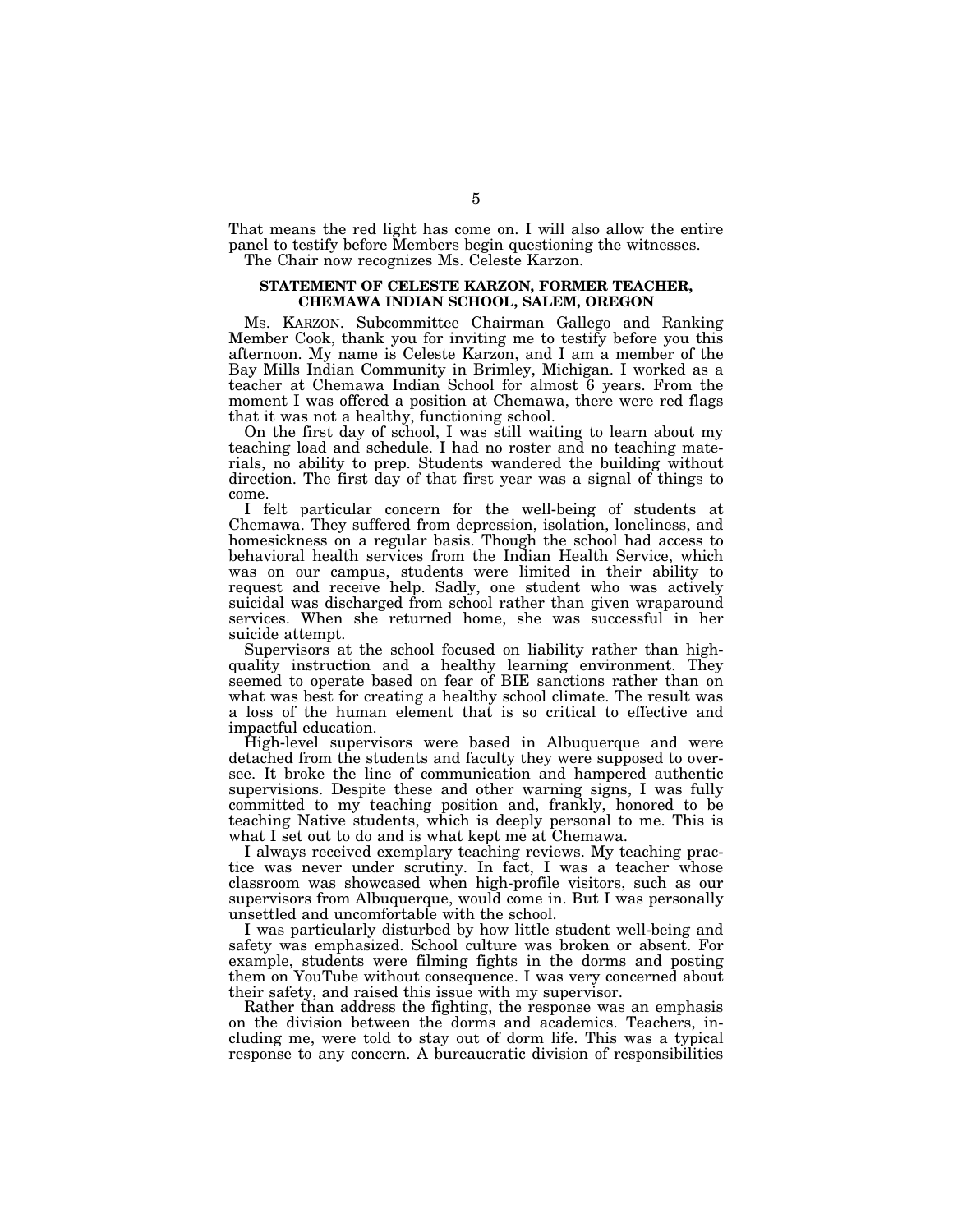and strict chain of command prevented us from reaching any solutions to any problem, no matter the size.

Dorm safety in particular was a siloed issue that teachers were not to speak about. If we tried to, it was interpreted as calling into question the professionalism and training of the dorm staff. The issue of student safety in the dorm was never discussed in faculty meetings or openly. In fact, my supervisor directed all staff to refrain from sending e-mails or otherwise trying to start a conversation about student safety.

I was highly concerned with the lack of ethics at the school. In one instance, I came under pressure to change an 11th grade English student's grade from an F to a D. When I requested to meet with the family rather than change the grade, a guidance counselor sat in on the meeting with the student's transcript. I saw that not only had he passed my class on the transcript, but he was getting credit for two additional English classes that he did not take.

On another occasion I was harassed when I refused to sign documents saying I was in special education meetings that I never attended. My refusal to partake in unethical and illegal behavior regarding students with disabilities turned me into a target of the special education department. My complaints to my supervisor, my first contact in a strict chain of command, went unanswered despite repeat follow-ups.

Whether it was in regards to harassment from a hostile coworker, or concerns about troubled students, or major infrastructure issues such as a leaky roof and a freezing classroom in the winter, I followed the chain of command with as much fidelity as possible.

I first went to my supervisor and then to her direct supervisor, the superintendent. He informed me that he was not allowed to communicate with or provide supervision to my supervisor, and therefore his hands were tied. Our area director was never available and school board meetings were closed to faculty.

With no other place to turn, I decided to send an e-mail to the deputy director of the BIE. In response, I got a letter of reprimand, and this is when the retaliation began. I was forced into professional isolation from other faculty because I was afraid that if I complained about anything, I would have further disciplinary measures taken against me.

These boarding schools were founded to ''kill the Indian and save the child.'' While much has changed, unfortunately at some of these schools we are not even saving the child.

Thank you for providing me with this opportunity.

[The prepared statement of Ms. Karzon follows:]

#### PREPARED STATEMENT OF CELESTE KARZON, FORMER TEACHER, CHEMAWA INDIAN SCHOOL

Subcommittee Chairman Gallego and Ranking Member Cook, thank you for inviting me to testify before you this afternoon. My name is Celeste Karzon and I am a member of the Bay Mills Indian Community in Brimley, Michigan. I worked as a teacher at Chemawa Indian School, a Bureau of Indian Education (BIE) boarding school located in Salem, Oregon, for almost 6 years. This school is one of four boarding schools that is run by the BIE and not by a tribe or tribal organiza-tion. Chemawa educates and houses approximately 280 students from at least 13 tribes.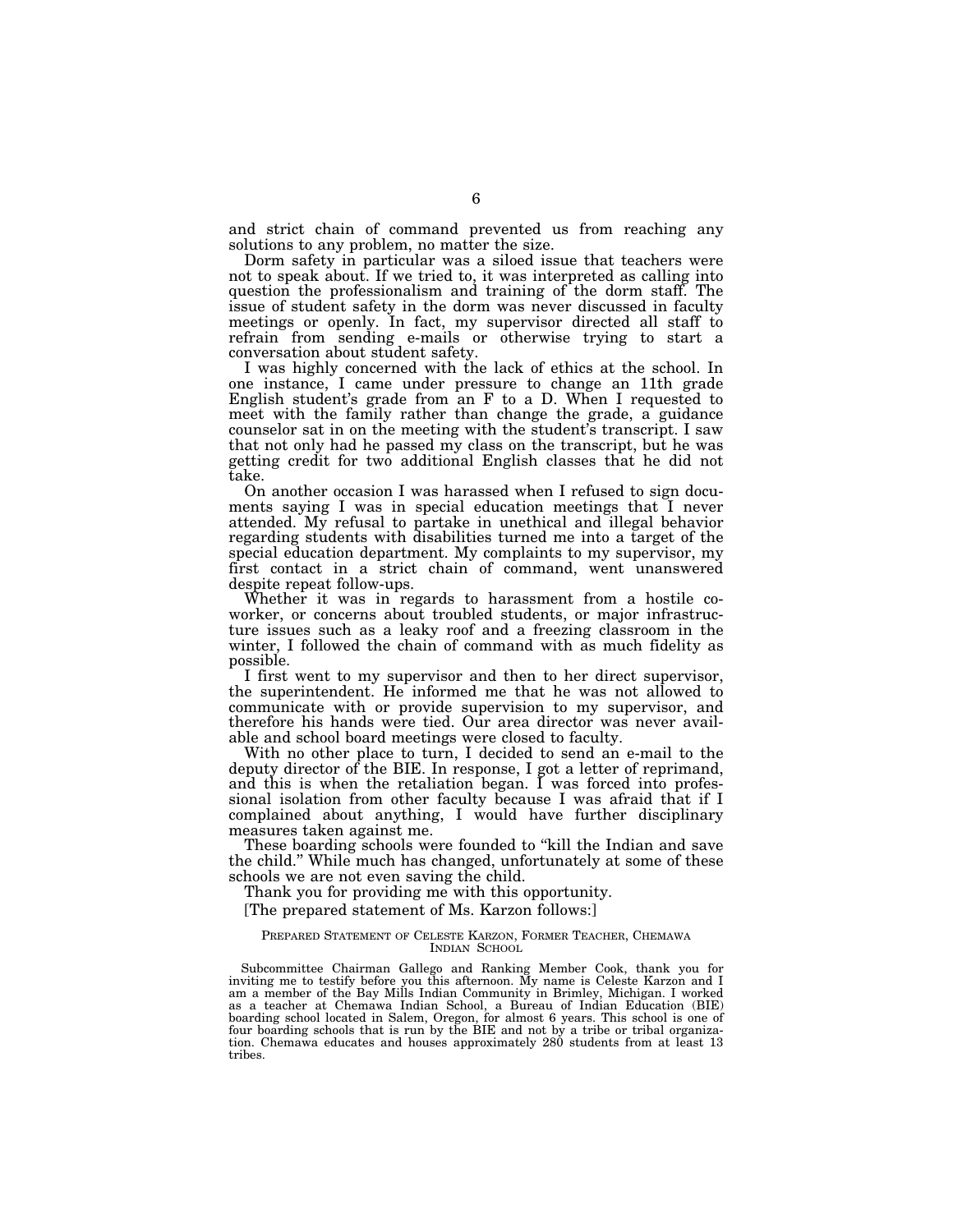From the moment I was offered a position at Chemawa there were red flags that it was not a healthy, functioning school. On the first day of school I was still waiting to learn about my teaching load and schedule. I had no roster and no teaching materials. Students wandered the building without direction. The first day of that first year was a signal of things to come.

As a teacher, typically you're given a schedule and guidance on coursework so you can develop a curriculum over the summer months. Yet each year at Chemawa the other teachers and I didn't know what we were teaching until the first day of school or sometimes later. That meant there was absolutely no time to prep our curricula. The first weeks of school were always chaotic.

I felt particular concern for the well-being of students at Chemawa. They suffered from depression, isolation, loneliness, and homesickness on a regular basis. Though the school had access to behavioral health services from the Indian Health Service which was on our campus, students were limited in their ability to request and receive help. Sadly, one student who was actively suicidal was discharged from school rather than given wraparound services. When she returned home, she was successful in her suicide attempt.

Supervisors at the school focused on liability rather than high-quality instruction and a healthy learning environment. They seemed to operate based on fear of BIE sanctions rather than on what was best for creating a healthy school climate. High-level supervisors were based in Albuquerque and were detached from the students and faculty they were supposed to oversee. It broke the line of communication and hampered authentic supervisions. The result was a loss of the human element that is so critical to effective and impactful education.

Despite these and other warning signs, I was fully committed to my teaching position and frankly, honored to be teaching Native students, which is deeply personal to me. This is what I set out to do, and it was what kept me at Chemawa.

I always received exemplary teaching reviews—my teaching practice was never under scrutiny. I was a high performing teacher with documented accolades and glowing reviews from supervisors for student academic growth and helping students achieve years of advancement. In fact, I was a teacher whose classroom was showcased when high-profile visitors such as our supervisors from Albuquerque would come in.

But I was personally unsettled and uncomfortable with the school.

I was particularly disturbed by how little student well-being and safety was emphasized—school culture was broken or absent. For example, students were filming fights in the dorms and posting them on YouTube without consequence. I was very concerned about their safety and raised this with my supervisor. Rather than address the fighting, the response was an emphasis on the division between the dorms and academics—teachers, including me, were told to stay out of the dorm life. This was a typical response to any concern—a bureaucratic division of responsibilities and strict chain of command prevented us from reaching any solutions to any problem, no matter the size.

Dorm safety in particular was a siloed issue that teachers were not to speak about. If we tried to, it was interpreted as calling into question the professionalism and training of the dorm staff. The issue of student safety in the dorm was never discussed in faculty meetings or openly. In fact, my supervisor directed all staff to refrain from sending e-mails or otherwise trying to start a conversation about student safety.

I was highly concerned with the lack of ethics at the school. In one instance, I came under pressure to change a 9th grade English student's grade from an F to a D. When I requested to meet with the family rather than change the grade, a guidance counselor sat in on the meeting with the student's transcript. I saw that not only had he passed my class on the transcript, but he was getting credit for two additional classes that he did not take.

On another occasion, I was harassed when I refused to sign documents saying I was in special education meetings that I never attended. My refusal to partake in unethical and illegal behavior regarding students with disabilities turned me into a target of the special education department. My complaints to my supervisor, my first contact in a strict chain of command, went unanswered despite repeated followups.

Whether it was in regards to harassment from a hostile coworker or concerns about troubled students, or major infrastructure issues such as a leaky roof and freezing classroom in the winter, I followed the chain of command with as much fidelity as possible. I first went to my supervisor and then to her direct supervisor, the superintendent. He informed me that he was not allowed to communicate with or provide supervision to my supervisor, and therefore his hands were tied. Our area director was never available and school board meetings were closed to faculty.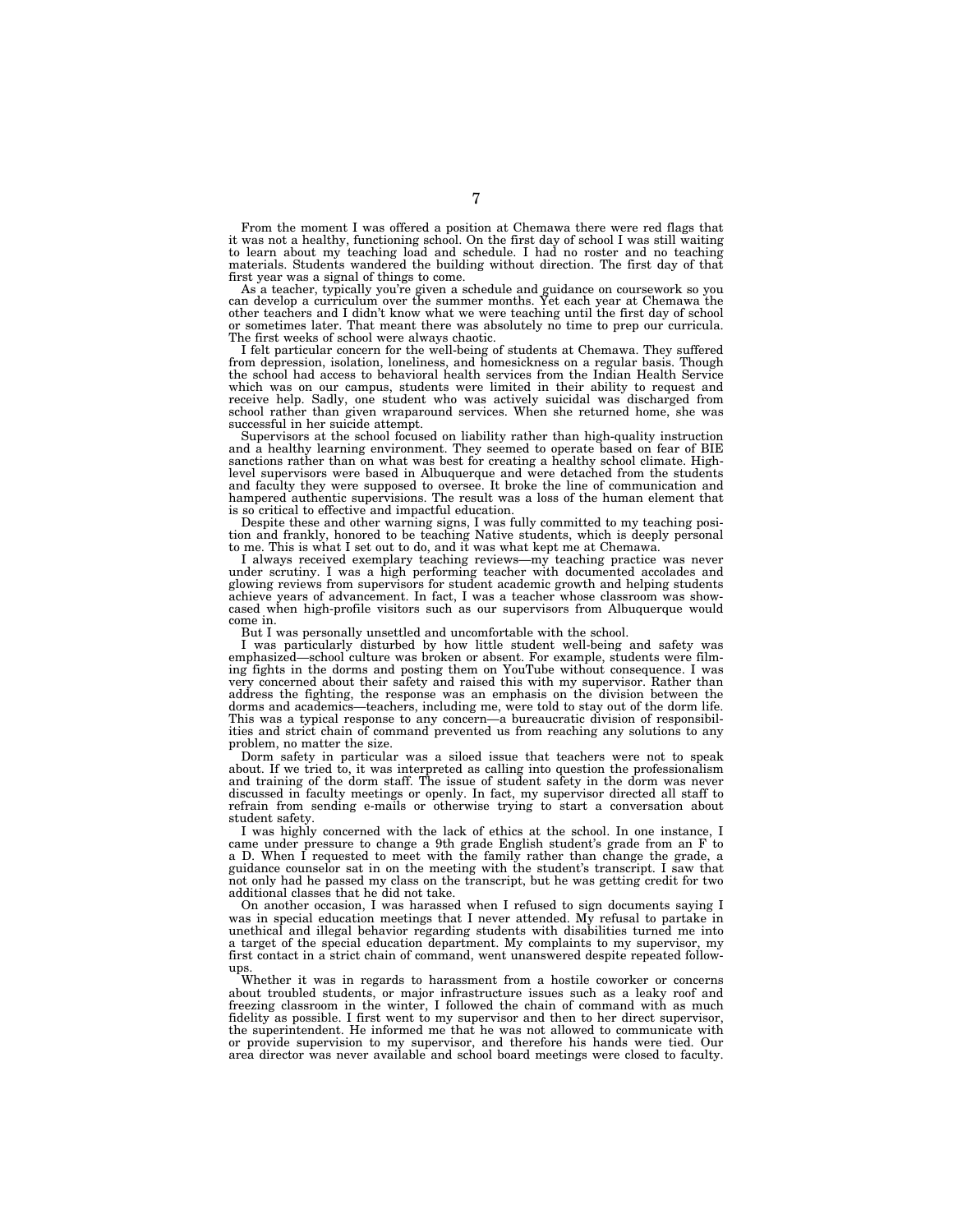With no other place to turn, I decided to send an e-mail to the Deputy Director of the BIE, describing these and other very serious issues at Chemawa. In response, I got a letter of reprimand on Department of the Interior letterhead for breaking the chain of command. This is when the retaliation began.

My direct supervisor stopped speaking to me. This was 3 years into my 6-year tenure. My classroom was moved to the only room at the school without windows. No other teachers were moved. School staff started rumors about my mental health status and I heard through the grapevine that staff were also discussing behind my back that I should quit.

After the reprimand letter, I had no voice. I was forced into professional isolation from other faculty because I was afraid that if I complained about anything, I would have further disciplinary measures taken against me. What was worse, all the underlying problems as Chemawa that I had raised were completely ignored. Students still fought in the dorms, staff still made unethical decisions about students and the buildings were falling apart.

Three years later, I was offered a 1-year position with Portland Public Schools an opportunity to transition out of Chemawa in what was a tight job market. I sought and received my supervisor's approval to take the position in October 2014. I was hesitant about a mid-year departure and suggested that staying at Chemawa was an option, too. She encouraged me to leave.

I then received a letter from the Teacher Standards and Practices Commission, the governing body of teacher licensure for the state of Oregon, in January 2015. It was filed by my former superintendent and I was subsequently investigated for my mid-year departure and the amount of notice I gave Chemawa. I was questioned in the spring of 2015, just as I began looking for a permanent teaching position for the 2015–16 school year.

Each application asked about the status of my teaching license, and mine was under investigation. It prevented me from getting a job for the 2015–2016 school year. My former supervisor admitted in her interview that she had assured me I could take the position without any repercussions. Ultimately, the investigation was resolved in my favor but not before hurting my career. I believe Chemawa employees filed the complaint in retaliation to prevent me from getting a new job.

I am now teaching high school at a charter school in Washington, DC and it is going really well, but because of retaliation, I have endured some very significant personal and professional hardships.

Stepping away from my personal experience, one of the biggest problems with Chemawa in my opinion is that oversight is too far removed from the local needs of the school. We, the teachers at the school, were trying to run a school with real students but were hampered by layers of bureaucracy and disconnect.

If I could make a few recommendations to improve conditions at Chemawa, I would start with the following: ensure that the supervisory chain of command has more physical proximity to the location of the schools; that supervisors are more involved in the day-to-day operations of the schools; that those in administrative positions contribute to the daily operations of the school. Our chain of command was so far removed from the school that the concerns teachers and staff raised were not experienced, observed or felt by our leadership. Furthermore, the closer links on the chain of command spent a tremendous amount of energy trying to shield leadership from some very serious issues, to the detriment and harm of students.

I would also recommend the integration of teaching faculty, dorm staff, behavioral health staff and others who can provide a better safety net to students, many of whom we know are in trouble. We must ensure that the students who are entrusted to us get the most exemplary integrative services that can be provided, including academic, behavioral, medical and any other kinds of services and supports they need.

These boarding schools were founded to "kill the Indian and save the child." While much has changed, unfortunately, at some of these schools, we are not even saving the child. Institutions of learning for Native American youth should nurture the minds, bodies, and souls of its students. We can and must do better for our students.

Thank you for providing me with the opportunity to share my experience today. I am happy to answer any questions you may have.

Mr. GALLEGO. Thank you. The next witness, we will have Ms. Beatrice Willis.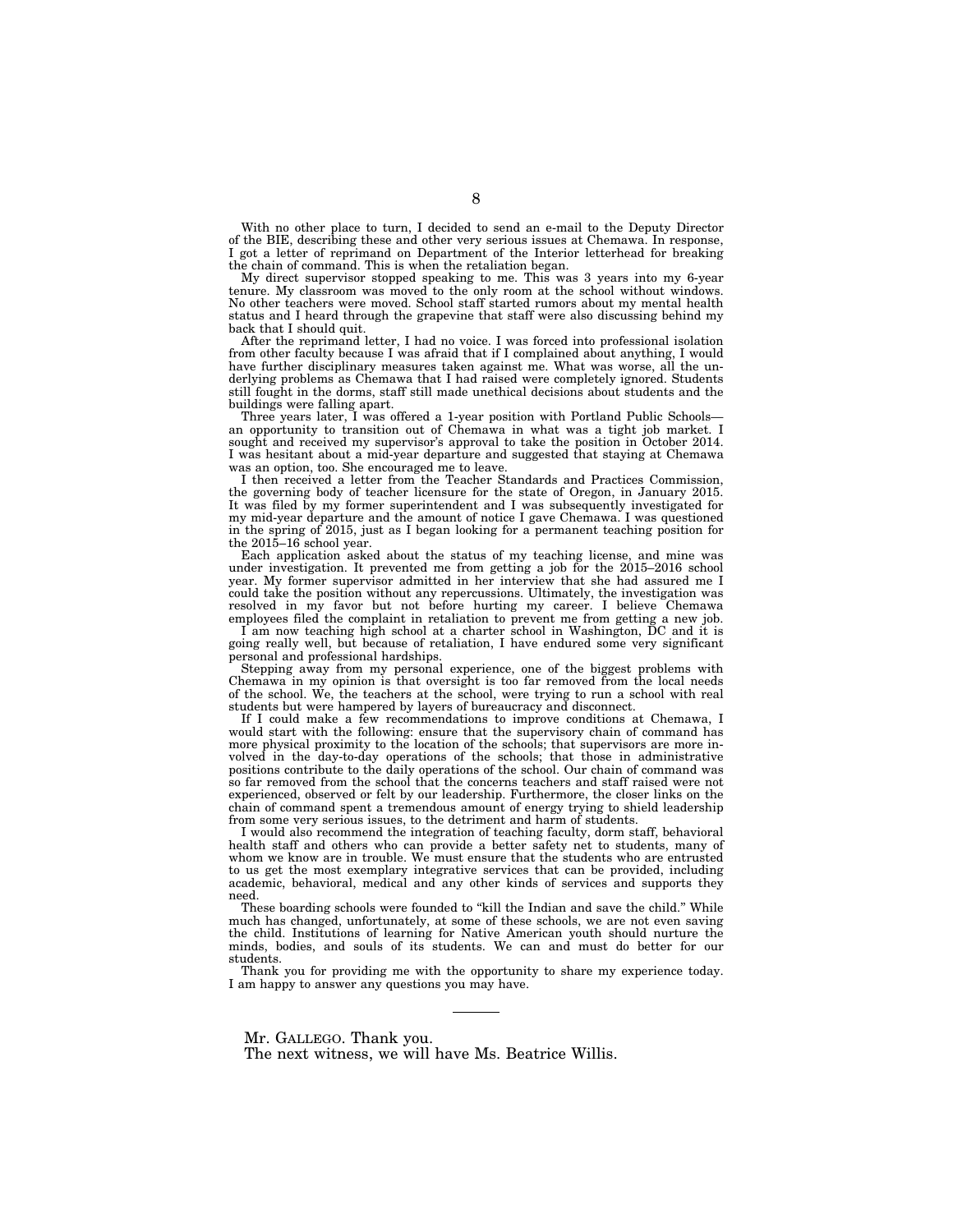# **STATEMENT OF BEATRICE WILLIS, PARENT OF FORMER STUDENT MARSHALL FRIDAY, CHEMAWA INDIAN SCHOOL, SALEM, OREGON**

Ms. WILLIS. Mental and behavioral health issues are a neglected area at Bureau of Indian Education-run schools for Native American students. And when the schools are aware of these problems, many of the parents are never informed. This is what happened to my son, Marshall Everett Friday III, a student at Chemawa Indian School during all four of his high school years.

He was sent home several times for behavioral health-related issues, and attended other public schools in Washington and Oregon as well. Many of the write-ups he received were said to be bogus by many of the school staff. Many said that Marshall had most likely been singled out.

There were many more severe issues with Marshall. He was 18 years old when he died in Tualatin, Oregon on May 30, 2017, just 2 weeks after his high school graduation from Chemawa. Unknown to me, Marshall was suffering from severe depression with suicidal ideations and had been hearing voices telling him to hurt himself since 2014.

Marshall had told me he was on medication for depression and anxiety, and the school and clinic never informed me of anything different. Our family believes he turned to drugs because he could not get his medications, and he was using air duster to get relief from the mental issues affecting him. Marshall also suffered from untreated ADHD, although the school knew that he had this disorder.

Marshall died from a toxic amount of the chemical found in air duster, which caused him to have a massive heart attack. I found him turned on his side, face-down, in his room at 10:14 p.m. He died at 5:26 a.m. the following morning. He was brain-dead before he reached the hospital.

Marshall was using other drugs as well as air duster to lessen the effects of his mental conditions. Marshall had medication refills for his issues sitting at the Indian Health Service clinic the Friday before he died. The clinic refused to send those pills to him, and we lacked the funds to go down and pick them up that day. We live less than 50 miles from Chemawa.

Marshall finished school early in March and would go back to walk with his class on May 12. In early April, Marshall was told by the school he could not attend prom or any other functions at the school, public or private, since he was no longer a student there, although other alumni are allowed to attend any public events. Marshall was told he could not even be involved in Senior Week activities at the school.

That same week in April, Marshall was sent to the hospital for abusing air duster as well as cited by police for abusing the chemical. Marshall would have four police contacts and two emergency room visits where he was found unresponsive on the side of the road within a 1-month period.

The school was not totally at fault. I had set up an evaluation for Marshall at a local substance abuse center but had accidentally told him to go to the wrong center on his appointment date. We never made another appointment. I believed he had stopped. All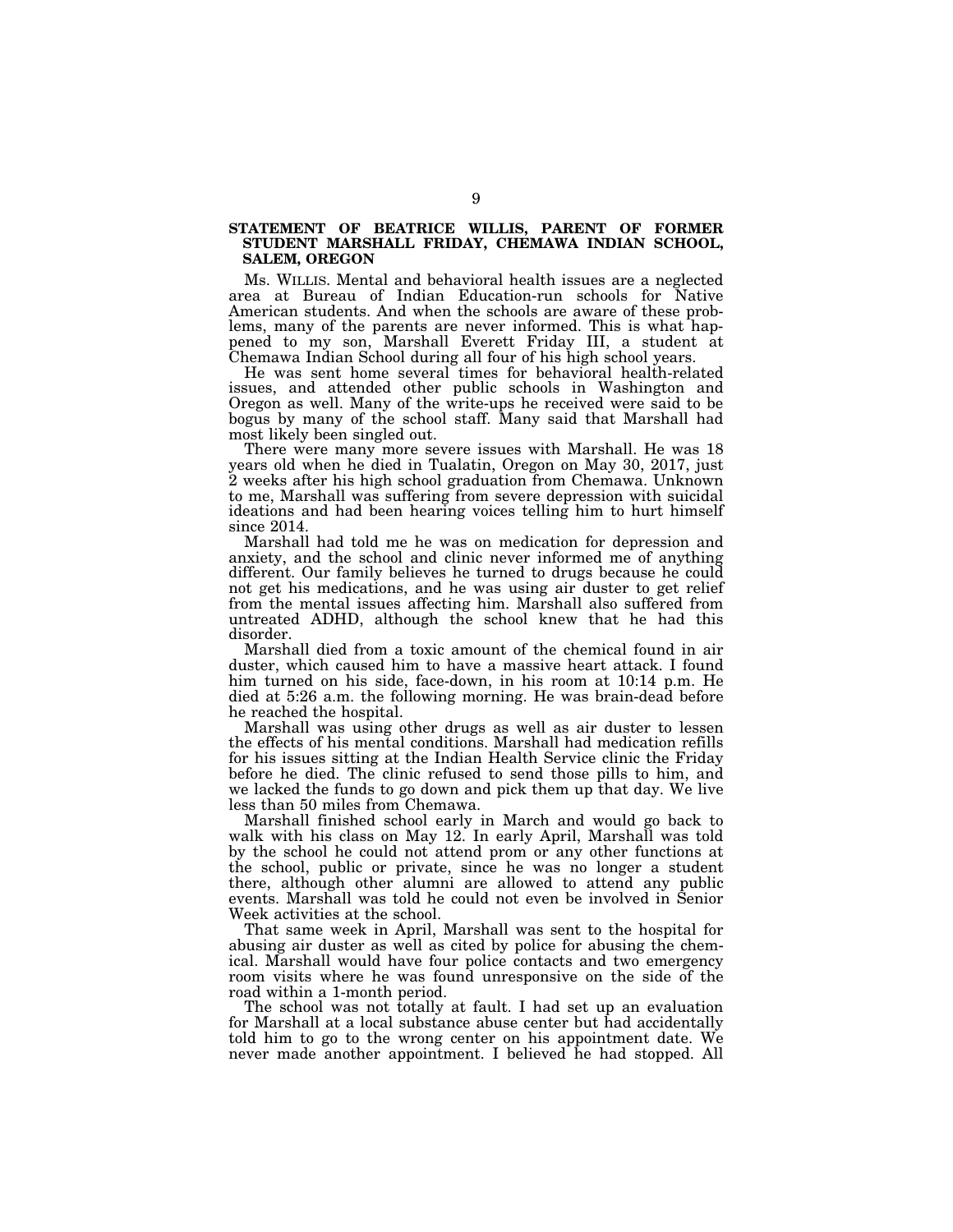the odors and all the signs associated with use, police calls, emergency room visits, scrapes and bruises he had when he was using, were gone.

During his junior year, Marshall had suffered from chest pains while running track, although it was not known to myself until Marshall told me. The school never called. He was later sent to a facility in Keizer, Oregon to receive tests on his heart, and I have never been told what facility or what the results of those tests were still.

Marshall suffered from a massive heart attack that left him brain-dead and his organs slowly dying and giving out over the course of the night of May 29–30. After being revived three times, we decided to let him go. His heart rate would not stay up high enough to keep him alive.

Marshall is buried at Friday Cemetery in Ethete, Wyoming. The results of his autopsy showed he had an open heart murmur. I remember the staff at the school told me on one occasion that when a parent allows their child to attend Chemawa, they basically make their child a ward of the court and the school becomes parentis ad litem, or the child's guardian, while they were in school.

In BIE boarding schools for Native American students, they must justify a need to go by getting permission from their Tribal Social Services. The school also makes them apply for Medicaid in order to use any outside facilities for medical treatment besides the clinic there in Keizer.

Since Marshall's death, proposed Federal legislation is now being drafted, and hopefully presented to the U.S. legislature in the near future, to help protect students with mental and behavioral health issues. Our family hopes to see a memorial scholarship fund and a small business grant program put in place.

Baldwin, Crocker & Rudd of Lander, Wyoming are drafting the bill and are leading the promotion of the draft, along with our family. It is to be called the Marshall Friday Plan and is to help children with behavioral health issues and their families to know more about them. Myself, the tribal lawyers, Lee Spoonhunter, Chairman of our Tribe, and Andrea LeBeau-Clifford hope to be here to present that.

[Speaking Native language]. Thank you for your time.

[The prepared statement of Ms. Willis follows:]

#### PREPARED STATEMENT OF BEATRICE WILLIS, PARENT OF MARSHALL FRIDAY, FORMER STUDENT AT CHEMAWA INDIAN SCHOOL

Mental and behavioral health issues are a neglected area at Bureau of Indian Education run boarding schools for Native American students, today. And, when the schools are aware of these problems, many parents are never informed.

This is what happened with my son, Marshall Everett Friday II who was a student at Chemawa Indian School during all four of his high school years, although he was sent home several times for behavior-related issues and also attended other public schools in Washington and Oregon. Many of the write-ups he received were said to be bogus by many school staff as well as Ted Mack, former Superintendent at the school, who said Marshall was singled out.

But there where more severe issues related to my son. Marshall was 18 years old when he died in Tualatin, Oregon. He died May 30, 2017, just 2 weeks after his graduation from Chemawa.

Unknown to me, Marshall was suffering from severe or manic depression with suicidal ideations and had been hearing voices telling him to hurt himself since 2014. Marshall had told me he was on medication for depression and anxiety and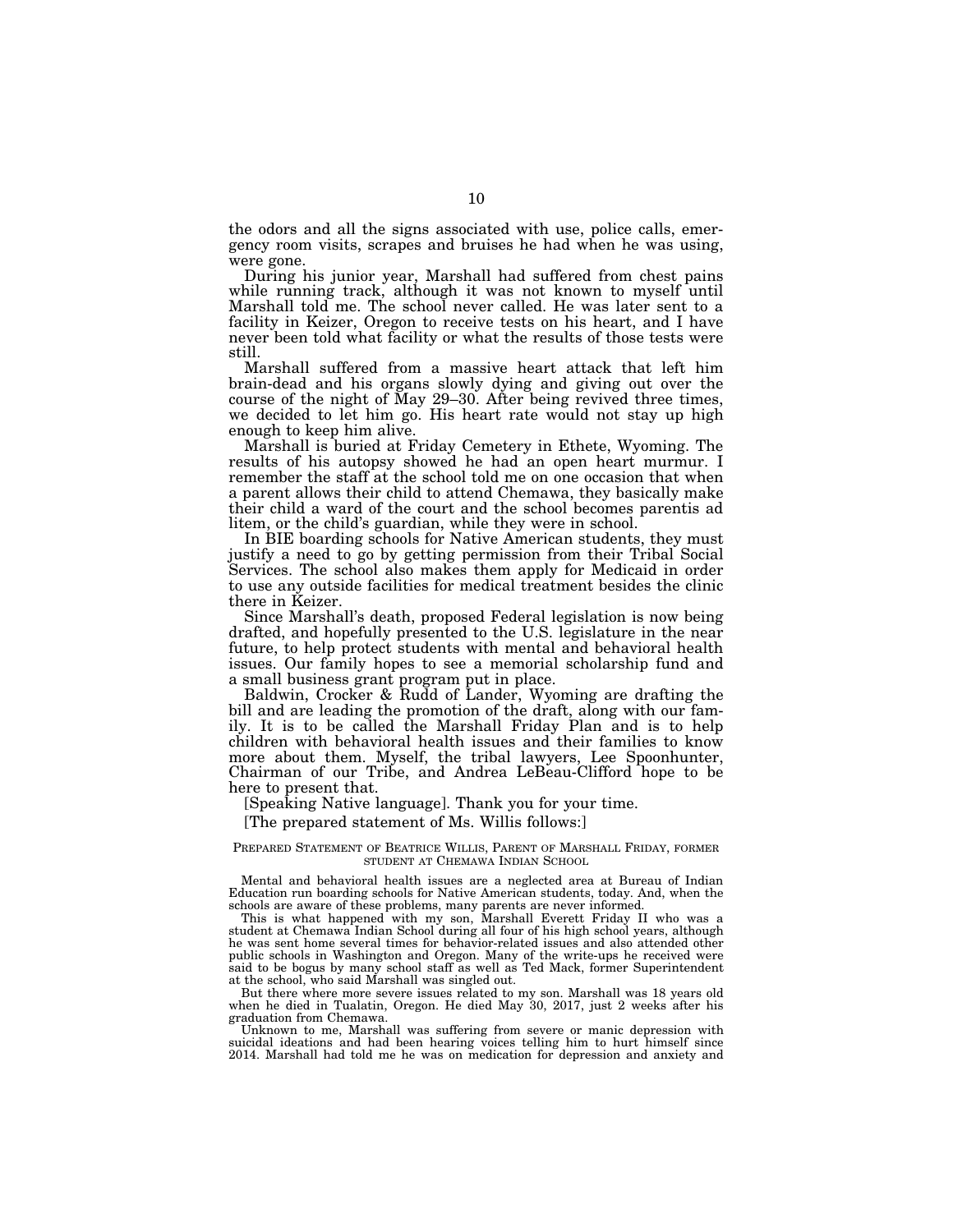the school and clinic never informed me of it. He turned to drugs because he could not get his medications and he used air duster to get relief from the mental issues affecting him.

Marshall also suffered from untreated ADHD although the school knew he had this disorder.

Marshall died from a lethal amount of the chemical found in air duster, 1,1 difluoroethane, which caused him to have a massive heart attack. I found him turned on his side, face down in his room at 10:14 p.m., and he died at 5:26 a.m. the following morning. He was brain dead before he reached the hospital.

Our family believes Marshall was using other drugs as well as air duster to lessen the effects of his mental conditions. Marshall had medication refills for his issues sitting at the Indian Health Clinic the Friday before he died. The clinic refused to send those pills to him and we lacked funds to get gas to pick them up, less than 50 miles from our Tualatin home.

Marshall finished school early in March and would go back to walk with his class on May 12, 2017. In early April, Marshall was told by the school he could not attend prom or any other functions at the school, public or private, since he was no longer a student there. Although other alumni are allowed to attend public events, Marshall was told he could not.

That same week in April, Marshall was sent to the hospital for abusing air duster as well as cited by police for abusing the chemical. Marshall would have four police contacts and two emergency room visits in the time he was using in less than a 1 month period.

The school is not totally at fault. I had set up an evaluation for Marshall at a local substance abuse center but accidentally told him to go to the wrong center on his appointment date. We never made another appointment as Marshall said he quit huffing and he no longer exhibited the signs of use and I believed he had stopped. All the odors associated with use, police calls, emergency room visits and scrapes and bruises he had when he was using were gone.

During his junior year, Marshall had suffered from chest pains while running track. Although it was not known to myself until Marshall told me. He was later sent to a facility in Kaiser, Oregon for heart tests by the Indian Health Service clinic utilized by Chemawa, although I was ever informed of the results of those tests and still do not know what center of hospital he was sent to for them.

Marshall suffered a massive heart attack that left him brain dead and his organs slowly giving out during the course of the night of May 29–30, 2017. After being revived three times, chest bones broken and his family seeing tubes sticking out of all different parts of his body, the decision was made to let him go. His heart rate had continued to drop and medications could not keep it high enough.

Results of Marshall's autopsy showed an open heart murmur the clinic used by the school knew about, as well as our family, according to records obtained from the school, all of which have been submitted for your review.

Ryan Cox, of the school told me on one occasion that when a parent allows their child to attend Chemawa they basically make their child a ward of the court and the school becomes parentis ad litem or the child's guardian while attending the school. In BIE boarding schools for Native Americans, students must justify a need to go to these schools by getting permission from their tribally run Child Protection Services.

Chemawa does not feel the need to inform parents of mental or behavioral health conditions due to that reason and to the fact that all children in Oregon are able to apply for medical insurance through the state at the age of 15, according to Ryan Cox. He also said the school has a requirement that all students at the school must apply for Medicaid, and use the Indian Health Service clinic located in Kaiser, Oregon or to receive any medical services outside of the clinic.

All other schools in the Nation, besides those run by BIE, are required to inform parents of their children's mental or behavioral health issues if they are known by the school but unknown to the parents.

Marshall is buried at Friday Cemetery in Ethete, Wyoming.

After Marshall's death Federal legislation is now being drafted to present to the U.S. Legislature to help protect students with these issues when they leave school or are no longer in an educational setting.

I hope to someday set up a memorial fund in his memory to help provide scholarships to any former college or vocational student who have no way to return on their re-enter into higher education program. I also envision the memorial fund to be a source of small business grants on our home reservation, Wind River in Central Wyoming for tribal members there, both Northern Arapaho and Eastern Shoshone. Baldwin, Crocker, & Rudd would be in charge of the dispersing all monies from the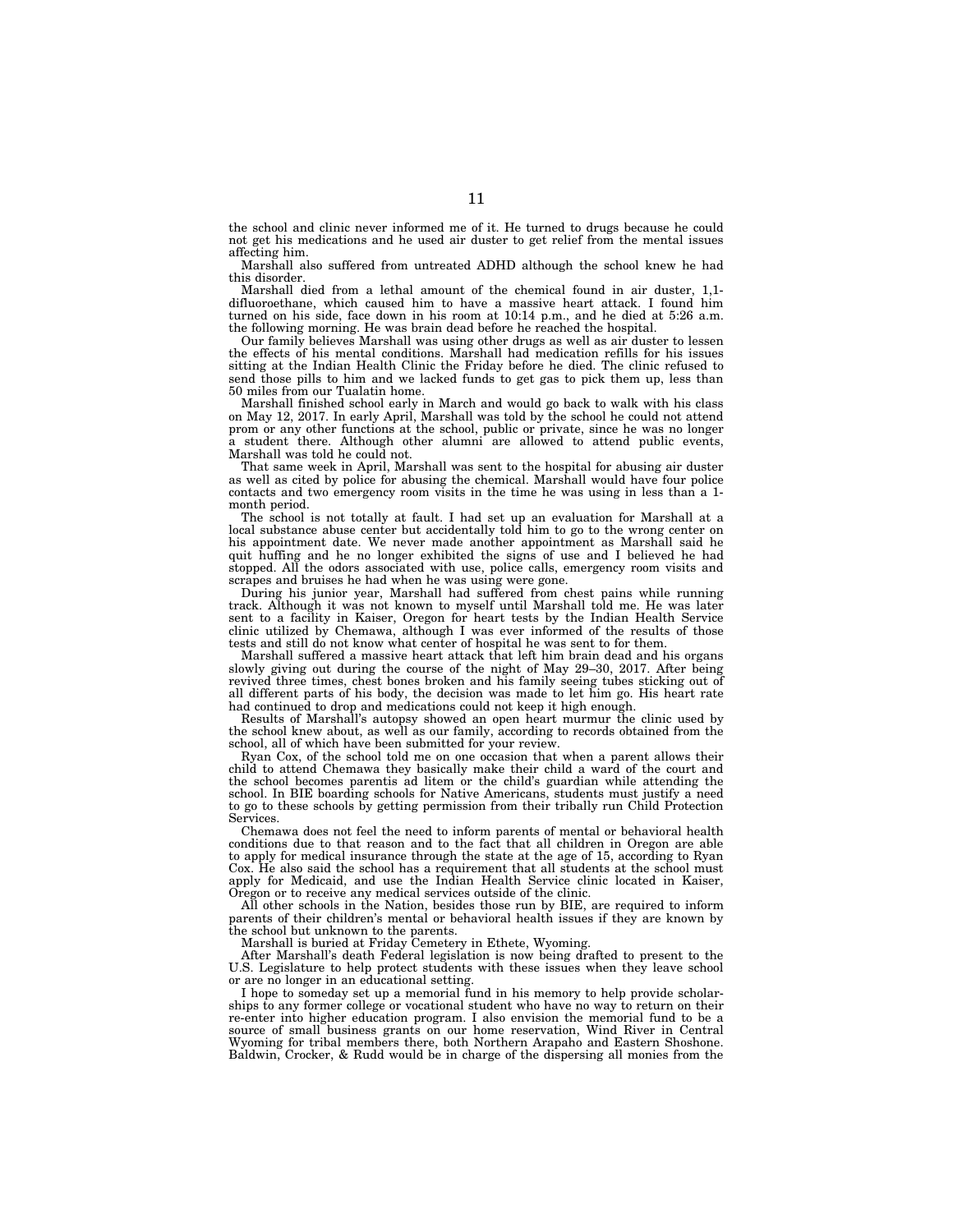Marshall Friday Memorial Scholarship and Small Business Grant Program. They are currently the lawyers for the Northern Arapaho Tribe.

Marshall, his siblings and I are all enrolled members of the Northern Arapaho Tribe.

Baldwin, Crocker, & Rudd of Lander, Wyoming, are drafting the bill and are

leading the promotion of the draft, along with the family of Friday.<br>The focus is to keep families informed of their children's issues so they can better<br>help their children deal with them. "The Marshall Friday Plan" will Friday, Chester John Friday and Robert Earl Friday. Anyone wanting more information on the proposed Federal legislation can contact

Andy Baldwin, Berthenia Crocker, or Kelly Rudd, of Baldwin, Crocker, & Rudd. For more history see ''Life and Death at Chemawa Indian School,'' by Rob Manning of Oregon Public Broadcasting.

#### BIBLIOGRAPHY

''Today's Remaining Native American Boarding Schools Are a Far Cry from Their History''; wyomingpublicmedia.org (last visited May 3, 2019).

''How Boarding Schools Tried to 'Kill the Indian' Through Assimilation''; History.com (last visited April 30, 2019).

Rob Manning, Life and Death at Chemawa Indian School, Oregon Public Broadcasting (October 2017, 9:20 p.m.), https://www.opb.org/news/series/chemawa/ chemawa-indian-school-student-safety-salem-oregon/.

The Marshall Friday Plan, U.S. Legislature, (future proposed legislation); Andy Baldwin; Rudd, Kelly; Baldwin, Crocker, & Rudd; Lander, WY (April 2019).

Mr. GALLEGO. Thank you for your testimony. Next we will have Ms. Treasa Keith.

## **STATEMENT OF TREASA KEITH, PARENT OF FORMER STUDENT MELISSA ABELL, CHEMAWA INDIAN SCHOOL, SALEM, OREGON**

Ms. KEITH. My name is Treasa Keith. My daughter was Melissa Abell. She passed away at the Chemawa dorm room on December 14, 2014. It was her senior year, and—I cannot read this. I have just got to speak how I feel.

We had a really hard time after finding out. It is hard to get that phone call that your child is no longer alive and you need to go see her. But when we got there and we got no information other than they really didn't know what happened. Later on I had requested the autopsy reports. We had requested the police reports, anything we could, and later on found out that my daughter laid there struggling for her life.

Her roommates and her friends ran to try to find staff. Staff was nowhere to be found. They went back to try to help her again. And then they went to try to find staff again, which they finally successfully found staff, and that staff member then called over the CB whatever kind of code they use. The other staff members said that it was a code for a fight. So, while my daughter laid there fighting for her life, everybody thought that was a fight in her dorm room and not that it was a medical emergency.

I wish my husband was here because he remembers so much more than I do. While we were there, we were asked if we were going to be taking any kind of legal action. And at the time, I was just, ''No.'' I mean, I was in a state of shock. And they told us that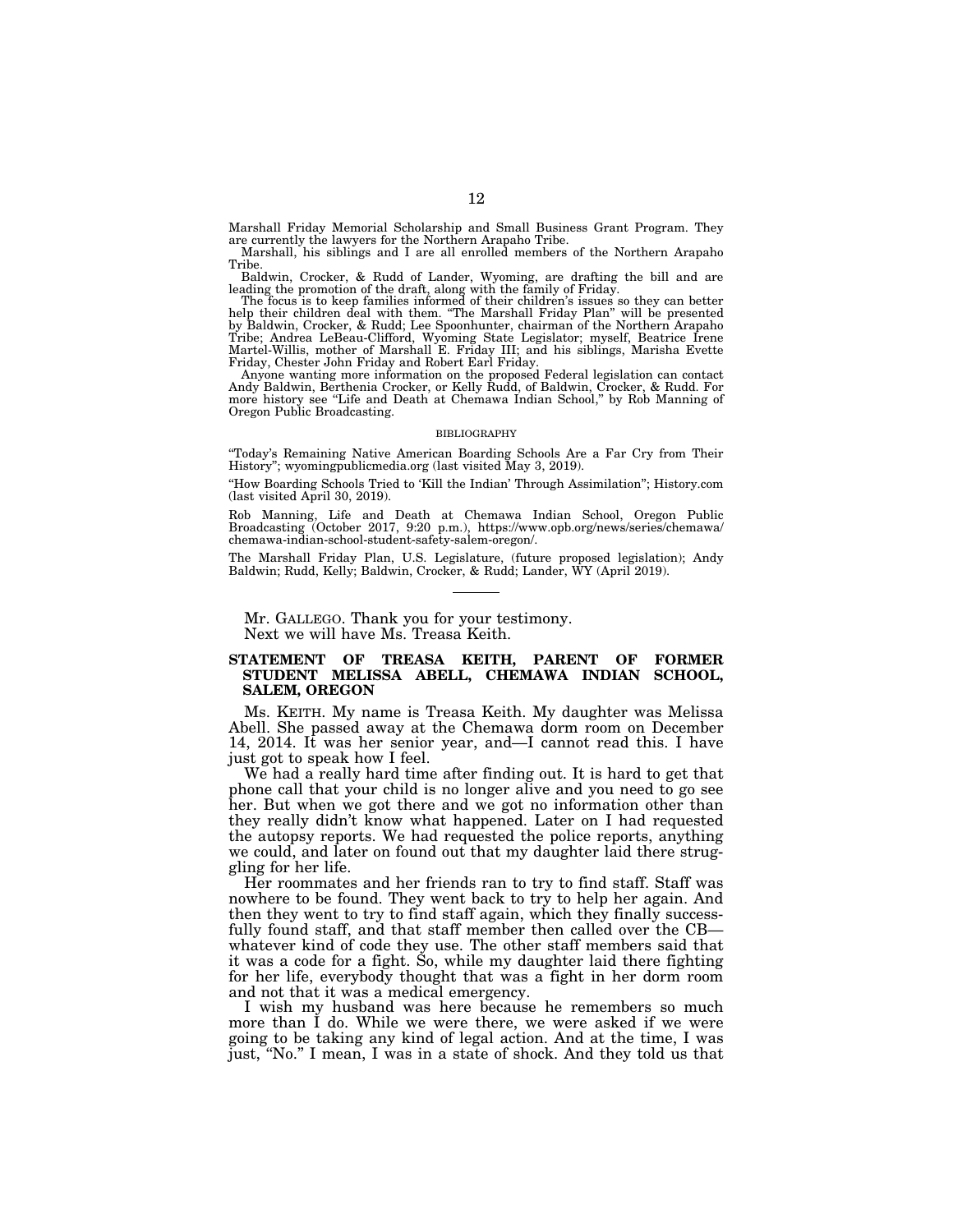was a good thing because it might be the end of Chemawa if we did.

And in the past 4 years, we have tried contacting people. We have tried doing legal things and stuff. And not knowing where I can go or what we can do, it was more people thought that I wanted to sue Chemawa. It is not about money. There is no amount of money that will make me feel better.

What will make me and Melissa's family and her friends and other children and parents at Chemawa feel better is to better their trainings, better their schooling on their health, their safety, things like that. My heart goes out to the girls who were there that were trying to save my daughter's life because no child should have to see that. No child should have to be put in that position.

The safety of our kids, that is our future. We were raised that you teach your children and you honor your elders. And I just don't feel that they were there for my daughter. And the more I see, the more I don't think—changes need to be made.

And I would like to thank you for having this because I feel like, finally, something might be done. Something might come to light. And it is a good place for the kids because the kids need that. But they need to be safe. They need to be cared for. Thank you.

#### [The prepared statement of Ms. Keith follows:]

## PREPARED STATEMENT OF TREASA KEITH, GRIEVING MOTHER

This is extremely emotional for me. I am here today because we lost our daughter Melissa Abell December 14, 2014 while she was attending Chemawa Indian School. When she left for her Senior year she was in good health. This devastation has changed our lives forever.

While we were there to see our daughter's lifeless body, we were asked many questions. The one that concerns me most is ''Are you going to take legal action?'' on the response no, their response was if we did it would more than likely be the end of Chemawa. Why even say something like this!

I don't understand why it was hard for her roommates to find help and why it took so long. The other girls should not have had to search for staff more than once. Staff should have had a better code to call for help, instead the other staff thought it was a fight. Not a medical emergency! If there isn't proper staff for all the students, then there should not be as many students.

The minutes in delay resulted in Melissa's death. While her friends watched and tried to help. It broke my heart even more to read the police report, to hear step by step what took place while our daughter was fighting for her life! Melissa had more friends by her side helping her than there was staff.

As soon as  $\check{I}$  was contacted about this hearing, I felt relieved. Thinking, finally someone is going to make a change!! No more of our children should die due to negligence of the schools!

I am not a good writer, so I am going to start speaking from my heart. Thank you.

# Mr. GALLEGO. Thank you, Ms. Keith.

Our final witness on this panel is Ms. Joy O'Renick.

# **STATEMENT OF JOY O'RENICK, FORMER TEACHER, CHEMAWA INDIAN SCHOOL, SALEM, OREGON**

Ms. O'RENICK. Thank you, Chairman Gallego and Ranking Member Cook.

I have heard it said that institutions get the exact results they are organized to get. Nothing could be more true of Chemawa Indian School. In many ways, Chemawa's boarding school status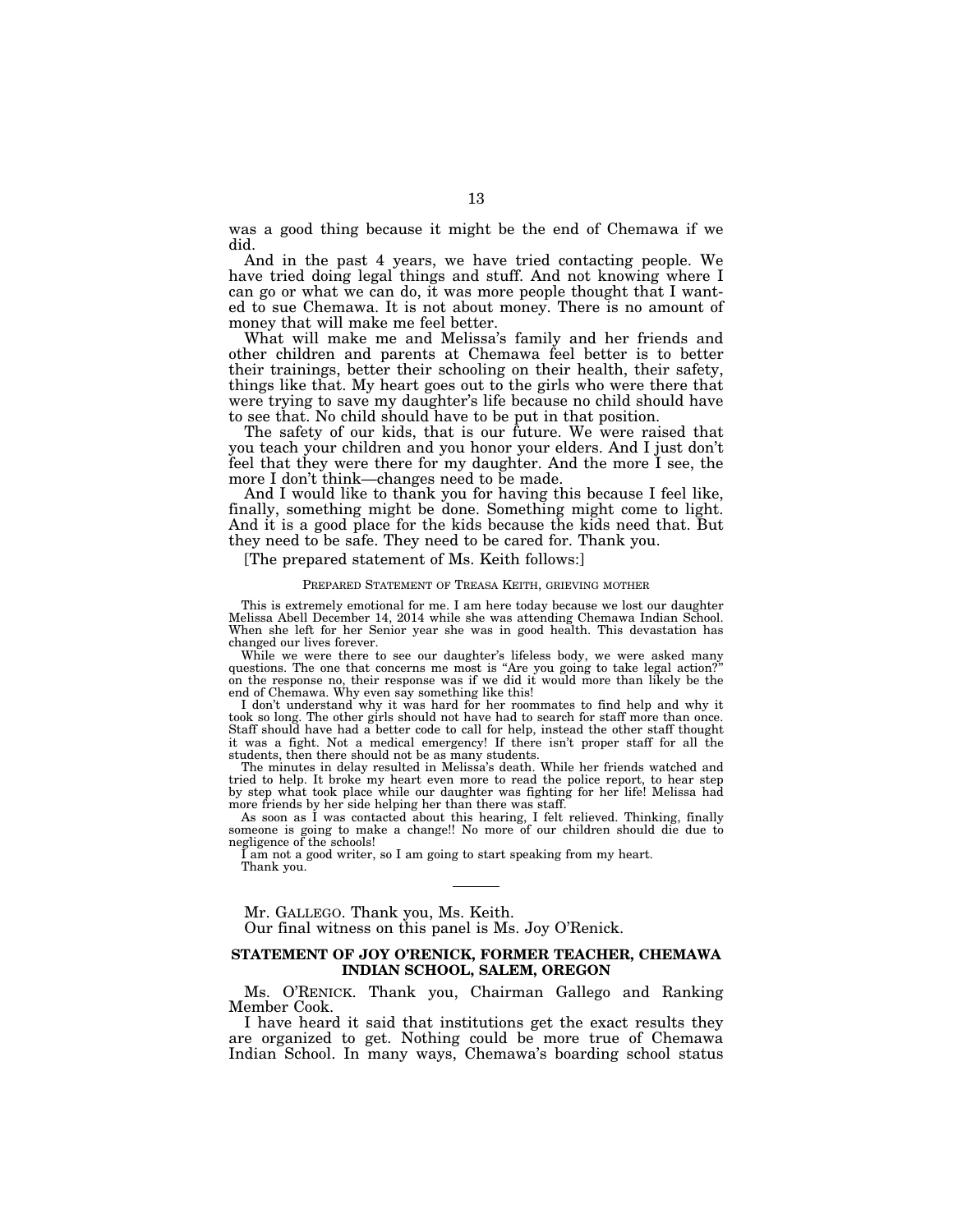gives it the ideal situation to ensure outstanding education and opportunity for Native American youth. Unlike many schools, Chemawa doesn't face the challenge of educating students who go home to traumatic or unstable home environments each night.

That is not to understate the difficulties that many Chemawa students bring with them to school, including chemical dependency, lack of previous education, family trauma, and legal troubles. Despite these complex circumstances, Chemawa truly can and should be a refuge for students, where they can focus on creating opportunities for themselves through education. However, the low expectations and inconsistency of school administration and a murky accountability system have created an organization at Chemawa that repeatedly sets students up to fail—or worse.

Students often come to Chemawa with drug and alcohol dependency. Many of my students shared with me that they had been in treatment multiple times before ninth grade. Because of this reality for students, it is the administration's responsibility to plan for needs by investing in counseling, medical support, and consistent supervision. None of these exist for Chemawa students, and administration cites lack of funding as the reason, though they spend freely on less urgent expenses.

Instead of receiving needed support, students are expected to simply detox on campus, sometimes from years of daily use, and any behaviors that accompany this process can be used as strikes against them toward expulsion. Additionally, chemically-dependent students are poorly supervised and faced with ever-changing rules, setting them up to fail and often to seek relief through accessing drugs or alcohol on campus.

Even prescription medications, including for significant psychiatric and physical needs, go unfilled for weeks at a time each fall, endangering students and those around them. Ironically though, the administration refuses to support students in recovering from addiction, drug use is often the grounds used to send students home once the school receives a full year's funding for them on "count day" in late winter.

Although Chemawa exists to provide a high-quality education and home away from home for Native American students, few students who start the year at Chemawa remain until May. In 2009, 36 percent of students were sent home before the end of the school year. In 2011, one of my English classes went from 28 students to 6 students between ''count day'' and year's end. I find it difficult to imagine the backlash most public schools would receive if they expelled 36 percent of their students in 1 year.

This begs the question: Why is such a result acceptable at a Native school? Students are sent home for reasons that are unclear to students and staff, and without due process. In January 2011, one of my most promising students, Flint Tall, was sent home for arguing with the school counselor. This was despite his incredible gains in academics and behavior, and a recent nomination into Honors English.

I, and other staff, advocated for Flint, but the administration ignored our pleas and those of his mother. A few weeks later, we received word that Flint had been killed in a car accident. Later, I learned that he had not been allowed back in school at Pine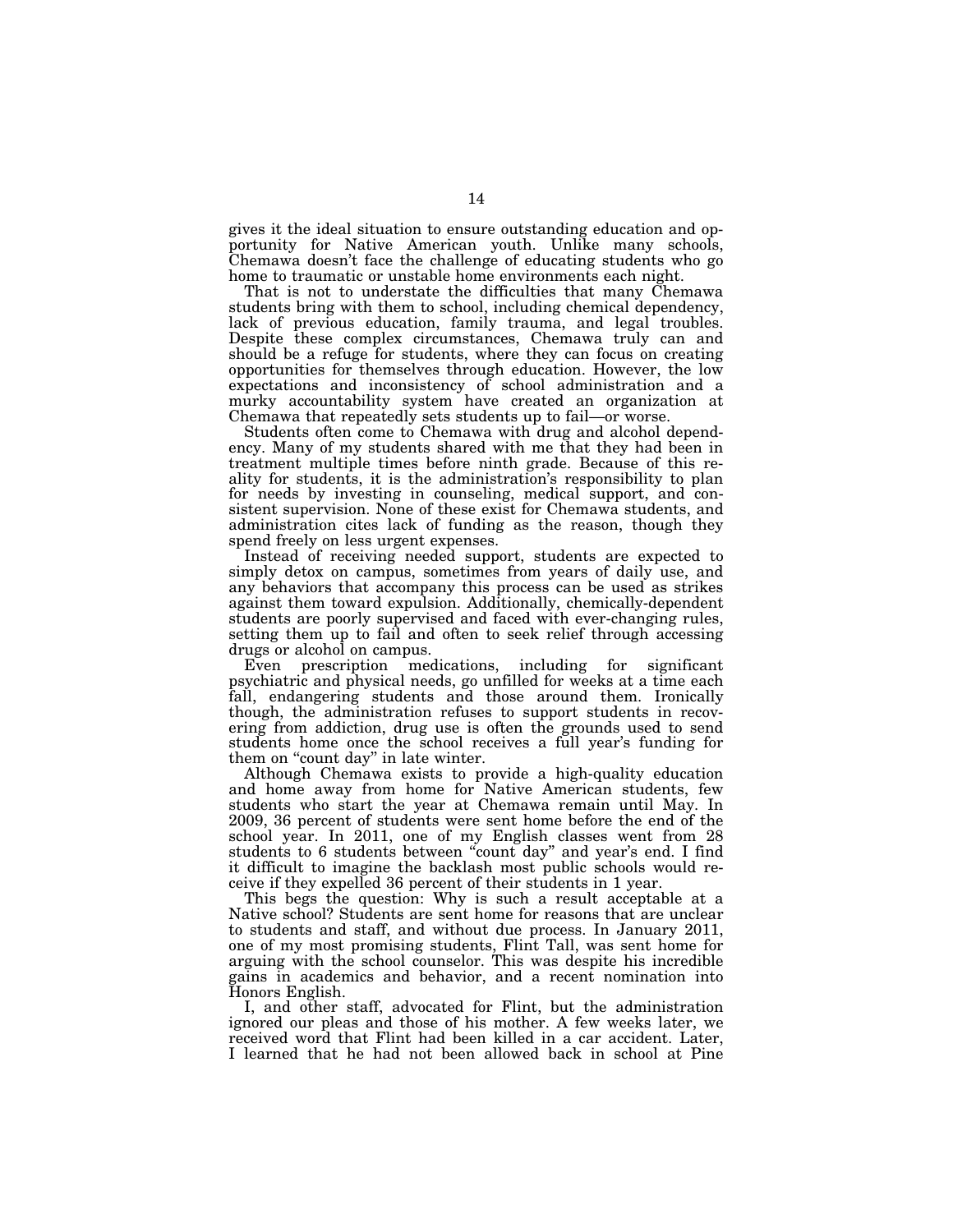Ridge—partially due to Chemawa's reports from what we understood—and had spent weeks aimlessly until he finally lost his life in a drunk driving accident at 15. The response from many staff members: Get used to it. This happens all the time.

Students who experience harm while under Chemawa's care are treated with indifference. In my first 2 months at Chemawa, one of my Special Education students arrived to my class sobbing. When we spoke in the hall, she told me that she had been raped on campus the night before. Not only that, her attacker was the boy sitting directly behind her in my classroom.

I later learned that she had reported her attack to the Chemawa administration the night before. Admin had not provided her counseling or medical treatment, had not separated her from her alleged attacker, and stated that they were not giving credibility to her report because she was Special Education and probably confused.

The principal and counselor at the time quickly put her and her alleged attacker on planes back to their respective reservations rather than investigating or supporting the students, denying the young lady nearly a year of education because she had reported being assaulted, and ensuring that the young man faced no accountability if he had raped her.

These examples of student harm are merely two among countless. Chemawa's violations of Special Education law under IDEA have been so numerous that a former SpEd teacher was eventually fired as a troublemaker for reporting them—he won a wrongful termination suit and was paid restitution—and students with special needs have not historically received federally mandated services. It is my understanding from current staff that such violations continue today.

Although Chemawa sits on several hundred acres that have been long rented out for various commercial uses, Chemawa's leadership has repeatedly refused to disclose where the money is going, despite repeated requests from staff, the media, and the school board. Not long after I left, I received information that Chemawa had been audited by the IRS and significant issues around misuse of student funding were found.

One of the greatest barriers to accountability and proper oversight for schools like Chemawa is the lack of clarity regarding jurisdiction. Chemawa is federally funded, Oregon state-licensed, and loosely supervised by a line office in New Mexico. In my many attempts to report serious concerns, I was frequently unable to find out who was responsible for which area of accountability. I believe this is where the greatest opportunity for harm takes place. Because no one knows who is in charge of oversight at Chemawa, there is no meaningful oversight at Chemawa.

In my nearly 15 years as an educator, I have rarely met students as resilient, thoughtful, creative, and capable as the students I had the privilege to teach at Chemawa. The current state of Chemawa is robbing these incredible youths of their promise, and sometimes even their lives.

Bold organizational changes must be made so that a Chemawa run by ethical, culturally responsive educators focused on student good creates excellence in education, and begin to reverse the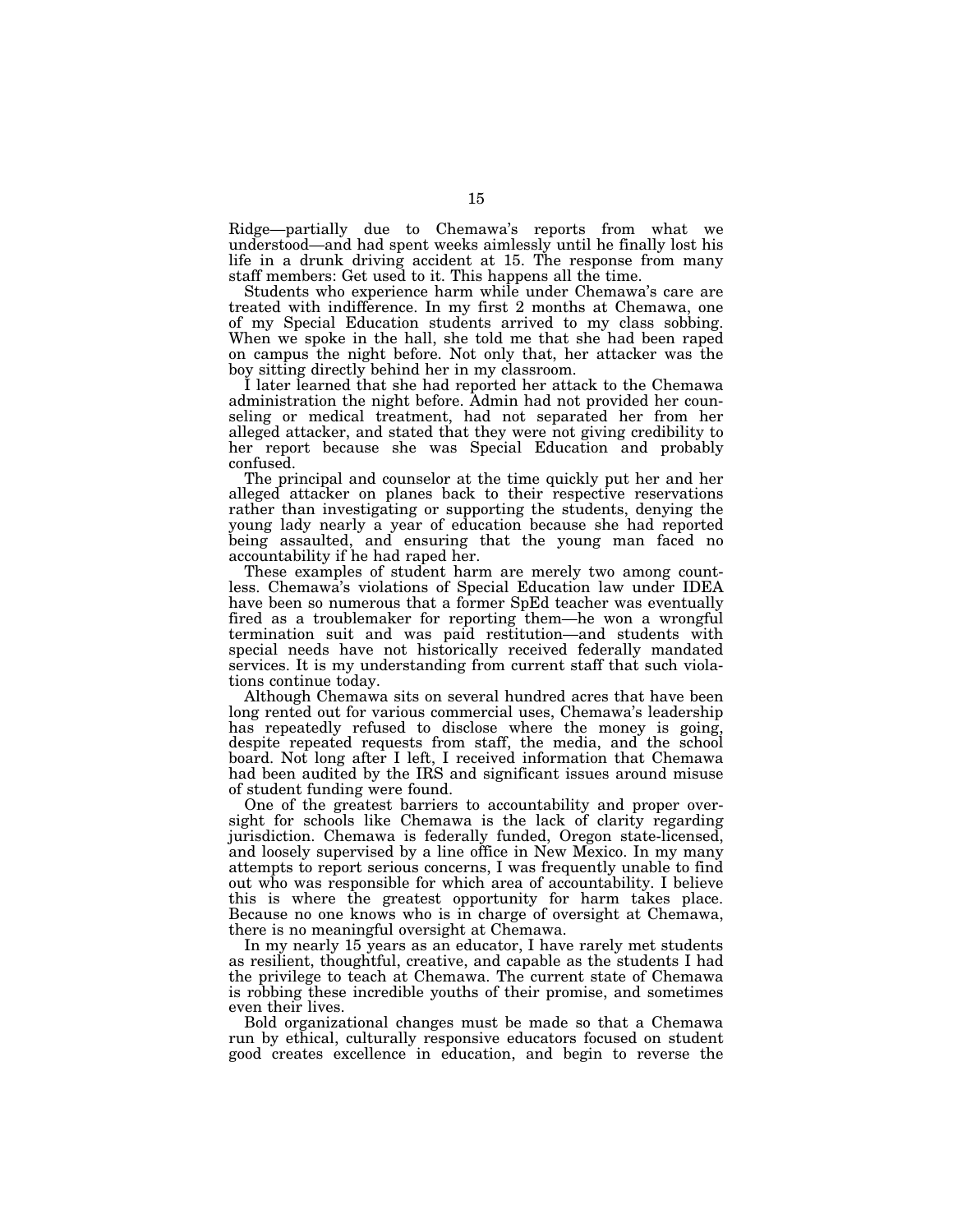opportunity gap that currently exists for Native American students. This Chemawa is possible, and with your support and oversight, I have great hope that it will finally exist at last.

# [The prepared statement of Ms. O'Renick follows:]

#### PREPARED STATEMENT OF JOY O'RENICK, FORMER TEACHER, CHEMAWA INDIAN SCHOOL

I have heard it said that institutions get the exact results they are organized to get. Nothing could be more true of Chemawa Indian School, an off-reservation boarding school for Native American students in Salem, Oregon. In many ways, Chemawa's boarding school status gives it the ideal situation to ensure outstanding education and opportunity for Native American youth. Unlike many schools, Chemawa doesn't face the challenge of educating students who go home to traumatic or unstable home environments each night. That is not to understate the difficulties that many Chemawa students bring with them to school, including chemical dependency, lack of previous education, family trauma, and legal troubles. Despite these complex circumstances, Chemawa truly can and should be a refuge for students where they can focus on creating opportunities for themselves through education. However, the low expectations and inconsistency of school administration and a murky accountability system have created an organization at Chemawa that repeatedly sets students up to fail—or worse.

Students often come to Chemawa with drug and alcohol dependency. Many of my students shared with me that they had been in treatment multiple times before 9th grade. Because of this reality for students, it is the administration's responsibility to plan for needs by investing in counseling, medical support, and consistent supervision. None of these exist for Chemawa students, and administration sites lack of funding as the reason, though they spend freely on less urgent expenses. Instead of receiving needed support, students are expected to simply detox on campus, sometimes from years of daily use, and any behaviors that accompany this process can be used as strikes against them toward expulsion. Additionally, chemically dependent students are poorly supervised and faced with ever-changing rules, setting them up to fail and (often) to seek relief through accessing drugs or alcohol on campus. Even prescription medications, including for significant psychiatric and physical needs, go unfilled for weeks at a time each fall, endangering students and those around them. Ironically, though the administration refuses to support students in recovering from addiction, drug use is often the grounds used to send students home once the school receives a full year's funding for them on ''count day'' in late winter.

Although Chemawa exists to provide a high quality education and ''home away from home'' for Native American students, few students who start the year at Chemawa remain until May. In 2009, 36 percent of students were sent home before the end of the school year. In 2011, one of my English classes went from 28 students to 6 students between ''count day'' and year's end. I find it difficult to imagine the backlash most public schools would receive if they expelled 36 percent of their students in one year. This begs the question—why is such a result acceptable at a Native school? Students are sent home for reasons that are unclear to students and staff, and without due process. In January 2011, one of my most promising students, Flint Tall, was sent home for arguing with the school counselor. This was despite his incredible gains in academics and behavior, and a recent nomination into Honors English. I and other staff advocated for Flint, but the administration ignored our pleas, and those of his mother. A few weeks later, we received word that Flint had been killed in a car accident. Later, I learned that he had not been allowed back in school at Pine Ridge, and had spent weeks aimless and intoxicated, until he finally lost his life in a drunk driving accident at 15. The response from many staff members: get used to it—this happens all the time.

Students who experience harm while under Chemawa's care are treated with indifference. In my first 2 months at Chemawa, one of my Special Education students arrived to my class sobbing. When we spoke in the hall, she told me that she had been raped on campus the night before. Not only that, her attacker was the boy sitting directly behind her in my classroom. I later learned that she had reported her attack to the Chemawa administration the night before. Admin had not provided her counseling or medical treatment, had not separated her from her alleged attacker, and stated that they weren't giving credibility to her report because she was SpEd and probably confused. Amanda Ward and Ryan Cox (principal and counselor) quickly put her and her alleged attacker on planes back to their respective reservations rather than investigating or supporting the students, denying the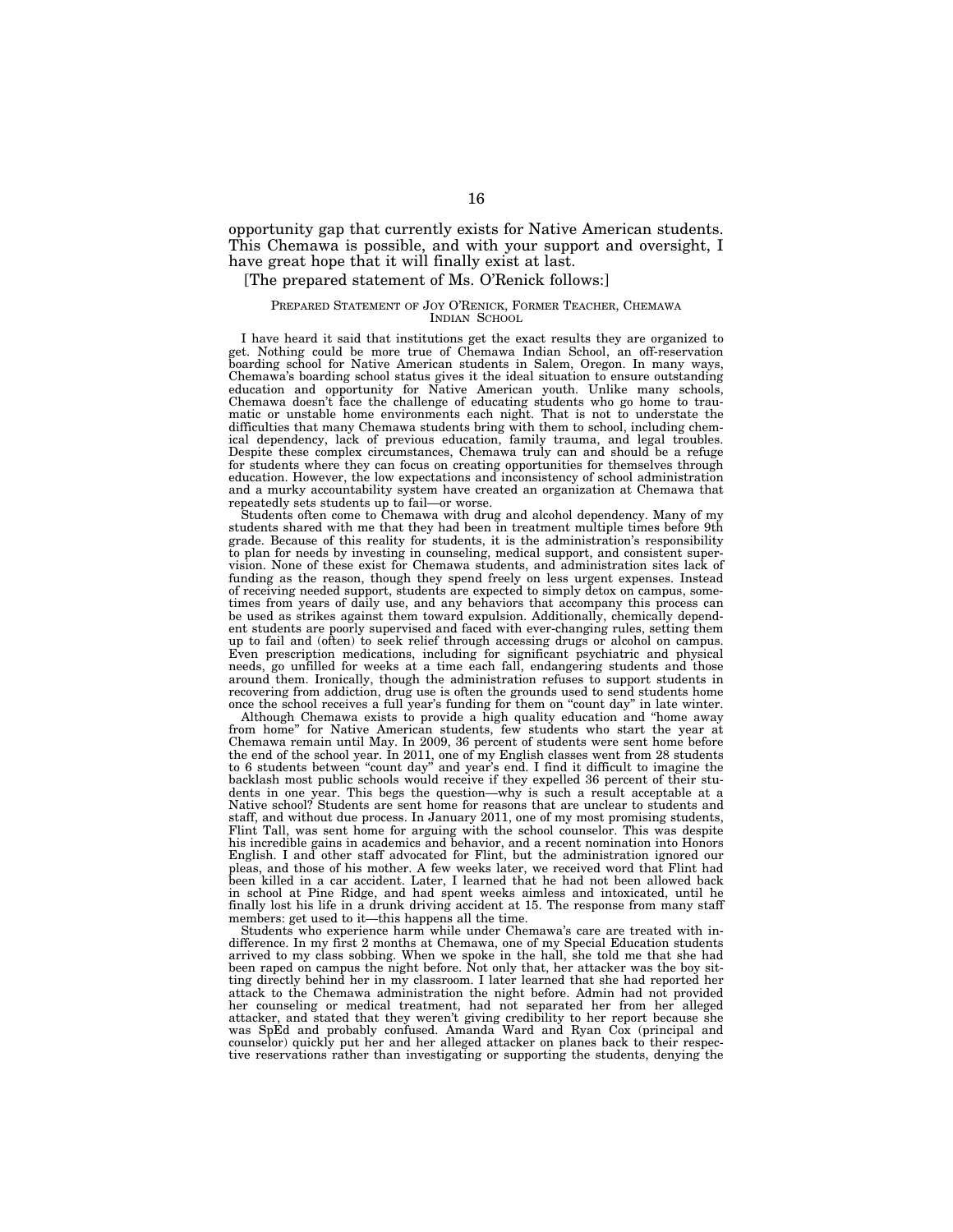young lady nearly a year of education because she had reported being assaulted, and ensuring that the young man faced no accountability if he had raped her.

These examples of student harm are merely two among countless. Chemawa's violations of Special Education law under IDEA have been so numerous that a former SpED teacher was eventually fired as a troublemaker for reporting them (he won a wrongful termination suit and was paid restitution), and students with special needs haven not historically received federally-mandated services. It is my understanding from current staff that such violations continue today.

Although Chemawa sits on several hundred acres that have been long rented out for various commercial uses, Chemawa's leadership has repeatedly refused to disclose where the money is going, despite requests from staff, the media, and the school board. Not long after I left, I received information that Chemawa had been audited by the IRS and significant issues around misuse of student funding were found.

One of the greatest barriers to accountability and proper oversight for schools like Chemawa is the lack of clarity regarding jurisdiction. Chemawa is federally funded, Oregon state-licensed, and loosely supervised by a faraway line office in New Mexico. In my many attempts to report serious concerns, I was frequently unable to find out who was responsible for which area of accountability. I believe this is where the greatest opportunity for harm takes place: because no one knows who is in charge of oversight at Chemawa, there is no meaningful oversight at Chemawa, and unscrupulous or negligent behavior is never curbed.

In my nearly 15 years as an educator, I have rarely met students as resilient, thoughtful, creative, and capable as the students I had the privilege to teach at Chemawa. The current state of Chemawa is robbing these incredible youths of their promise, and sometimes even their lives. Bold changes must be made so that a Chemawa run by ethical, culturally responsive educators focused on student good create excellence in education, and begin to reverse the opportunity gap that currently exists for Native American students. Chemawa is uniquely positioned to prepare the next generation of Native leaders, ensuring that highly qualified Native professionals are available to staff schools, medical clinics, and other high-leverage occupations in their communities and the Nation at large. This Chemawa is possible, and with your support and oversight, I have great hope that it will finally exist at last.

Mr. GALLEGO. Thank you. Thank you again for that valuable testimony.

The Chair will now recognize Members for questions, and under Committee Rule 3(d), each Member will be recognized for 5 minutes. I will begin by recognizing myself for 5 minutes.

Ms. Karzon, you noted in your testimony that students often suffer from depression, isolation, loneliness, and homesickness. When you noticed a student expressing or experiencing these behaviors, what policies were in place for you as a teacher to advocate for that student?

Ms. KARZON. The policies in place for advocating for students were tenuous, cloudy, and not policy-driven. So, these were typically for each teacher on an individual basis—for us to do the work to find out what we could do for the student. Even though there were behavioral health services in place, there was no finite pipeline leading from need to help.

Mr. GALLEGO. And I have a follow-up on that so you could clarify that more. In your opinion, were there adequate mental health services available on campus? Or were they there, but for that child or for that student to get access to it, was it cumbersome to get to them?

Ms. KARZON. It is cumbersome to get to. The Indian Health Service is right there next to the campus, but the pipeline going back and forth is very confusing and there are no clear guidelines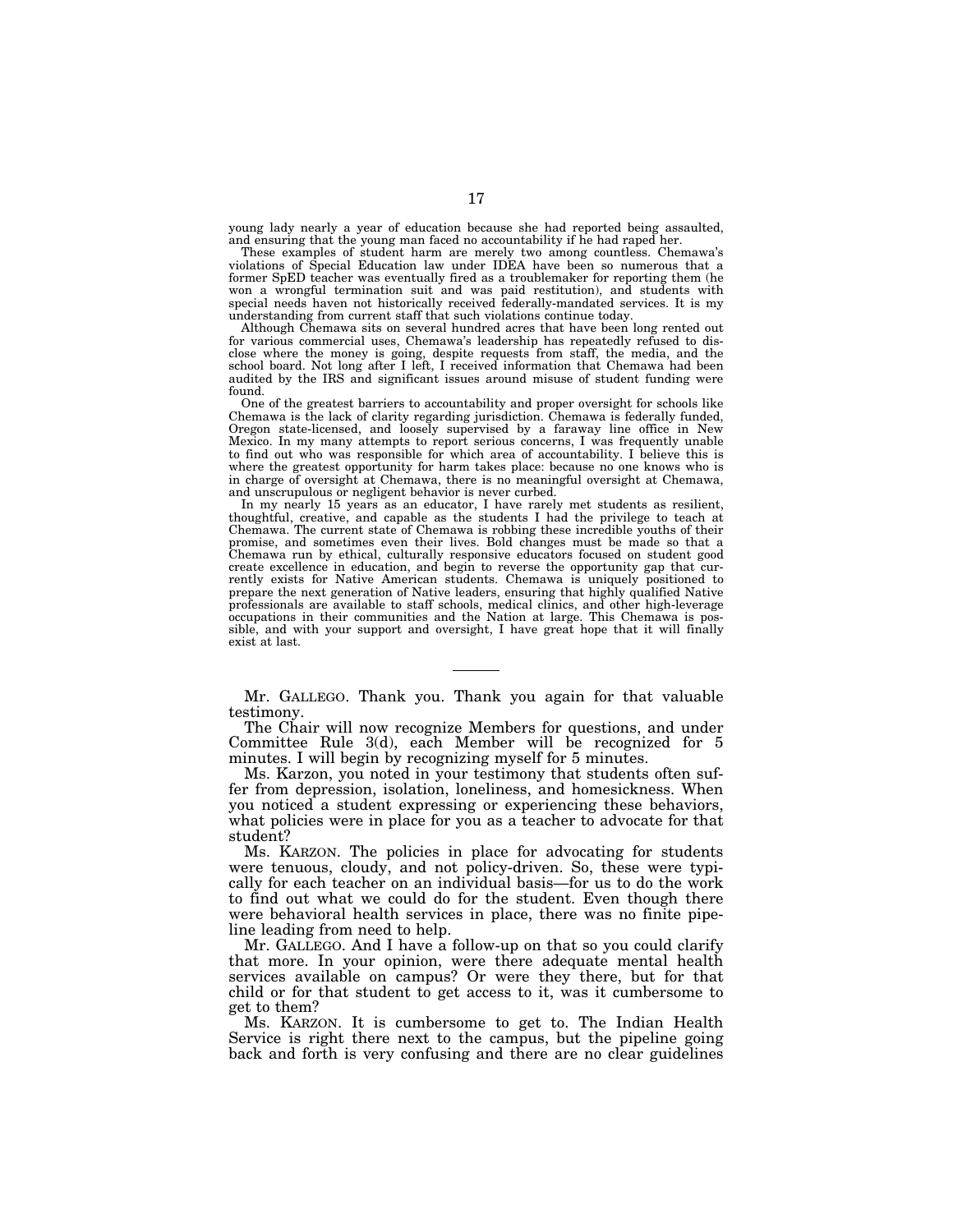or policies and procedures in place for teachers to report concerns and have it followed up in a standardized way.

Mr. GALLEGO. OK. Ms. Beatrice Willis, as a parent myself, I want to thank you for being here today to share your son's story with us.

In your testimony, you explained how you were not informed of your son's medical issues, which I think any parent would understand is never OK. Can you describe if and when you were finally contacted with updates about your son from school other than for disciplinary actions?

Ms. WILLIS. I was actually at the school after Marshall had his chest pains, and I had talked to the dorm supervisor and asked him why he had not called me to tell me about it. They said something about not being able to reach me or whatever and whatnot.

Another time I was at the school, Marshall was being sent home. He was being suspended and he had not received his medications from the school for 5 days. He had lost his student ID and you have to have your student ID to have them disbursed to you from the medical cart.

It was a couple days before I was getting paid, so he did not want to bother me with it. He did not tell me. He tried to do community service, which the school allows the students to do 4 hours of, but they had nothing for him to do. So, he went 5 days without those meds, and I didn't know he had went that many days without them until I went down to the school.

And we were in with the guidance counselor, and that is basically when they told me that they didn't have to tell me about medical concerns with my son, that all the students there at Chemawa are required to apply for Oregon State Medicaid, and that was so they could use the Indian Health Service clinic there and also be provided with any outside services.

Apparently, there is a Children's Bill of Rights in Oregon that allows kids to apply for medical care and food stamps, to be able to get into housing, homeless shelters, and stuff like that, because of the large amount of homeless students up there. And although it is a Federal facility, they used that state law to say that they didn't have to tell me about things like that.

I requested a lot of stuff after Marshall had died. I have been given unredacted versions. I have been told to contact the Bureau of Indian Education for any other things from the school, but I still have never received those. I have asked for the information on the results of his heart test from outside of the clinic, and I still have not received those. I mainly was never contacted about those things.

Mr. GALLEGO. And just to be clear, so as these medical issues were popping up, or disciplinary issues pop up, you were not notified every time something came along?

Ms. WILLIS. With the disciplinary-

Mr. GALLEGO. Disciplinary, yes.

Ms. WILLIS. Disciplinary issues they would try to contact you.

Mr. GALLEGO. But not the medical?

Ms. WILLIS. No.

Mr. GALLEGO. OK. Thank you.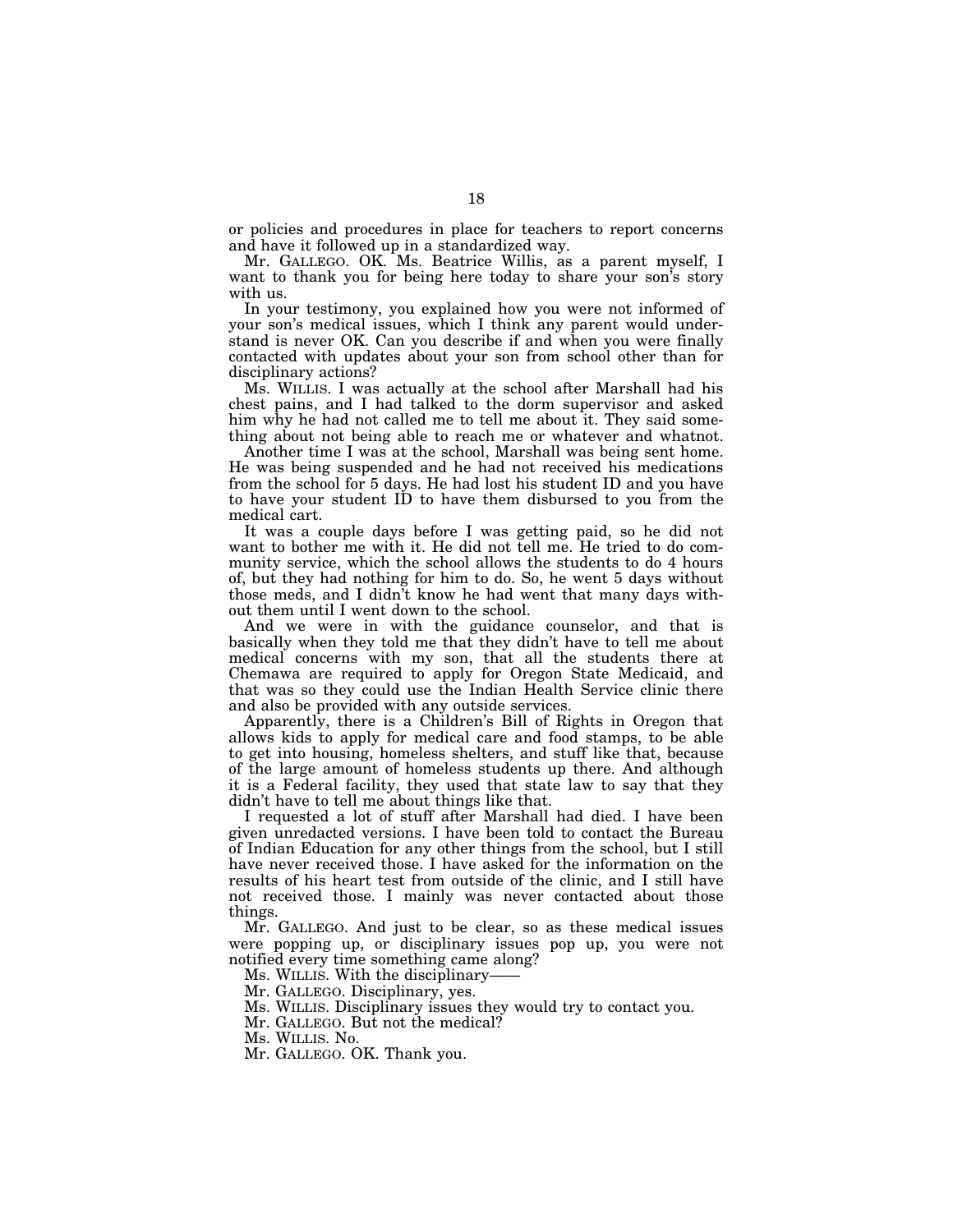Ms. Keith, thank you again for being here today and also sharing your daughter's story. I have a very similar question.

Did you receive any updates about your daughter's health from the school while she was there?

Ms. KEITH. No. None at all. She had been to the eye doctor, the dentist, and the doctor and stuff, and she told me. I did not have the school contact me, ever.

Mr. GALLEGO. So, as medical or mental health care occurrences occurred, you were not contacted and updated by the school?

Ms. KEITH. No. No.

Mr. GALLEGO. Did any teachers reach out to you about your daughter's academic performance or experience while she was there?

Ms. KEITH. No.

Mr. GALLEGO. Thank you.

I recognize Ranking Member Cook for questions.

Mr. COOK. Thank you very much for being here. I know this is very, very difficult. I am really, really concerned about the lack of oversight on some of these situations that seem to be repeated instances.

And I have to be honest with you—I am from California, where we have a different set of rules and everything else. But as somebody that has been in a classroom, I am shocked. Normally the teacher's association, the faculty—I was academic senate president—and I will be honest with you, sometimes with the administration, we did not always get along. And sometimes we actually had to take action about one particular dean.

I am going to ask you, and this might be very difficult, but I am looking for something that this Committee could do, and that is— If you had three things—real short, if you could—that you think this Committee could help you with in terms of correcting this, in terms of legislation, in terms of letters to and from certain individuals—under the auspices of this Committee, certain organizations that we should be in contact with, anybody on the Committee?

Ms. KARZON. I could make a few recommendations I was not able to get to when I spoke to you earlier. I was-

Mr. COOK. Excuse me. And by the way, if you do have recommendations that we cut off—because he always cuts me off on time—I would still be interested, and you can submit them afterwards for the record. And I would really, really like that.

Ms. KARZON. OK.

Mr. GALLEGO. For the record, we have a very good working relationship.

[Laughter.]

Mr. COOK. Yes, but you always watch the clock.

Ms. KARZON. So, ensure that the supervisory chain of command has more physical proximity to the location of the schools. For example, we had our area offices located in Albuquerque. Our line officer was located in Seattle, I believe, and so their physical proximity to the school created several challenges that I think could be ameliorated by having more local jurisdiction over the school.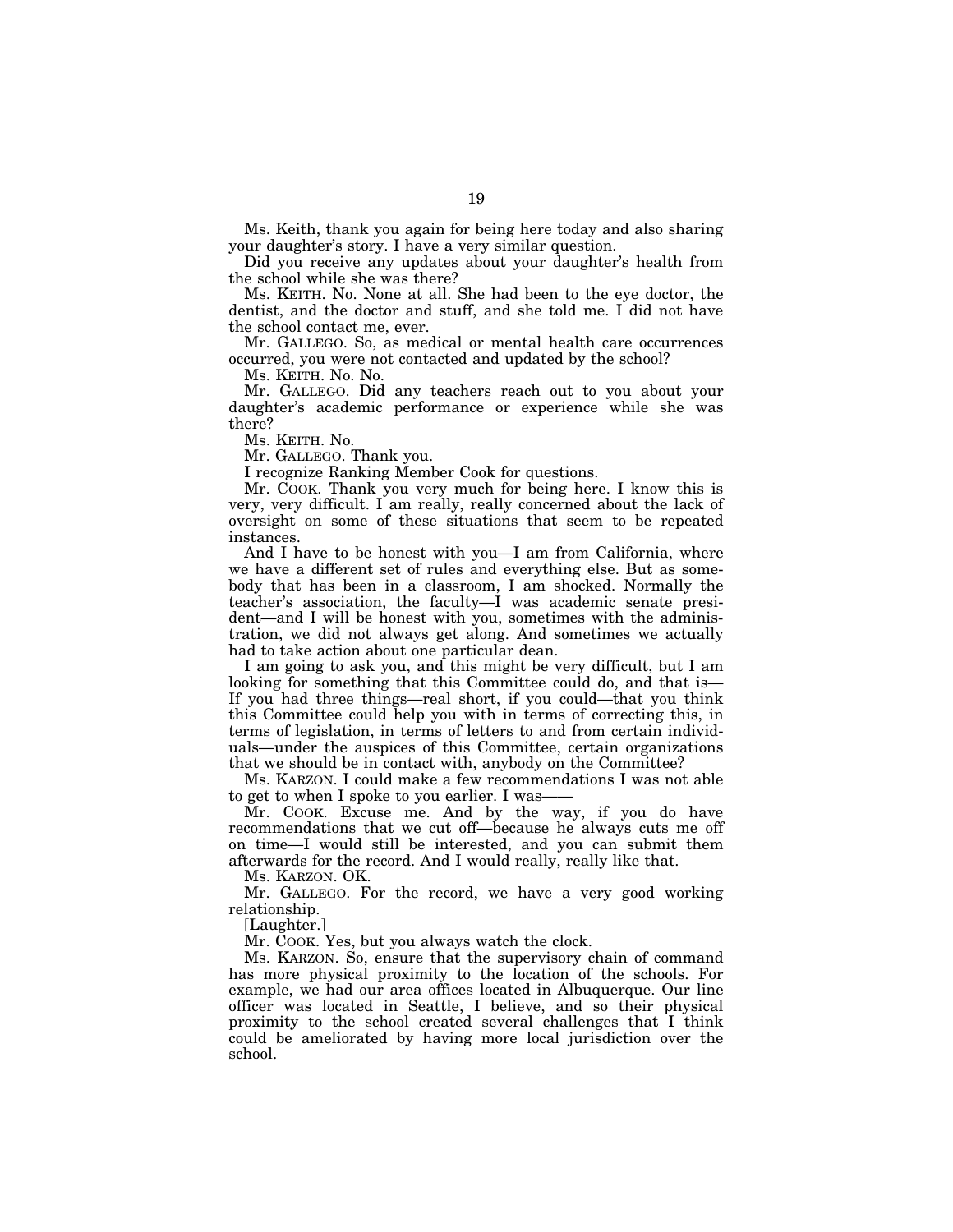That supervisors are more involved in the day-to-day operations of the school, and that they contribute to the daily operations of the school—that it will be a requirement for their positions.

Mr. COOK. Anybody else?

Ms. WILLIS. I think that if the school could be a little bit more open with us about the issues they are having with our kids, whether they be medical, mental health, behavioral health, or even just disciplinary issues, if we could be informed of what is going on with our children in the beginning and they could just be more open with us with the circumstances of events, then I think it would make a big change.

Mr. COOK. How about us doing certain things, how we could help you?

Ms. WILLIS. Our tribe, our tribal lawyers, are drafting what they are calling the Marshall Friday Plan right now, and they plan on bringing it back here to present it. It would make BIA schools inform us of the issues going on with our children. So, that is something I am really supportive of.

Mr. COOK. Thank you. Thank you for being here.

Ms. WILLIS. Thank you.

Mr. COOK. Yes, ma'am.

Ms. KEITH. I just think holding the schools accountable for the negligence that is going on, and making sure that the policies get changed on the chain of command. And their communication—I mean, I am all about communication. I want to know how my child is doing. She is not home, and I just think that is important.

Mr. COOK. Yes, ma'am.

Ms. O'RENICK. One recommendation that I would have would be the empowerment of the school board. The school board members are tribal members, typically, and have spoken out consistently with concerns about the things that are happening at Chemawa, from financial grey areas to student supervision.

And it is my understanding that when they have requested information, that information has been denied repeatedly. And even though they are, in name, in charge of oversight of administration policies and staffing, they don't seem to have any real authority vested to make any changes. And certainly in the area of cultural responsiveness, they don't have the authority to really call things out that are taking place that should not be.

I think another thing is that staff who are very dedicated to student good and have spoken out about these issues are typically not at Chemawa for very long because there is not a clear chain of command or a clear system of being able to report things. So, retaliation, specifically around pay cuts, is huge.

Additionally, a common experience that we have had as teachers is that when we are hired at Chemawa, the pay that we are told that we will receive is not the pay that we actually do receive. This has gone on for years. And it does create significant financial hardships for teachers who want to be there and who would like to remain for many years, but possibly cannot afford to. And even though it is known that this is the case, that is never communicated, and it has created a longevity problem.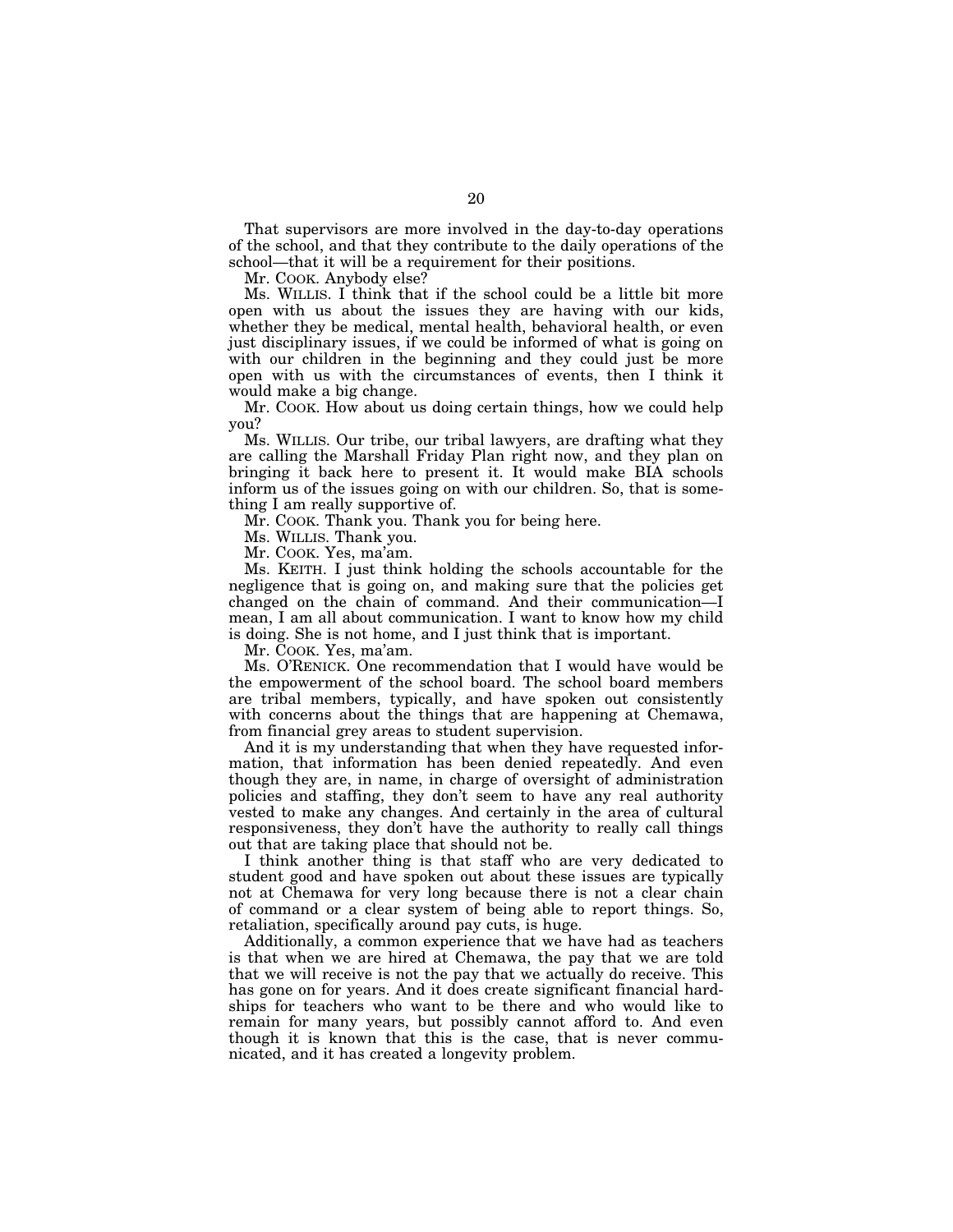Mr. COOK. Thank you very much. And I want to thank the panelists. I know it is very difficult to share those stories with us. Thank you.

Mr. GALLEGO. Thank you, Ranking Member Cook.

I would now like to recognize Representative Haaland.

Ms. HAALAND. Thank you, Chairman. Thank you so much for assembling this extremely important hearing. And thank you all so much for being here this afternoon, and essentially pouring your hearts out to us. It is important that we know and understand the emotion and the feeling behind it.

And to the two teachers, I value you incredibly. I appreciate your dedication. And I just know how important teachers are in our society, and I am sorry that you didn't get the help you needed when you were there.

So, thank you for being here today. I want to express my sincere condolences to the two moms who are here for the loss of your children, and the courage that it has taken for you to come here in front of Congress today. I understand how painful this must be. I also understand how expensive this trip to DC is, and thank you for coming to speak with us.

In March, the Pueblo of Laguna, which is where I am enrolled, lost a high schooler, Darrian Diwayan, to suicide at Haskell Indian Nations University, which is a post-secondary school that the BIE oversees. This was a significant loss in my Pueblo of a young, vibrant person, and I have compassion for the pain that your families are experiencing.

This morning, my office met with education advocates who also told us about suicides that have taken place at the BIE Crystal Boarding School on the Navajo Nation and at Dine College by students who lack mental health resources and integration programs in BIE schools. It is no secret that the BIE schools have historically under-performed, although it is the Nation's most expensive educational system that is failing 183 schools for Native American children in 23 states.

This is a department that continues to fail our children so substantially that a 2015 *Politico* article stated, ''BIE students performed worse than every major urban district in the country except Detroit.'' This is a failure of the Federal Government and completely unacceptable.

The questions I will ask will help provide clarity on the issue to see what we can do. And first I would like to address, Ms. O'Renick, your comment about the school board because the school boards are—they are window dressing. Right? They are advisory boards who don't have any teeth at all. They can make all the recommendations in the world and nobody has to listen to them.

And that absolutely has to change. I have experience with that, and I appreciate you raising that issue. And I am strongly in favor of working to make those changes. So, thank you for that.

Ms. Karzon, thank you for your bravery in shining a light on these issues, especially while you were still employed at Chemawa. As a teacher there, you described a culture of punishment for speaking out on concerns. We kind of asked this already, but what is your recommendation for how BIE can provide an avenue for accountability to the boarding schools it runs?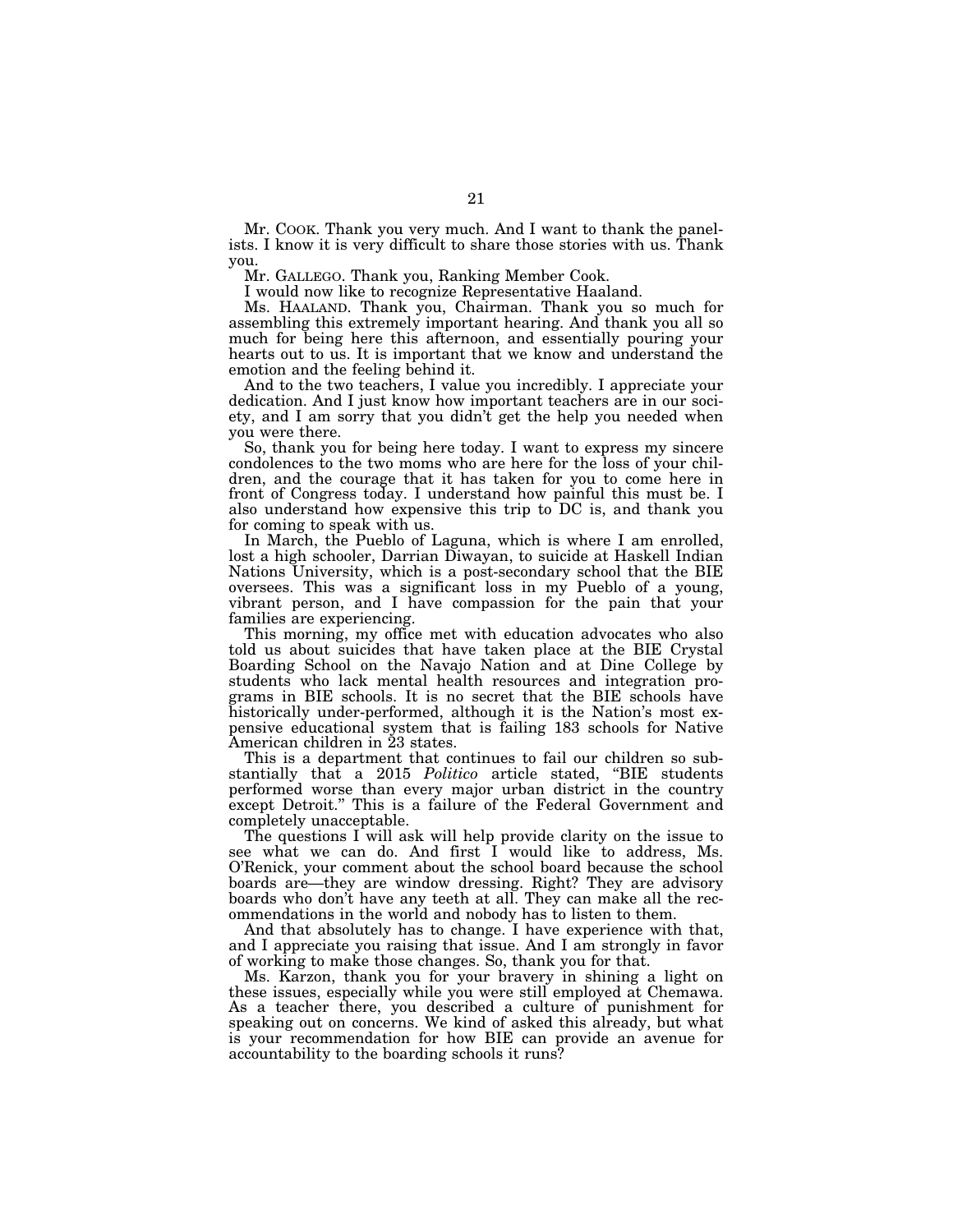Ms. KARZON. I think there is a disconnect between a federally run organization and a school that is supposed to be ensuring children's futures. Those things sometimes do not mesh well together. So, in the structure of a school and in the structure of a Federal entity, something needs to change.

There is so much talk about chain of command at Chemawa follow the chain of command, follow the chain of command—that sometimes problems don't get solved because the onus is put on that one supervisor to fix the problem. And if they are not able to do it, we are to go up the chain.

And I think that is something that needs to be looked at, that we are educating youth. It is supposed to be a nurturing environment. Yet, we have this very sterile chain of command structure that we have to follow that doesn't always fit what a school should be. And I think that it is important to consider how we can bridge that.

Ms. HAALAND. How often did the line officer come to the school to just talk to people or see what was happening there?

Ms. KARZON. I would say once every few months, so maybe twice a year, two or three times a year.

Ms. HAALAND. And did any of the concerns that you expressed to him—I am sorry, Chairman—did he ever follow up on any of those? I say "he," but it could have been a "she" also.

Ms. KARZON. Teachers were not typically able to get access to the education line officer.

Mr. GALLEGO. Thank you.

I will now recognize Representative Bonamici.

Ms. BONAMICI. Thank you, Chairman Gallego and Ranking Member Cook. Thank you, especially, to the witnesses.

I request unanimous consent to enter into the record an opening statement that expresses many of the concerns about abuse, fraud, mismanagement, and lack of safety at Chemawa Indian School outlined by the witnesses and my colleagues. I request unanimous consent, Mr. Chairman.

Mr. GALLEGO. So moved. Accepted.

[The information follows:]

#### PREPARED STATEMENT OF THE HON. SUZANNE BONAMICI, A REPRESENTATIVE IN CONGRESS FROM THE STATE OF OREGON

Thank you Chairman Gallego and Ranking Member Cook, for holding this hearing, and thank you to our witnesses for being here today.

In the fall of 2017, Oregon Public Broadcasting ran an investigative series about Chemawa Indian School in Salem, Oregon. The reports of abuse, fraud, and mismanagement were deeply troubling to me as a parent, as an advocate for equity in education, and as a policy maker.

The series told the disturbing and heartbreaking stories of the deaths of three Chemawa students: Melissa Abell, Flint Tall, and Marshall Friday. Since the original OPB report, we've learned of the tragic death of Robert Tillman, another Chemawa student who died shortly after leaving campus near the end of 2018.

My colleagues and I were alarmed by these reports and promptly sought answers from the Bureau of Indian Affairs and Bureau of Indian Education. An initial response from BIA raised more questions than answers, and my Oregon colleagues and I visited Chemawa. In a February 2018 Education and Workforce Committee hearing, I also questioned BIE Director Tony Dearman about Chemawa's budget and BIE's efforts to make sure that students are prepared for life after graduation at Chemawa.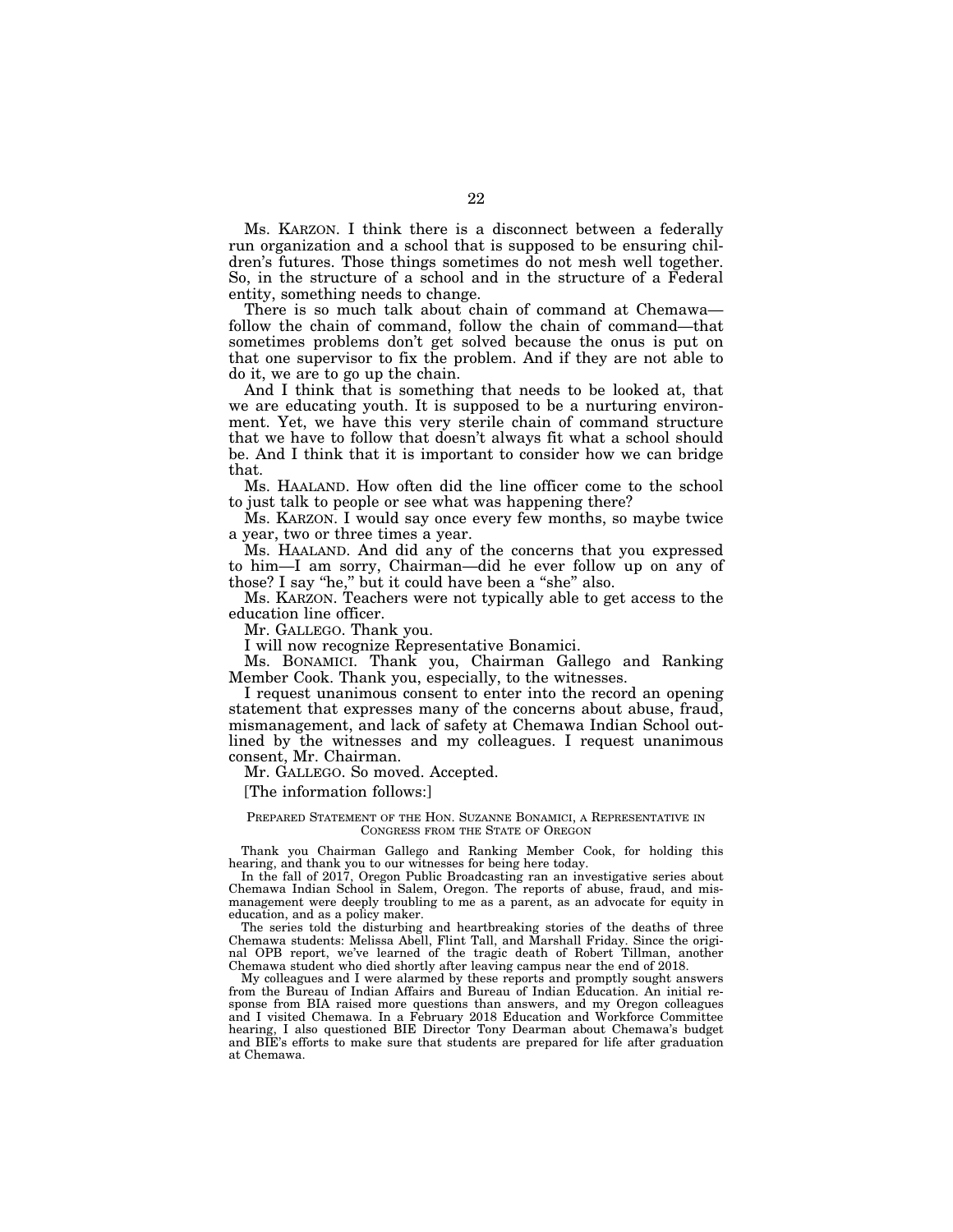Over the past 2 years we've sought to engage in a productive conversation with the leadership of Chemawa, the BIE, and the BIA with the goal of making sure that every student at Chemawa has a path to success.

This must include efforts to make sure that all students receive an excellent and culturally informed education, are safe at school, and have access to needed health care and mental health care services. We've sought to make sure that staff and students are supported, and that the culture at the school is welcoming to all students. Importantly, the school must foster an environment where concerns—from staff, students, parents, and tribes—can be addressed and responded to without any fear of retribution.

And we have advocated for BIA to increase recruitment of Native teachers and provide staff training that acknowledges the unique historical trauma experienced by Native communities. Chemawa is the oldest continuously-operating Native boarding school in the country and 84 tribes are represented among the student body.

Our oversight efforts have included a series of inquiries to BIE and BIA, and two meetings on-campus at Chemawa. At nearly every step in this process, my colleagues and I have been frustrated by a lack of transparency regarding Chemawa's finances, governance, and student safety. I am also deeply disappointed to see that BIA Principal Deputy Assistant Secretary John Tahsuda and BIE Director Tony Dearman are not here today to testify, despite an invitation from Chairman Grijalva and Chairman Gallego. Their absence only compounds the lack of transparency we've experienced.

As we await answers to urgent questions about student well-being at Chemawa from the Administration, parents, current and former Chemawa staff, and leaders of Oregon tribes who share our concerns have contacted my office. I look forward to hearing some of their accounts today.

The Federal Government has a responsibility to the school's Native students, and it is my hope that today's hearing will help us better understand what steps need to be taken to get Chemawa back on track so current and future students have every opportunity to grow and thrive academically in a safe, healthy, and supportive environment.

Ms. BONAMICI. Thank you. And I also request unanimous consent to enter into the record a copy of the Oregon Public Broadcasting five-part investigative report from Chemawa from 2017.

Mr. GALLEGO. Without objection, accepted.

Ms. BONAMICI. Thank you, Mr. Chairman.

This was very powerful testimony. I want to start, Ms. Willis and Ms. Keith, thank you so much for being here and telling your stories. As a parent, I cannot imagine what you went through and what you are still going through. Thank you for your courage in being here. And your presence, I think, demonstrates your courage, and it will help other students.

Ms. Willis, you talked about Marshall and how he had a tough relationship with Chemawa. You told a story about how he felt targeted by faculty, didn't get the support he needed, tried to leave but missed the camaraderie that the school was intended to provide.

And you talked about how he struggled to get critical attention, especially mental health and addiction services. And he was sent home more than once. That separation, I could tell how it was devastating to him to be separated from the community. And his tragic death in Tualatin, Oregon, which I am quite familiar with in the district I am honored to represent, shortly after leaving school is just heartbreaking.

And of course Flint Tall, who Ms. O'Renick discussed, and more recently Robert Tillman, both died shortly after leaving Chemawa, raising serious alarms about student safety. They were 15 years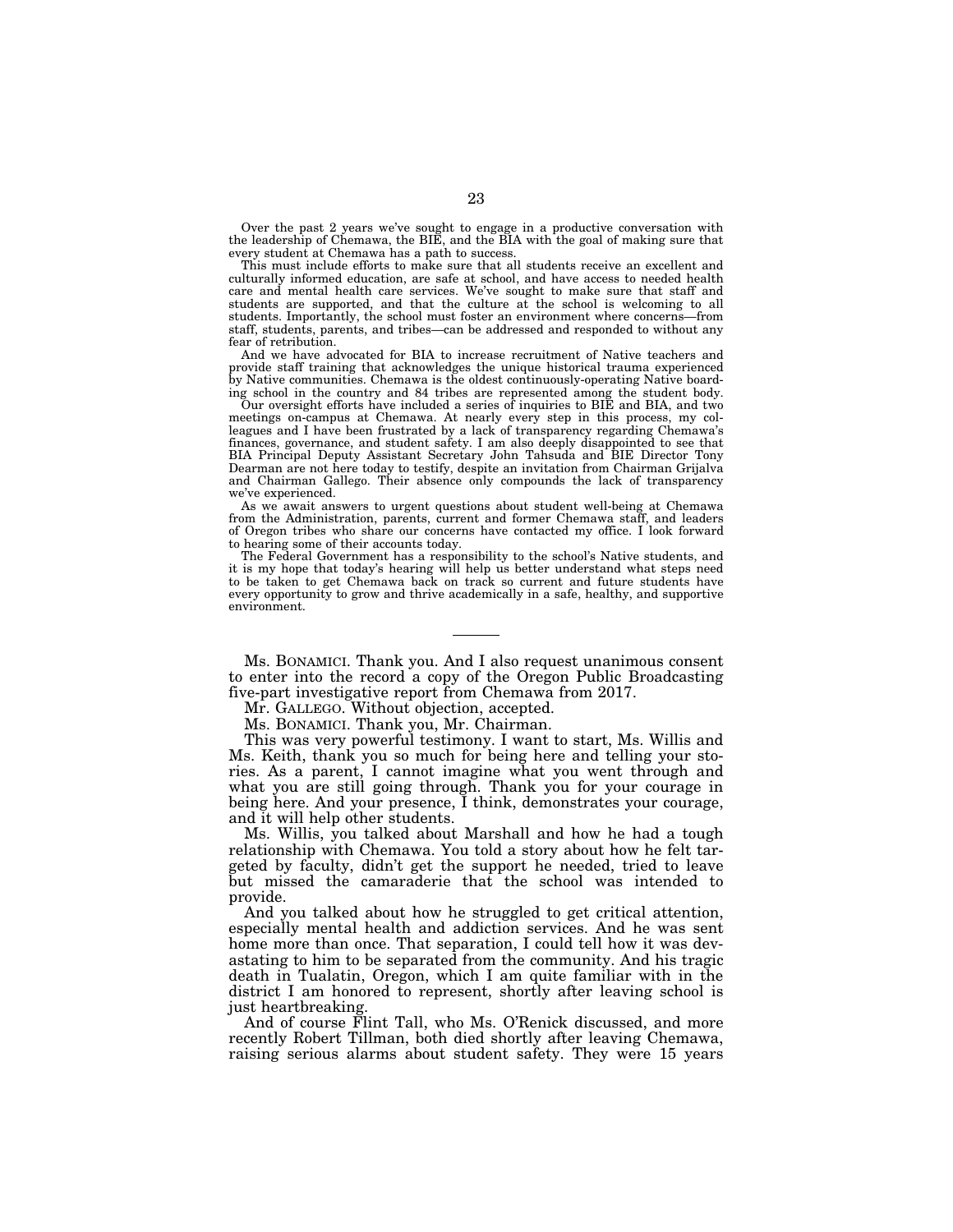old. And of course, Ms. Keith, thank you for sharing your story, too, about Melissa. You have raised some serious concerns.

Ms. Willis, the concerns about sending students home—and I want to ask you and then ask Ms. Keith—what could Chemawa have done differently? How could they have helped Marshall and Melissa?

Ms. WILLIS. With Marshall, I believe if they would have just informed our family of the behavioral health issues he had, what they really were—I have had another child that had some of the similar issues that Marshall had, and we got him the help he needed. We would have focused on making sure that Marshall would have gotten the right mental health plan, the right meds, while he was home. We didn't realize what his real mental and behavioral health issues were.

And if they would have just been open with us and told us when he left from the school, what behavioral health plan he was on and what the medications were for, we could have followed through with everything at home.

Ms. BONAMICI. Did anybody at Chemawa ever explain why they didn't tell you that information?

Ms. WILLIS. Because of the Children's Bill of Rights and the fact that kids can apply for Medicaid at the age of  $15$  in Oregon, and also because they said that when we allow our children to go to boarding school on our reservation, and I believe on most, you have to have a paper signed by your Tribal Social Services, Child Protection Services, that shows a need for your child to attend. And Marshall's was social. He just didn't quite fit in where he was because of who he was.

Ms. BONAMICI. And I am going to run out of time, but I wanted to ask Ms. Keith what they could have done differently to help Melissa.

Ms. KEITH. They could have been there.

Ms. BONAMICI. Been there for her? Yes.

Ms. KEITH. They could have been there. I don't know if they do their regular rounds or whatever. Apparently they are trained for CPR, but I was also told that just because you have CPR training doesn't mean that you have to use it, that you are obligated to use it.

That needs to be changed. That kind of thought process needs to be changed because they're there, and if somebody needs medical attention—if I see somebody on the side of the street, I am going to stop and help them. This is their job.

Ms. BONAMICI. Thank you so much. And I want to ask in my remaining minute, Ms. Karzon and Ms. O'Renick, thank you so much for your willingness to speak candidly. And I know, Ms. Karzon, you talked about trying to go outside the chain of command because you were not getting answers.

For both of you, what should the top priorities be for getting educators the tools and support they need to make sure that Chemawa students are safe? If you could just list off a couple, each of you, top priorities for educators. They need to recruit and train and hire more Native staff, for one thing. But what are your ideas?

Ms. O'RENICK. I think what you just spoke to is a large concern, some sort of requirement for having qualified administrative staff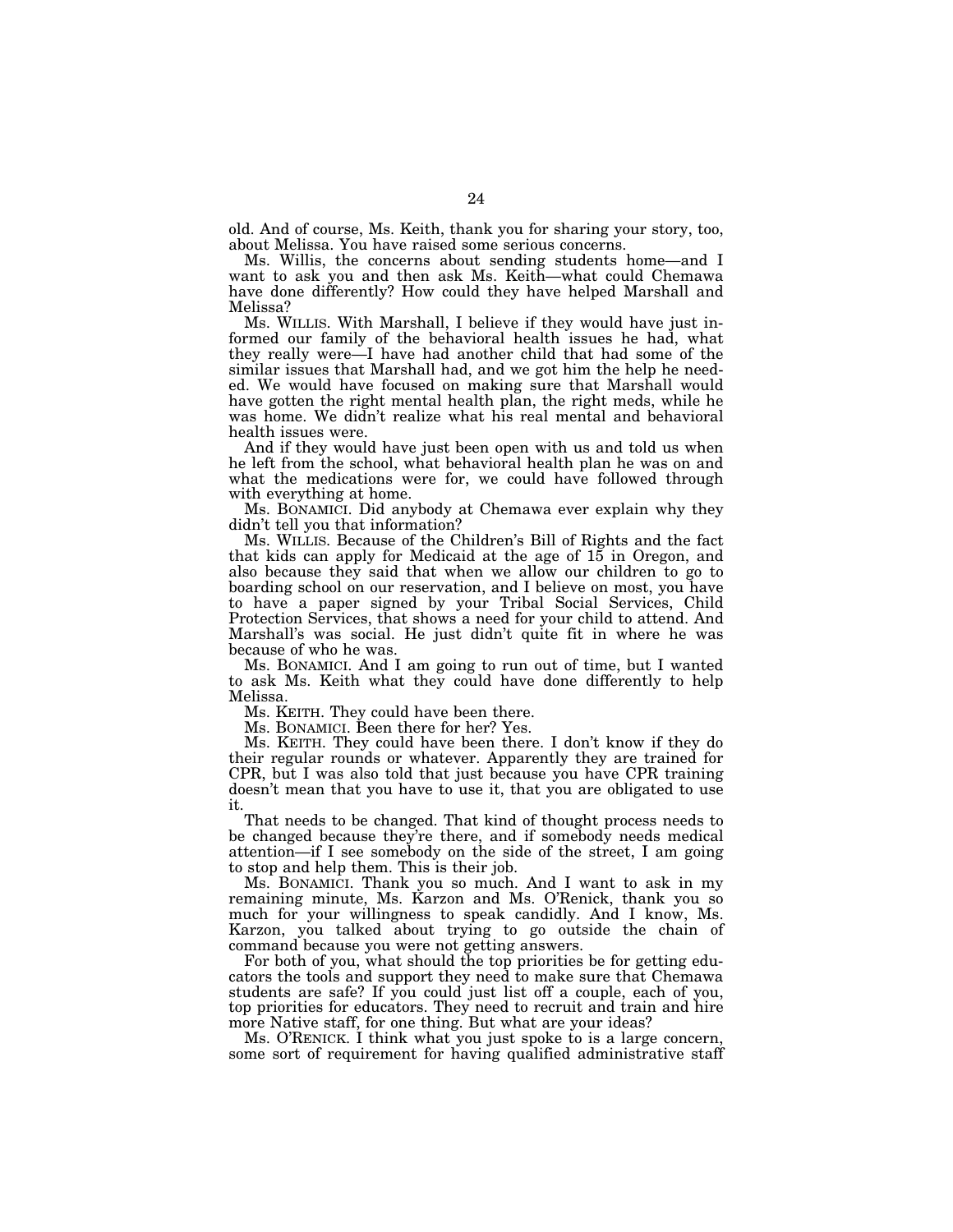specifically. I think you heard in the OPB reporting about the history of nepotism and how even many of the current administration were hired without proper credentialing and had relatives there.

They are non-Native, and there is not oversight about how that process was done. And it certainly doesn't seem like there was a true open search for those positions to be filled.

Ms. BONAMICI. Thank you. And Ms. Karzon?

Ms. KARZON. There is a strong trend of reinventing the wheel each school year with the rapid changes in administration. So, how are we going to recruit administrators that are long-term administrators as well as educational staff and teachers? I think that is another issue that comes to light when you have a whole new era with a whole new administrator, and that happens every year.

Ms. BONAMICI. Thank you, and I see I am out of time. I yield back. Thank you, Mr. Chairman.

Ms. HAALAND [presiding]. Thank you.

The Chair recognizes Mr. Cook for a follow-up question.

Mr. COOK. Thank you. I won't take long. I just wanted to follow up on that question about the chain of command. And many people know that I was in an organization that believed in that very, very strongly, the United States Marine Corps.

But even with that, one of the best mechanisms that we had was a request mass. And that means a private, PFC, could go right to the top and talk to someone about a problem, something that is going wrong, or what have you. No interference by anybody from the school, the military, or what have you.

And since you mentioned that the chain of command was constantly—I think this is one way that businesses have the whistleblower and things like that. So, I would just throw that on the table as one of the considerations, perhaps. Sorry.

Mr. GALLEGO [presiding]. Thank you, Ranking Member Cook.

Now I would like to recognize Representative Schrader.

Dr. SCHRADER. Thank you very much, Chairman Gallego and Ranking Member Cook. I really appreciate having this hearing and allowing me to waive onto the Subcommittee. I am really proud to represent Chemawa Indian School. It is in my district in Salem, Oregon. And its success, I think, is critical for Indian Country, just like the other BIE boarding schools around our country.

I would like to request unanimous consent, as Representative Bonamici did, to enter my opening statement for the record, please. Mr. GALLEGO. Without opposition, so ordered.

[The information follows:]

#### PREPARED STATEMENT OF THE HON. KURT SCHRADER, A REPRESENTATIVE IN CONGRESS FROM THE STATE OF OREGON

Thank you, Chairman Gallego and Ranking Member Cook, for having this hearing and for allowing me to waive onto the Subcommittee with you today. I am proud to represent Chemawa Indian School in Salem, Oregon, and will speak specifically to my experience with the school. Chemawa is a culturally significant institution to my constituents and to our community, as the oldest continually operating Native American boarding school in America. Chemawa represents a place where Native youth from across the West can receive a high school education in a unique, culturally-appropriate setting.

Before I get into concerns about the school's administration and performance, I want to thank our witnesses for being with us today. Many of you have traveled from Oregon to be here and taken valuable time out of the middle of your week to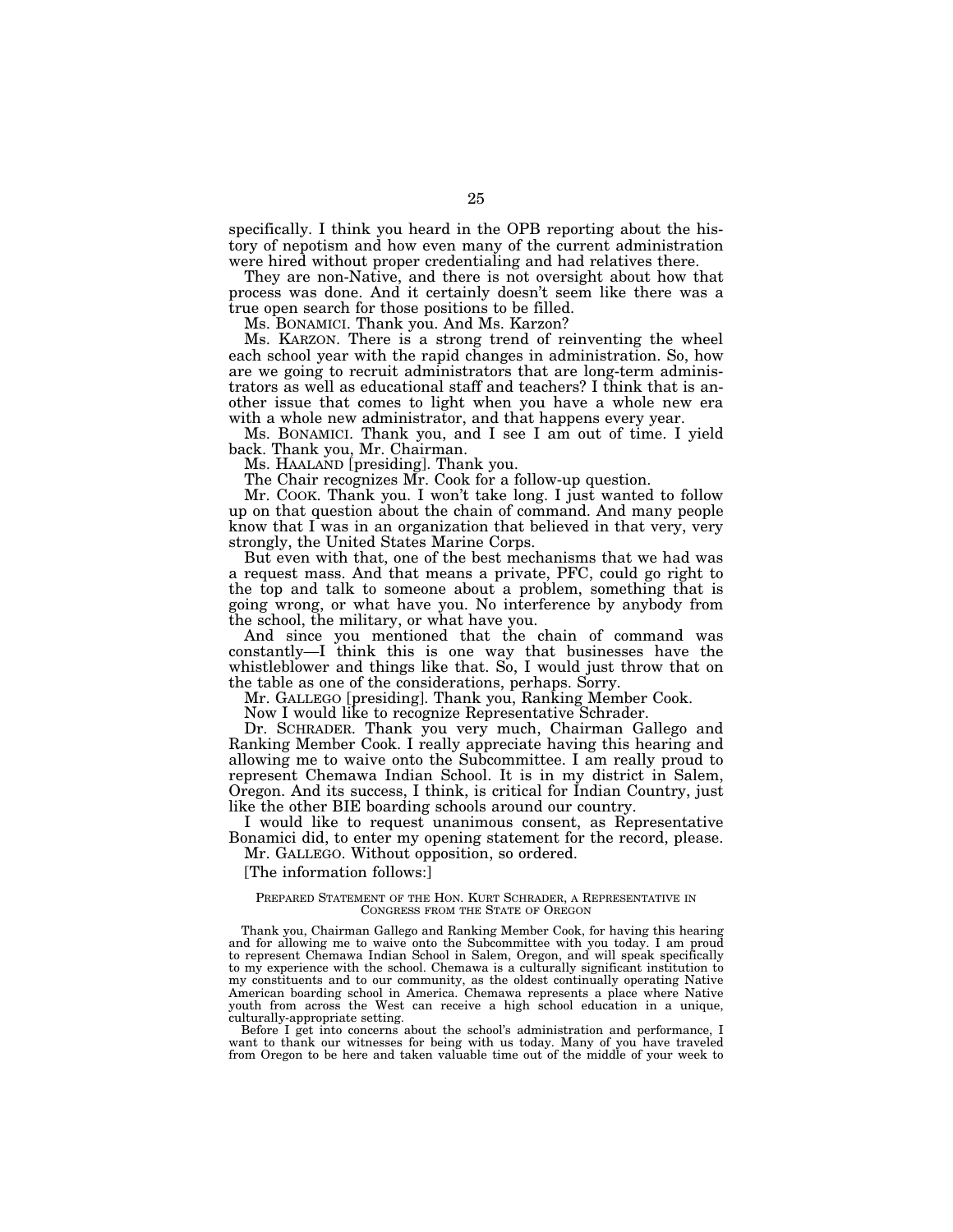join us. I am grateful for the courage you are showing in your willingness to give us your perspectives from the Chemawa community. As our witnesses can attest, despite Chemawa's stated focus on academics and

college preparedness, I am concerned that it is not properly equipping students to succeed, nor is it even providing them with a safe environment. I have been spearheading the Oregon delegation's efforts to shed light on the situation at the school for more than a year and a half. I am grateful for the chance to have this hearing to continue to bring awareness to the issue. But I am frustrated that it has taken us to this point to get basic information about the school.

Our main priority is for Chemawa to be a safe place for Native students to thrive.<br>But we cannot do that if the administration, both at Chemawa and at the Federal level, is undermining the school, refusing to cooperate with Congress, and not taking to heart their responsibility take care of these students.

Our concerns about Chemawa are long-standing. This particular line of questions stems from a five-part investigative report published in the fall of 2017 by Oregon Public Broadcasting (OPB). The report detailed significant concerns about the school and made serious allegations about the governance of the school, student health and safety, academic achievement, and treatment of the school's staff and teachers. After this report broke, myself and my colleagues in the Oregon delegation began our years-long process to request information from the Office of the Assistant Secretary-Indian Affairs to address these allegations.

Allow me to run through an abbreviated timeline of the events that followed.

We sent a letter to Principal Deputy Assistant Secretary for Indian Affairs John Tahsuda on November 14, 2017, with a series of questions related to funding levels, academic standards, teaching standards for educators, staff trainings, avenues for staff to report issues and raise concerns, turnover in school administration, and transparency in the appointment of the school board and school administration.

We waited more than 5 months for a response, and ultimately decided to convene a meeting at Chemawa. While we were in the process of setting up this meeting, we received a letter from Mr. Tahsuda on April 16, 2018, that provided unsatisfactory answers to our questions.

On May 3, 2018, myself, Congresswoman Suzanne Bonamici, Senator Ron Wyden, and Senator Jeff Merkley met with Bureau of Indian Education (BIE) Director Tony Dearman and Chemawa administrators at the school. Despite the promise of dialogue, I was frustrated and dismayed to be told at the meeting that Chemawa and BIE staff are prohibited from talking with us, their elected representatives without approval from Congressional Affairs in Washington, DC.

The May 3 meeting left us with more questions than answers and so we wrote another letter to Mr. Tahsuda on June 8, 2018, with additional concerns, including questions about Chemawa's staff vacancy rate and lack of Native American teachers; trauma-informed policies and procedures to train teachers and support staff so that they are fully equipped to meet complex student needs; school board membership and authority; and facilities maintenance costs. Our letter was detailed, and we expected a similar level of detail in response.

At the same time, we sent two other letters following up on our conversation at Chemawa. One went to the Department of Education requesting information about why the Department was withholding Title I funding from BIE. The second went to the Indian Health Service (IHS) requesting information about the relationship between IHS and Chemawa, and the health and safety of Chemawa students. We received responses to both letters within 31⁄2 months.

Still waiting for a response to our June 8 letter, on August 20, 2018, I spoke with Assistant Secretary for Indian Affairs Tara Sweeney and Mr. Tahsuda. I emphasized that the prohibition on Chemawa staff talking to Members of Congress or other elected officials blocks my own constituents from talking to me. Mr. Tahsuda took full responsibility for this "gag rule," but did not apologize for its negative effects.

Several months later, we were made aware of the death of a student, Robert Tillman, who passed away less than 2 weeks after leaving Chemawa. His story joins the tragic stories of three other students from the OPB series: Melissa Abell, who died of cardiac arrest in her dorm room; Flint Tall, who died in an alcohol-related car accident shortly after being expelled; and Marshall Friday, who died after struggling to access medications and support at Chemawa.

In light of Robert's death and after more than 9 months without a response to our letter, Congresswoman Bonamici, Senator Merkley, and I requested a second meeting at Chemawa on March 20, 2019, where we met with Mr. Tahsuda, Director Dearman, and school administrators. We were handed an answer to our June 8, 2018, letter as we walked into the meeting. Not only is that an unacceptable way to receive a response, but it was also unsatisfactory—it was light on details and did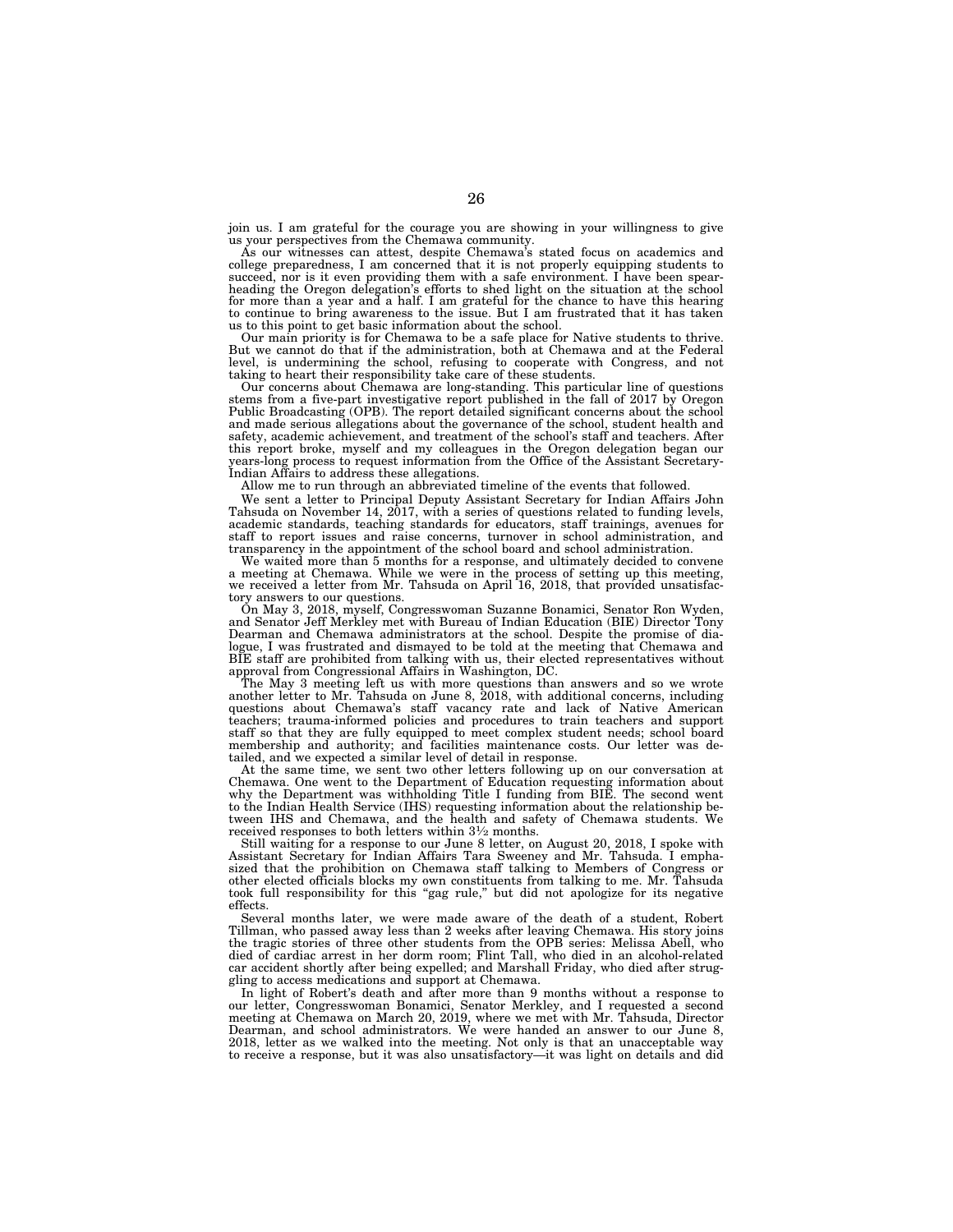not address many of our questions. We are concerned that, had we not requested a meeting at Chemawa, we would not have gotten that response.

The March 20 meeting at Chemawa prompted myself and Congresswoman Bonamici to request today's hearing, and I am grateful for the speed with which the Committee has responded. It has been exactly 18 months since we first sent a letter to the Office of the Assistant Secretary-Indian Affairs, and we are still trying to gather the same basic information about Chemawa's finances, academic standards, health care for students, student safety, and support for teachers and staff.

Throughout all of this, there are several specific themes that persist: the evasiveness and lack of cooperation from the agency; the gag rule and its effects; and the need to make Chemawa a safe place for Native students to get an excellent education.

We are seeking basic information about the operation of a school that deserves to be taken seriously. In our pursuit of this information, we have repeatedly followed the proper channels for congressional inquiries and submitted numerous detailed questions to Congressional Affairs at the Bureau of Indian Affairs. Yet, we cannot get adequate answers. The evasiveness of Indian Affairs senior leadership is frustrating and disappointing. I am disheartened that Mr. Tahsuda and Director Dearman, both of whom were invited to testify today, chose not to come.

Even more frustrating is the insistence of Indian Affairs senior leadership that staff at Chemawa are prohibited from speaking with Members of Congress and other elected officials. I have seen written communications to staff reinforcing this "gag rule," but it is even more striking to see the gag rule in effect. Members of the Chemawa community have bravely shared their concerns with my office and those of my colleagues in the Oregon delegation and, in doing so, have made it clear just how worried they are about retaliation for talking to us.

I know how much these community members—those who have reached out to my office and those who are here testifying today—are risking in order to talk with us about Chemawa. Not only do I find that to be entirely unfair and unjust, but I believe that it does a great disservice to the students and staff at the school. Indian Affairs' restrictive communication policy fosters a culture of secrecy where staff and students are afraid to speak up and discuss their concerns. It makes it difficult for me to do my job as their elected official and impedes on our ability to have the open dialogue that is necessary to make progress at the school.

Members of the Chemawa community have many ideas to help the school, but they all require the cooperation of BIE, the Bureau of Indian Affairs (BIA), and the Assistant Secretary-Indian Affairs. And if they aren't willing to work with us to share the most basic school operational information, how can we count on them to cooperate when we need to talk about reworking and clarifying graduation standards? When we want to resolve maintenance conflicts between BIE and BIA about the campus and the cemetery? When we need to dive into the school's finances and propose increased funding?

BIE and the Assistant Secretary-Indian Affairs have a responsibility to thousands of Native students, and I have a responsibility to my constituents and students in Oregon. It is my mission to ensure the safety and prosperity of the students entrusted to Chemawa, and in doing so, establish proper oversight of the school by the institutions designed to protect and guide it. I believe that BIE must be held accountable for their inaction in response to the concerns raised about Chemawa. The agency must prioritize the safety, security, and academic achievement of students at Chemawa and all BIE schools.

We all have a common goal—to make Chemawa a place where Native students from across the West have the resources and support to get the best academic and cultural education possible in a safe and supportive environment, and that the BIE staff have the resources, training, and support to succeed in providing this education. I am hopeful that the conversations we'll have at this hearing today will help us move toward this goal, and I look forward to continuing our collaboration long after this hearing is over.

Thank you.

Dr. SCHRADER. I want to thank our witnesses for coming here today. Pretty heartfelt stories. Some tough times, very, very tough times, for everyone, and basically rounds out the experience that the Oregon congressional delegation had visiting the school and talking with some of the folks there.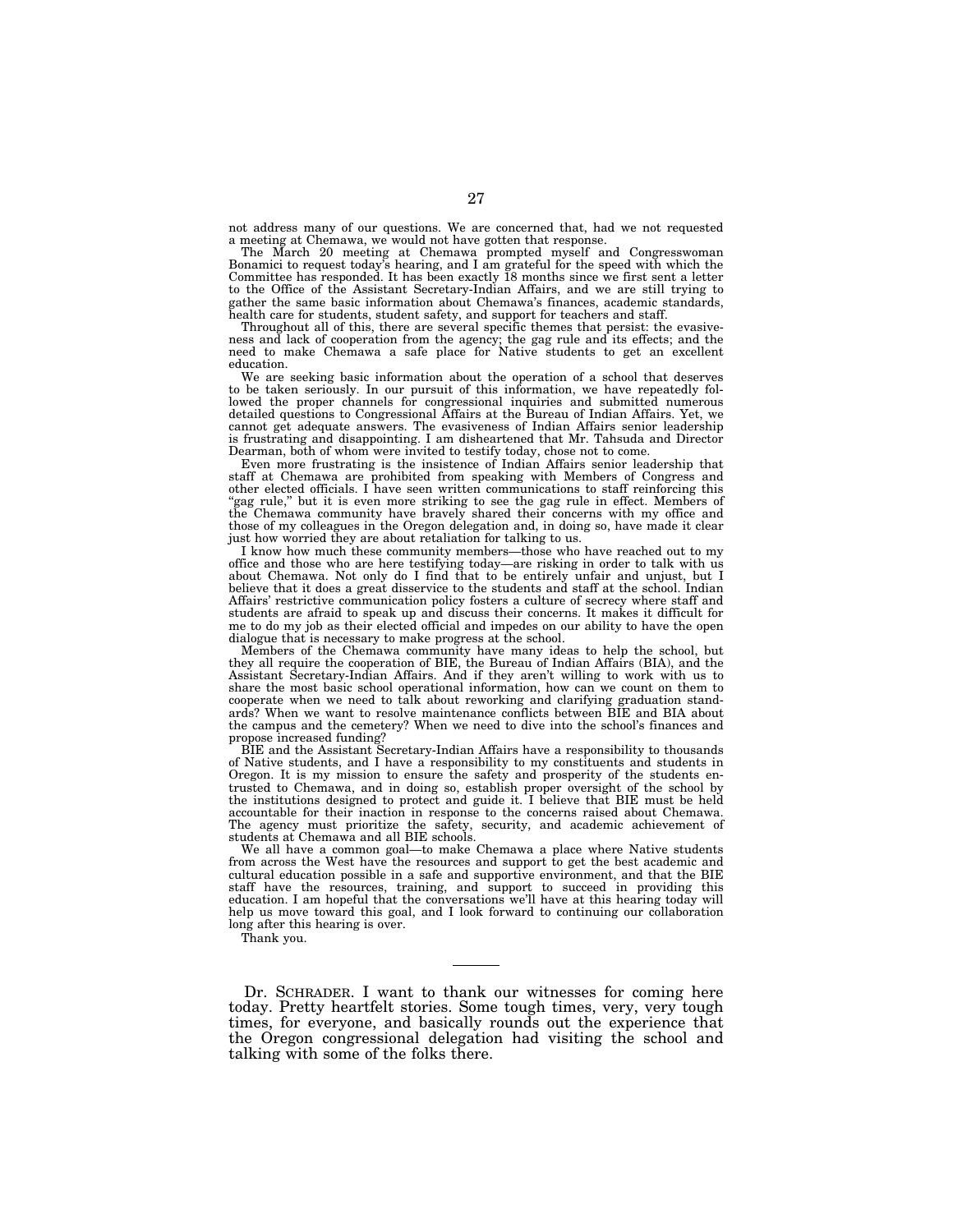I think we all want to make Chemawa a safe and supportive environment for Native American students across the West, to make sure BIE has the resources, the staff, and frankly, the cultural change to do what we have asked them to do for many, many years.

This is not new to this administration. This has gone on for 20, 30 years from my conversation with my folks back in Oregon. And it has just got to stop. It has just got to stop. I have never been so outraged in my congressional career, short as it may be, with the lack of information  $\overline{I}$  could get from these folks.

It meant that the teachers that want to talk to us, the students that want to talk to us, they cannot. They are just not allowed to talk to their elected members of the U.S. Congress who represent them. I mean, that to me is unconscionable and goes at the core of what this great country is all about.

And as the Ranking Member talked about, we all have chains of command, and you do that to have an efficient organization. But when things are not working, you have to be able to get your point across without fear of retaliation. I am just a little old country veterinarian in the real world, but I counted on my line staff to tell me what was really going on.

You guys, the parents, the teachers, the students, they are the front line. I am supposedly making some decisions, but I don't make good decisions unless I get good information from the folks that are detailing this every day.

So, if I may, Ms. Karzon, Ms. O'Renick, a little bit more on that chain of command and how you found it blocked you from getting your concerns across to help these students and help the parents understand what was going on. Is there a more effective system you might devise?

Ms. KARZON. I will just say briefly that both Ms. O'Renick and I—and I don't want to speak for Ms. O'Renick—but when we tried to follow the chain of command, we were still given a letter of reprimand because we went outside of the chain of command even though we followed the chain of command.

So, that circular logic, there really was no pathway. We need to give more options to those who are being supervised under this structure of how to gather information and how to share information with supervisors.

Dr. SCHRADER. Ms. O'Renick?

Ms. O'RENICK. I would agree with that. One of the documents or large chains of documents that we were able to submit to OPB during the course of the reporting on Chemawa's situation was a large number of e-mails back and forth to the principals that we sent during the time.

Unfortunately, the academic principal was not on campus actually for months of the year the one year that I was there before needing to leave, and requested support, bringing issues to light. And the response was typically, "It is out of my hands," or, "I am not on campus. I will deal with it when I come back,'' or no response.

So, out of desperation, seeing what was happening with the students, we eventually went to the next level, which was the superintendent, who told us that he was not allowed to supervise her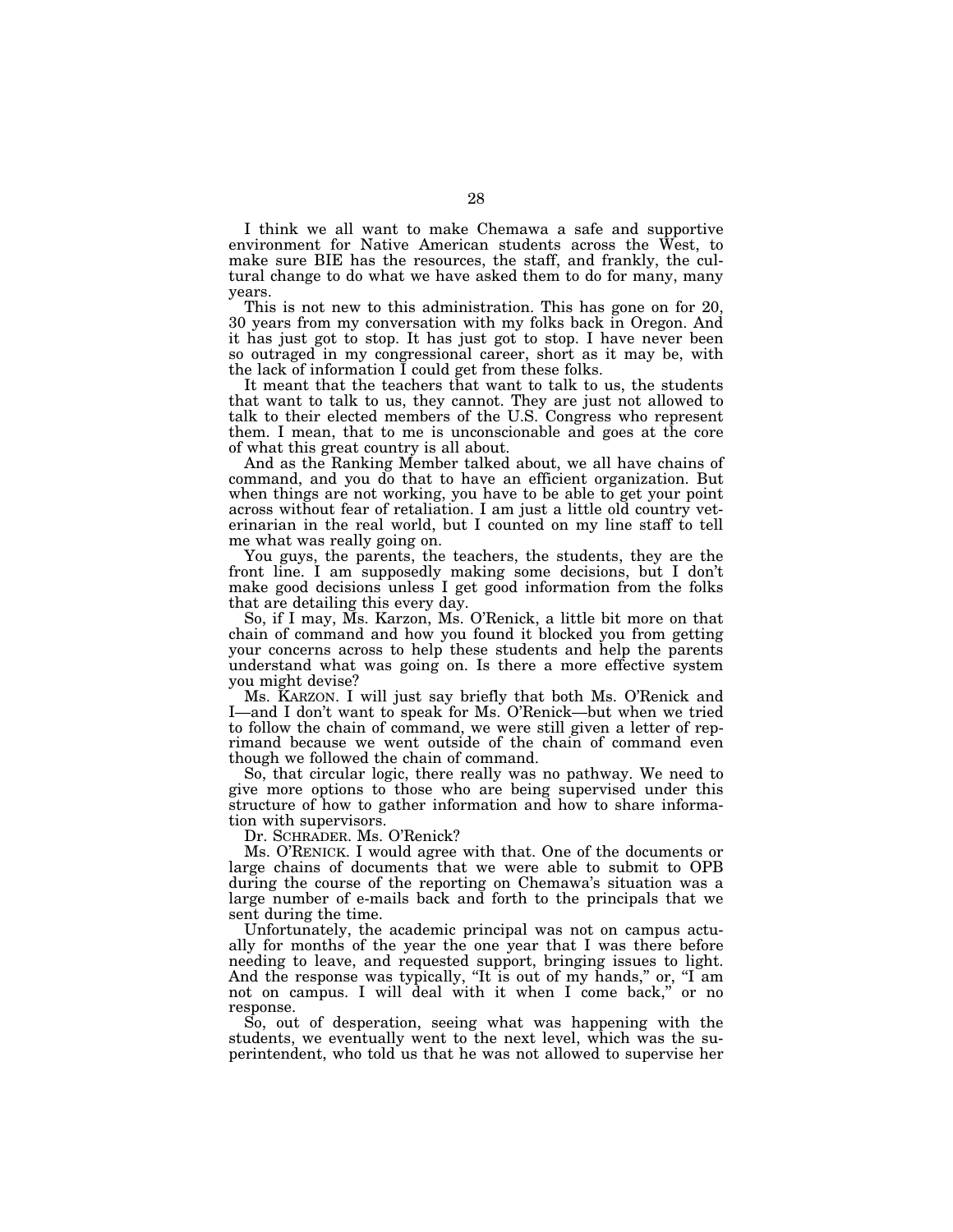per his orders from the line office. And it kind of continued from there until we eventually just sent it straight up the chain.

But some sort of a transparency about who you go to next and that there is permission to do that, and just the assurance that that is not met with retaliation, I think, would——

Dr. SCHRADER. The sad part is, if I may add onto that, is you are not going to get any help at the top because I asked—I had a phone conversation August 20, 2018, after repeated attempts to get information about who put this gag rule in place. And Secretary Tahsuda very honestly at one point said, ''Well, it is me. I told people they are not allowed to talk to you.'' And made no apology for that.

That is terrible. So, these poor people, trying to go up the chain of command, trying to find some way to get some help, there is no help. The culture at BIE is so messed up, and there is no goldarned school board out there, either. Representative Haaland is exactly correct.

About a week before we got there, they put together this slapdash school board, supposed to represent—the majority of the school board represents the tribes with the most students, et cetera, there. There was no school board. They ran around with some of our local tribes to try to get people to actually be pro forma, just window dressing, as Representative Haaland said, to look at that.

This is a horrible situation in need of a lot of help, and I think that it starts at the top, making sure we protect people from retaliation when they are concerned about what is going on at these BIE schools. I yield back, sir.

Mr. GALLEGO. Thank you, Representative Schrader.

Now I would like to recognize Representative Soto.

Mr. SOTO. Thank you, Chairman.

I have often thought this Committee is here to right the historic injustices that so many Native American tribes have experienced over the history of this Nation and prior to it. And I first wanted to say to Ms. Willis and Ms. Keith, not only do you have our apologies but we will honor your losses with action, which I think is probably far more important today.

We know the history of Native American education in this country. It is history of kidnapping, of cultural eradication, of Eurocentric brainwashing. And while we have gotten a little bit beyond that by the 1870s and beyond with the Chemawa Indian School, with some improvements, we see here there is a culture of silence and secrecy, with mismanaged funds, lack of accountability, struggles to provide the necessary services to keep students safe, and to mistreat staff. So, some of the ideas I heard today are very helpful.

Ms. Karzon and Ms. O'Renick, if we had a confidential whistleblower process with incentives for teachers to come forward, do you think that would be helpful?

Ms. KARZON. Most definitely. And I think you would have many more teachers coming forward.

Mr. SOTO. Ms. O'Renick?

Ms. O'RENICK. Agreed.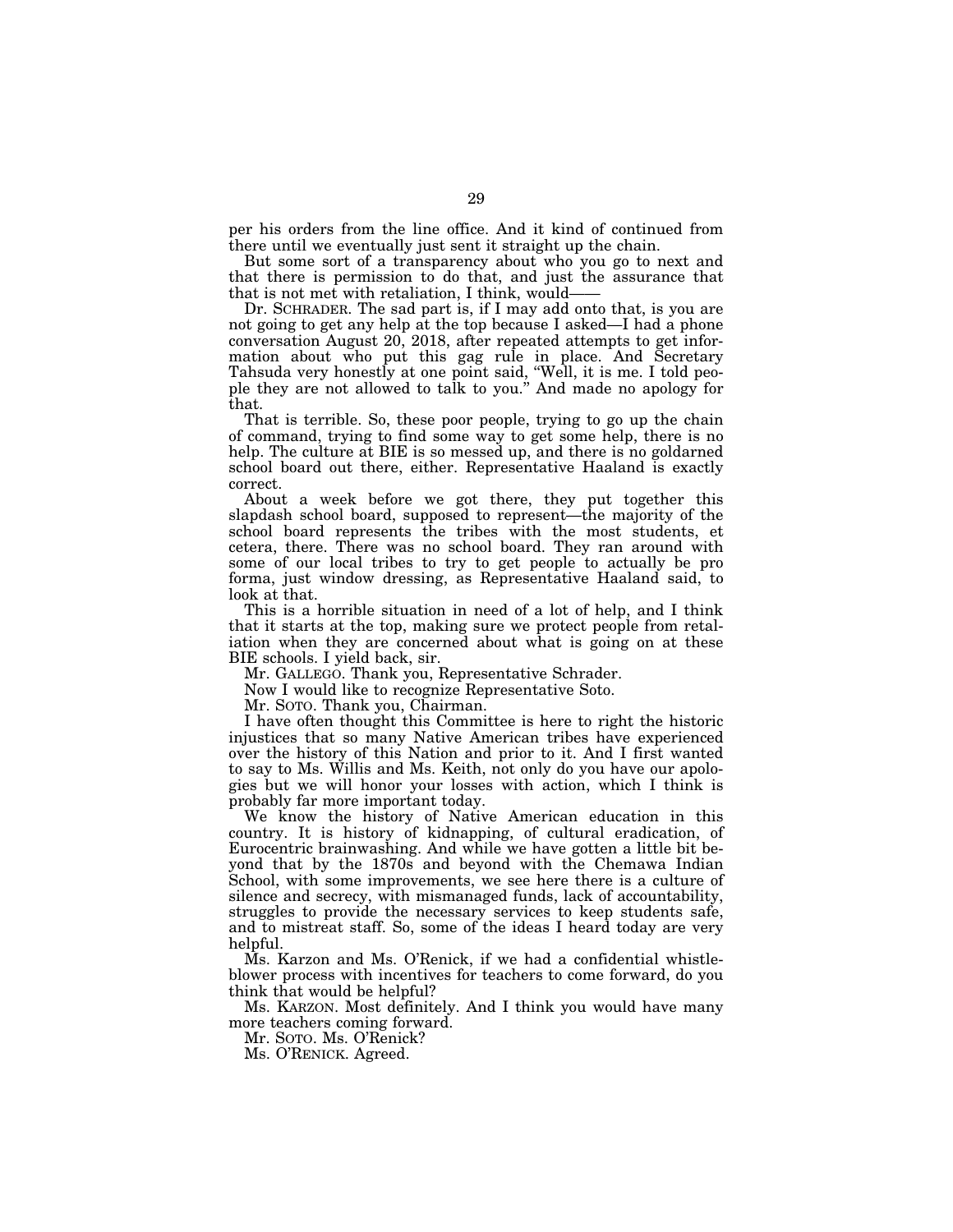Mr. SOTO. And if we had an Inspector General answerable to Congress, would that be helpful, one beyond answering to the Bureau of Indian Affairs? Do you think that would be helpful?

Ms. KARZON. Yes.

Mr. SOTO. Ms. O'Renick?

Ms. O'RENICK. I believe so, as long as there was an opportunity for them to be closely connected to the school.

Mr. SOTO. And Ms. Willis and Ms. Keith, if we had a parent advocate, someone that you could talk to directly, or other parents now in the future who face similar issues, and one that would have to provide you with basic information, do you think that would be helpful?

Ms. KEITH. Yes. If they could be fully communicated with what is going on academically, mentally, everything.

Ms. WILLIS. If that person could give us progress reports of what is going on with our children rather than through e-mail because a lot of people don't—we do, but a lot of parents don't have access to e-mail all the time, so they don't know what is going on with their kids. If we could get a phone call every now and then, just letting us know where our kids are at.

Mr. SOTO. Thank you. And with that, I yield the remainder of my time to the gentlelady from New Mexico.

Ms. HAALAND. Thank you, Mr. Soto.

I have one question for Ms. O'Renick. Your testimony states that Chemawa expelled 36 percent of their students in 1 year. Can you tell us if the BIE or the school have provided any follow-up or support to these expelled students, and what the school administration and BIE can do to help avoid this from happening.

Ms. O'RENICK. I think the murky accountability systems and the nebulous processes that Chemawa operates under, that teachers are not privy to, prevents me from speaking fully to that question.

But as far as I understand, and based on OPB's reporting, Flint Tall, as an example, returned to Pine Ridge Reservation after being expelled, and the reporting was that even because of Chemawa's negative report of his behavior, it created an additional barrier for him to get back into his tribal school. So, not only was there not support and follow-up, but in addition to that, another barrier was created so that he couldn't even attend school where he was.

Ms. HAALAND. Thank you. I have one last question, but I just want to say that every single person on this dais believes extremely strongly that every single child in this country deserves to have a quality education. So, I know that all of us here, and our colleagues who are not here, will do everything we can to make sure that this is solved and remedied.

I just had one quick question of Ms. Willis and Ms. Keith. In your opinion, what is the cultural presence at the school? Is there a cultural presence at the school? Is there a cultural presence that helps the students feel like they are connected to their culture and that the school supports that?

Ms. WILLIS. I, myself, don't think there was a strong enough cultural presence before. It is my understanding that this school year they have some new residential advisors that are really focusing in on providing more cultural things for the students and things that are more relevant to their tribal traditions and stuff. That is my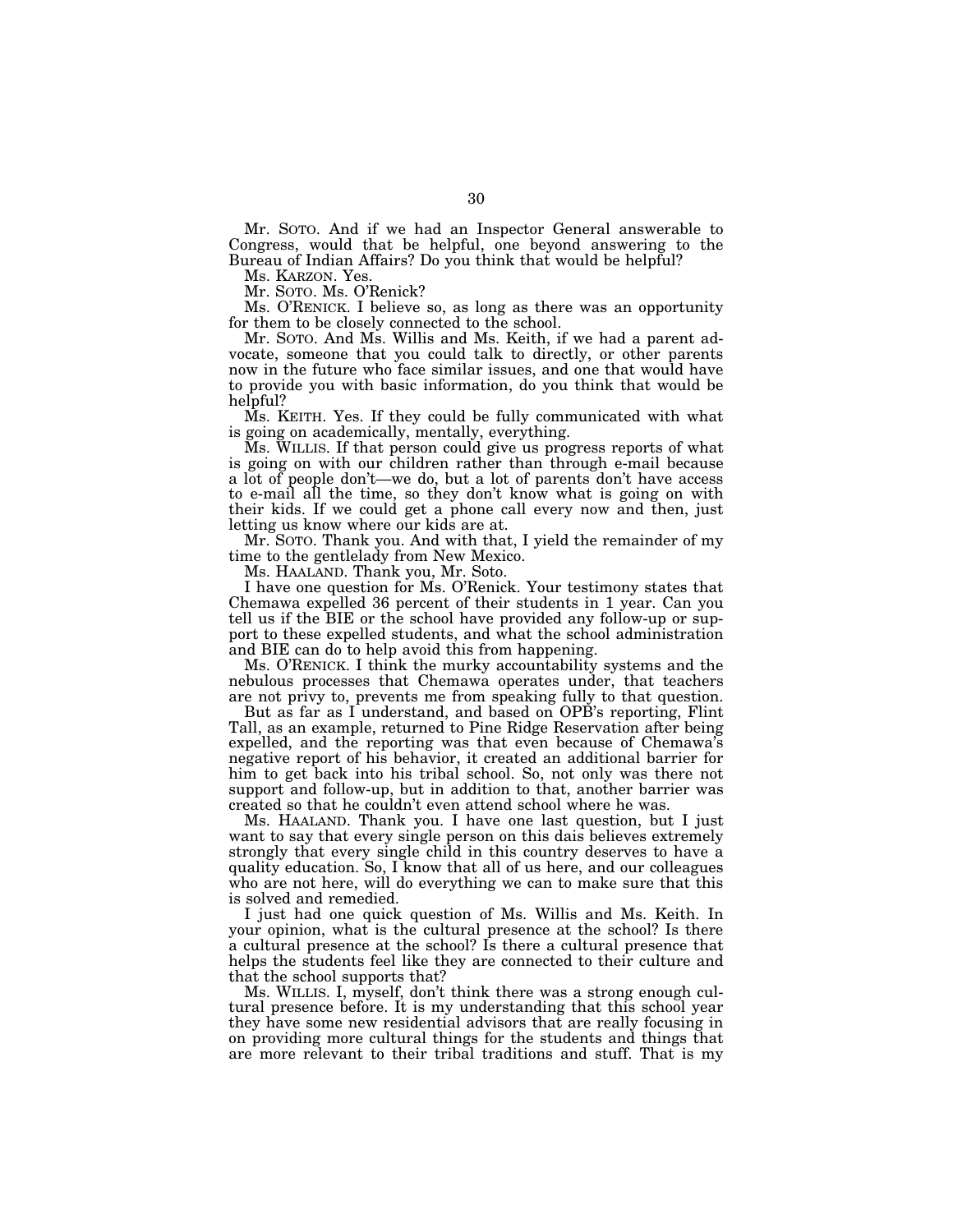understanding. That has never really happened until this school year.

Ms. HAALAND. Ms. Keith?

Ms. KEITH. For my experience, I had seen my daughter more excited about learning from the other students their culture, because it was interesting for her, so she would share her stories with me. But as far as participating in certain things, there wasn't a whole lot.

Ms. HAALAND. Thank you. And I have to believe that a cultural presence is needed at any Indian school, speaking from experience. Thank you.

Mr. GALLEGO. Thank you to all our witnesses for coming and giving us your heartfelt stories. It really does have an impact, and it will make a difference.

We will now be seating the second panel.

[Pause.]

Mr. GALLEGO. Good afternoon. Thank you to our witnesses that have just sat down.

Our following panelists are going to be Mr. Mark Cruz, who is Deputy Assistant Secretary for Policy and Economic Development for Indian Affairs at the U.S. Department of the Interior; Ms. Sonya Moody-Jurado, former chair of the Chemawa Indian School Board; and Ms. Tiyana Casey, Youth Advocate for the Native American Youth and Family Center.

We will start with your testimony, Mr. Cruz.

# **STATEMENT OF MARK CRUZ, DEPUTY ASSISTANT SECRETARY, POLICY AND ECONOMIC DEVELOPMENT—INDIAN AFFAIRS, U.S. DEPARTMENT OF THE INTERIOR, WASHINGTON, DC**

Mr. CRUZ. Good afternoon, Chairman Gallego, Ranking Member Cook, and members of the Subcommittee. Thank you for the invitation to appear today on behalf of Indian Affairs to discuss our offreservation boarding schools. And I want to thank the panelists from Panel 1 and my fellow panelists here for their stories.

I am Mark Cruz. I am a member of the Klamath Tribes of Oregon. I grew up in Klamath Falls, Oregon, so it is good to be here, Congressman and Congresswoman. I was appointed Deputy Assistant Secretary for Policy and Economic Development for Indian Affairs at the Department of the Interior last September.

The Bureau of Indian Education directly operates four offreservation boarding schools in four states: Riverside Indian School in Anadarko, Oklahoma; Sherman Indian School in Riverside, California; Chemawa Indian School in Salem, Oregon; and Flandreau Indian School in Flandreau, South Dakota. Additionally, there are three tribally controlled boarding schools.

I would be remiss in today's testimony if I did not mention the commitment of our teachers and school administrators across the BIE. I know them firsthand based on my own service, as I taught at Saint Francis Indian School in South Dakota. Every day the Department and my colleagues give our best to provide the highest quality education to all of our Native American students. We give everything to ensure that students have access to the holistic support necessary to develop positive and healthy lifestyles and have the academic skills to excel in the modern economy.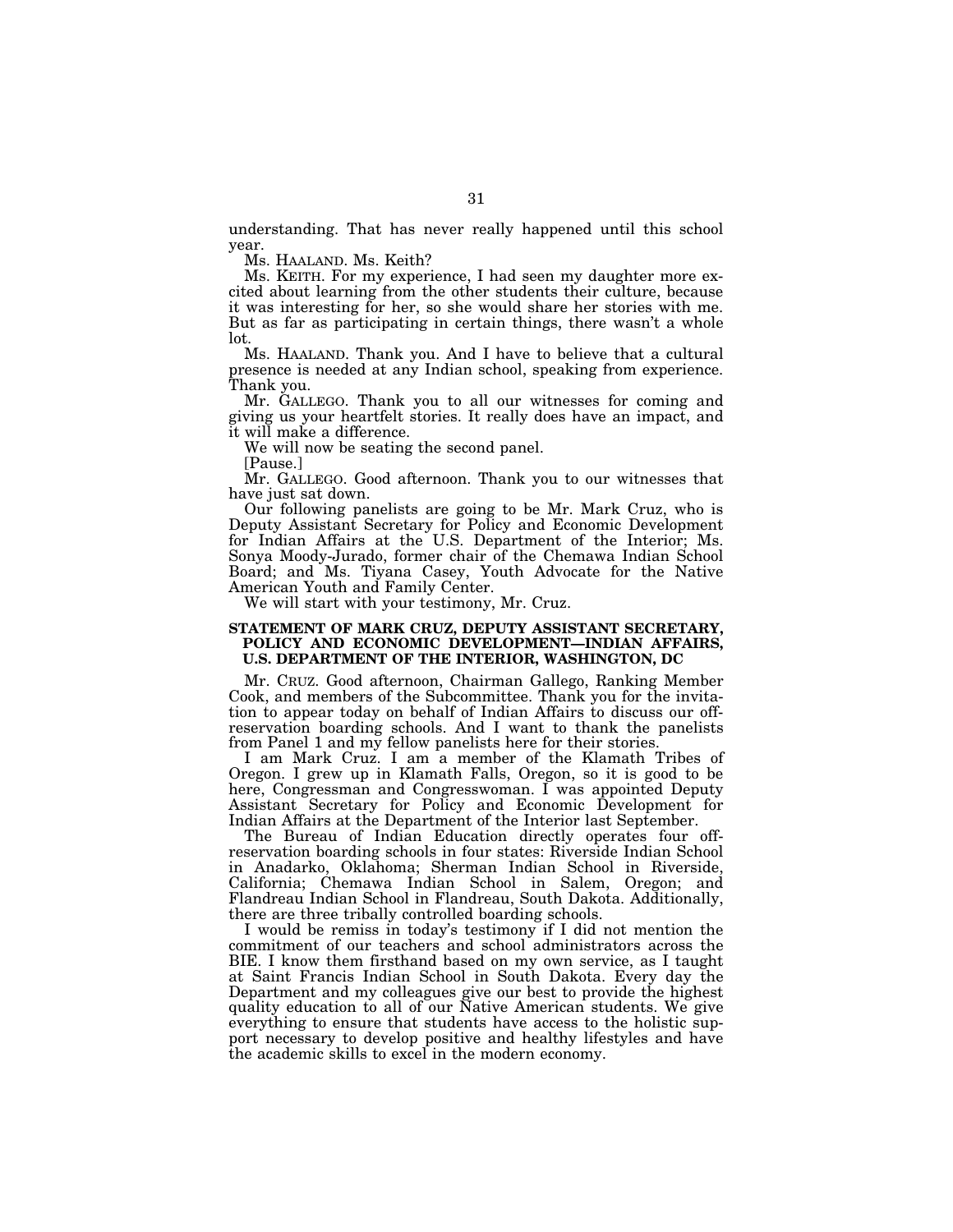Chairman Gallego, Ranking Member Cook, I will be quick with my statement as I would like to update the Subcommittee on a number of different actions the Department has taken to address some of the concerns noted in others' testimony. I want to thank you for holding this hearing, and I pledge to work with the Subcommittee and the Full Committee in finding resolutions and answers to the well-identified problems. I look forward to your questions. Thank you.

### [The prepared statement of Mr. Cruz follows:]

#### PREPARED STATEMENT OF MARK CRUZ, DEPUTY ASSISTANT SECRETARY—POLICY AND ECONOMIC DEVELOPMENT—INDIAN AFFAIRS, U.S. DEPARTMENT OF THE INTERIOR

Good afternoon Chairman Gallego, Ranking Member Cook, and members of the Subcommittee. Thank you for the invitation to appear today on behalf of Indian Affairs to discuss our off-reservation boarding schools.

I am Mark Cruz, a member of the Klamath Tribes in Oregon and Deputy Assistant Secretary for Policy and Economic Development for Indian Affairs at the Department of the Interior.

The Bureau of Indian Education (BIE) directly operates four off-reservation boarding schools in four states: Riverside Indian School in Anadarko, Oklahoma; Sherman Indian High School in Riverside, California; Chemawa Indian School in Salem, Oregon; and Flandreau Indian School in Flandreau, South Dakota. Additionally, there are three tribally-controlled boarding schools: Sequoyah Schools in Tahlequah, Oklahoma; the Pierre Indian Learning Center in Pierre, South Dakota; and the Circle of Nations School in Wahpeton, North Dakota.

The BIE's directly operated off-reservation boarding schools were founded between 1871 and 1892. At the time, the primary goal of Indian education was assimilation of Indian children. Students were forbidden from speaking their languages and were not allowed to engage in their traditional cultural practices. However, the role of these and other BIE-funded schools was transformed with the passage of the Indian Self-Determination and Education Assistance Act of 1975 (ISDEAA).

Following the passage of ISDEAA, BIE's off-reservation boarding schools were no longer in the business of assimilation; rather, their purpose was transformed to support and respect tribal self-determination and sovereignty. Today, the mission of our off-reservation boarding schools is to provide Indian children with a high-quality, culturally-relevant education and, to build within our students the knowledge, skills, and character needed to address and overcome the challenges of adulthood, while giving them the educational foundation to pursue their dreams. The BIE endeavors to provide students the necessary tools to be healthy and successful in their individual goals and life ambitions. Ultimately, we hope our students grow into positive, contributing civic members of their tribal communities and future leaders of their sovereign nations. To that end, the BIE's boarding schools focus on the foundations of quality grade school education and preparing students for college and careers in a safe and culturally-relevant setting.

Admission to each of BIE's directly operated boarding schools is open to members of federally recognized tribes. Interested families and students submit an application to enroll and, upon admission, are provided free education, including room and board, as well as travel to and from campus at the beginning and end of each school year and at winter break. Students at our schools come from many different tribes. Oftentimes they travel hundreds of miles just to attend. The reasons for attending are as diverse as the students themselves—some attend because they want a school that is culturally responsive to Indian students, others may attend to avoid difficult environments and to find a safe learning space.

In the past, the purpose of off-reservation board schools and their treatment of Native students was simply inexcusable. However, those prior policies could not be more antithetical to our goals for our children today. We still face complex issues, as any institution striving to provide the best-quality education will. But, the complexities we face should not detract from our ultimate goal, which is to give our students the tools they need for success.

I would also be remiss if I did not mention the stalwart commitment of our teachers and school administrators. I know them firsthand based on my own service, as I taught at Saint Francis Indian School in South Dakota. Every day my colleagues and I gave our best efforts to provide the highest quality education with the resources available. We did everything we could to ensure students had access to the holistic support necessary to develop positive and healthy lifestyles. We built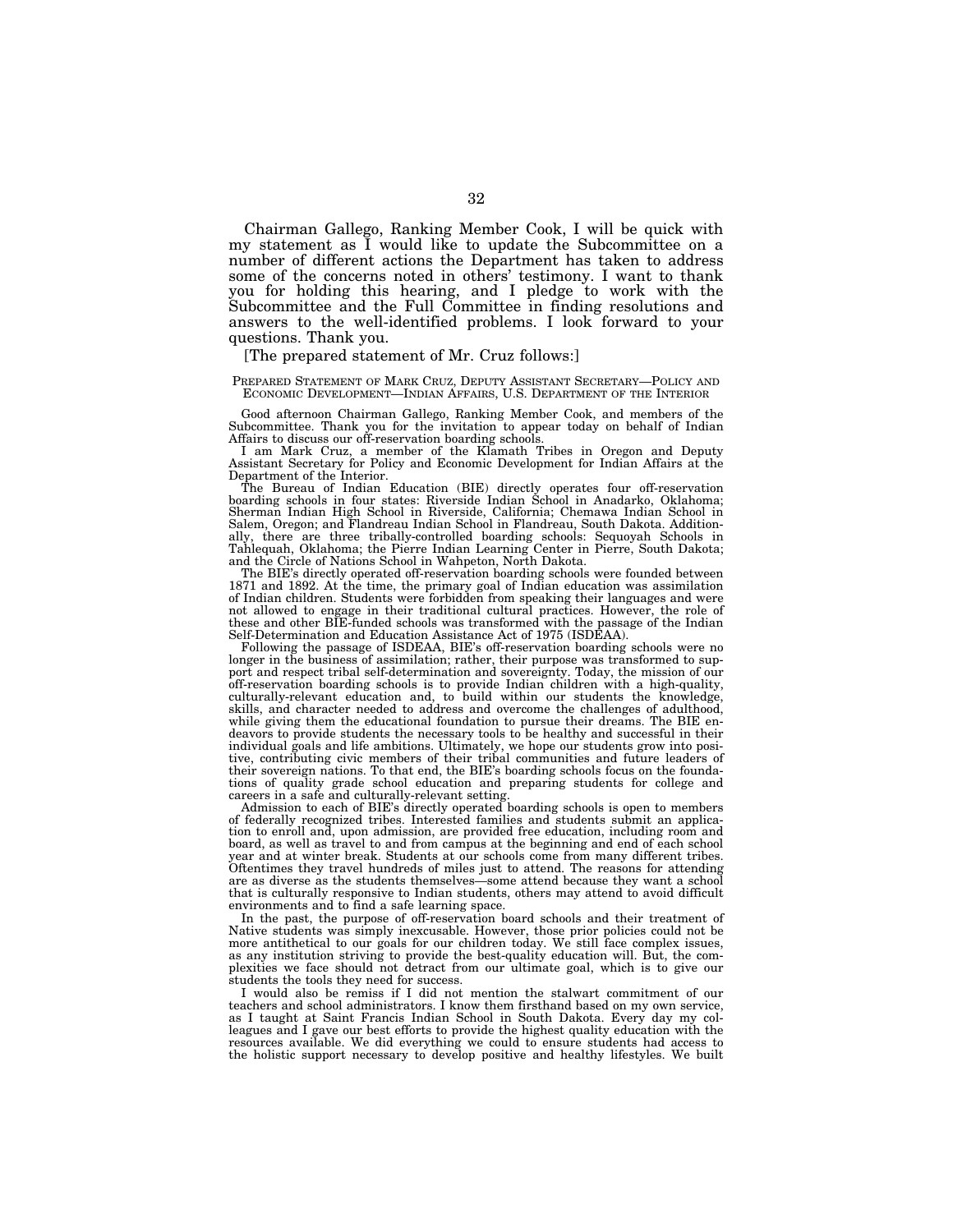partnerships with the Indian Health Service and local first responders to ensure students had immediate access to behavioral and mental health support services should they be necessary.

Our focus at Indian Affairs is no different, we strive to support our students at all our schools. The issues Native students face inevitably require direct response. I believe the best work we can do in DC for our students is to empower our teachers and administrators to address student needs as quickly as possible.

#### **CONCLUSION**

Chairman Gallego, Ranking Member Cook, and members of the Subcommittee, thank you for the opportunity to provide testimony today. I look forward to working with BIE leadership as we continue to provide opportunities for Native American students. I look forward to answering any questions you may have.

QUESTIONS SUBMITTED FOR THE RECORD TO MR. MARK CRUZ, DEPUTY ASSISTANT SECRETARY, POLICY AND ECONOMIC DEVELOPMENT—INDIAN AFFAIRS, U.S. DEPARTMENT OF THE INTERIOR

## **Mr. Cruz did not submit responses to the Committee by the appropriate deadline for inclusion in the printed record.**

### **Questions Submitted by Representative Bonamici**

*Question 1. What steps are Chemawa, BIE, and BIA currently taking to proactively communicate to parents of Chemawa students that there are limits on what information about student health can be shared without a student's explicit consent?* 

*Question 2. What limitations—statutory or otherwise—currently prevent Chemawa, BIE, or BIA from notifying parents that their child has had a medical appointment? Are there any scenarios in which Chemawa, BIE, or BIA tells parents their child has sought health care and the school has knowledge of it? Are these policies consistent across physical health, mental health, and substance use? Does this process differ for treatment provided by IRS?* 

*Question 3. What steps are taken to make sure that students at Chemawa understand the limits on health information that will be shared with their families if the student does not provide a signed privacy release?* 

*Question 4. What steps are taken to encourage students and their parents to communicate about their health care and options to involve and inform the parents about health care diagnoses and treatments?* 

*Question 5. Are students given the option to fill out a privacy release form when they seek medical care or treatment? If not, why not?* 

*Question 6. In a letter from IRS to the Oregon Delegation received on July 10, 2018, IHS outlined a joint workgroup between Chemawa and the Western Oregon Service Unit (WOSU) established in 2016 to improve information sharing processes. We understand this includes collaborative case management meetings. Can you*  please provide an update on the work of this group and any new policies that the *work group has adopted to improve information sharing? Is parent input considered in this group?* 

### **Questions Submitted by Representative Schrader**

*Question 1. I have heard repeated references to the ''chain-of-command,'' procedures to resolve staff complaints at the lowest possible level, in my letters with Indian Affairs and in this hearing. In detail, please describe the chain-of-command procedures for addressing complaints made by staff.* 

*1a. What is the process for staff to report issues to BIE superiors outside of the school if a staffer feels their concern was not properly honored through the chainof-command?* 

*1b. How does BIE address retaliation that may occur after a concern is submitted through the chain-of-command?* When an employee needs to go to the external *ombudsman or other avenues outside of the chain-of-command?* 

*1c. Given that BIE supervisors may be hundreds of miles away from a school (for example, one of our witnesses from Chemawa cited supervisors in the chain-of-*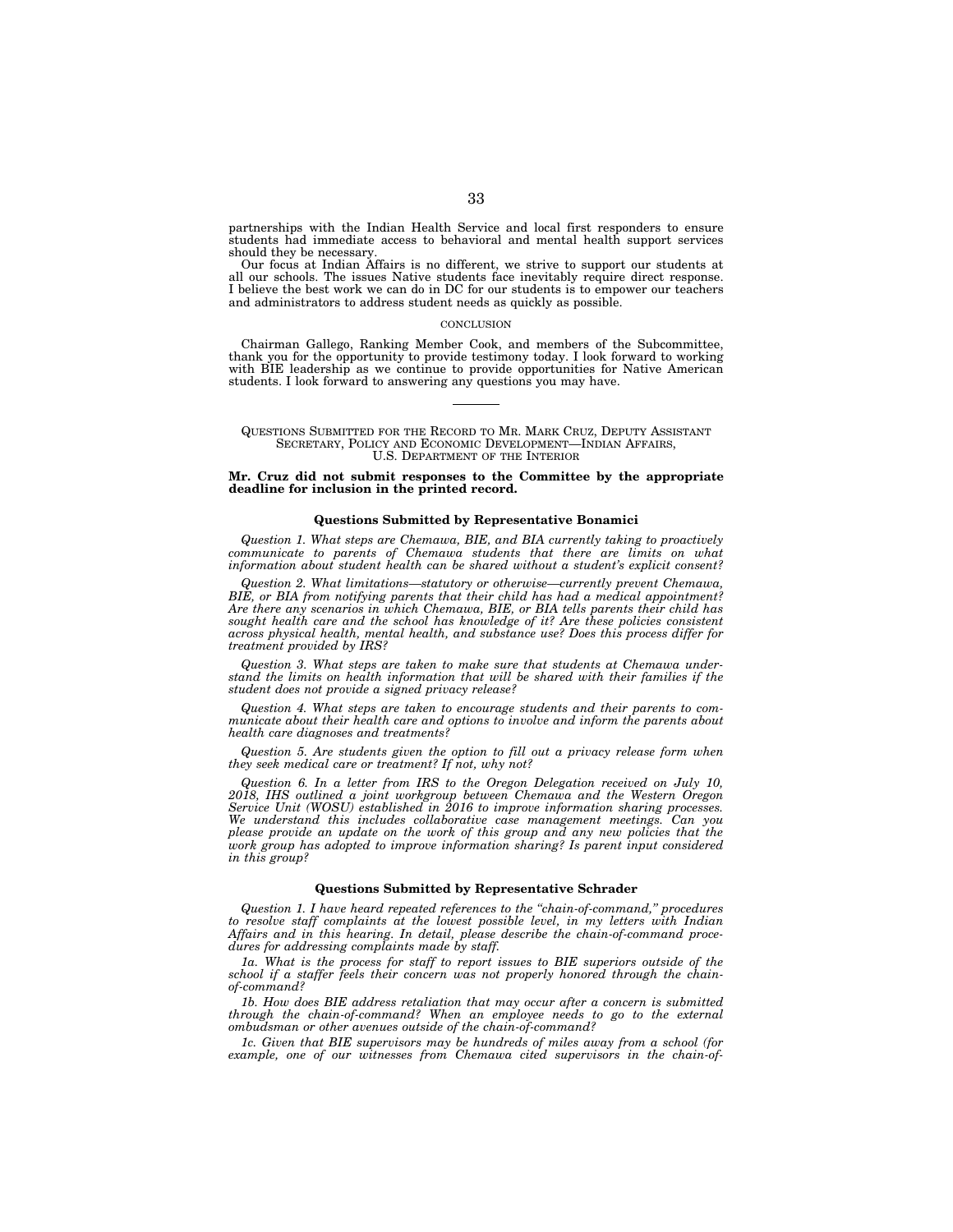command in Albuquerque and Seattle), how does BIE plan to address this lack of *proximity and familiarity within the supervisory structure?* 

*Question 2. It has been very difficult for myself and my colleagues to gain any information about the school board.* 

*2a. Please list the names, tribal affiliation, and term duration for all current school board members.* 

*2b. Please provide us with the Chemawa School Board's charter or other governing documents.* 

*2c. How does the Chemawa School Board coordinate with the Parent Advisory Board and Student Council?* 

*2d. In my latest letter with Indian Affairs, the agency said that Chemawa was forced to seat volunteers on the school board because three of the tribes with the highest enrollment did not seat board members. When the letter was written on March 15, 2019, three of the five tribes had responded and only two representatives had been contacted.* 

*i. What is the updated status of the search for school board members?* 

- *ii. Is Chemawa's difficulty in recruiting school board members typical of BIE schools?*
- *iii.* What is BIE doing to have a more robust relationship with tribes who send *their students to BIE boarding schools in order to avoid such recruitment delays?*

*Question 3. I was disappointed that Lora Braucher, Chemawa Superintendent, did not participate in the hearing. I know that she is frequently detailed out to other BIE schools or BIE working groups to develop policies and practices, which requires her to be absent from Chemawa's campus for months at a time.* 

*3a. Please provide us with a full list of all the projects to which Ms. Braucher has been assigned during her time as superintendent, and the length of time each project kept her off Chemawa's campus.* 

*3b. Is this amount of off-campus work standard for a BIE boarding school superintendent?* 

*3c. What does BIE plan to do to reduce the amount of time the superintendent*  spends away from campus, and to alleviate the strain placed on other members of *the school's administration when the superintendent is detailed out on a project?* 

*Question 4. In my correspondence with Indian Affairs, the agency described an*  annual staff survey and a thrice-yearly school climate/improvement survey for staff and students to provide input and report concerns. The agency noted that some of the concerns raised in the surveys were a lack of parental communication; a lack of *communication between residential life staff and academic staff; food quality; and peer behavior.* 

*4a. What specific actions is the school taking to remedy the areas of concern identified in the survey?* 

*4b. What specific actions is the school taking to implement suggestions from staff and students in the survey?* 

### **Questions Submitted by Representative Bishop**

*Question 1. Could you please clarify for the hearing record why the Bureau of Indian Education school superintendent at the Chemawa Indian School was unable to participate at the May 16, 2019 hearing on Indian Boarding Schools?* 

*Question 2. Are Bureau of Indian Education Superintendents required to work beyond the school year?* 

*Question 3. The Trump administration separated the Bureau of Indian Education budget from the Indian Affairs budget in the FY 2020 proposal.* 

*3a. Can you discuss why the Administration chose to do this and how it will impact how the Bureau of Indian Education operates?* 

*3b. Are most BIE schools, and Chemawa specifically, experiencing staffing shortages?* 

*3c. What is the Department doing to address ongoing hiring and retention issues? 3d. What can this Committee do to aid in the Department's work in this area?*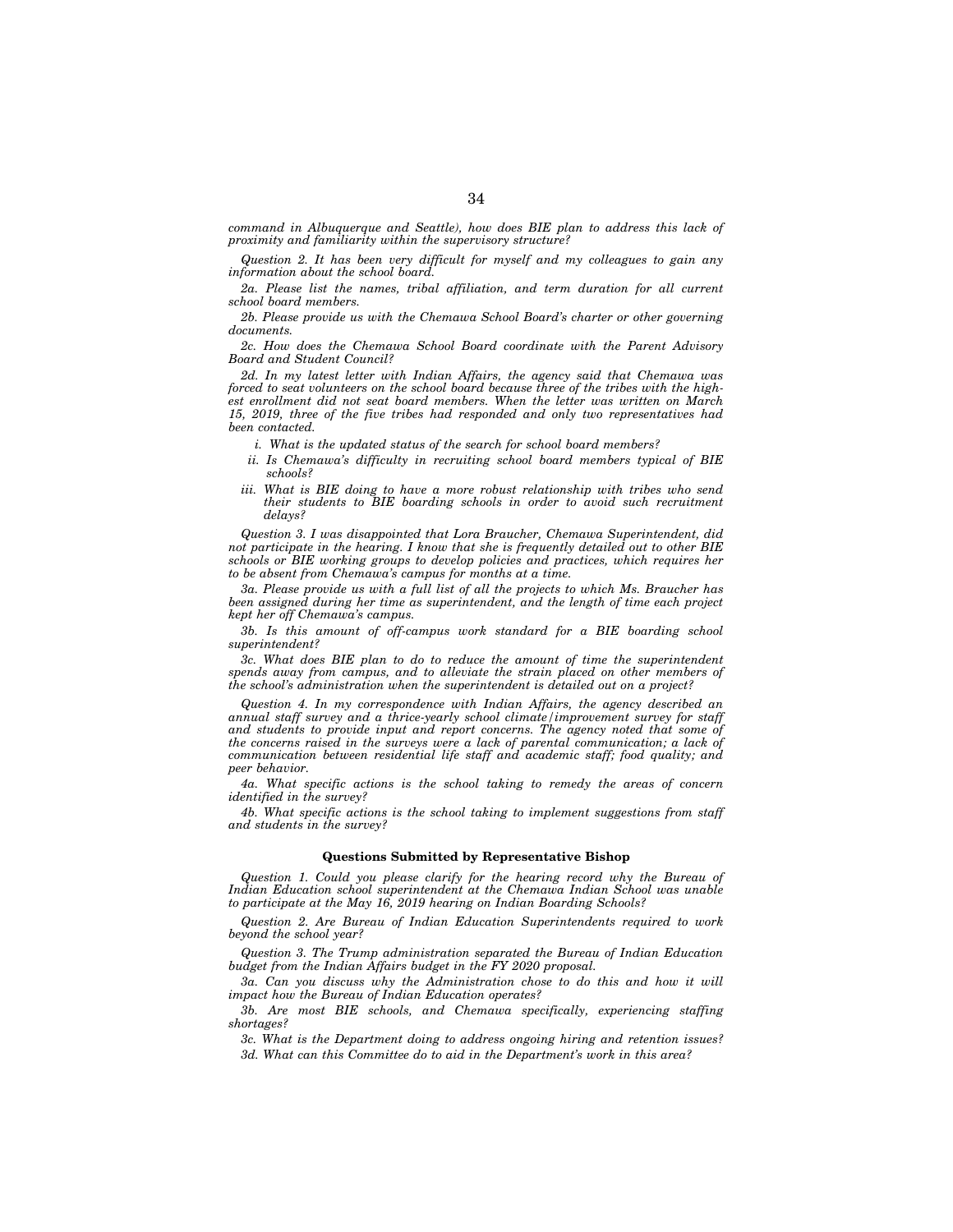*Question 4. Members of Congress have been seeking information on events that have occurred at Chemawa.* 

*4a. What challenges does the agency experience with releasing certain information to Members or to the general public relating to these events?* 

*4b. Are there certain liabilities of which the Department needs to be cognizant in cases where a school is acting in a parental capacity?* 

## Mr. GALLEGO. Thank you, Mr. Cruz.

Our next panelist will be Ms. Sonya Moody-Jurado.

# **STATEMENT OF SONYA MOODY-JURADO, FORMER CHAIR, CHEMAWA SCHOOL BOARD, SALEM, OREGON**

Ms. MOODY-JURADO. [Speaking Native language.] Hello. My name is Sonya Moody-Jurado and I am here today to talk about Chemawa Indian School. Chemawa is a special place for me. Many of my family members have worked at Chemawa, including my mother for almost 30 years, and two of my aunts that were moved to Chemawa Indian School over 80 years ago.

I am the immediate past Chair of Chemawa Indian School, serving in that position from 2015 to 2018. This year my position on the school board was not renewed.

It is time for an honest discussion of the school's failures and, more importantly, how we can set Chemawa and its students up in a course of success. I am not here to place blame on any political party, administration, or on any individual. The problems at Chemawa are decades old, and many of them are endemic in the BIA system.

But all of us here, Congressmen, administration officials, parents, and friends, we bear the responsibility to make that change. I am here because I care about the students and the Indian children that attend Chemawa and will attend Chemawa.

Let me give you a symbolic example. Since last fall, the Siletz and Lummi Tribes have been working to place two commemorative totem poles at Chemawa, one at the school and one at the cemetery where students from over 100 years ago are buried and have never returned home.

The totems sit in storage because the school is operated by BIE and the cemetery is owned by BIA. BIA has yet to approve the placement of the totems. The school has stopped mowing and taking care of the Chemawa cemetery because it belongs to BIA and not BIE. This is just an example of the total dysfunction of Chemawa.

Indian children as young as 6 years old are buried in the cemetery. They should not be caught in a power struggle between BIA and BIE. They died alone, with no family, while in the care of the Department of the Interior, and their final resting place deserves to be treated with compassion and respect.

As for the living, the situation is not much better. Chemawa has serious cultural problems that negatively impact students, their education, and their lives. Let me provide you some examples.

The school board was presented with carefully worded PowerPoint presentation. Administrators occasionally hand-pick students to speak with us, but were given strict talking points. All other students and staff were forbidden from speaking to visitors.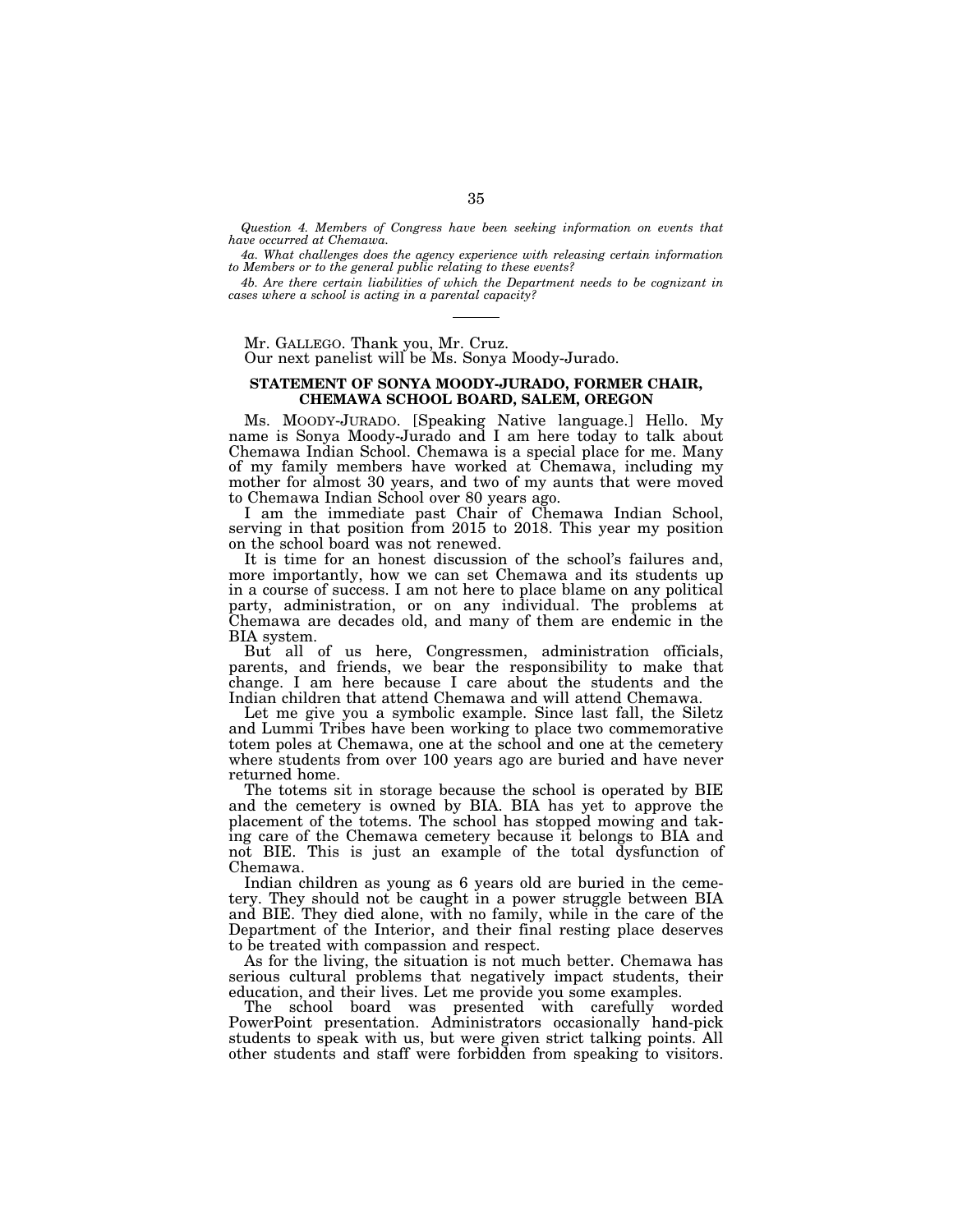Employees at Chemawa are not respected in the same way that teachers and staff in public school systems are. Those at Chemawa are employed in single 9-month contracts, reviewed, renewed, or terminated every year. This makes it easier for administration to fire staff. Of course, it is not called ''firing.'' The technical term is ''non-renewal of contract.''

Staff are required to wear ''One Chemawa'' T-shirts. Repeated complaints were met with administrative staff wearing buttons that read, ''No Whining.'' This sends a message to staff and students that their opinions do not matter.

Before protests from school board members and the union, staff were forbidden to wear traditional regalia to tribal graduation. That is an odd prohibition for Oregon's only all-Indian school. Yet, if staff wanted to attend graduation, they had to take leave or check out for their half-hour lunch. Additional time to attend graduation must be taken from their vacation allotment.

At a higher altitude, the school struggles with a larger system that is clearly broken. Neither the BIA nor BIE have been able to provide attention, fill positions, and support the students and staff that Chemawa deserves. It can take years to fill regional or administrative positions, such as BIE regional director in Seattle or even the school superintendent. This creates chaos.

Of course, the serious challenge is the student safety for Indian children that have died at the school due to negligence, others from accidents, and suicide remains a serious risk.

Any way you look at Chemawa, it is in total crisis. I respectfully offer you the first steps along that path to change. BIE needs to provide staff and students a venue to register concerns about the school without fear of retaliation. The school board needs to be empowered to independently review the administration of Chemawa.

Additional resources should be allotted for 24-hour mental health services to meet the needs of the students. More culturally based training on historical and trauma-informed care for the students and staff should be made available. And BIE needs to conduct oversight visits to speak confidentially with students, academic, residential, and support staff on what is working at Chemawa and where improvements can be made. Thank you.

[The prepared statement of Ms. Moody-Jurado follows:]

### PREPARED STATEMENT OF SONYA MOODY-JURADO, EDUCATION SPECIALIST, CONFEDERATED TRIBES OF SILETZ INDIANS

Thank you for this opportunity to speak about the serious challenges facing BIE boarding schools. I will focus my testimony on the Chemawa Boarding School in Oregon, which is the oldest continuously operating off-reservation Indian boarding school in the United States.

I am an education specialist for the Confederated Tribes of Siletz Indians, and am an enrolled tribal member with Siletz. Chemawa is a special place for me. Although I did not attend school there, many of my family members have worked at Chemawa—including my mother's employment there for 30 years. I am the immediate past chair of the Chemawa School Board, serving in that position from 2015–2018. This year, my position on the school board was not renewed.

I want to thank the Subcommittee for holding this oversight hearing. It is time for an honest discussion of the school's failures and, more importantly, how we can set Chemawa and its students on a course to success. I am not here to place blame on a political party, one administration or another, or any individual. The problems at Chemawa are decades old and many of them are endemic in the BIE system. But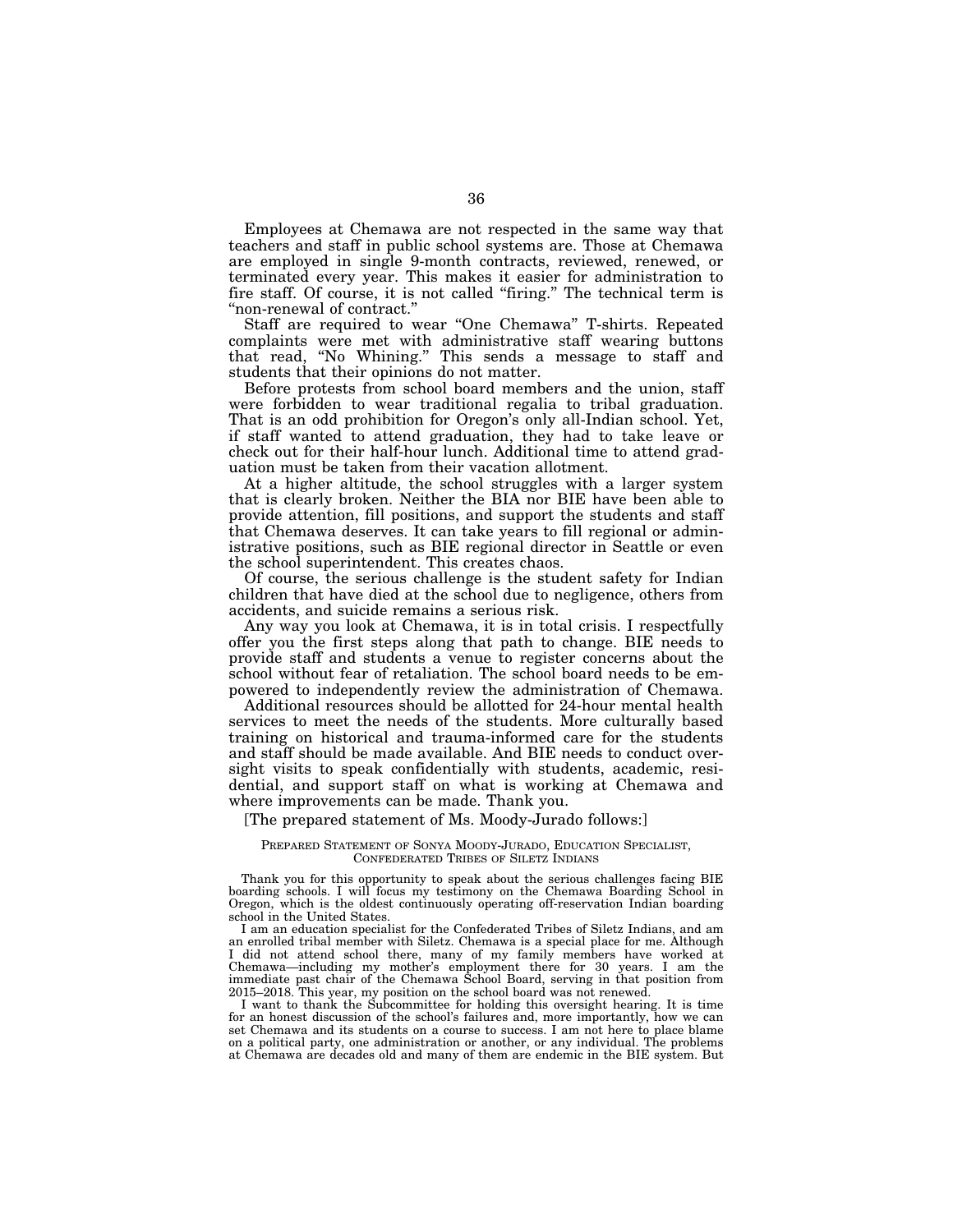all of us here—Congressmen, Administration officials, parents and friends—we bear the responsibility to make a change.

I am here because I care about the Indian children who *have* and *will* attend Chemawa.

My Tribe and the Lummi Tribe of Washington State worked together to build twin totems, carved of cedar logs from Siletz' ancestral lands. One was to be placed in the Chemawa cemetery—where students from 100 years ago are buried, having never returned home. The other totem was to be placed at the school. The two were to face each other connecting the past and the present.

But these totems have sat in a storage garage since last Fall because the school is operated by BIE and the cemetery is owned by BIA. BIA has yet to approve the placement of the totems. The school has stopped mowing the grass because it's BIA's cemetery, not BIE's. The cemetery is just one example of the total dysfunction at Chemawa. Indian children as young as 6 years old are buried in the cemetery that were brought to Chemawa to be educated. They should not be caught in the power struggle between BIA and BIE. They died alone with no family while in the care of the Department of the Interior and their final resting place deserves to be treated with compassion and respect.

As for the living, the situation is not much better. My time on the Chemawa School Board proved that Chemawa has serious cultural problems that negatively impact students, their education and their lives. Even as chair of the board, the only tour of the school offered was of the grounds, not the school or classrooms themselves. The board was presented carefully worded PowerPoint presentations. We were not allowed to speak with students generally. Administrators occasionally hand-picked students to speak to us. But we later learned these children were given strict talking points and instructed not to deviate from them. All other students are forbidden from speaking with visitors, whether they are tribal leaders or Members of Congress.

Employees at Chemawa are there because their heart is there. But they are not respected. Unlike teachers in the public school system, those at Chemawa are employed in single, 9-month contracts—reviewed, renewed or terminated every year. This makes it easier for the Administration to fire staff. Of course, it's not even called ''firing''—the technical term is ''non-renewal'' of their contract.

The school board is asked to approve these ''non-renewals'' but we were given no information about job performance and reasons for termination. This practice is highly suspect and led me to seek legal counsel from my own tribe's attorney. I refused to fire staff without reviewing the cause, at which point my own service on the school board was not renewed.

Assimilative practices continue with the current ''One Chemawa'' campaign. Staff are required to wear ''One Chemawa'' T-shirts. Repeated complaints were met with administrative staff wearing buttons that read ''No Whining.'' This sends a message to staff and students that their opinions do not matter.

Despite the mandatory propaganda, staff were forbidden from wearing any form of tribal regalia at graduation. However, this policy has been changed after questioning by school board and the union. This attempt at prohibition would never have been allowed in public schools, but yet it was strictly enforced at Oregon's only all-Indian school.

The residential staff form close friendships with Chemawa's students and help the hardship of being thousands of miles away from family. Graduation is a time for dorm staff to meet the families of the students. Yet if staff wanted to attend graduation they had to take leave or check out for their half hour lunch break. Additional time to attend graduation must be taken from their vacation allotment.

Children attend Chemawa to embrace and find strength in Native beliefs and traditions. Yet cultural leaders are being asked to provide written manuals and ''proper'' procedure for cultural practices such as sweats proper procedure. Yet different tribes and practioners conduct sweats differently and it is culturally inappropriate to write this down in a manual in any way.

These are just a few of specific examples of dysfunction I have seen at Chemawa. At a higher altitude, the school struggles within a larger system that is clearly broken. Neither the BIA nor BIE have been able to provide attention, fill positions, and support the students and staff that Chemawa deserves.

It took years to fill the Education Director's position in Central Office. It took years to fill the Regional Director's job in Seattle, and even the Chemawa Superintendent's position previously sat vacant for over a year. Various individuals have been named as interim fill-ins for the positions listed above; however, these people maintained full-time jobs elsewhere in BIE. They did not have the time, and in some cases the expertise, to administer in that capacity. A school without true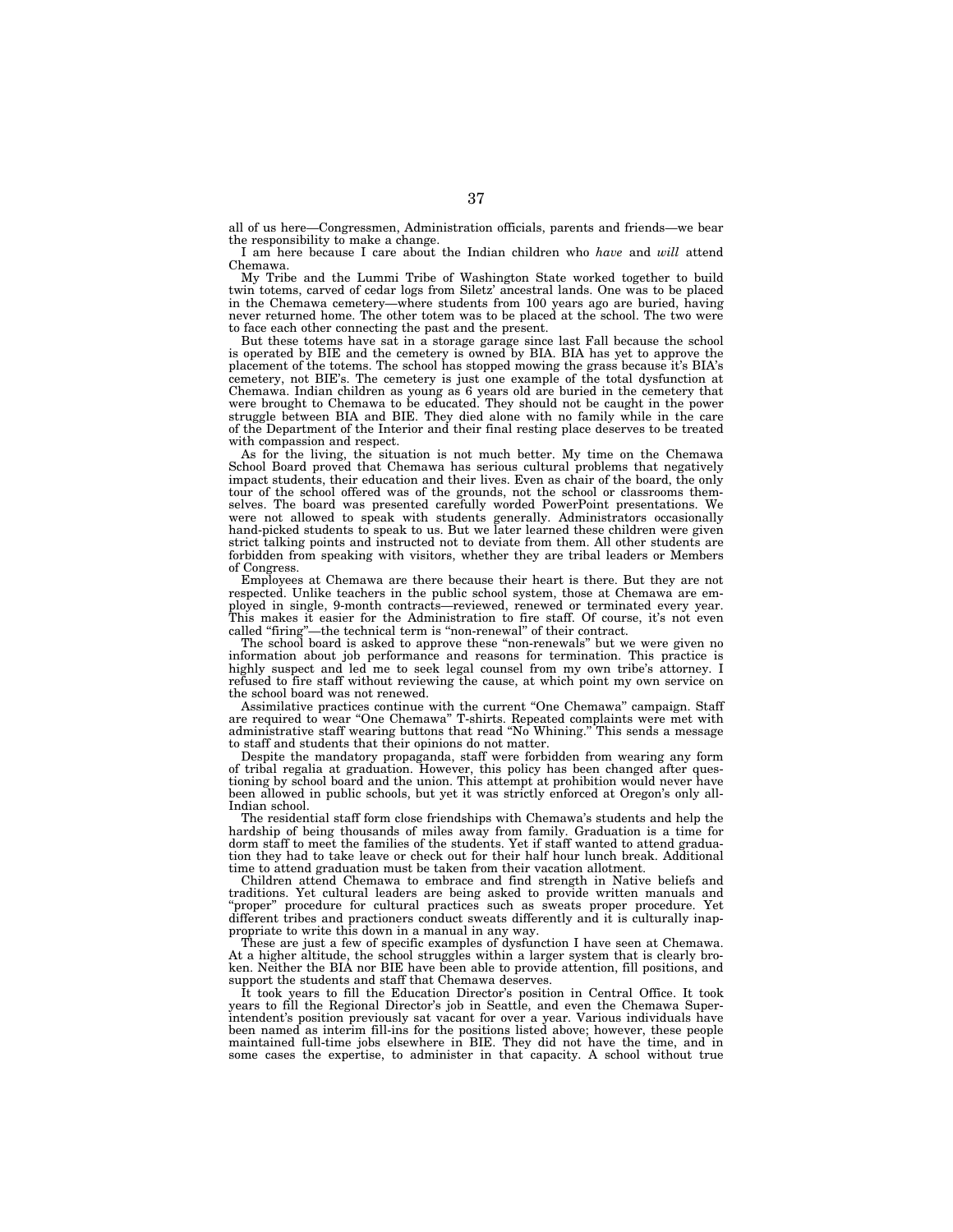leadership cannot continue to function. Moreover, there is no administrative review of staff on a regular basis.

There appears to be little or no oversight of Chemawa by BIE. The prior school superintendent, for example, overspent the school's budget. He was terminated from his position, but the school staff and students paid the price. Students were sent home early, staff was laid off, and then graduating students were brought back to Chemawa months later for graduation ceremonies—with no staff.

Of course, the most serious challenge is that of student safety. Indian children have died there because of negligence, others from accidents. Suicide remains a serious risk to many there as well.

Any way you look at Chemawa—it is in total crisis. How many more media stories need to be written to raise our awareness? Do we need another GAO or Inspector General report? More letters and more responses to those letters?

I believe what we need is compassion for the students. We need respect for the teachers. Care for the land and those buried there. I ask the Congress and the Administration to work together to find a path forward. Respectfully, I offer some first steps along that path:

- BIE needs to provide staff and students a venue to register concerns about the school without fear of retaliation;
- The school board needs to be empowered to independently review the administration of Chemawa;
- Additional resources should be allocated for 24-hour mental health services to meet the needs of the students;
- More culturally-based training on historical and trauma-informed care for the students and staff should be made available;
- BIE needs to conduct oversight visits to speak confidentially with students, academic, residential and support staff on what is working at Chemawa and where improvements can be made. These staff work on a daily basis with students and understand the needs of the students.

I hope these suggestions are helpful. Even though I am no longer on the school board, I stand ready to help in any way to set Chemawa back on track. Thank you for inviting me here to speak today.

Mr. GALLEGO. Thank you. And our final witness is Tiyana Casey.

## **STATEMENT OF TIYANA CASEY, YOUTH ADVOCATE, NATIONAL INDIAN EDUCATION ASSOCIATION, PORTLAND, OREGON**

Ms. CASEY. Chair Gallego, Ranking Member Cook, and members of the Subcommittee, thank you for this opportunity to speak to you today.

[Speaking Native language.] Good afternoon. My name is Tiyana Casey, and I am from Warm Springs. The language I am speaking is the Ichiskiin dialect of Sahaptin, a traditional language of my people.

Today, I speak on behalf of the National Indian Education Association, the most inclusive national organization advocating for culturally relevant educational opportunities for American Indians, Alaska Natives, and Native Hawaiians. Through this testimony, I share my experiences working with Native students at Chemawa Indian School, and urge Congress to address ongoing risks impacting students at federally operated boarding schools.

From August 2016 to February 2017, I had the honor of teaching an IHS-funded suicide prevention class called ''Community Leadership'' at Chemawa Indian School, with curriculum focused on culturally specific trauma-informed care, historic trauma, outdoor science, traditions and culture, and experiential learning. Our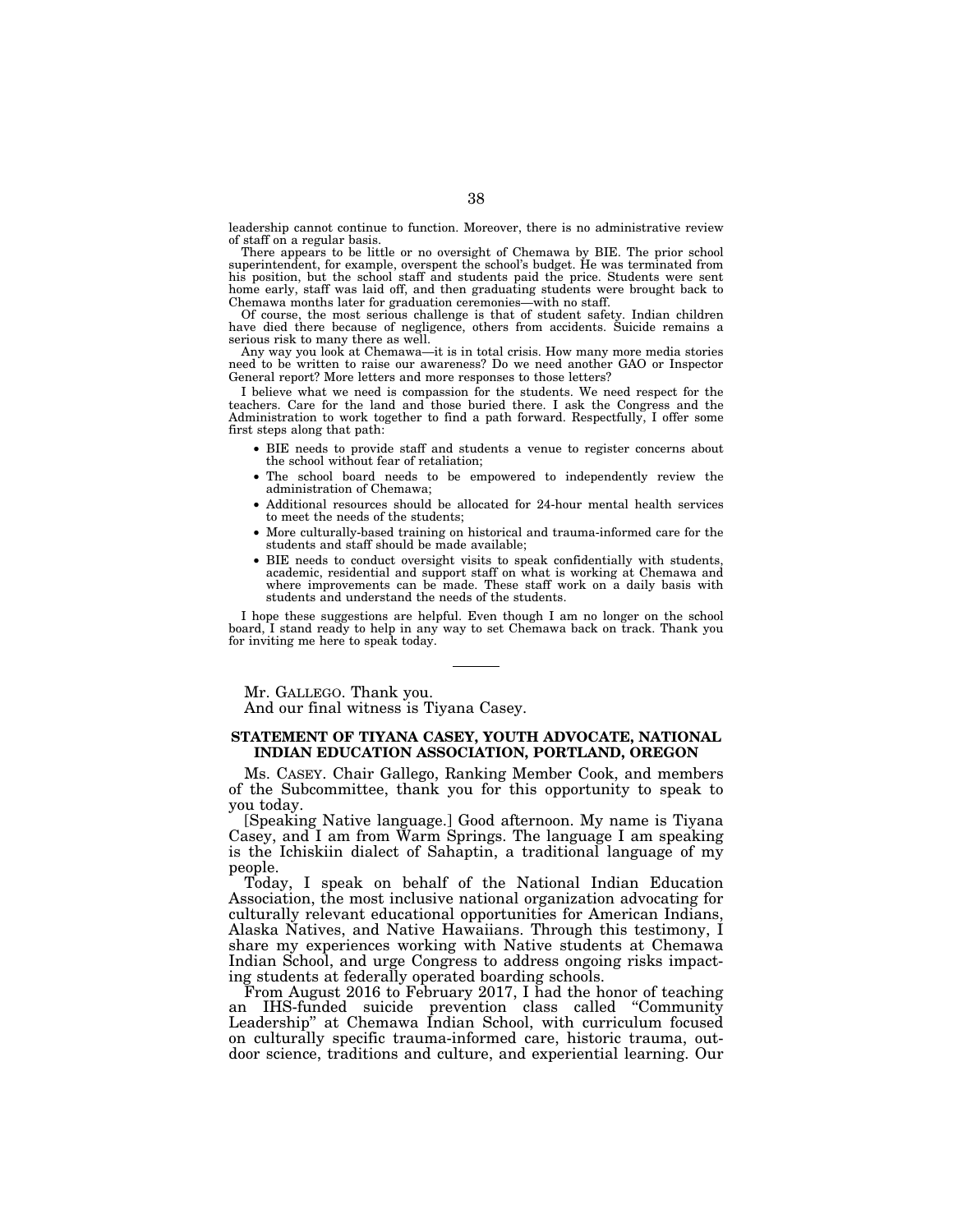new class offered the only culture-based education option during school hours.

In February 2017, our program suffered unexpected budget cuts to our IHS-funded grant. With 3 business days' notice, I was not provided adequate time to say goodbye to all of my students. Countless students reached out to me with confusion and concern regarding the loss of the program. As the only class utilizing culturally-relevant trauma-informed care to address students' needs, the loss of this class disproportionately impacted vulnerable students.

In preparation for my testimony today, I spoke with a number of former students to gather their thoughts regarding their education at Chemawa. All students felt that Chemawa failed to prepare them for post-secondary success and exposed them to ongoing trauma, which contributed to low self-esteem and mental health issues. In light of these experiences and conversations, I would like to offer the following recommendations.

First, Congress must provide oversight and guidance regarding student discipline and expulsion. I had the unique opportunity to teach most students in the school since each student was required to take my class unless they were receiving services through IHS or were facing disciplinary action. When a student was unexpectedly absent, this typically indicated that they would be expelled, an occurrence that became frequent enough that it caused anxiety.

Harsh policies often sent students back to unsafe home environments for minor infractions. Zero-tolerance policies for student pregnancies or mental health crises, including suicidal ideations and attempts, exacerbated expulsion rates. This resulted in students hiding physical and mental health needs to continue their education. Such policies have resulted in terrible consequences, including the death of multiple students when they returned home after being expelled or even after graduation.

Second, Chemawa must ensure culturally responsive traumainformed care and educator training. Educators and staff at Chemawa remain ill-equipped to address the ongoing impacts of historic trauma and unique cultural and academic needs of Native students. Due to low numbers of Native educators, very few staff have the cultural knowledge to support students.

Students do not see themselves reflected in the curriculum or classrooms. From education models that prioritize Eurocentric interpretations of Pan-Indigeneity, to teachers that impose Christian religious beliefs on Native spiritual traditions, students feel alienated and misunderstood in the classroom.

One student recalled a reflection paper in which they wrote that they would feel more self-confident if they saw more of their Indigenous identity in the classroom. At the time, the student was told, ''The school is not going to change this just for you.'' This is unacceptable.

All core subjects have the potential to include Native content. Native students must have access to Native teachers and educators that have the cultural training and tools to support their unique needs in the classroom and beyond.

Chemawa should form community and student advisory boards to build a school community that reflects the students' needs and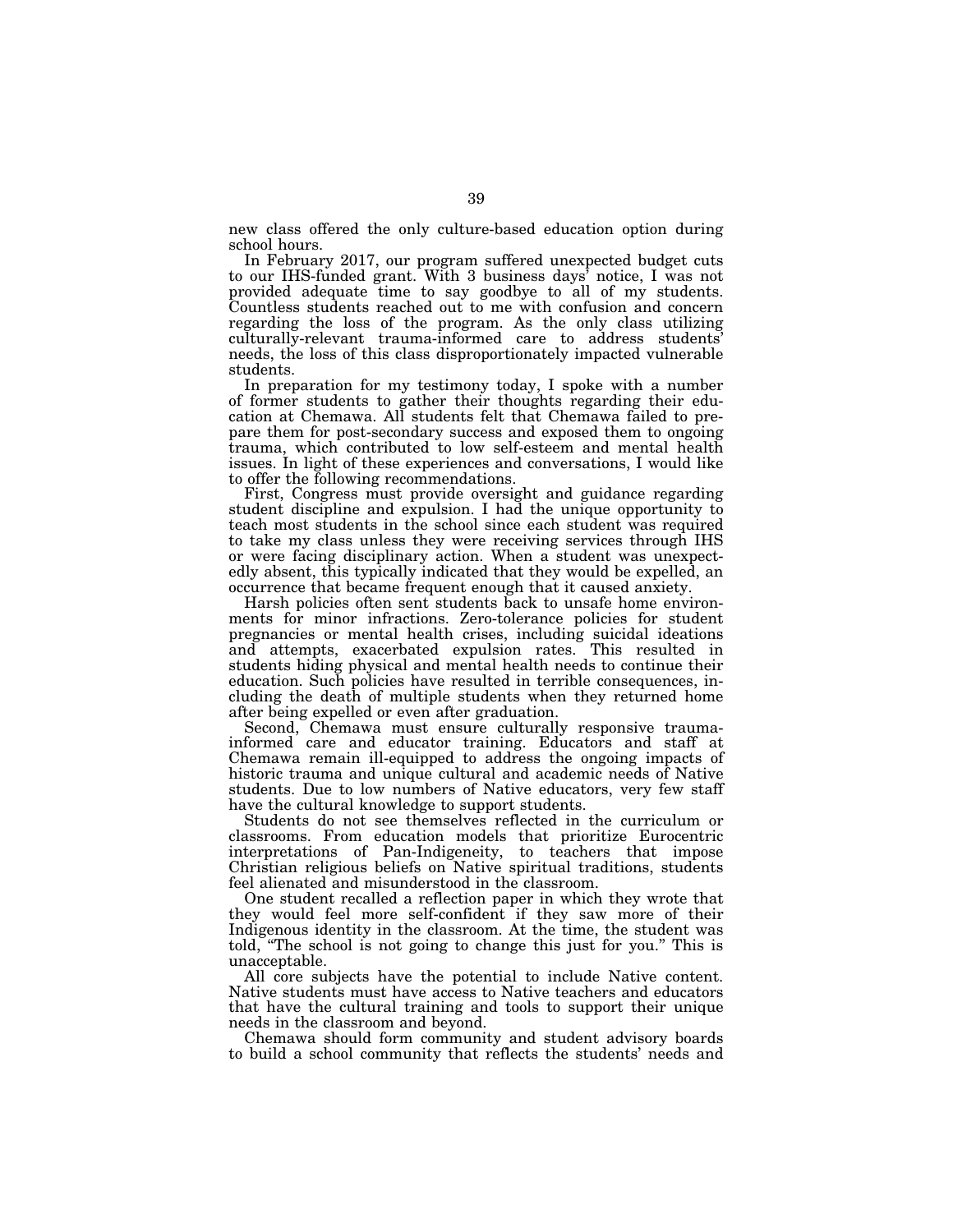the students who are being served. Native education systems have always included community, valuing the impact of each voice from youth to elders. There is no voice for either in Chemawa's education model.

You may reference in my written testimony to students practicing their freedoms of speech. This was in reference to Marshall Willis leading students to practice that.

Student engagement in their own education has the potential to define and achieve holistic academic and community success. Students at Chemawa often felt voiceless. Those that did speak out often feared retaliation from the administration, which contributed to an environment that discouraged students from being open or trusting. Many felt criminalized for their unique cultures, challenges, and their stories. Our students have powerful voices that highlight critical challenges and opportunities to improve school services and support.

In closing, a fundamental cultural and social shift at Chemawa has the potential to create an environment where Native students can thrive. Thank you.

### [The prepared statement of Ms. Casey follows:]

### PREPARED STATEMENT OF TIYANA CASEY ON BEHALF OF THE NATIONAL INDIAN EDUCATION ASSOCIATION

Chair Gallego, Ranking Member Hern and members of the Subcommittee, thank you for this opportunity to speak to you today. Niix pachwai tl'aawxma. Inash wanisha Tiyana Richelle Casey. Kush wash nash Shitaiktkni. Kwala matash wiyanawi chna ku yiktsha Inmi snwitki. Good afternoon everyone. My name is Tiyana Richelle Casey. I am from Warm Springs. Ancestors through my father, they were light skin people from a far away land—meaning I am also of German and Irish descent. The language I am speaking is the Ichiskiin dialect of Sahaptin; a

traditional language of my people. Today, I speak on behalf of the National Indian Education Association, the most inclusive national organization advocating for culturally relevant educational opportunities for American Indians, Alaska Natives, and Native Hawaiians. Through my testimony this afternoon, I seek to share my experiences working with Native students at Chemawa Indian School and urge Congress to address ongoing risks impacting students at federally operated boarding schools like Chemawa.

Native education is a bipartisan effort rooted in the Federal trust responsibility to tribal governments. Congress must uphold this trust responsibility to ensure the development and maintenance of safe and healthy learning environments. Economic growth has placed pressure on educational systems to produce graduates who are competitive in global markets. However, many schools serving Native students on and near reservations or rural and isolated areas continue to fall short of fulfilling the obligation promised to our tribal citizens decades ago. Nowhere is this duty more critical than at federally operated boarding schools that disproportionately serve vulnerable Native students, including low income and foster care students, many of which suffer in silence. Students who attend such schools are looking for a safe, secure, and education opportunity rich experience protected from uncertain environments in their home communities.

From August 2016–February 2017, I had the honor of teaching an IHS funded suicide prevention class called ''Community Leadership,'' which was provided through a joint community partnership with my employer at Chemawa Indian School. With curricula focused on culturally specific trauma-informed care, historic trauma, healthy relationships, outdoor science, traditions and culture, and experiential learning, our new class offered the only culture-based education option available during school hours. Through this program, our students were working with elders and community members to address historic and ongoing trauma with the vision of re-establishing the historic Chemawa talking circle, which was forcibly removed when the school was established. Unfortunately, my students never had the opportunity to see this historic circle re-established.

In February 2017, our program suffered unexpected budget cuts to our IHS funded grant. At the time, I was not adequate time to say goodbye to all of my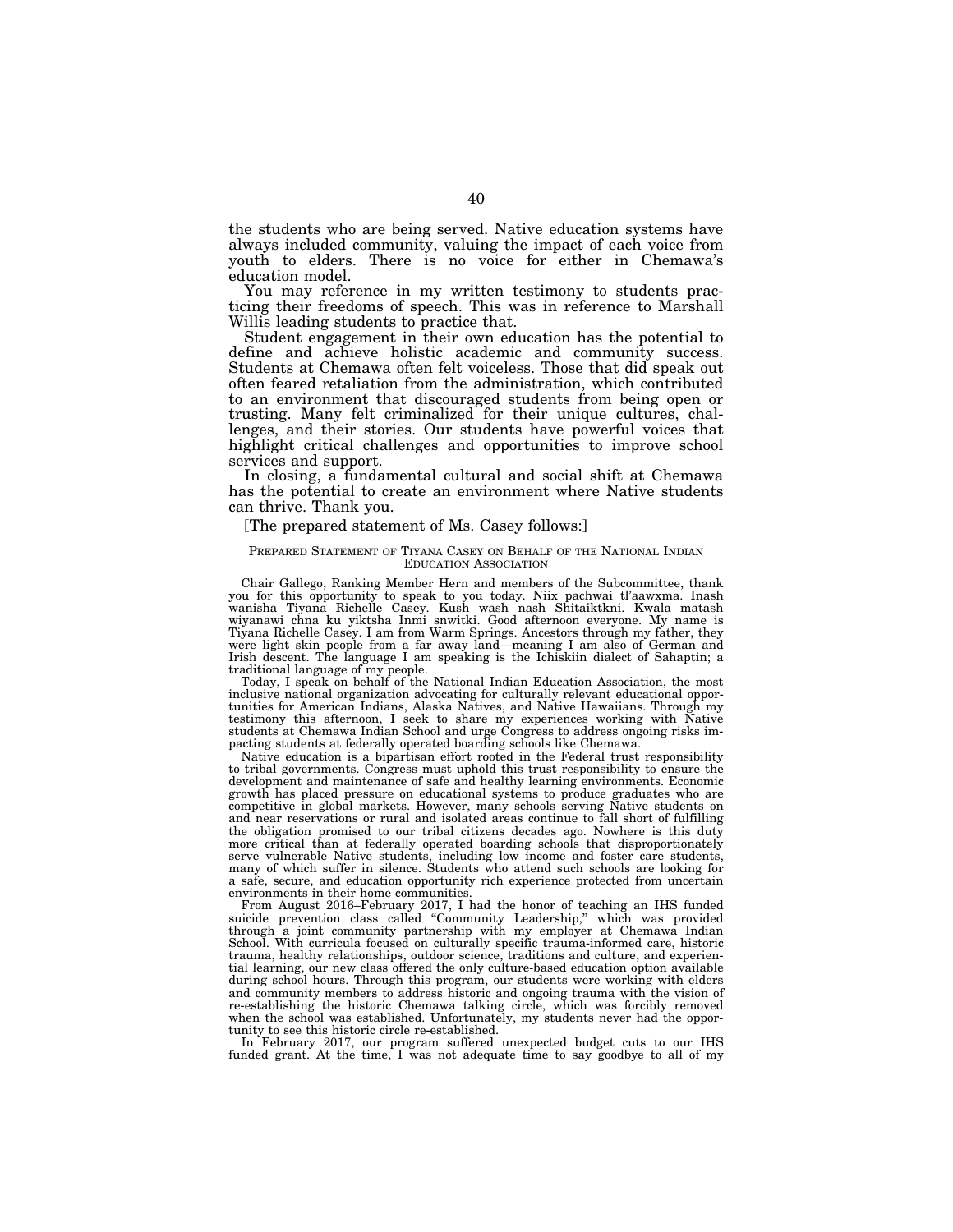students and was forced to vacate the premises within three business days notice. In the following days, countless students reached out to me with confusion and concern regarding the loss of the program. As the only class utilizing culturally relevant trauma-informed care to address student needs, the loss of this class disproportionately impacted vulnerable students.

In preparation for my testimony today, I spoke with a number of my former students to gather their thoughts regarding their education at Chemawa. All students felt Chemawa failed to prepare them for postsecondary success and ex-posed them to ongoing trauma that ultimately contributed to low self-confidence and mental health issues. In light of these experiences and conversations, I would like to offer the following recommendations to improve the health and safety of students at the school:

### **Provide Guidance Regarding Student Discipline and Expulsion**

I had the unique opportunity to teach most students in the school since each student was required to take my class unless they were receiving services through IHS or were under strict disciplinary action. I usually only had up to 300 of the 350 total students in attendance during a given week. When a student was unex-pectedly not present, this typically indicated that they were to be expelled within the coming week, an occurrence that became frequent enough that it caused anxiety. Harsh policies often resulted in students being sent home to unsafe home environments for minor infractions, such as skipping class. Zero tolerance policies for student pregnancies or mental health crises, including suicidal ideations and attempts, exacerbated expulsion rates and resulted in students hiding physical and mental health needs in order to continue their education. Such policies have resulted in terrible consequences, including the death of multiple students when they returned home after being expelled prematurely and even after graduation. Congressional oversight and guidance regarding these policies is critical to ensuring that Native students have access to the health care they need without severe consequences.

### **Ensure Culturally Responsive Trauma-Informed Student Care and Educator Training**

Educators and staff at Chemawa remain ill-equipped to address the historical trauma and unique cultural and academic needs of Native students. Due to low numbers of Native educators, very few teachers, staff, and administrators have the relevant cultural knowledge or background to support students, who do not see themselves reflected in their teachers or in their classrooms. From education models that prioritize Eurocentric interpretations of pan-indigeneity to teachers that impose Christian religious judgments on Native spiritual traditions, students feel alienated and misunderstood in the classroom. This practice was exemplified by the ''One Chemawa'' speech provided the administrative leadership each day. Administrators banned certain regalia and bandanas with designs from particular tribes on the basis they had connections to gang symbolism. One student I spoke with recalled a reflection paper on body image in which they wrote that they would feel more selfconfident if they saw more of their indigenous identity in the classroom. At the time, this student was told "the school is not going to change that just for you." This is this student was told "the school is not going to change that just for you." unacceptable. Native students must have access to Native teachers and educators that have the cultural training and tools to support their unique needs in the classroom and beyond.

## **Form Community and Student Advisory Boards**

Student engagement in their own education has the potential to support students as they define and achieve holistic, academic, and community success. During my time at Chemawa, many students often felt voiceless regarding the school culture, programs, and services. Those that did speak out often came to fear retaliation from the administration. Students feared sharing personal details or concerns with faculty members, as this often resulted in a public call over the intercom to the office and disciplinary action. This contributed to an environment that discouraged students from being open or trusting and resulted in many feeling criminalized for their unique cultures, challenges, and stories. In particular, many students felt a keen lack of support from administrators that threatened severe consequences for students who walked out in support of family members during protests against the Dakota Access Pipeline. Though administrators did not act on these threats and instead rewarded students that remained silent during the student walkouts, staff members told students that they did not have constitutional rights to free speech because Chemawa is a federally operated school. From voicing concerns regarding their families to school policies and procedures, our students have powerful voices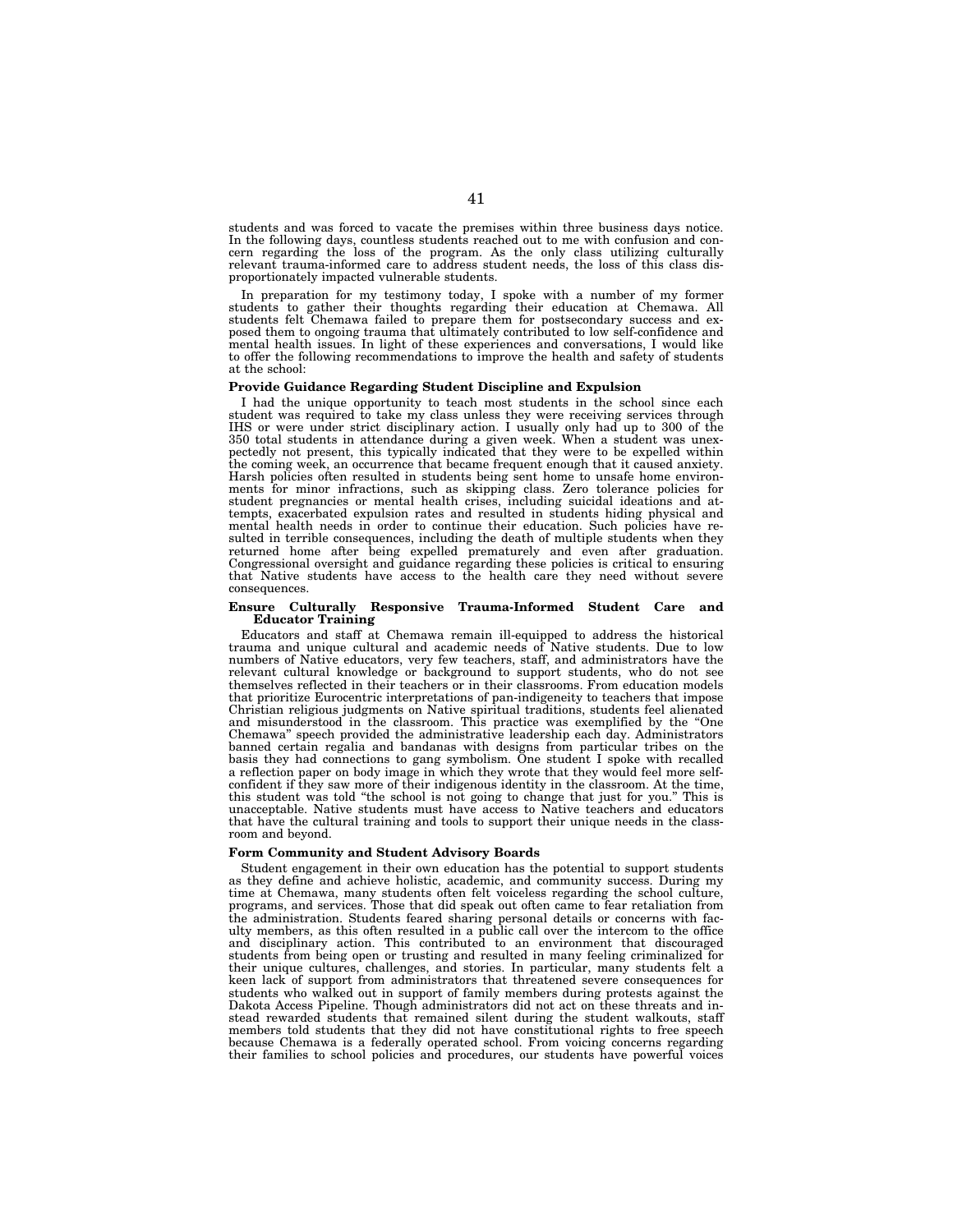that highlight critical challenges and opportunities to improve school services and support. By instituting a community, and student advisory board, Chemawa would support student agency to build a school community that reflects the students served.

In closing, I would like to once again thank the Subcommittee for this opportunity to provide testimony and urge Congress to take appropriate steps to address ongoing challenges to student safety, health, and success at Federal boarding schools. A fundamental cultural and social shift in the nature of Chemawa has the potential to create an environment where Native students can thrive. Our students deserve no less. For questions regarding this testimony, please e-mail or call Diana Cournoyer, NIEA Interim Executive Director.

Mr. GALLEGO. Thank you to all our witnesses for your testimony. Now I will begin the question period. I will recognize myself for 5 minutes, and then go to the Ranking Member.

Mr. Cruz, thank you for being here. What internal policies does your Department have about whistleblowers in BIE schools? And is there a process for you to receive and act on reports of negligence or wrongdoing?

Mr. CRUZ. Thank you, Chairman, for the question. We actually have the whistleblower protection on the BIE website, bie.edu. And it is also in the Interior Department's manual. So, all employees, including BIE teachers, adhere to that.

Mr. GALLEGO. You just heard the testimony from our three previous witnesses and now two witnesses. What are the substantial and subsequent steps that your Department is going to take to fix this situation? Because this seems to be a structural problem that has been going on for many years, and is now creating a culture at this boarding school that is going to be extremely hard to change. I would like to hear what the actual—what are the plans to change this, to make change at last.

Mr. CRUZ. Yes. Absolutely. We have taken critical steps toward improving the situation. As I referenced, there are only a few boarding schools out of our 169 schools across 23 states, and most of those schools have chosen to go under tribal control, under the Tribally Controlled Schools Act.

But for the remaining schools that have not, the four that I referenced, the three have very positive environments. Chemawa has unique challenges, though, just because it has a long legacy there. So, in terms of what the BIE and the Department are doing—we are doing a reorg to be more responsive.

Additionally, the BIE created a strategic direction last year, where they went out for tribal consultation across the country. And that plan is actually on the website as well. And that actually has very specific steps with detailed plans of action that we are currently taking right now, and that is all the way from early childhood education services to wraparound services.

Mr. GALLEGO. OK. What are you going to do right now? When Members of Congress that represent their area, their constituents, are worried about the school, the school board, the students, are trying to get information, there is this culture of everyone just be quiet and batten down the hatches.

That creates mistrust. Right? When I hear from Representative Schrader, not just this year but last year, that he cannot get any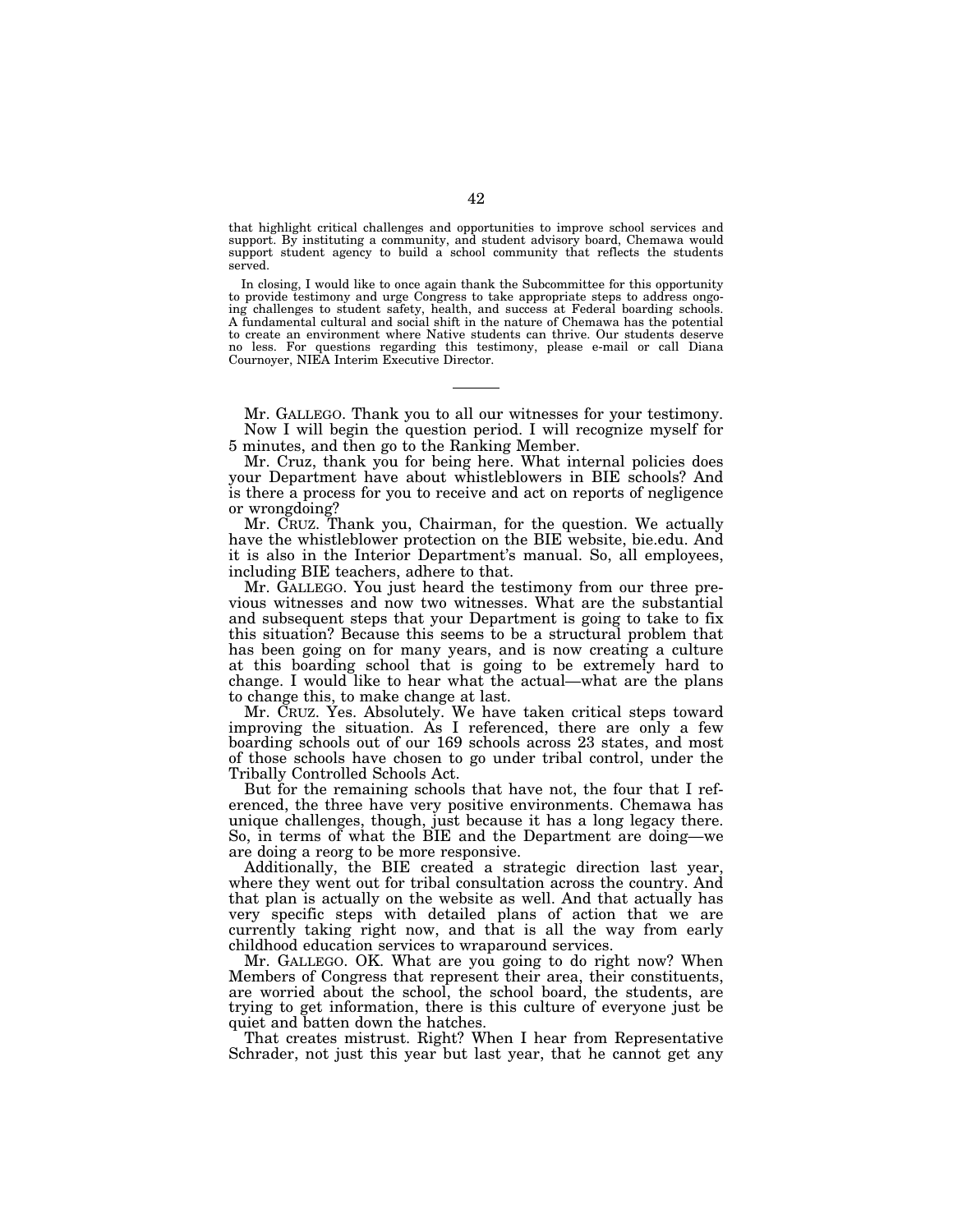answers, it tells me that there is something being hidden there. So, what are you guys going to do to change that culture?

When a Representative of Congress asks questions, we should be able to get answers without us having to haul people into a hearing. I will do it again if I have to, and I will even include subpoenas. But this cannot be happening any more.

Mr. CRUZ. Yes. We take that seriously, and that was the big reason why we worked hard to get you answers in the letter that was sent last year. And that is our fault. When you are looking at 10 complex questions—and they are complex, and I look forward to explaining them in further detail—that is a lot of people where we have to funnel that up. And that is our internal clearance process.

But, absolutely, we take all of these allegations and claims very seriously. But it starts at the school with strong school leaders, and I feel fairly confident in the current school leadership at Chemawa that things are changing.

The Assistant Secretary and I visited in May-

Mr. GALLEGO. We have a limited amount of time and I actually hold myself to the standards. We actually invited school leadership here and they did not come. Was that at the insistence of your Department, or what was the decision-making process there?

Mr. CRUZ. Well, it is a school day, and so we felt best that school leadership be at school.

Mr. GALLEGO. OK. So, if I did this on a non-school day or I went to Oregon and had a field hearing, then they would be allowed to actually speak to us?

Mr. CRUZ. Yes. All of our employees with their First Amendment rights in their personal capacity can speak to Members of Congress.

Mr. GALLEGO. So, if Representative Schrader goes to campus and tries to meet with teachers, school staff, and school leadership, there is not going to be any effort from your Department or anyone else to keep them from speaking to their duly elected Representative?

Mr. CRUZ. To clarify, there is a notification process that is under the Department manual.

Mr. GALLEGO. Sure. We will go through the notification process. Mr. CRUZ. But beyond that, yes. If it is in their personal capacity, they can speak to Members of Congress.

Mr. GALLEGO. OK. So, even if it is not in their personal capacity, can Representative Schrader come to the campus, walk around, walk into the principal's office and have a conversation with the principal?

Mr. CRUZ. We look forward to your third visit.

Mr. GALLEGO. OK. Thank you.

Last question. You mentioned about the BIE reorg. Is that at all related to the DOI reorg, and can you explain what the BIE reorganization actually is? Mr. Cruz?

Mr. CRUZ. Excuse me. I missed that part.

Mr. GALLEGO. Sure, no worry. You said something about the BIE reorganization. Right?

Mr. CRUZ. Yes.

Mr. GALLEGO. That is not related to the DOI reorganization that we all know about.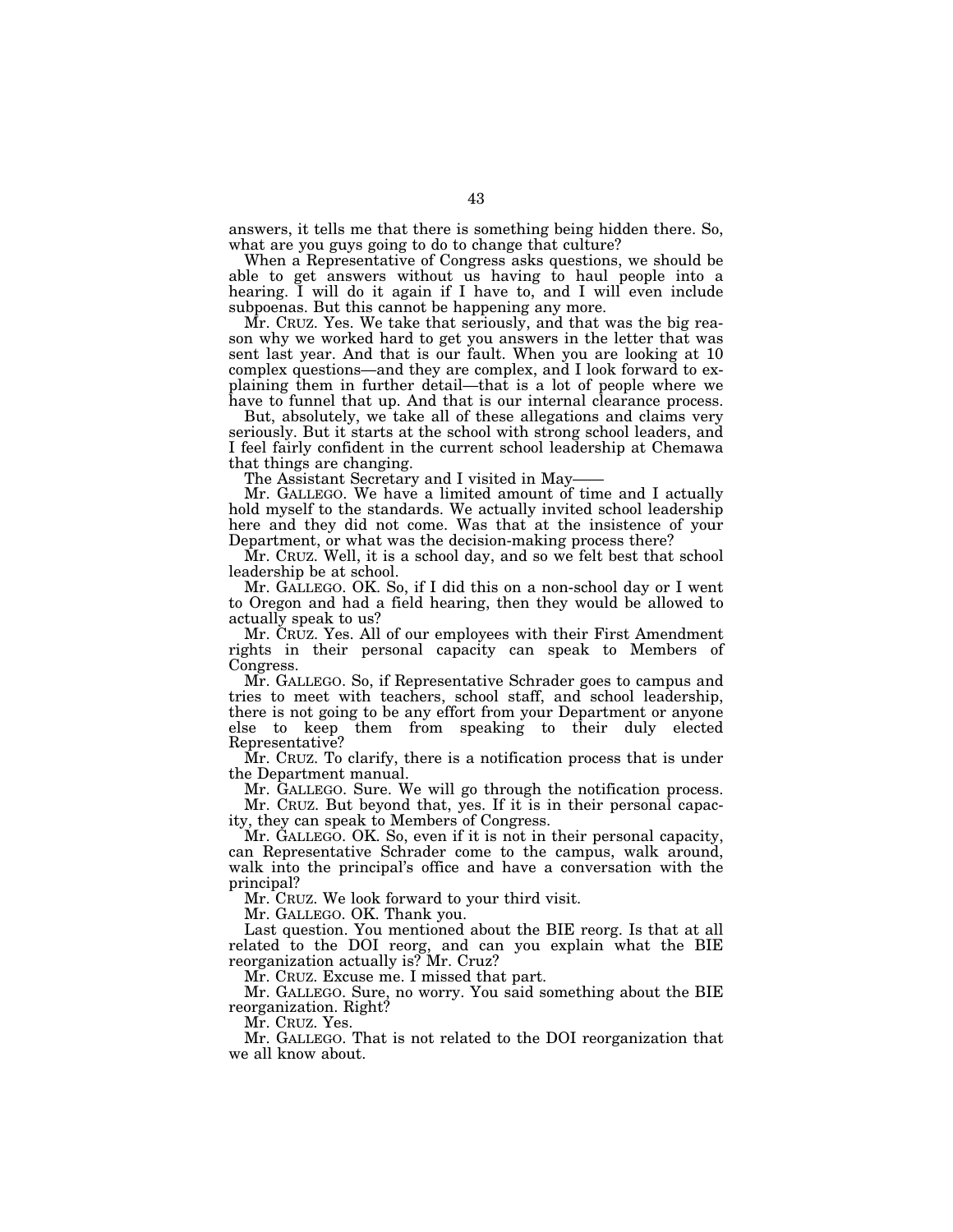Mr. CRUZ. Correct.

Mr. GALLEGO. So, what are the specifics about that?

Mr. CRUZ. That is realigning a couple critical functions. Welldocumented in the GAO reports is the fact that BIE did not have control over their procurement, school safety inspections. So, what we are doing is we are moving that toward BIE.

Also, we have realigned our associate deputy directors, our ADDs, so Chemawa being a bureau-operated school would directly report to the bureau-operated ADD versus the ELOs that was in multiple people's testimony. That is the old system. So, we have an SES individual there that is more accountable.

Mr. GALLEGO. I would like to see a report on that, then.

All right. I now recognize Ranking Member Cook.

Mr. COOK. I am not going to—yes, I will make this accusation. You guys have been hanging around with the military too much, or watching re-runs of the House Armed Services Committee, acronym after acronym after acronym. And this is a personal bias. Identify what you are talking about because the rest of us, everybody else, I am too stupid to get it. Sorry.

Going back to the students and the board, do you have a student academic senate that is represented on the board? Is there a structure in place for that? In other words, students are elected among the students to participate. They represent the students.

Mr. CRUZ. Yes. I will go first. When the Assistant Secretary and I visited at the end of March, we visited with their student council.

Mr. COOK. I understand that. But are they also as an ad hoc body to the main board?

Mr. CRUZ. Yes. I'm not sure in the case of Chemawa. But usually a student council member sits on the school board. I know that was the case at Saint Francis Indian School, so that's usually customary.

Mr. COOK. OK. And the other question I had was about the academic curriculum committee. I am sure you have one for the school. And if I were a member of the tribes, I would want to ensure that the curriculum obviously included those tribal issues and history and things that are so important to the people at your school.

Is that done? Or does anybody know? Because all boards are different—I am talking from experiences in California and the tribes that I have in my district.

Ms. MOODY-JURADO. As a school board member, we were never shown curriculum. We were given test scores on the standardized testing but not shown the direct curriculum that is used. I posed the question if they were going to be following Senate Bill 13, which the state of Oregon just passed, which mandates a tribal history of the Oregon nine tribes, and they stated they didn't have to follow it but that they would look at it.

Mr. COOK. That is very disturbing to me as an educator and for somebody who is obviously very concerned about this. So, I would hope that we could correct that.

Mr. CRUZ. Congressman, if I may, the Bureau of Indian Education, in terms of accountability systems that are required by the U.S. Department of Education, they have to adhere to the standards and academic standards in the state in which they are geographically located.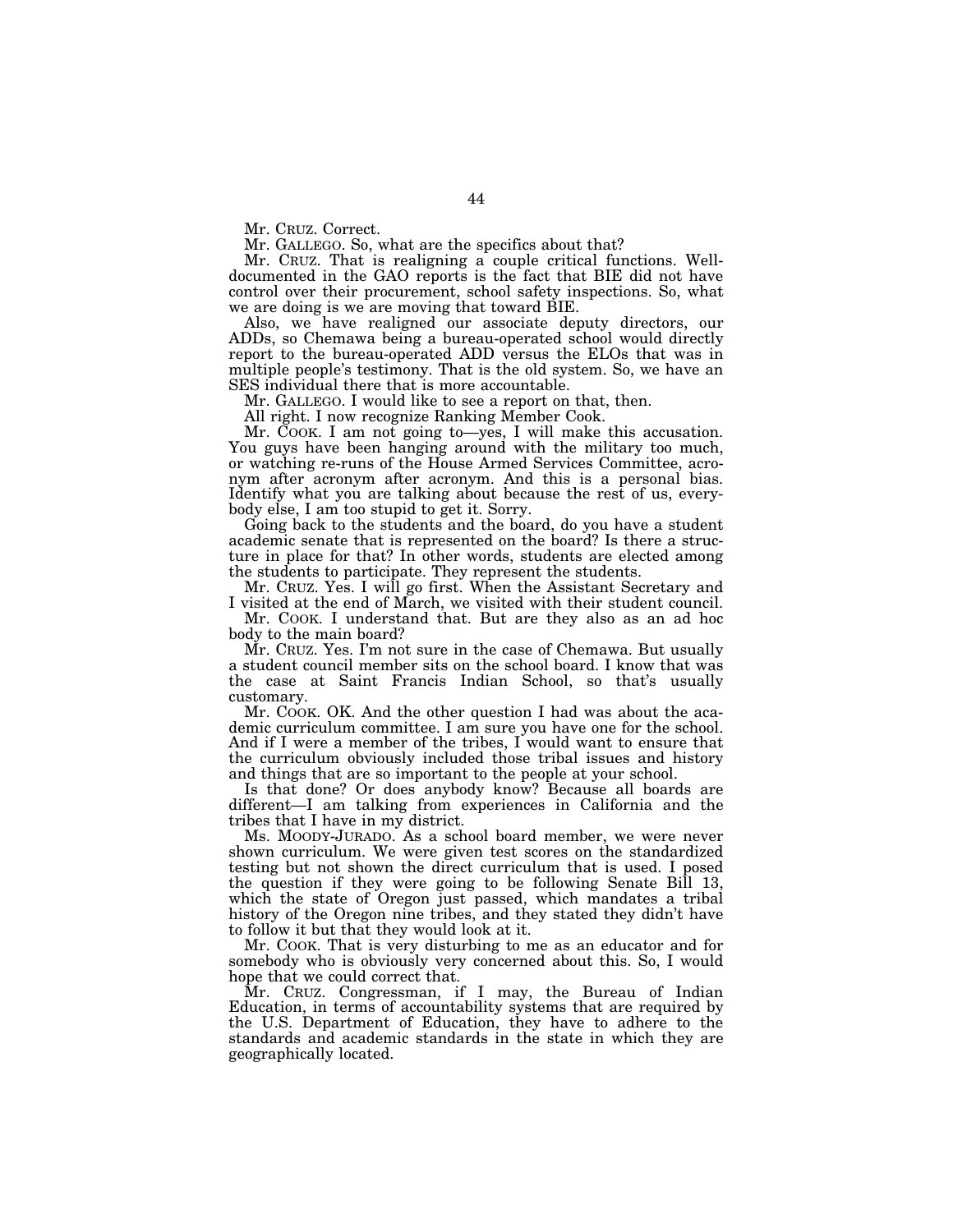That actually changed under ASA, which passed in 2015, and we are undergoing a negotiated rulemaking. So, the team just commenced and has a draft regulation. We are about to announce our tribal consultation on that, but I will say for the record all of those members on that neg-reg team were tribal, and it was a considering factor. So, we look forward to additional input from tribes.

Mr. COOK. OK. I don't mean to beat a dead horse, but I want to make sure there is a mechanism where some of the things that they come up with that are part of the curriculum, or everything you say is not correct. So, I won't get that excited about it.

Once again, I am running out of time here fast. Some of the other things in terms of—we talked about the mechanism. But I think one of the take-away themes from here is that I think we all want to make sure that if students have an issue or problem, that it reaches the top.

And I am sure that in any follow-up hearings, that is going to be one of the main issues. And I am sure it is going to be a main issue of our two Representatives that have joined us today. So, thank you very much for being here today, and I yield the rest of my time.

Mr. GALLEGO. Thank you, Ranking Member Cook.

I now recognize Representative Soto.

Mr. SOTO. Thank you, Mr. Chairman.

Deputy Assistant Secretary Cruz, you had mentioned that the whistleblower information is on the website. And, obviously, it is not being widely disseminated or known, even though people can go on websites. I get that.

What are your ideas to improve that knowledge among teachers and students? Would you commit to having training or potentially seminars at each of the schools for administrators, teachers, parents, and students so that everybody knows the chain of command?

Mr. CRUZ. Sir, I commit to that and will talk to the Bureau of Indian Education Director to do so.

Mr. SOTO. Great. I had also looked at the website of the Office of the Inspector General for the Department of the Interior. I used no acronyms in that sentence.

[Laughter.]

Mr. SOTO. Is there a dedicated number of inspectors for the Bureau of Indian Affairs?

Mr. CRUZ. Let me get back to you on that if there is. But the way I understand it is, there is a very big Inspector General office, and any number of them can be assigned to any issue that comes before them.

Mr. SOTO. So, if you could please get back to the Committee how many inspectors, and if there are any dedicated to the Bureau of Indian Affairs.

Mr. CRUZ. Absolutely.

Mr. SOTO. Under their website, one of their responsibilities is to scrutinize any allegations involving contractors and other entities that they work with. Do you know if there are investigations ongoing at the Inspector General's office with regard to the children of both Ms. Willis and Ms. Keith?

Mr. CRUZ. Not to my knowledge.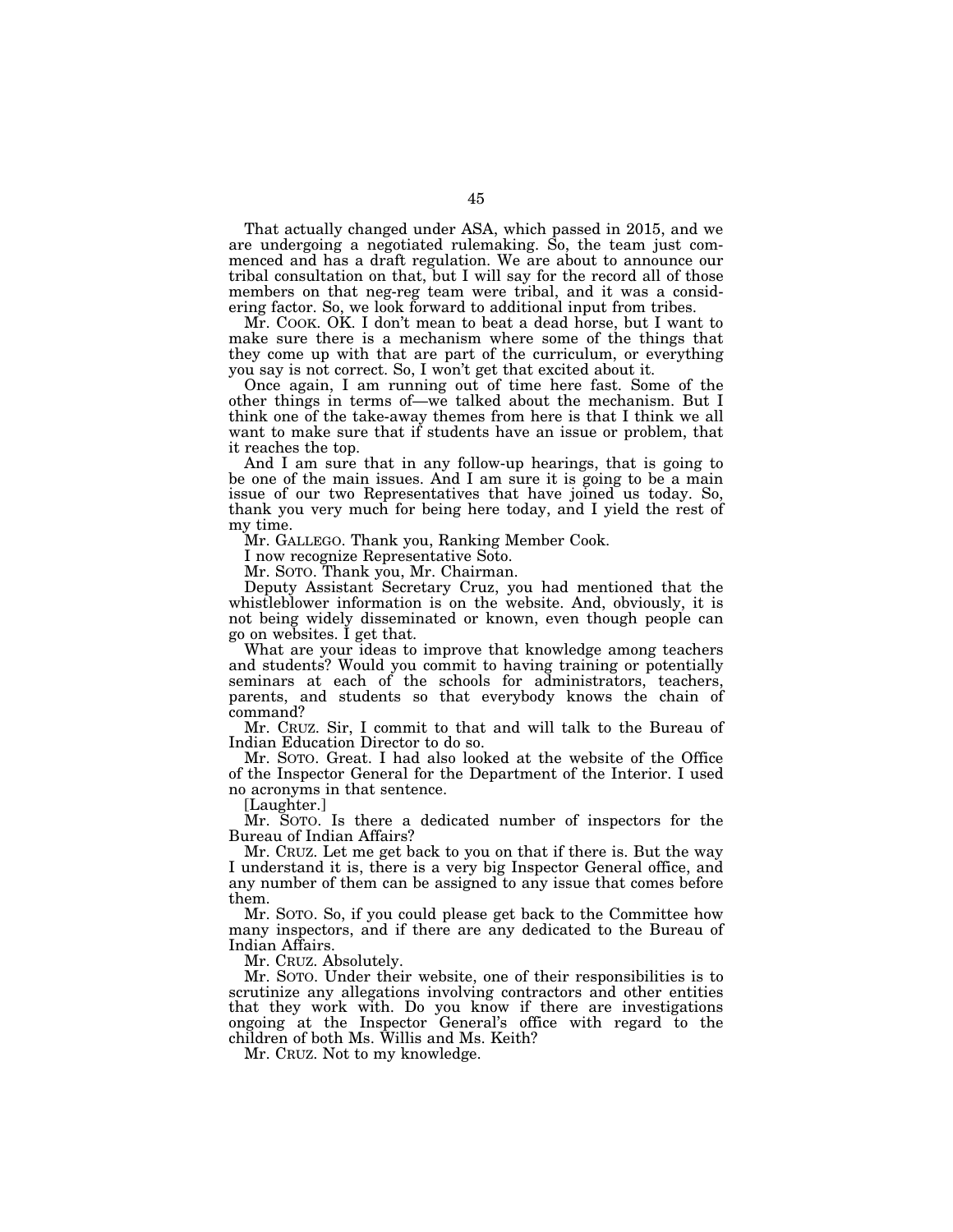Mr. SOTO. Can you go back and confirm for us whether there are?

Mr. CRUZ. Yes, sir.

Mr. SOTO. And if there are, can you provide our Committee with any documents related to that?

Mr. CRUZ. Yes.

Mr. SOTO. Thanks. What about the whistleblower concerns of Ms. Karzon and Ms. O'Renick? Are there files related to their concerns? Did they reach out to you all?

Mr. CRUZ. I don't know the specifics of that particular case. But if it is an HR matter, I wouldn't know that. If it is an IG matter, they would know that. There is kind of a firewall between the IG and ourselves, so-

Mr. SOTO. Would you commit to getting us those documents should they exist?

Mr. CRUZ. Yes. We can ask the Inspector General.

Mr. SOTO. Thank you. And we could maybe have an Act of Congress about it, but it would be greater if you all would look at having a parent advocate who would be available who could go along with these seminars and who parents can talk to as a gobetween sometimes.

Because we are seeing parents get lost in the shuffle here, and I know we all want to make sure that our parents have better communication. Is that something that you will look into?

Mr. CRUZ. Yes, absolutely. We will look into that. And it is my understanding a number of our BIE schools do have those, so——

Mr. SOTO. OK. Well, it goes back to having those things that may be very helpful for students, parents, teachers, and administrators.

Ms. Moody-Jurado, do you think that the schools would be better served by having an elected school board?

Ms. MOODY-JURADO. I do. But I think it is very difficult because a lot of tribes know that the school board is just window dressing. It is hard to send someone. We are told right from the beginning that we are advisory only. So, we attend a full-day meeting and each manager goes over a PowerPoint, and that is all. So, I think it is difficult. I took issue with signing-

Mr. SOTO. But if we made you all elected with certain powers, then it would have some power and that would potentially help. Right?

Ms. MOODY-JURADO. Yes.

Mr. GALLEGO. OK. Do you have any advice for us? Because there are 80 different tribes that make up some of these schools, how that could be allocated equitably. Like how many members there should be?

Ms. MOODY-JURADO. Well, I know currently the top five tribes are invited to sit on school board that have the largest number of students.

Mr. SOTO. And that structure works as far as representation?

Ms. MOODY-JURADO. No, because right now it is Arizona, and so they are not near the school. I think that having regional representation would work a lot better, like possibly one or two from each of the regions that service Chemawa.

Mr. SOTO. OK. And Ms. Casey, obviously, even though there is information on these websites, is it generally known where parents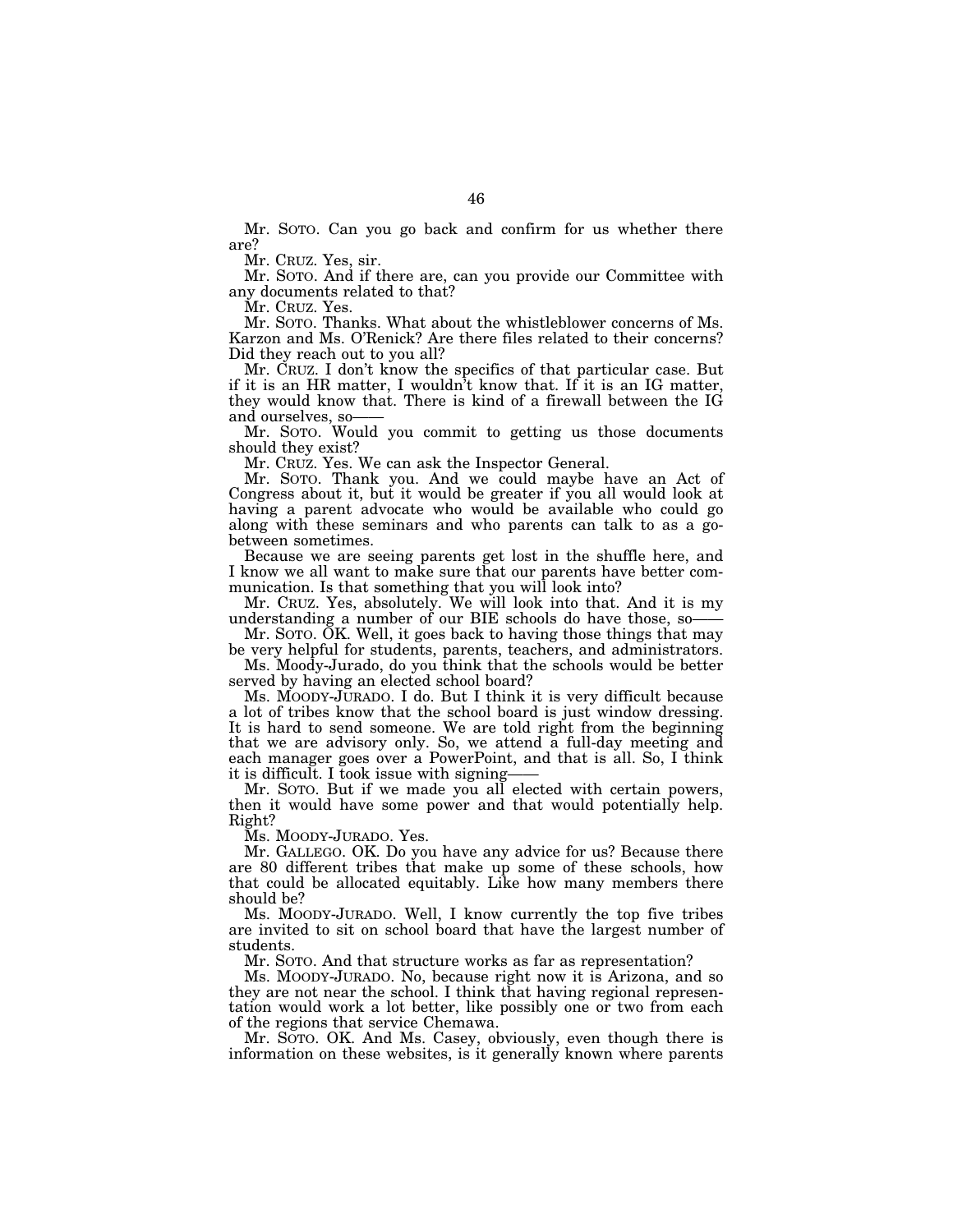and students can go to lodge a complaint or seek reforms among our parents and students?

Ms. CASEY. Not to my knowledge, no.

Mr. SOTO. Do you think having seminars and trainings for parents, students, teachers, administrators, would be helpful on the subject?

Ms. CASEY. Absolutely. I feel as if—and not just myself, but this is also coming from my students, as I am a youth advocate by nature and elevate their voices. They have expressed that they do not have any say, really, in any of this. Even though there is a student council, they feel pretty voiceless and powerless. And that is really key to elevating and empowering students to learn empower them, not limit them.

Mr. SOTO. Thank you.

Ms. MOODY-JURADO. Chairman Gallego, can I respond to one of the statements of Mr. Cruz?

Mr. GALLEGO. Ms. Jurado, why don't we let Chairman Grijalva ask his questions, and we will give you some time at the end.

Ms. MOODY-JURADO. Thank you.

Mr. GRIJALVA. Mr. Chair, thank you for the hearing. Very important as we exercise an increased role in this jurisdiction. I applaud you. These are the kind of hearings we need to, I think, provide us with a better look, and second of all, I think give us the motivation to go beyond just a hearing and follow up with some actions that I think need to happen, and happen rather quickly. So, thank you so much.

Ms. Jurado, you wanted to say something in response to what somebody said? Please.

Ms. MOODY-JURADO. I just wanted to respond that Chemawa Indian School finished school on May 3, so there have been no students on campus since May 3. So, the end of the school year is complete.

Mr. GRIJALVA. I was going to ask you, if I may, Mr. Cruz, it is my understanding that IHS and BIA have an interagency agreement to increase access to mental and behavioral health services for BIE students. Can you tell us about that interagency agreement and what programs will be implemented to address those two issues with students?

Mr. CRUZ. Yes. I don't know the specifics of that MOU. But from what I understand, in a couple of instances that I have encountered since being there, is that IHS immediately replies when there is an incident at one of our BIE schools.

So, if there is an IHS facility nearby—say that a student is really sick or there is a suicide attempt or some other various health incident—IHS is pretty responsive in addition to providing behavioral health specialists, and then annual physical well-being inspection.

Mr. GRIJALVA. And programming, programming with cultural capacity and competence, do you know in that memorandum of agreement if there is a consideration for culturally competent staff and programming, to deal with those mental and behavioral issues that BIE students might be encountering, with the capacity to do that?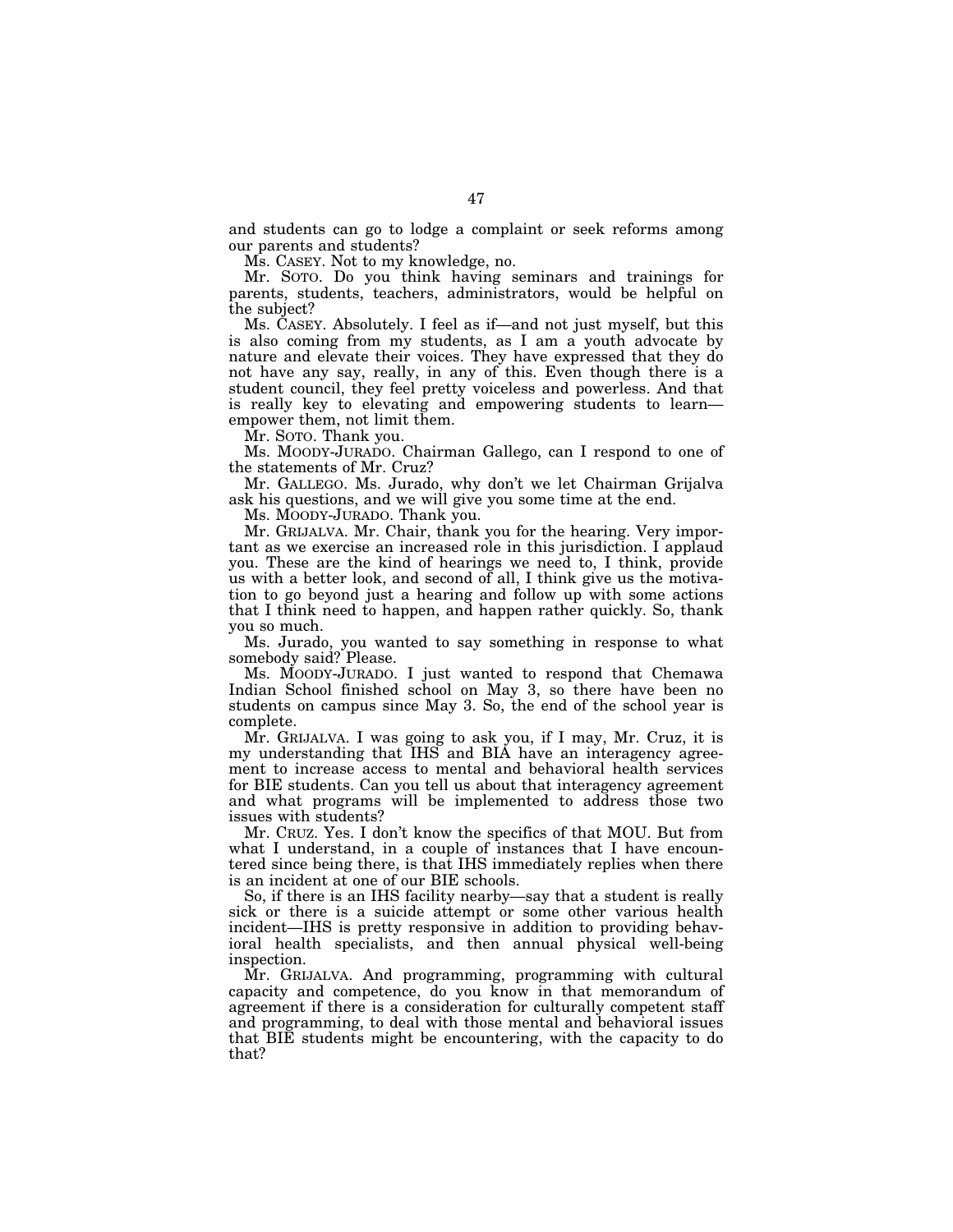Mr. CRUZ. Yes. I can point to one anecdote. There might be a behavioral health specialist that takes our students to the sweat ceremony on a weekly basis or on an as-needed basis. So, some of those cultural practices are included in some of the services that they provide.

Mr. GRIJALVA. And last question, if I may, Mr. Chairman. It is both an institutional issue that we are dealing with and it is also a resource issue that we are dealing with.

And part of the institutional issue, and if you can, Mr. Cruz, is for me the lack of transparency that gets information to parents' hands that they know, the kind of defensiveness on the part of the institution itself.

How are you going to deal with those two, the need for the parents' right to know, the staff's ability to interact, the students' feeling that they have a place that they can redress whatever their grievances or concerns are, and the need to—I perceive it to be very protective institutionally.

And that makes it defensive, and to some extent makes it difficult for people, particularly the tragedies that have occurred to families, to be able to get the kind of, not just empathy, but information that helps with closure, that helps to understand, and more importantly, if there is responsibility, to assess that responsibility. And without it, we don't get answers. And that has been the problem.

Mr. CRUZ. Yes. We look forward to working with the Committee on this because it is probably one of our weaker spots and probably one of those angles that has not been looked at as thoroughly. But it is such a big school system—not to make an excuse, but you are talking about facilities that the Bureau has to do.

We are caring for 42,000 students across 23 states, so it is a very complex issue. We look forward to working with you on solutions.

Mr. GRIJALVA. But there is also a history with the schools, from its inception historically to now, that there is a history of, to be kind about it, problems. There has been a history of misuse and abuse. There has been a history, and I think that that is no longer an excuse.

I think that the times have moved such that we can deal with that forthrightly and make institutional changes that I think are really badly needed in the system as a whole. And I know that involves resources as well.

Thank you, Mr. Chairman.

Mr. GALLEGO. I now recognize Representative Bonamici.

Ms. BONAMICI. Thank you, Mr. Chairman. Thank you to our second panel of witnesses. Ms. Moody-Jurado and Ms. Casey, thank you especially for your concrete suggestions from your perspective. That is going to be really helpful to us going forward.

Deputy Assistant Secretary Cruz, you talked about responding to our questions that we sent in a letter. We sent the letter in June 2018. We got the response when we walked into the March 2019 meeting with Deputy Secretary Tahsuda and Director Dearman. When we walked into the meeting—that is 9 months.

A woman can grow a baby in 9 months. It should not take that long to get answers to questions to Members of Congress who have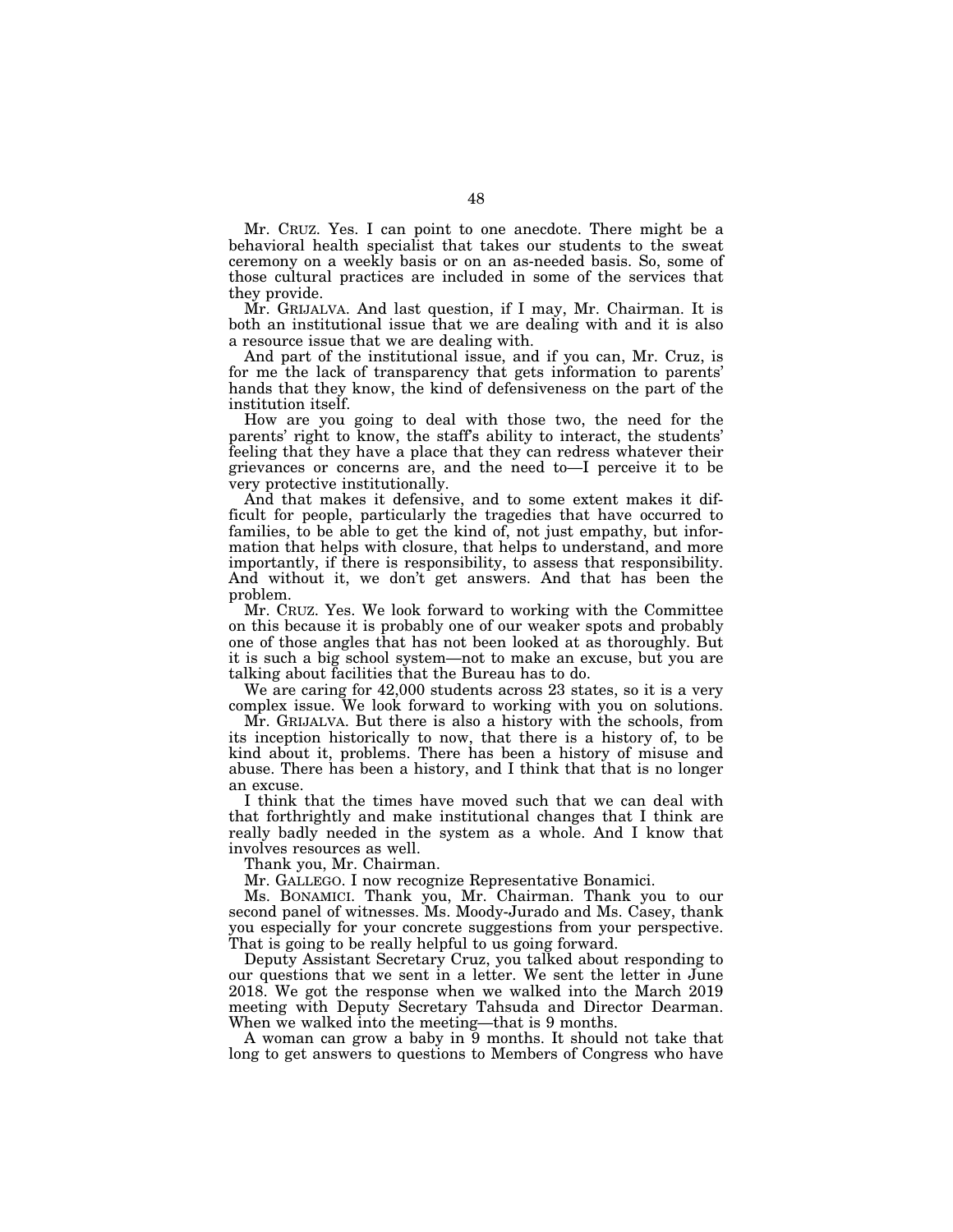a responsibility to make sure that these students are being safe. So, I just wanted to point out that that is unacceptable.

I am also, Mr. Cruz—I am really concerned and alarmed about what happened, what appears to be a pattern of students at Chemawa who have struggled to get medical care, particularly for mental health and addiction.

I am even more alarmed, or equally alarmed, about what appears to be a pattern of students being sent home, sometimes for supposedly disciplinary or ostensibly safety reasons, the legitimacy of which has been questioned by families and staff at Chemawa, often without due process, and then sadly with several students dying shortly after leaving Chemawa—Marshall Friday, Flint Tall, and more recently Robert Tillman.

What steps have Chemawa, BIA, and BIE taken to prevent this situation from happening again? And how is the staff, student, and tribal input incorporated into all of that? You heard Ms. Casey talk about teaching a suicide prevention class that was interrupted. Obviously, that was an important class. So, can you address, what are you doing, other than ending a suicide prevention class that seemed to be benefiting the students?

Mr. CRUZ. Yes. Thank you for the question. I think it is not an easy topic to deal with, and the Assistant Secretary has made this a very big priority for student safety. So, part of that strategic direction I referenced, there are concrete steps for the BIE to try to be more responsive in that school safety environment and promote school safety.

And the other part that makes this very complicated is the HIPAA. What I have been told from our school leaders is when we send a student off-site to an IHS clinic, they don't always get the full scope or understanding of what that student is going through on the medical side. So, there is that firewall.

And we are told on a numerous amount of occasions that we don't always know what is happening on the health side. So, as you can imagine, there is that conflicting statute. So, I would look forward to working with Congress and identifying maybe a responsible way where there could be notification to school leaders.

Ms. BONAMICI. We look forward to that, too. And Mr. Cruz, you said this is not an easy issue. It is also not easy for Marshall's family or Melissa's family or Flint's family or Robert's family. And I submit that it is probably a lot harder for them to deal with this than it is for the Bureau of Indian Affairs and Bureau of Indian Education.

Also, Mr. Cruz, you talked about the harmful history of assimilation of Native youth, and we are really concerned that the BIE schools are failing to meet the needs of students who have experienced historical trauma.

We heard about Marshall feeling more at home with students at Chemawa because of that connection. Congressman Schrader and I have been working with the school. I know they are trying to recruit and retain Native teachers and staff. And we are calling on the BIE to provide more information about recruitment and retention efforts. But we have not received a sufficient response to that request.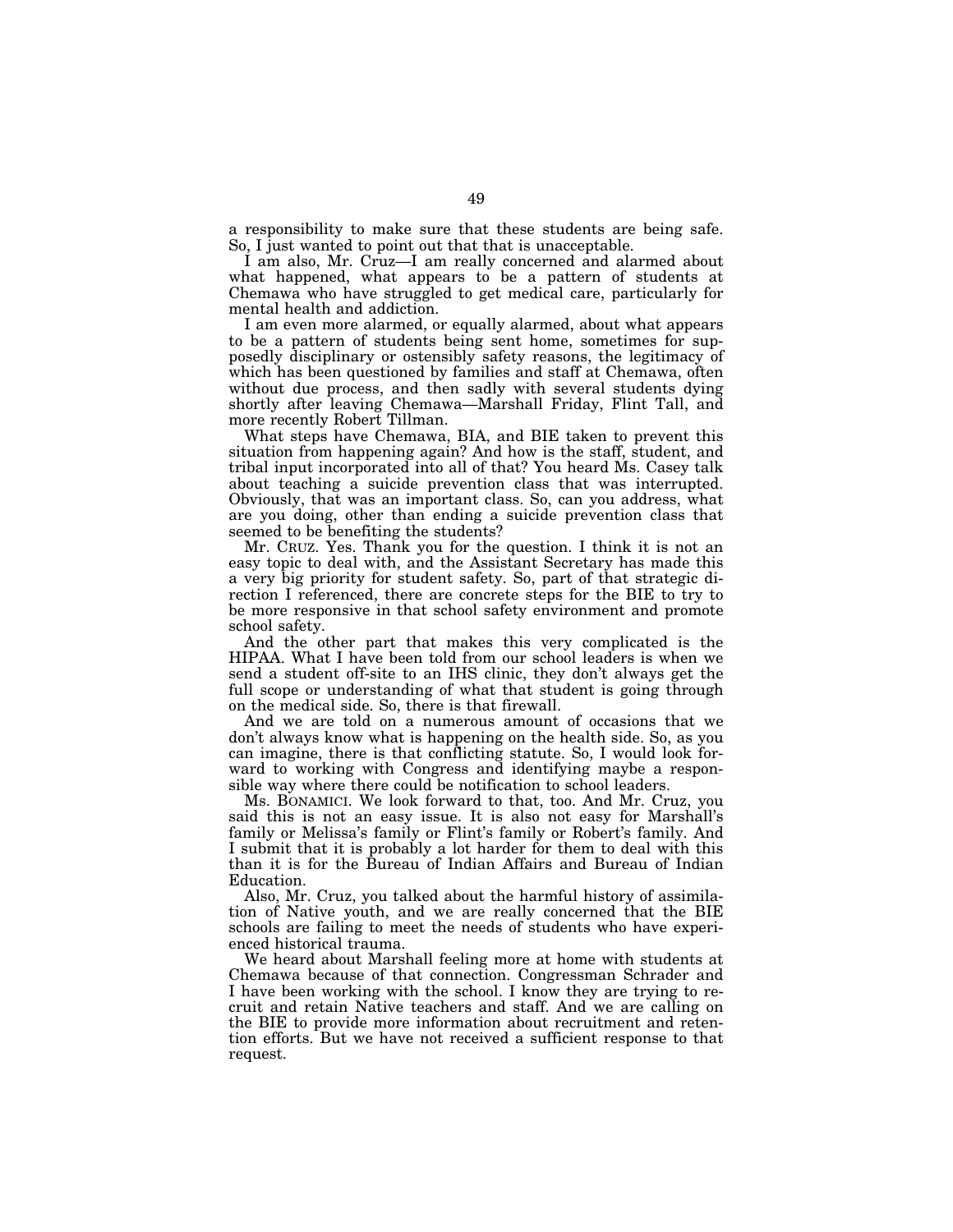We know how important it is to preserve the expression of tribal traditions and customs. I am really disturbed at not even allowing students to wear tribal clothing. That baffles me. I don't understand that.

We have heard that teachers and staff receive a culturally informed 3-day training. What is that? What is in that training? How can they learn everything in 3 days? And is there evidence it is effective? And what are you doing to improve the recruitment and retention of Native teachers and staff?

Mr. CRUZ. I don't know about that specific 3-day training. But I will say, across the board, Indian Affairs, in the two bureaus we have Indian preference. So, most of our employees need to be Native American. And then we try to do that at the teacher level as well as get as many enrolled Native Americans in front of the classroom. Education statistics show students do better if they have a Native American teacher in the classroom. So, that is definitely a priority of the BIE.

I think where we could work together is within the significant backlog in the background checks over at OPM. Our teachers need to undergo the same security background check to be in the school. So, whether it is the teacher, whether it is a parent volunteer, BIE really struggles across the system with getting some of those other culturally relevant and specific services in the school because of those background checks.

Ms. BONAMICI. And quickly because the time is expiring, you said you don't know about the culture, you can't answer questions about the culturally informed 3-day training. Who can answer those questions if you can't, Mr. Cruz?

Mr. CRUZ. I will have the Bureau of Indian Education get you an answer for that.

Ms. BONAMICI. Thank you.

Thank you, Mr. Chairman. I yield back.

Mr. GALLEGO. I recognize Representative Schrader.

Dr. SCHRADER. Thank you, Mr. Chairman. I request unanimous consent to enter into the record a series of letters from the Oregon delegation to Mr. Tahsuda at the Office of the Assistant Secretary, Indian Affairs, IHS, Department of Education, as well as the responses we received from those agencies.

Mr. GALLEGO. Without objection, so moved.

[The information follows:]

CONGRESS OF THE UNITED STATES, WASHINGTON, DC

November 14, 2017

The Honorable John Tahsuda III Principal Deputy Assistant Secretary for Indian Affairs U.S. Department of the Interior 1849 C Street NW Washington, DC 20240

Dear Mr. Tahsuda:

We are writing in follow up to a recent series by Oregon Public Broadcasting (OPB) highlighting Chemawa Indian School in Salem, Oregon, and the significant allegations raised. OPB's investigation highlights serious concerns with the management, alleged abuse, lack of transparency, and fraud at the Chemawa Indian School.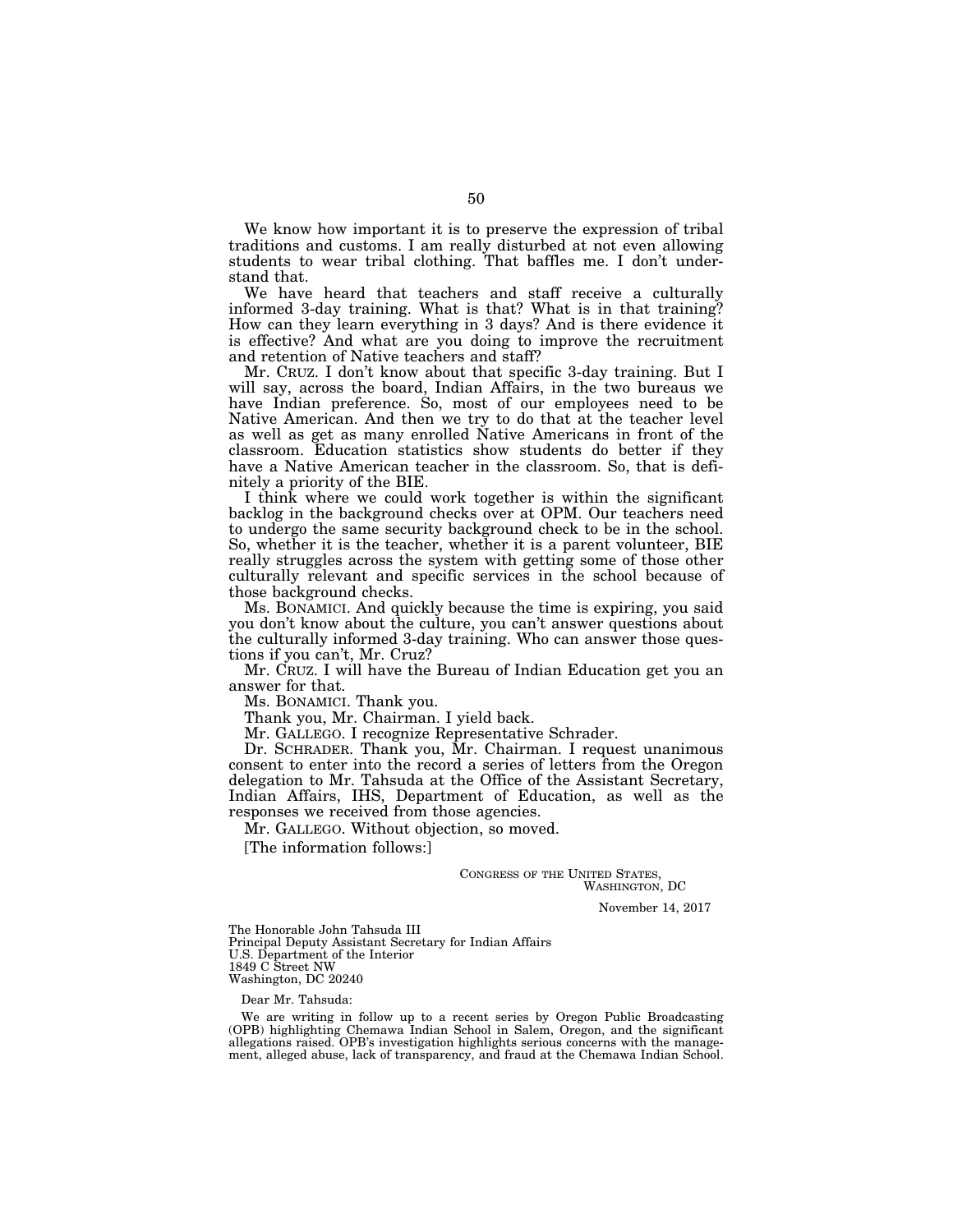Specifically, we have concerns with:

- Student safety and health, including an alarmingly high report of incidents in recent years requiring involvement from law enforcement;
- Academic failings and high fluctuations in enrollment from semester to semester, as well as debilitating staff turnover rates and vacancies;
- The staffs ability to report problems and concerns, and alleged retaliation against whistleblowers;
- Overall transparency from the school with regards to rules and regulations for leadership and decision making.

We support the school's mission to provide a high school education alongside an education in tribal heritage and vocational skills to Native American youth. It is our mission to ensure the safety and prosperity of the students entrusted to the school. We thank you for your attention to these questions and our concerns, and look forward to a swift response.

Sincerely,

*Kurt Schrader, Ron Wyden, Ron Wyden, Ron Wyden, U.S. Senator* Member of Congress

*Jeffrey Merkley,* Peter DeFazio, Peter DeFazio, Peter DeFazio, Peter DeFazio, Peter DeFazio, Peter DeFazio, Peter DeFazio, Peter DeFazio, Peter DeFazio, Peter DeFazio, Peter DeFazio, Peter DeFazio, Peter DeFazio, Peter De

*Earl Blumenauer, Suzanne Bonamici,* 

Member of Congress

Member of Congress

\*\*\*\*\*

## ATTACHMENT

## OREGON'S CONGRESSIONAL DELEGATION QUESTIONS ABOUT THE CHEMAWA INDIAN SCHOOL

- How does Chemawa compare in funding levels per student to the three other boarding schools under BIE's jurisdiction?
- Local tribes are worried that students are not meeting academic standards. What are the benchmarks of success at Chemawa and what structures exist to help students be as successful as possible during their time at the school and after?
- Does the BIE hold educators at Chemawa to the same standards as educators across the Oregon public school system are held to by Teacher Standards and Practices Commission (TSPC)? If not, what are the requirements to become an educator at Chemawa, and what specific standards are educators at Chemawa held to?
- Students at Chemawa often come to the school from troubled circumstances their own communities are unable to support them and Chemawa is often seen as a safer alternative for them. Local tribes are concerned that staff at the school are not equipped or willing to help these students adequately. What are the school's policies and procedures for training teachers and support staff to handle the mental health, behavioral, legal, and academic problems of these students? How does this compare to the three other boarding schools?
- Regarding concerns raised about the lack of safe avenues for staff to report issues and raise concerns with productive feedback and/or success:
	- o What is the school's policy for reporting problems?
	- o How does the administration intake such reports and address potential problems?
	- o What policies does BIE have to protect whistleblowers?
	- o Does BIE involve itself is the above, or is this entirely left to the school? And if so, how does this compare to the other three boarding schools?
- The devastating turnover rate at the administration level is particularly concerning—nine superintendents in 11 years, excluding short-term interim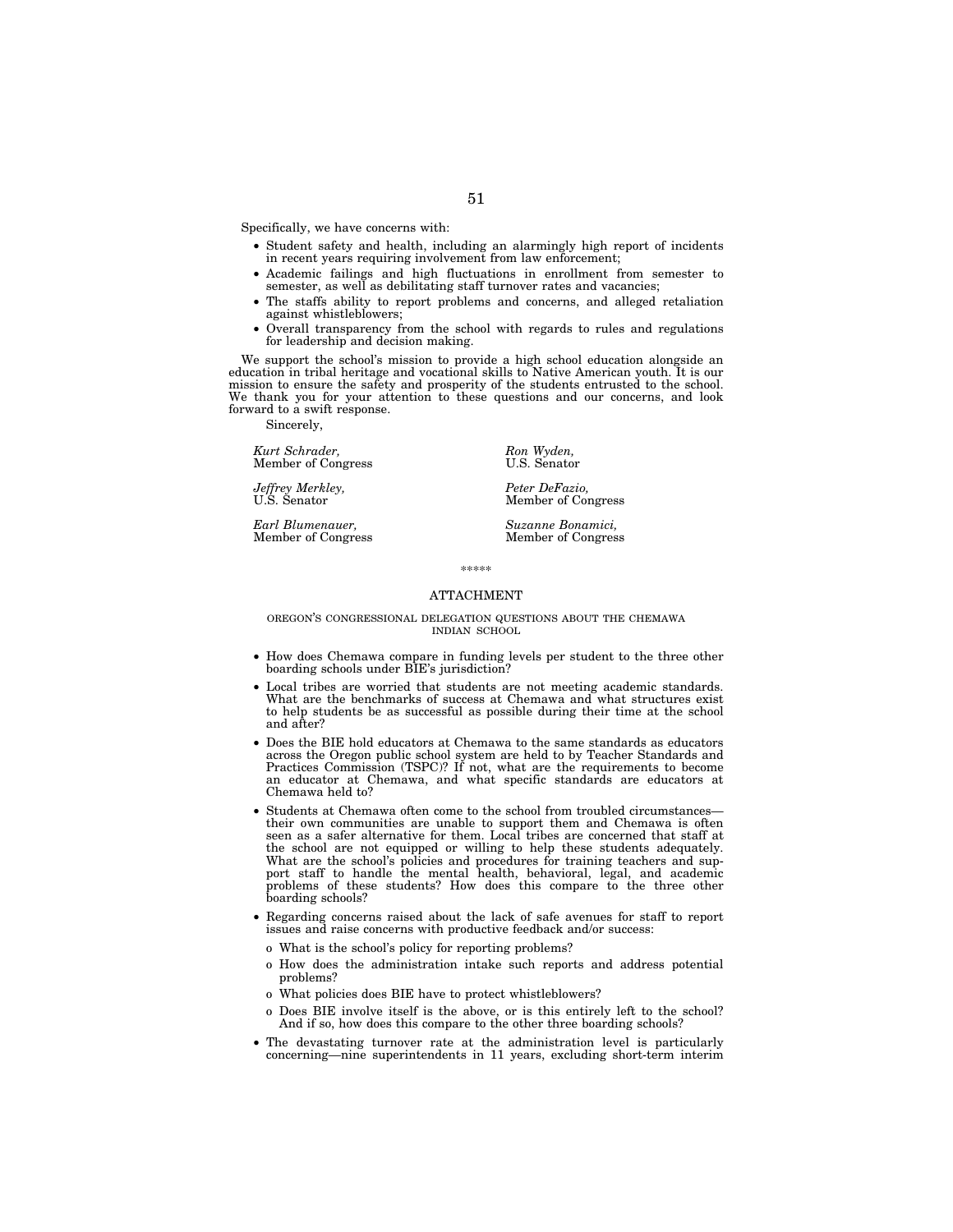superintendents. This alarmingly high turnover creates an unstable leadership environment that impacts the school on every level:

- o How does this compare other schools and what is the cause for such high turnover?
- o What processes are in place to help transition incoming superintendents to ensure smooth transitions and retention?
- Transparency from the school and its governing structure has been under scrutiny for years. What are the policies and procedures around election of the school board and how the administration team is hired?

UNITED STATES DEPARTMENT OF THE INTERIOR, OFFICE OF THE SECRETARY WASHINGTON, DC

April 16, 2018

The Honorable Kurt Schrader U.S. House of Representatives Washington, DC 20515

## Dear Representative Schrader:

Thank you for your letter dated November 14, 2017, sharing your concerns highlighted by the recent Oregon Public Broadcasting report regarding the Chemawa Indian School (Chemawa) in Salem, Oregon.

Concerning the comparison of per-student funding levels at Chemawa and the three other boarding schools under the Bureau of Indian Education's (BIE) jurisdiction, BIE allocates the same funding per weighted student unit (WSU) to all of its schools. The WSU is achieved by calculating a rolling 3-year average student membership. Formulas are defined using the Indian School Equalization Formula found at 25 CFR 39.100 and 25 CFR 3 Subpart B.

Your letter references local Tribal concerns regarding Chemawa students' abilities to meet academic standards. Chemawa, like all BIE schools, must comply with all statewide requirements for graduation and assessments. Chemawa requires an additional writing and culture cluster credit beyond Oregon's requirements. Many students arrive at Chemawa with existing credit deficiencies, so Chemawa has established a trimester schedule to provide those students with credit deficiencies an opportunity to attain additional credits to help bridge any gaps. Further, Chemawa's courses comply with Oregon's academic standards, and student academic growth is monitored 3 times per year utilizing the Northwest Evaluation Association's Measures of Academic Progress assessments.

Chemawa is working to raise its standards for academic achievement and postsecondary success through a variety of methods. Students have opportunities to take classes at Chemketa Community College, where students can obtain both high school and college credit on campus through the Willamette Promise. Last year, Chemawa began a rigorous ACT preparatory program, which resulted in a 3-point increase in ACT composite scores overall. Chemawa expanded the program this year to serve more students. There are on-campus academic supports and interventions for Chemawa students to assist in addressing students' personal developmental needs through afterschool tutoring and college preparatory sessions.

In addition, Chemawa holds a mandatory evening study hour Monday through Thursday in which peer tutors, staff, and student tutors from Willamette University assist students with academic needs. Each week, student achievement is monitored and those students requiring assistance are placed in an additional afterschool support program. There is a math lab during the academic day for those requiring oneon-one assistance. Chemawa is an Advancement Via Individual Determination (AVID) school. This year, nearly all academic staff were trained in AVID strategies (organization, writing, inquiry, and rigor), which have been instituted across content areas. To help students prepare for careers, Chemawa provides students with employment and certification opportunities while in school. Chemawa trains and employs students to work with facilities, food service, student enterprise, and more. Students also receive food handler and lifeguard trainings that assist in employment following graduation.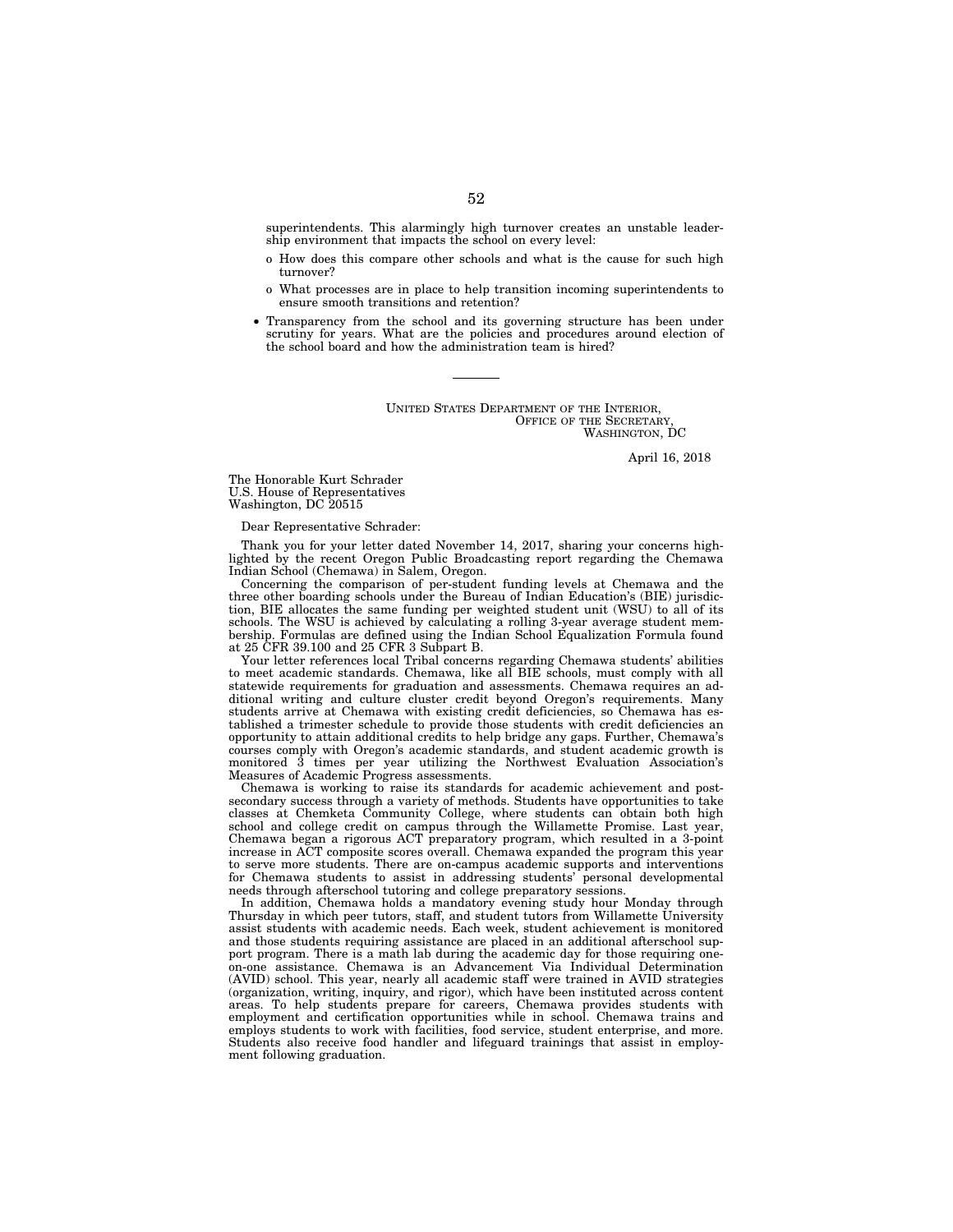The BIE standards for education require all Chemawa teachers to hold Oregon licensure in their content area through Oregon's Teacher Standards and Practices. Teachers without licensure are not hired into teaching positions.

Like any school, there are issues that can arise; but Chemawa, as a 24-hour facility, exists to serve the many and varying needs of its students. To assist in retention, all staff are trained annually in a myriad of social, emotional, and behavioral supports for students, include suicide prevention and deescalation. As such, all staff, including academic and residential counselors, social workers, and special education staff, have been provided training regarding trauma-informed care and positive-behavior support interventions. Over the past 5 years, the academic department has worked to develop a comprehensive school-based, trauma-informed care treatment and prevention program. Chemawa developed and implemented therapeutic services for students into the school day to minimize classroom disruption for students to attend offsite student support. Chemawa is also working closely with the Indian Health Service's Behavioral Health located nearby to provide such programs.

In addition to Chemawa, BIE serves students with 7 off-reservation boarding schools (ORBS) within its school system. The BIE Director meets regularly with all ORBS leadership to discuss the policies and practices used and ensures necessary training is provided to increase consistency among the ORBS. Staff concerns are addressed through chain-of-command procedures, and reporting includes efforts to resolve concerns at the level at which they occur. If a concern is not addressed or resolved at the lowest level, it is then elevated to the next line supervisor to address and resolve if possible. Staff are routinely reminded of these avenues to address concerns in an efficient manner. In addition to regular staff meetings, Chemawa issues an annual staff survey providing staff an opportunity to anonymously voice concerns and give input.

For students in particular, Chemawa provides multiple avenues to report issues, including reporting a concern: (1) directly to a staff member or administrator; (2) through the Student Council to share at their monthly meetings with administration; and (3) submitting a confidential student concern form. In addition, a school climate/improvement survey is administered 3 times per year for progress monitoring.

Issues or concerns that arise regarding students at Chemawa are addressed and documented in appropriate proportion to their severity. All staff are mandated to report cases of suspected neglect; physical, emotional, sexual, and verbal abuse; and unprofessional behavior toward a student. This includes if the alleged offender is a staff member. In these cases, reports are handled directly by the superintendent (principal) to process and make notifications according to established BIE policy. Those concerns that do not fall under mandatory reporting protocols are addressed and documented at the lowest level.

The Student Council and administration meet monthly to discuss concerns and provide feedback on the previous month's action items, and surveys are compiled and prioritized through leadership meetings and staff meetings. Concern forms are collected daily and submitted to the superintendent, who logs them and refers them to the proper departments to address and resolve the issues. The leadership team reviews survey results to determine areas of need for improvement and implements strategies to achieve such improvements. This is also completed when the team reviews academic and behavioral data.

Since staff are Federal employees, they are covered under the Federal Whistleblower Protection Act. Employees undergo annual trainings in correlation to the No Fear Act. The training provides supervisors and staff with information on whistleblowing and reprisals. The No Fear Act training is monitored through data systems and the Department of the Interior's Office of Civil Rights. Supervisors are advised when training is available, notified when employees complete the training, and informed about employees who have not completed the training. All ORBS supervisors and staff are required to take the annual training.

Similar to other BIE schools, leadership is aware of the high turnover rate at Chemawa and we appreciate your attention to this matter. Chemawa staff are hired under the Federal guidelines for employment. Vacancies are advertised through the BIE website but the recent superintendent's position was advertised and selected from USAJobs. Since there were no qualified Indian Preference applicants after advertising the position four times on the BIE website, it was determined that we would advertise on USAJobs and widen the area of recruitment. The BIE attributes the high number of interim superintendents at Chemawa to an inability to attract highly-qualified American Indian applicants to the position. It was for this reason that an unprecedented job search took place for the current superintendent.

Superintendents generally experience high stress and are subject to accountability at ORBS. Superintendents are on call  $24$  hours a day for the full 7 days a week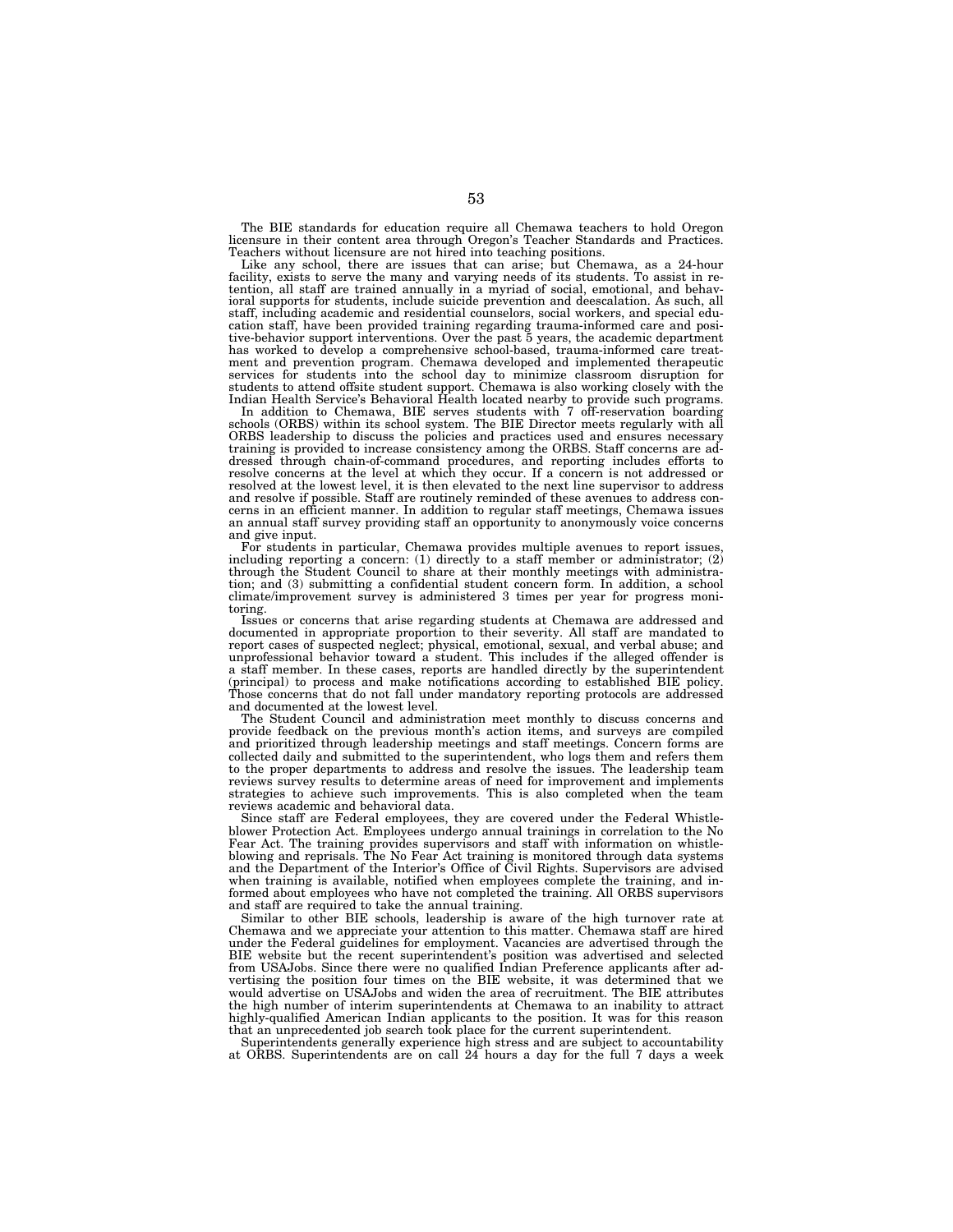when students are on campus. They deal with large numbers of crises each year and must overcome serious challenges. This position requires many hours of work, leaving little time for outside activities and family. It is a unique, strong, and passionate individual that sustains this type of work for the long term. In the past 11 years, there were only 3 permanent superintendents in the position and 9 interim superintendents as some were detailed into the position to ensure service delivery.

While issues still persist at many BIE schools, BIE is working to improve training and support for all school leaders. The current Chemawa superintendent was assigned a mentor from another ORBS to share best practices and set processes and procedures. In recent years, BIE has established face-to-face meetings with all ORBS leaders at least twice a year and provides additional training opportunities for school leaders throughout the year as they are needed.

Finally, BIE's regulations concerning policies and procedures for the election of school board members are found at 25 CFR 38.3. Specific to Chemawa, the five Tribes with the highest student membership attending Chemawa are represented on the school board. The school board membership has staggered terms to ensure there are veteran members and new members present. Each time a member's service is concluding, Chemawa contacts the Tribe for a nominee to serve as a school board member. In some cases, the Tribe may renominate their current school board representative. The school board represents the Tribes and students, not the Federal Government.

Chemawa leadership is committed to improving service delivery and ensuring BIB students have the support needed to succeed in school and beyond. We appreciate your support of BIE students and the school's mission. We look forward to working with you to improve educational opportunities for Indian students.

If you have questions, please contact Mr. Tony Dearman, BIE Director, at (202) 208–6123 or Tony.Dearrnan@bie.edu. A similar letter will be sent to the cosigners of your letter.

Sincerely,

JOHN TAHSUDA, *Principal Deputy Assistant Secretary—Indian Affairs exercising the authority of the Assistant Secretary—Indian Affairs* 

> CONGRESS OF THE UNITED STATES, WASHINGTON, DC

> > June 8, 2018

The Honorable John Tahsuda III Principal Deputy Assistant Secretary for Indian Affairs U.S. Department of the Interior 1849 C Street NW Washington, DC 20240

Dear Mr. Tahsuda:

On May 3, 2018, we held a meeting at Chemawa with Director of the Bureau of Indian Education (BIE) Tony Dearman, Chemawa Superintendent Lora Braucher, several Chemawa administrators, and tribal leaders from seven of the nine federally recognized tribes in Oregon. Our discussions were wide-ranging and covered many of the concerns raised in a letter we wrote to you in November 2017.

We are heartened by the willingness Director Dearman and Chemawa administrators expressed to work with us. However, even with your written response dated April 16, 2018, and this meeting, many questions and concerns remain. In an effort to keep the conversation moving in a positive direction, we request that you allow staff at Chemawa as well as staff at BIE to speak freely with us. In the meantime, we request your timely response to the following questions:

In our meeting, we were told that the Office of the Assistant Secretary-Indian Affairs (Indian Affairs) has a policy prohibiting direct communication between the Congressional delegation and Chemawa and BIE officials, which complicates productive and meaningful communication. We request that this policy be changed to allow BIE administrators and staff to speak freely with Members of Congress, which would make legislation to do so unnecessary.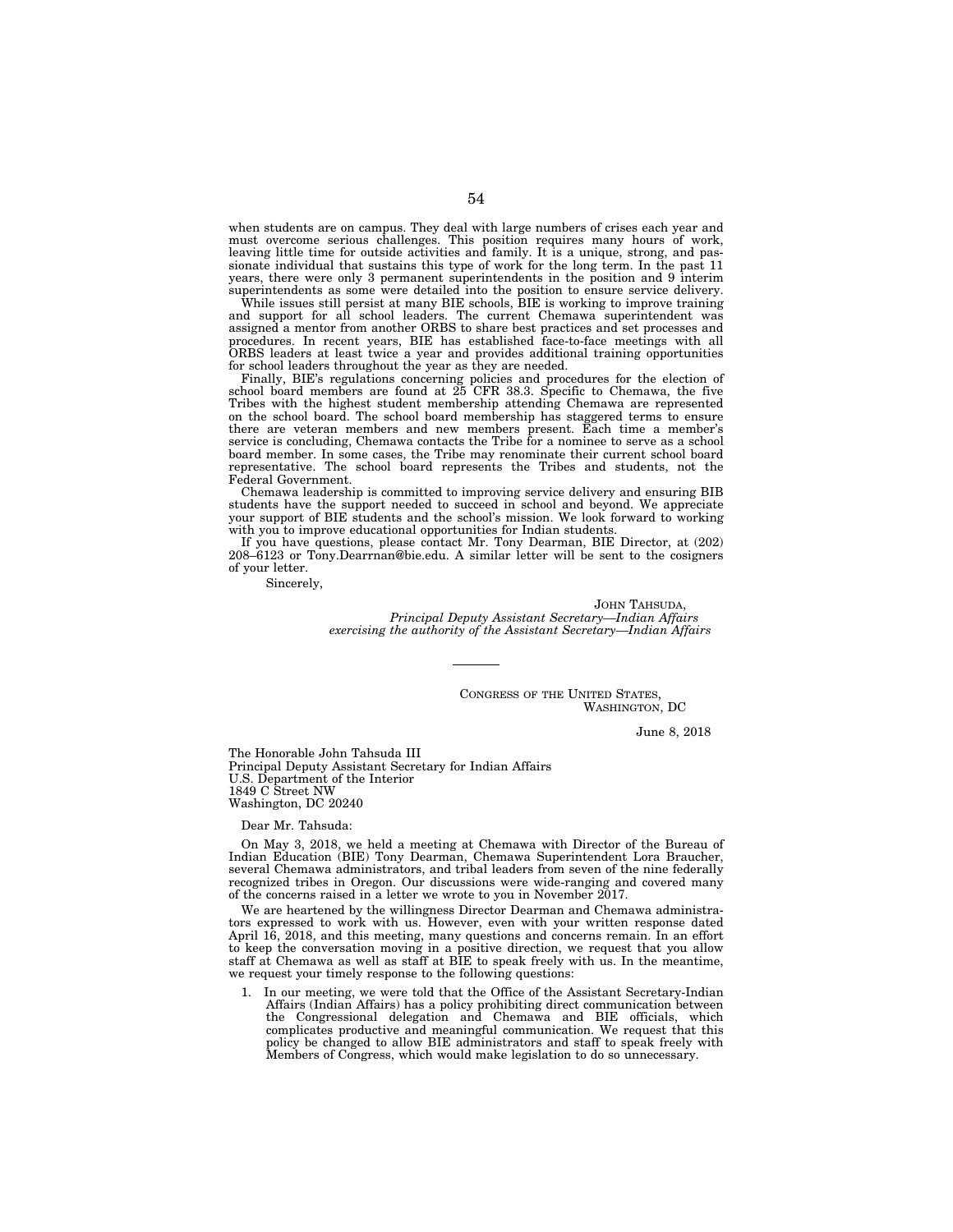- 2. The response dated April 16, 2018, from Indian Affairs referenced a system of ''chain-of-command'' procedures to resolve staff complaints at the lowest possible level. In detail, please describe these chain-of-command procedures for addressing complaints made by staff.
	- a. How does this system address complaints about direct supervisors?
	- b. Is there a process for staff to report issues to BIE superiors outside of the school if a staffer feels their concern was not properly honored through the chain-of-command?
- The April 16 response also described an annual staff survey and a thrice-yearly school climate/improvement survey for staff and students to provide input and report concerns.
	- a. What are the key areas of concern that arise from these assessments?
	- b. What does the school do to address these areas of concern?
- 4. We request a detailed copy of Chemawa's most recent school budget.
- 5. What is the annual revenue of the student fund, comprising of outside income from business ventures on the school's land?
	- a. How is the money used?
	- b. Who has oversight over it?
- 6. It is our understanding that there are no written audit records of Chemawa's finances.
	- a. Is this in accordance with Indian Affairs regulations for the management of federal funds?
	- b. How is financial oversight of Chemawa's funds conducted?
- 7. It is also our understanding that the majority of purchases and acquisitions for Chemawa go through Indian Affairs, causing delays and inefficiencies.
	- a. What is the procurement protocol for food and supplies at Chemawa?
	- b. How can this be simplified and expedited?
- 8. We are concerned about the maintenance of Chemawa's old, historic campus. A September 2016 report by the Department of the Interior's Inspector General (OIG) found systemic facility deficiencies at BIE schools, endangering student health and safety.
	- a. How are these deficiencies being addressed, specifically at Chemawa?
	- b. What is the estimated cost of the necessary renovations and maintenance of the Chemawa campus?
	- c. Is this the responsibility of BIE or the Bureau of Indian Affairs (BIA)?
- 9. The response from Indian Affairs stated that Chemawa has established a trimester schedule, as opposed to a semester schedule, to help students who arrive with credit deficiencies gain additional credits.
	- a. Is this standard practice at BIE schools?
	- b. Have you analyzed the success of this move to accelerated trimesterlength curricula, in contrast to more traditional semester-length classes?
- 10. What changes to the recruitment process can be implemented to increase Native American teachers at Chemawa?
- 11. Please describe the policies and procedures to train teachers and support staff to meet the mental health, behavioral, legal, and academic needs of the students. How does this training acknowledge the unique historical trauma experienced by Native American communities?
- 12. What is the current staff vacancy rate at Chemawa?
- 13. We received a list of current Chemawa school board members, their tribal membership, and their term dates. According to this list and the most recent available student data, the school board is not representative of the description we were given in Indian Affairs' response to our initial letter: comprising of members from the top five tribes with the highest student membership at Chemawa, appointed to staggered terms.
	- a. Please explain why the current school board is not reflective of this description.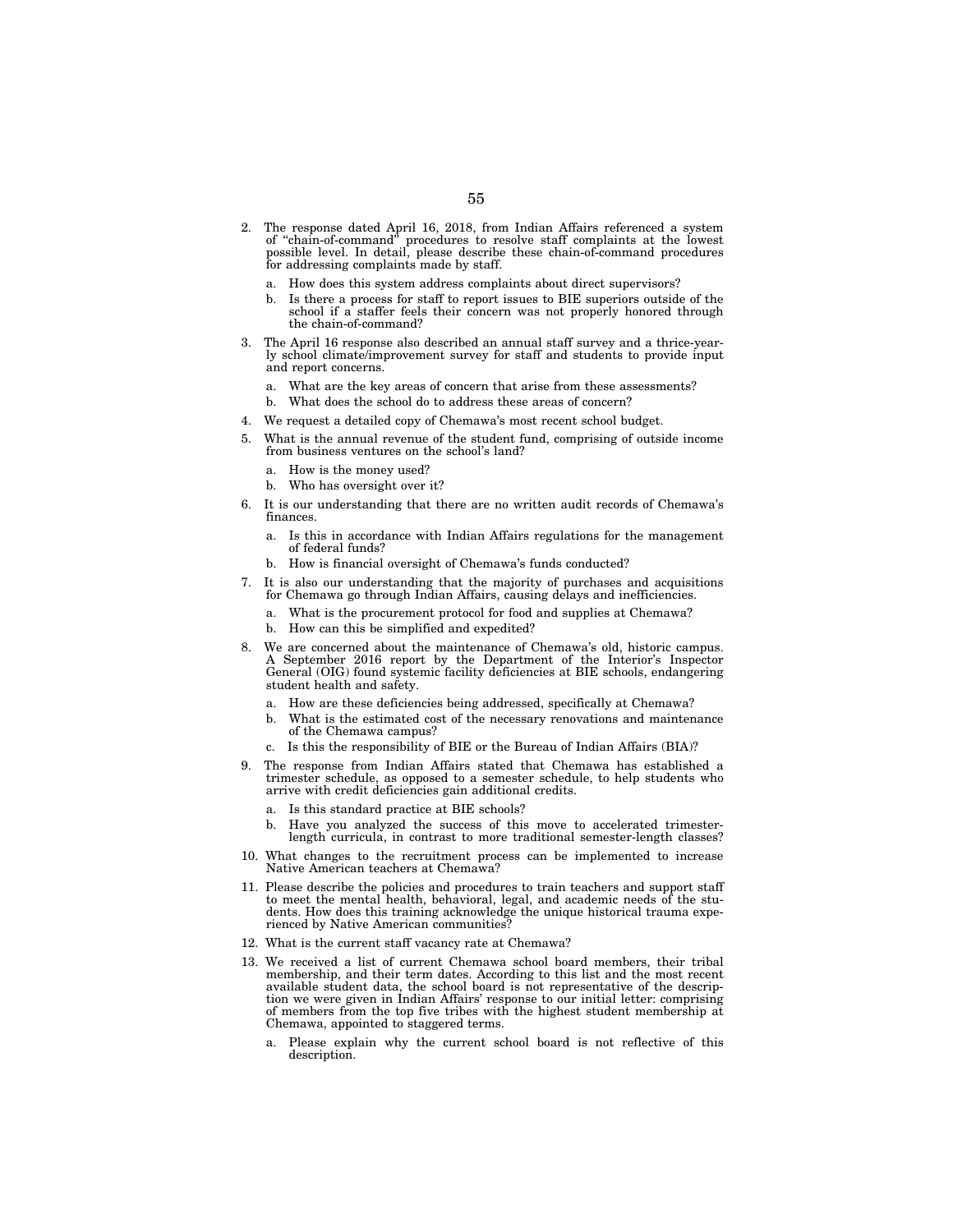- b. What is BIE doing in the anticipation of all five board members terms ending on August 30, 2018?
- c. Please also describe the school board's role, authority, and responsibilities.
- 14. What is BIE policy for the expression of tribal religions, traditions, and customs at Indian schools, particularly those with diverse student bodies like Chemawa where 84 tribes are represented among the student body? The letter from Indian Affairs referenced a writing and cultural cluster credit required for all Chemawa students—what is the curriculum for this, and how does the school determine what tribal customs are included?

We support Chemawa's mission to provide opportunities for success to Native high school students from across the country, and their focus on academic and cultural education, college readiness, and work force training. We look forward to working with you, the Bureau of Indian Education, the staff and students at Chemawa, and our tribal leaders and thank you for your attention to our questions.

Sincerely,

*Kurt Schrader, Ron Wyden, Ron Wyden, Ron Wyden, Ron Wyden, Ron Wyden, Ron Wyden, Ron Wyden, Ron Wyden, Ron Wyden, Ron Wyden, Ron Wyden, Ron Wyden, Ron Wyden, Ron Wyden, Ron Wyden, <i>Ron Wyden,* Member of Congress

*Jeffrey Merkley, Peter DeFazio, Peter DeFazio, Peter DeFazio, Peter DeFazio, Peter DeFazio, Peter DeFazio, Peter DeFazio, Peter DeFazio, <i>Peter DeFazio, Peter DeFazio, Peter DeFazio, <i>Peter* DeFazio,

*Earl Blumenauer, Suzanne Bonamici,* 

Member of Congress

Member of Congress

CONGRESS OF THE UNITED STATES, WASHINGTON, DC

June 8, 2018

The Honorable Betsy DeVos Secretary U.S. Department of Education 400 Maryland Ave., S.W. Washington, DC 20202

Dear Secretary DeVos:

We write today regarding the Department of Education's (''Department'') decision to withhold the Bureau of Indian Education's (BIE) fiscal year 2017–2018 Title I, Part A (Title I) funding.

As part of the federal trust responsibility to American Indians, the BIE has a duty to provide American Indian children with a high-quality education that honors tribal cultures and traditions. According to the National Indian Education Association, ''the federal trust responsibility includes a fiduciary obligation to provide parity in access to all American Indian and Alaska Native students, regardless of where they attend school.'' 1

Currently, BIE supports 183 elementary and secondary schools and dormitories in 23 states. In addition to funding from the Department of Interior, BIE receives funding from the Department in accordance with the Elementary and Secondary Education Act (ESEA) of 1965, as amended by the Every Student Succeeds Act (ESSA). Under ESEA, Title I funding is allocated to schools and school districts to help low-income students succeed in K–12 education and beyond. This funding is a vital resource to improve educational opportunities and outcomes for more than 40,000 American Indian and Alaska Native children attending BIE schools, including students at Chemawa Indian School in Salem, Oregon.

<sup>1</sup>http://www.niea.org/wp-content/uploads/2016/02/NIEAs-Written-Testimony-for-the-Department-of-Education-Tribal-Consultation-on-the-Bureau-of-Indian-Education.pdf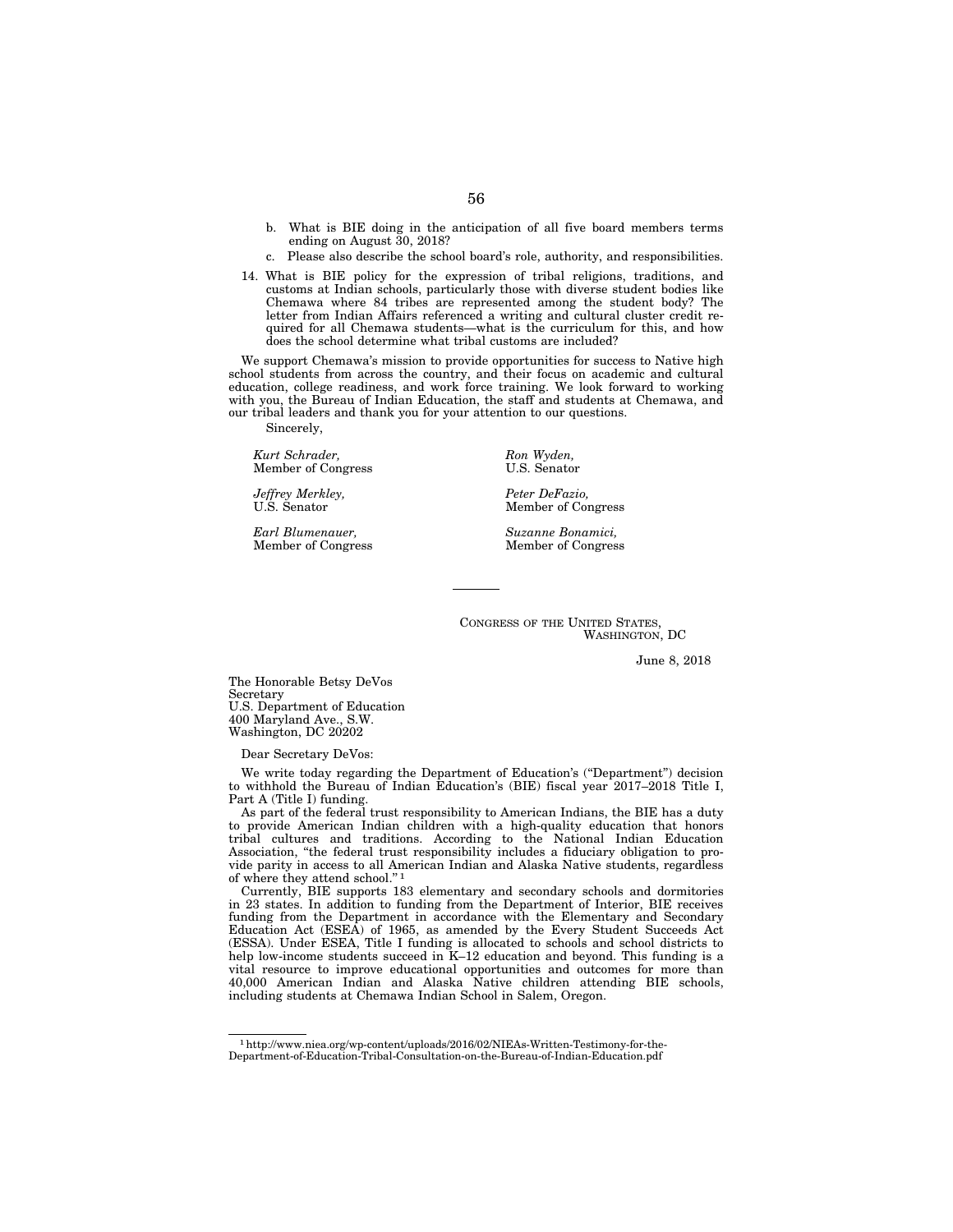In April 2018, the Department announced a tribal consultation regarding the BIE's oversight and administration of federal programs funded through the Department. The Department did not publish notice of the consultation in the Federal Register, as required.<sup>2</sup> BIE was not in attendance and was not included in the planning of the consultation.<sup>3</sup> In addition, the announcement for this consultation stated that the Department is withholding \$1.6 million in Title I funding because the BIE missed the October 2, 2017 deadline for the ESSA negotiated rulemaking committee.4

On October 26, 2017, the BIE completed the required action by submitting the names of the nominees for the negotiated rulemaking committee.5 Further, on April 17, 2018, the BIE announced the proposed members to form the negotiated rulemaking committee.6 The Department, however, continues to withhold BIE's Title I funding.

The Department should be working with the BIE to adhere to the federal trust responsibility to provide all American Indian students the opportunity to learn and achieve academic success. We are concerned that the withholding of BIE's Title I funding will affect the BIE's ability to provide a high-quality education to American Indian students. In Oregon, American Indian students face many education challenges, including low graduation rates, low standardized test scores, and a widening achievement gap.7 Additionally, we are also concerned about the Department's lack of communication and consultation with the BIE and tribal leaders. To address our concerns, we request your response to the following questions:

- 1. Why is the Department continuing to withhold the BIE's Title I funding?
- 2. How can the Department work with the BIE to meet the federal requirements of the Title I program?
- 3. How has the Department engaged with BIE representatives on the tribal consultation process?
- 4. How is the Department working to strengthen consultation with BIE and tribal leaders to deliver federal resources and programs to American Indian students?

Thank you for your prompt attention to this issue; we look forward to hearing from you.

Sincerely,

*Suzanne Bonamici, Ron Wyden, Ron Wyden, Ron Wyden, U.S. Senator* Member of Congress

*Jeffrey Merkley, Kurt Schrader,* 

*Peter DeFazio, Earl Blumenauer,* 

Member of Congress

Member of Congress

 $^{2}$ https://www.politico.com/newsletters/morning-education/2018/05/03/continued-friction-over-indian-education-funding-202291

 $3$ http://www.niea.org/wp-content/uploads/2016/02/NIEAs-Written-Testimony-for-the-

Department-of-Education-Tribal-Consultation-on-the-Bureau-of-Indian-Education.pdf 4https://www.politico.com/newsletters/morning-education/2018/05/03/continued-friction-overindian-education-funding-202291 5 Ibid

 $^6$ https://www.federalregister.gov/documents/2018/04/17/2018-07922/bureau-of-indian-education-standards-assessments-and-accountability-system-negotiated-rulemaking

education-standards-assessments-and-accountability-system-negotiated-rulemaking<br>7 http://www.oregon.gov/ode/reports-and-data/researchbriefs/Documents/Internal/<br>American\_Indian\_Alaska\_Native\_Students\_In\_Oregon.pdf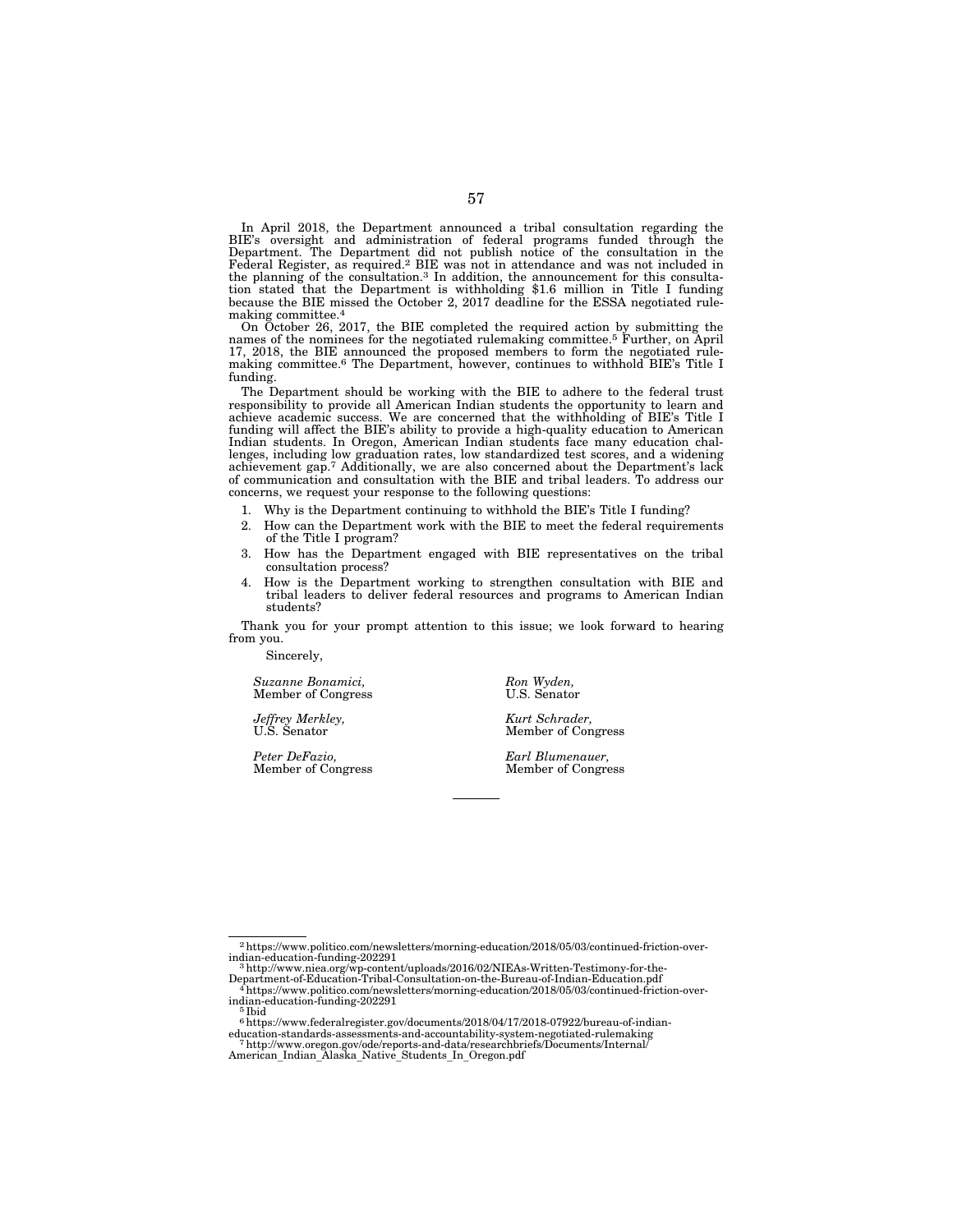### CONGRESS OF THE UNITED STATES, WASHINGTON, DC

June 8, 2018

Michael D. Weahkee, Director Department of Health and Human Services Indian Health Service 5600 Fishers Lane Rockville, MD 20857

Dear Director Weahkee:

On May 3, 2018, we held a meeting at Chemawa Indian School with Director of Indian Education, Tony Dearman, Chemawa administrators, and tribal leaders from seven of the nine federally recognized tribes in Oregon. A number of issues were discussed, including the health and safety of Chemawa students.

As you are likely aware, there have been two student deaths on campus in the last 15 years and a number of other health and safety incidents. Our understanding is that Chemawa administrators feel like they lack the necessary health information about the students to keep them safe and healthy on campus. Because Indian Health Services' Western Oregon Service Unit is housed at Chemawa and is the primary source of healthcare for students, collaboration with IHS is critical. To this end, our offices would like to ask the following questions:

- How can Indian Health Services' administration help Chemawa improve the health, safety, and well-being of the students that attend the school and reside on campus?
- Are there healthcare supports that other Tribal Schools receive that could assist Chemawa?
- Are there medical, mental health, or substance use screening tools that Chemawa could utilize to improve health and safety?
- What policies are in place regarding the sharing of student medical informa-tion with Chemawa administrators, particularly those in charge of residential services and acting *in loco parentis*?
- What processes or policies have other Tribal schools implemented that have been successful?

We believe that Chemawa Indian School wants to improve the health and wellbeing of their students and we support them in this effort. We look forward to working with you, the staff and students at Chemawa, and our tribal leaders as we work toward this goal together. Thank you for your attention to our questions, we look forward to your response.

Sincerely,

*Jeffrey Merkley,* Ron Wyden, Ron Wyden, U.S. Senator Company Ron Wyden, Ron Wyden, Ron Wyden, Ron Wyden, Ron Wyden, Ron Wyden, Ron Wyden, Ron Wyden, Ron Wyden, Ron Wyden, Ron Wyden, Ron Wyden, Ron Wyden, Ron Wyden, Ron Wy U.S. Senator U.S. Senator

*Kurt Schrader, Peter DeFazio,*  Member of Congress

*Earl Blumenauer, Suzanne Bonamici,* 

Member of Congress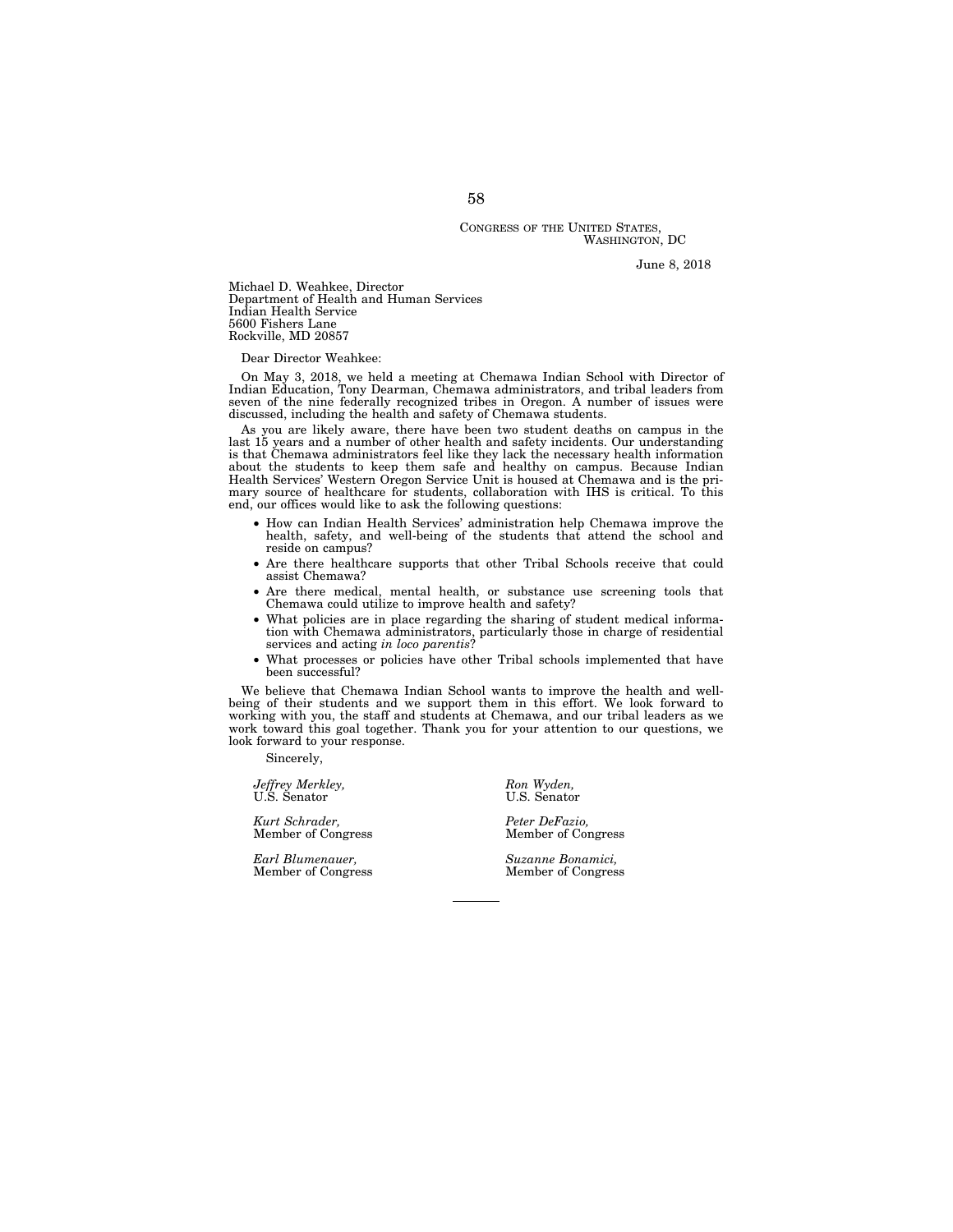UNITED STATES DEPARTMENT OF EDUCATION, OFFICE OF ELEMENTARY AND SECONDARY EDUCATION, WASHINGTON, DC

September 18, 2018

The Honorable Kurt Schrader U.S. House of Representatives Washington, DC 20515

Dear Representative Schrader:

Thank you for your June 8, 2018 letter regarding withholding the State adminis-trative portion of fiscal year (FY) 2017 Title I, Part A (Title I) funds from the Bureau of Indian Education (BIE). A response will be sent to each signatory of your letter. I am pleased to report that our two agencies have worked together successfully and that the Department is in the process of releasing all of the FY 2017 Title I, Part A (Title I) funds previously withheld.

On March 5, 2018, the U.S. Department of Education (the Department) notified BIE of the decision to withhold funds. The decision was made in response to BIE's failure to implement the requirements of Title I, Part A, and BIE's failure to comply with the statutory requirement in section 8204(c) of the Elementary and Secondary Education Act of 1965, as amended by the Every Student Succeeds Act (ESEA), which requires the BIE to develop standards, assessments and an accountability system for the BIE-funded schools through a negotiated rulemaking process in time for such requirements to be in place for the 2017–2018 school year (SY). BIE has had since December 2015 to comply with this requirement.

The Department granted BIE an extension to meet these requirements until SY 2018–2019 in a July 2017 amendment to the Memorandum of Agreement (MOA) between the Department and BIE. The MOA amendment stipulates that the Department ''may take action if BIE does not meet these responsibilities, including withholding part or all of the State administrative portion of the Title I, Part A funds.'' The responsibilities referenced include ''complet[ing] the negotiated rulemaking . . . in time for new BIE regulations to be effective for school year 2018–2019." As you stated, BIE has started the negotiated rulemaking process. However, BIE remains in the initial stages, meaning that the established final regulations will not be complete by the agreed upon deadline, which is SY 2018–2019. Because the Department is committed to honoring its government-to-government

relationship with federally recognized tribes and to engaging in regular and mean-ingful consultation with Indian tribes, the Department held a Tribal consultation on April 22, 2018, consistent with our Tribal consultation policy, on the topics of how to direct the use of the withheld Title I funds and BIE's management of several Department programs. The Department received oral testimony and written com-ments from Tribes and other stakeholders urging the Department to direct the use of the withheld funds to complete negotiated rulemaking in a timely manner. We considered all feedback before we made a determination regarding the withheld funds. On July 3, 2018, the Department notified BIE of our intent to restore 50 percent of BIE's State administrative portion of Title I, Part A funds that were previously withheld. We conditioned receipt of the remaining funds on the completion of four key actions related to the negotiated rulemaking because BIE is significantly behind the timeline of having regulations in place for school year 2018–2019. BIE has now completed these items, as evidenced by a submission to the Department on August 10, 2018, and therefore we will be releasing 100 percent of the funds.

As you may be aware, a number of Government Accountability Office reports since 2005 have identified issues with BIE's administration of federal education programs; in addition, BIE has been working with the Department under a Corrective Action Plan to address problems involving BIE's administration of both the Title I program and the Individuals with Disabilities Education Act (IDEA), Part B program. The Department has been working with BIE for a number of years to ensure that the funds the Department is statutorily required to provide to BIE are managed in compliance with the law and in the best interests of students. We remain committed to working with BIE to support improving its implementation of the ESEA and IDEA programs through technical assistance.5 In addition, the Department and the

 $5$  BIE has been receiving technical assistance from the Department's Comprehensive Centers supporting ESEA programs since the FY 2016 Consolidated Appropriation Acts, which granted to BIE the ability to access services f from Department-funded centers supporting IDEA programs including the National Center for Continued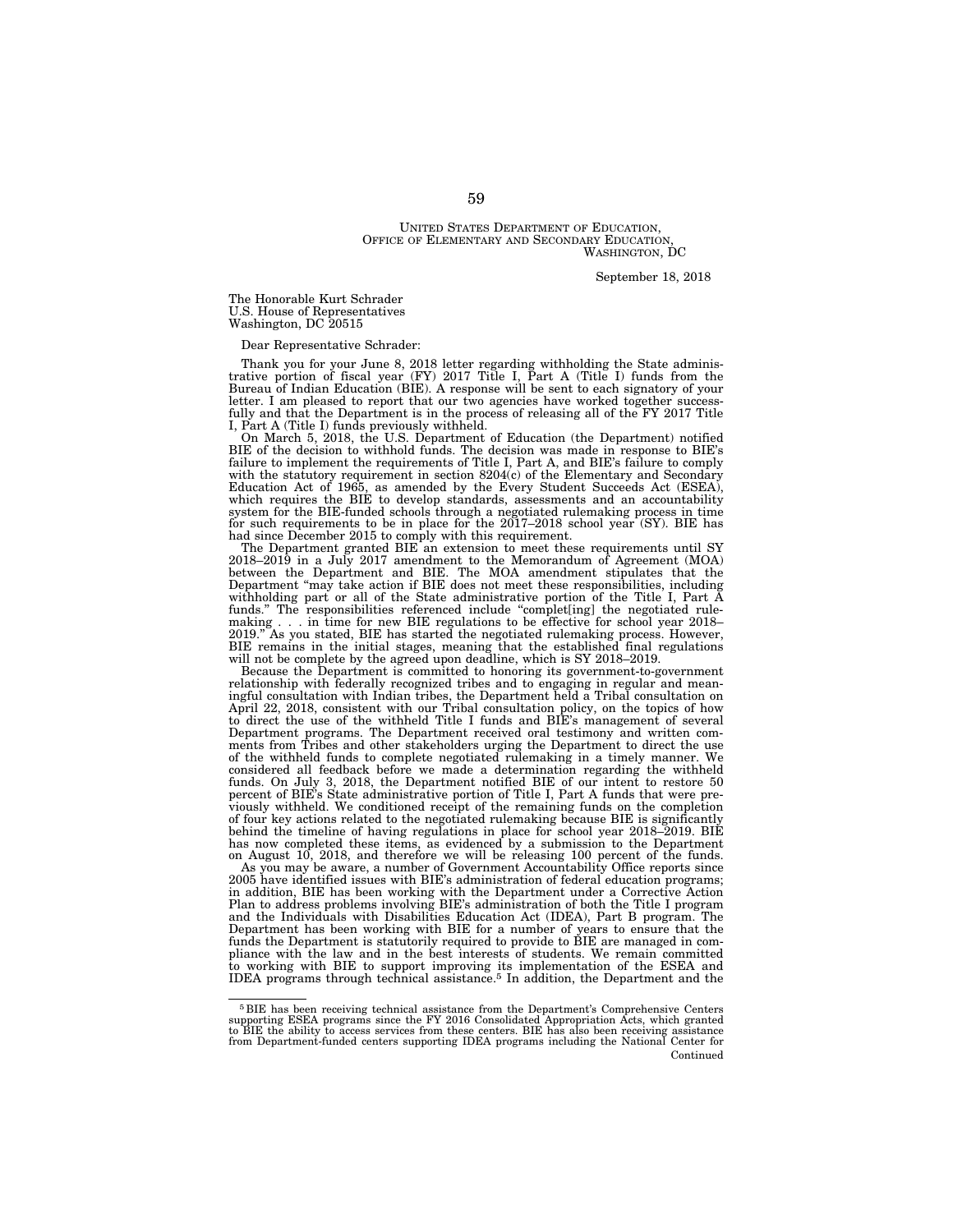BIE held a joint listening session for Tribes on June 3, 2018, and a joint Tribal consultation on June 29, 2018, gathering input on ways to strengthen BIE's role in implementing the Title I and IDEA programs, as well as ot assistance.

I appreciate your letter and recognize the importance of ensuring that youth attending BIE-funded schools in Oregon, and across the nation, are afforded the opportunity to receive a high quality education and are prepared for postsecondary success. I look forward to continuing to work with BIE, Tribal leaders and other stakeholders.

Sincerely,

FRANK BROGAN *Assistant Secretary for Elementary and Secondary Education.* 

> DEPARTMENT OF HEALTH & HUMAN SERVICES, INDIAN HEALTH SERVICE, ROCKVILLE, MD

> > July 10, 2018

The Honorable Kurt Schrader U.S. House of Representatives Washington, DC 20515

Dear Representative Schrader:

I am responding to your June 8 letter, which provides your concerns about the Indian Health Service (IHS) Western Oregon Service Unit (WOSU) and the Chemawa Indian School. Your letter specified five questions for IHS response. I appreciate the opportunity to respond to your questions and discuss Agency efforts to raise the physical, mental, social, and spiritual health of American Indians and Alaska Natives to the highest level.

The WOSU provides health care to American Indian and Alaska Native people who reside within the area. The Service Unit serves Tribal members from more than 100 tribes, which includes the students at the Chemawa Indian School. We provide quality patient care at WOSU and continuously work to improve the level of care for patients served at our facility. In 2014 the American Academy of Pediatrics' Committee on Native American Child Health completed an onsite assessment and identified WOSU's programs and implementation approach as a best practice to be replicated within all boarding school health systems.

The IHS is committed to working with staff at the Chemawa Indian School and other stakeholders to ensure the students receive quality care. Enclosed are our responses to your questions. I trust this information is helpful. I will also provide this response to the co-signers of your letter.

Sincerely,

RADM MICHAEL D. WEAHKEE, MBA, MHSA, *Assistant Surgeon General, U.S. Public Health Service Acting Director.* 

\*\*\*\*\*

## **Indian Health Service Response Regarding the Western Oregon Service Unit**

**Question 1. How can Indian Health Service's administration help Chemawa improve the health, safety, and well-being of the students that attend the school and reside on campus?** 

**IHS Response:** The Indian Health Service (IHS) is dedicated to addressing health issues across Indian Country, with a special focus on Native youth. In 2016, the IHS and the U.S. Department of the Interior's Bureau of Indian Affairs (BIA)

Systemic Improvement, the IDEA Data Center, and the National Technical Assistance Center on Transition.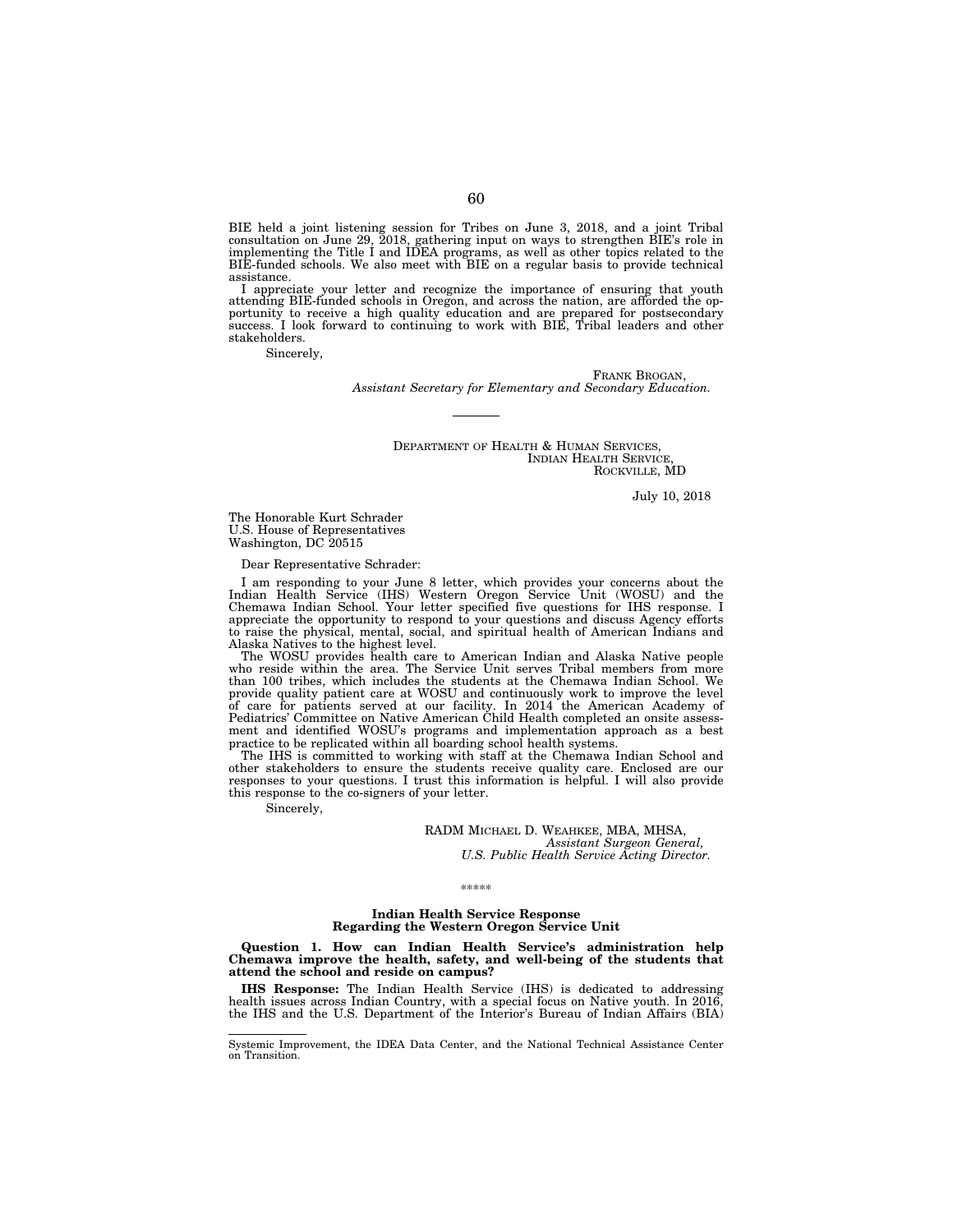and Bureau of Indian Education (BIE) entered into an Interagency Agreement that will increase access to mental and behavioral health services for students attending BIE schools and youth detained in BIA Office of Justice Services facilities. This Interagency Agreement formalizes an important partnership and is a major step towards expanding access to quality health care for Native youth.

The IHS Western Oregon Service Unit (WOSU) is focused on ensuring that the students at the Chemawa Indian School are healthy and receive quality care. The WOSU provides each student a primary care team that includes a public health nurse, dental services, and optometry. More importantly, each student is prioritized in scheduling for care. Within the past 6 years, WOSU increased student mental health visits from 1,581 annual visits to 9,145 annual visits. The Service Unit has also expanded services to include individual treatment, group therapy in music and art, and prevention services with positive youth development. These expanded services support student retention with decreased discipline referrals, decreased substance abuse incidents, and increased graduation rates.

As a reflection of WOSU's dedication to the Chemawa students, in 2014 the American Academy of Pediatrics' Committee on Native American Child Health completed an onsite assessment and identified WOSU's programs and implementation approach as a best practice to be replicated within all Indian boarding school health systems.

## **Question 2. Are there healthcare supports that other Tribal Schools receive that could assist Chemawa?**

**IHS Response:** In addition to the medical and behavioral health services that are provided to Native students, the IHS operates the Substance Abuse and Suicide Prevention Program (SASPP). The WOSU receives SASPP funding to promote early intervention strategies and implement positive youth development aimed at reducing risk factors for suicidal behavior and substance abuse for Native youth at the Chemawa Indian School. Through the initiation of a campus-wide Project Venture program, SASPP funding benefits the students by offering an evidenced-based, culturally guided and experiential youth development program. In addition to providing direct behavioral health services via the WOSU, Project Venture supports ongoing cultural activities with the youth and community to build cultural identity.

The IHS also provides recurring funding to 12 tribally and federally operated Youth Residential Treatment Centers (YRTCs) to address substance abuse and cooccurring disorders among American Indian and Alaska Native youth. The YRTCs provide a range of clinical services rooted in a culturally relevant, holistic model of care. Services include clinical evaluation; substance abuse education; group, individual, and family psychotherapy; art therapy; adventure-based counseling; life skills; medication management or monitoring; evidence- and practice-based treatment; aftercare relapse prevention; and post-treatment follow-up services. Many schools serving Native youth refer students who are struggling with substance use to YRTCs to access more focused care, with the option for students to return back to their school once the treatment program is completed.

### **Question 3. Are there medical, mental health, or substance use screening tools that Chemawa could utilize to improve health and safety?**

**IHS Response:** The WOSU screens all students attending the Chemawa Indian School within two weeks of attendance to assess medical, dental, optometry, mental health, and substance abuse risk factors. These screenings allow the WOSU to prioritize services and care coordination for all students. The WOSU uses current standard of practice screening tools in all areas of the initial assessments. At the end of each school year, the WOSU assesses those students that will be returning the following year in order for them to be immediately placed into IHS services upon arriving for the new school year.

#### **Question 4. What policies are in place regarding the sharing of student medical information with Chemawa administrators, particularly those in charge of residential services and acting** *in loco parentis***?**

**IHS Response:** The WOSU follows IHS policy on patient rights and privacy, which includes compliance with the Health Insurance Portability and Accountability Act (HIPAA) and the Privacy Act, among other relevant requirements. Accordingly, the release of a student's protected health information to parents and authorized personal representatives, such as those acting *in loco parentis*, must follow the Agency's policies<sup>1</sup> that take into account applicable laws.

<sup>1</sup> *Indian Health Manual*, Part 3, Chapter 3, Health Information Management.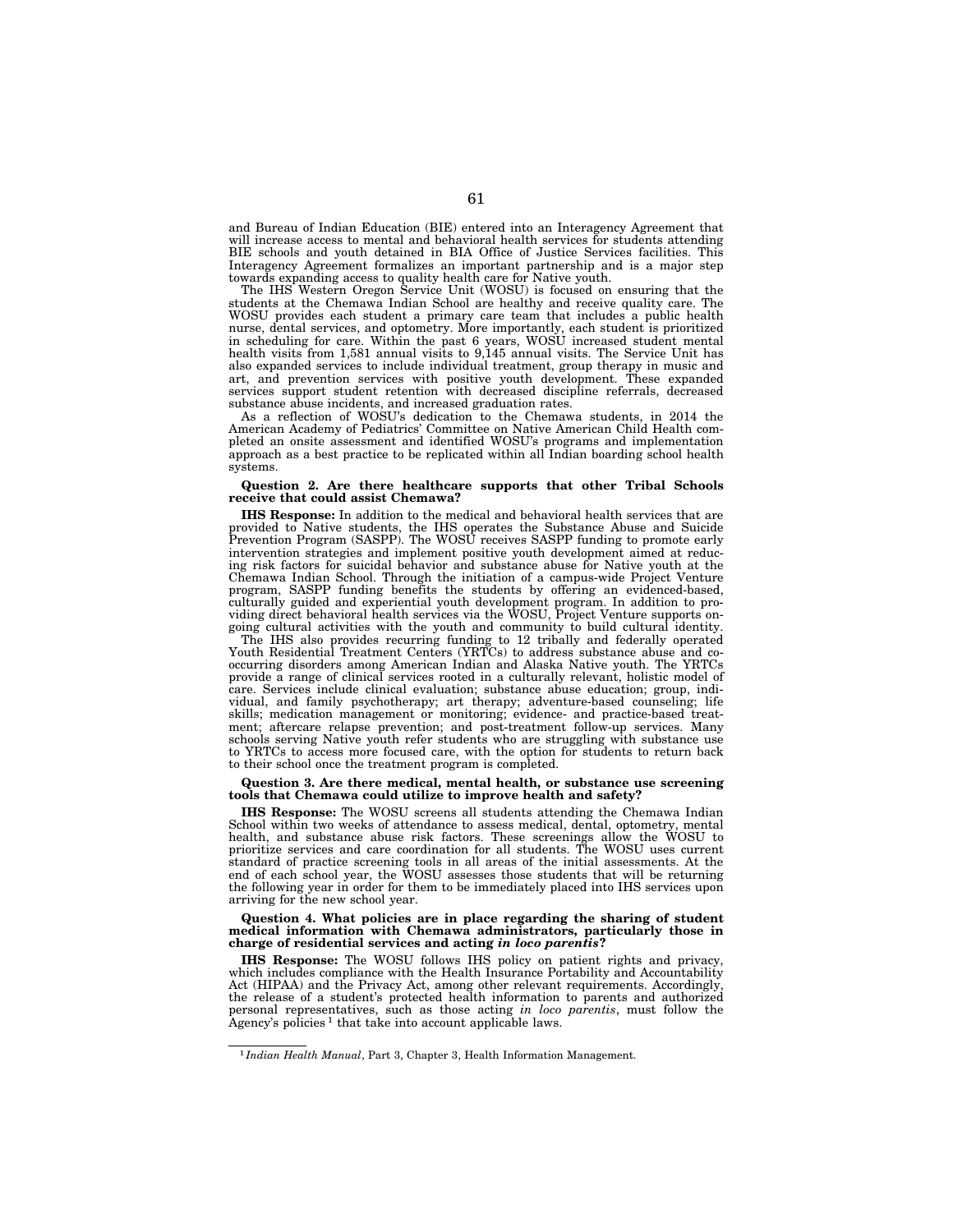In 2016, WOSU and the Chemawa Indian School established a joint workgroup to improve information sharing processes. Throughout the school year, ongoing care coordination between WOSU and the Chemawa Indian School includes collaborative case management review meetings to increase availability and timeliness of communication for pertinent clinical information. In addition, the WOSU Chief Executive Officer initiated monthly leadership meetings with the Chemawa Indian School management to continue the work of sharing information and discuss key areas about student health care.

## **Question 5. What processes or policies have other Tribal schools implemented that have been successful?**

**IHS Response:** The IHS recommends this question be referred to the Department of the Interior, Bureau of Indian Education for a response.

> UNITED STATES DEPARTMENT OF THE INTERIOR, OFFICE OF THE SECRETARY, WASHINGTON, DC

> > March 15, 2019

The Honorable Kurt Schrader U.S. House of Representatives Washington, DC 20515

Dear Representative Schrader:

Thank you for your letter dated June 8, 2018, to the Principal Deputy Assistant Secretary—Indian Affairs sharing your concerns regarding Chemawa Indian School (Chemawa) in Salem, Oregon. I appreciate your continued support of Indian students and the Bureau of Indian Education (BIE), and I apologize for the delay in response.

To begin, Indian Affairs does not have a formal policy prohibiting teacher communication with members of Congress. However, it is important that all of our employees follow the proper internal notification procedures for external communications. As such, we work to coordinate our communications functions, as an agency, through Indian Affairs.

### **Employee Protections**

The BIE procedures to resolve staff concerns and complaints about direct supervisors are reported and addressed to their second level supervisor. The chain-ofcommand allows all employees to address their concerns to next level supervisors when they feel a concern was not honored or addressed. This includes engaging support from BIE Education Program Administrators, who provide technical assistance and support to schools and staff, if concerns are not resolved locally.

In April 2018, the Department of the Interior (Department) issued the Prevention and Elimination of Harassing Conduct policy to address and prevent harassment in the workplace. The policy provides a clear definition of unacceptable harassing conduct and establishes required reporting procedures and accountability measures that all Indian Affairs employees must follow. The policy requires management to hold employees accountable at the earliest possible occurrence of inappropriate conduct and to intervene early to address such conduct.

The BIE also utilizes the services of an ombudsman to assist in such circumstances of misconduct by managers, supervisors, and employees, including harassment, discrimination, and retaliation in the workplace. As we work to build a stronger BIE, employees have access to an independent, neutral, confidential and informal resource for conflict management. All BIE employees are encouraged to take advantage of this resource to create a healthy work environment that is inclusive to all.

## **Surveys**

Chemawa utilizes annual staff surveys to provide staff an opportunity to voice concerns. The most recent staff survey responses included requests for more formal collaboration time, and active engagement of students; and lack of parental communication and communication between residential life staff and academic staff. The school most recently administered the student survey in spring 2018. Over twothirds of student responses cited food quality as a major concern, followed by concerns with peer behavior toward staff and teachers. Analysis of open-ended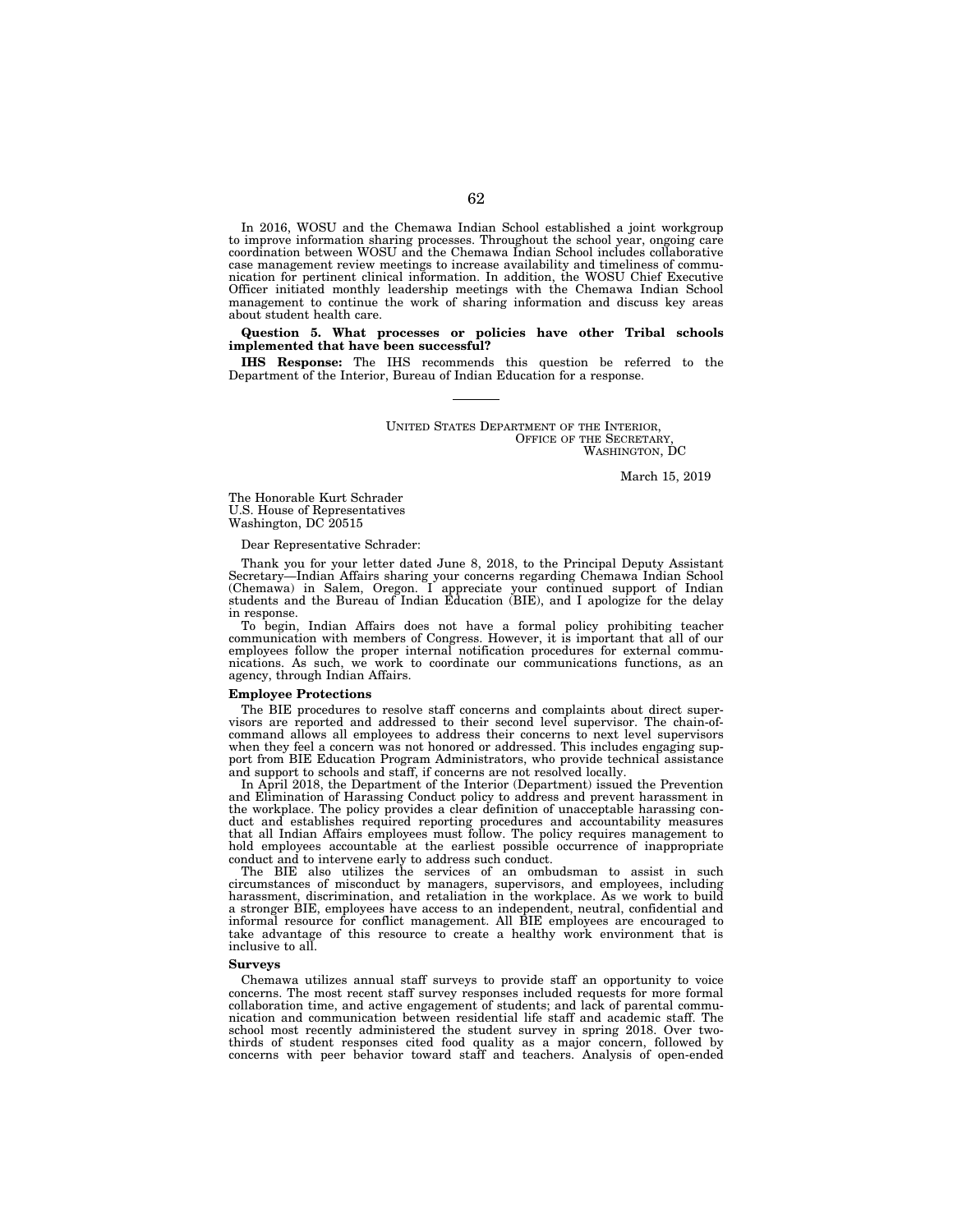student responses resulted in four overall themes: more school activities; fewer check-ins; more off campus activities; and displeasure with the campus fence. Student survey responses are analyzed and discussed with school administration, school leadership, and with the Student Council. The Student Council has the opportunity to bring concerns to the school administration and are addressed in that forum. In addition to student surveys, administrators meet monthly with the Student Council to discuss student concerns that arise and problem solve together.

### **Chemawa Budget**

Enclosed is Chemawa's most recent school budget. The annual revenue of income from business ventures on the school land is approximately \$90,000 per year. All funding generated from these ventures is utilized by the school for students, including but not limited to, funding student activities, student clubs, and for purchasing personal items, such as clothing and personal hygiene products for students in need. The BIE School Operations Budget and Finance Office oversees these funds through the Federal Business Management System (FBMS). The BIE Budget and Finance staff ensure collected funds are set up and posted correctly in the financial system and ensure funds are expended appropriately. Per 25 CFR section 31.7 and 62 BIAM 8, periodic administrative audits are conducted on school funds. Financial reviews are conducted on a quarterly basis by a School Operations Financial Analyst. The financial analyst monitors expenditures of all Chemawa funds and communicates with the principal and business personnel at the school on a regular basis. All of Chemawa's procurements and payroll are processed through FBMS. Chemawa also engages in monthly financial calls with specialists in the Education Resource Center in the Albuquerque, New Mexico BIE office. At the local level, two business technicians coordinate procurement needs, payroll, and financial management tasks for the school. Financial reports are shared at weekly school leadership meetings with department heads.

## **Procurement**

The procurement protocol for food and supplies at Chemawa is consistent with all other BIE-operated schools. For Chemawa, purchase requisitions are submitted to the Bureau of Indian Affairs (BIA) Acquisitions Northwest Region office located in Portland, Oregon. In the spring of 2018, BIA increased the micropurchase threshold to \$10,000 for the purchase of items, such as textbooks, food (i.e. milk, bread, vegetables, dairy), office supplies, and other materials. Purchasing thresholds for construction services and other services are currently at \$2,000 and \$2,500 respectively. Any purchase that exceeds the defined threshold must go through the BIA Acquisitions Office, but BIE is currently analyzing the potential to improve internal contracting services to expedite the procurement process for our schools. For now, the school must create a purchase request, complete a scope of work, and submit the request to BIA contracting officers.

#### **Maintenance**

Facility management at the schools are the responsibility of both BIA and BIE. The on-site BIE facility staff is responsible for creating an abatement plan that is based on annual inspections, performing the operations and maintenance functions at the school, identifying and entering maintenance and facility deficiencies into the MAXIMO system, and generating work orders. The BIA Northwest Region is responsible for conducting the annual inspection, providing facilities technical assistance, project management, and distributing funds for facilities improvement and repairs and other work. The estimated cost of necessary renovations and maintenance of the Chemawa campus is \$3,318,000. The BIE and BIA are working together as well as across Indian Affairs to manage facilities and maintenance on the Chemawa campus and to ensure the safety of all students and staff.

### **Trimester Calendar**

Trimester schedules at the secondary level within the BIE is not a common practice. However, trimester schedules are popular in schools located in Oregon, so Chemawa utilizes a similar calendar. School leaders utilize the schedule to provide longer blocks of class time for enriching content.

#### **Recruitment and Staffing**

Currently, Chemawa is staffed at 94 percent with 8 current vacancies and a total of 131 staff members. Further, BIE recently hired two talent recruiter positions located in Albuquerque, New Mexico to bolster recruitment efforts across the Bureau. As soon as a vacancy is posted on the BIE website or *USAJobs* website, the talent recruiters post the position to a number of external websites such as *Teachers-Teachers*, *JobZone*, *Handshake*, and *Team ND*. To target Indian teachers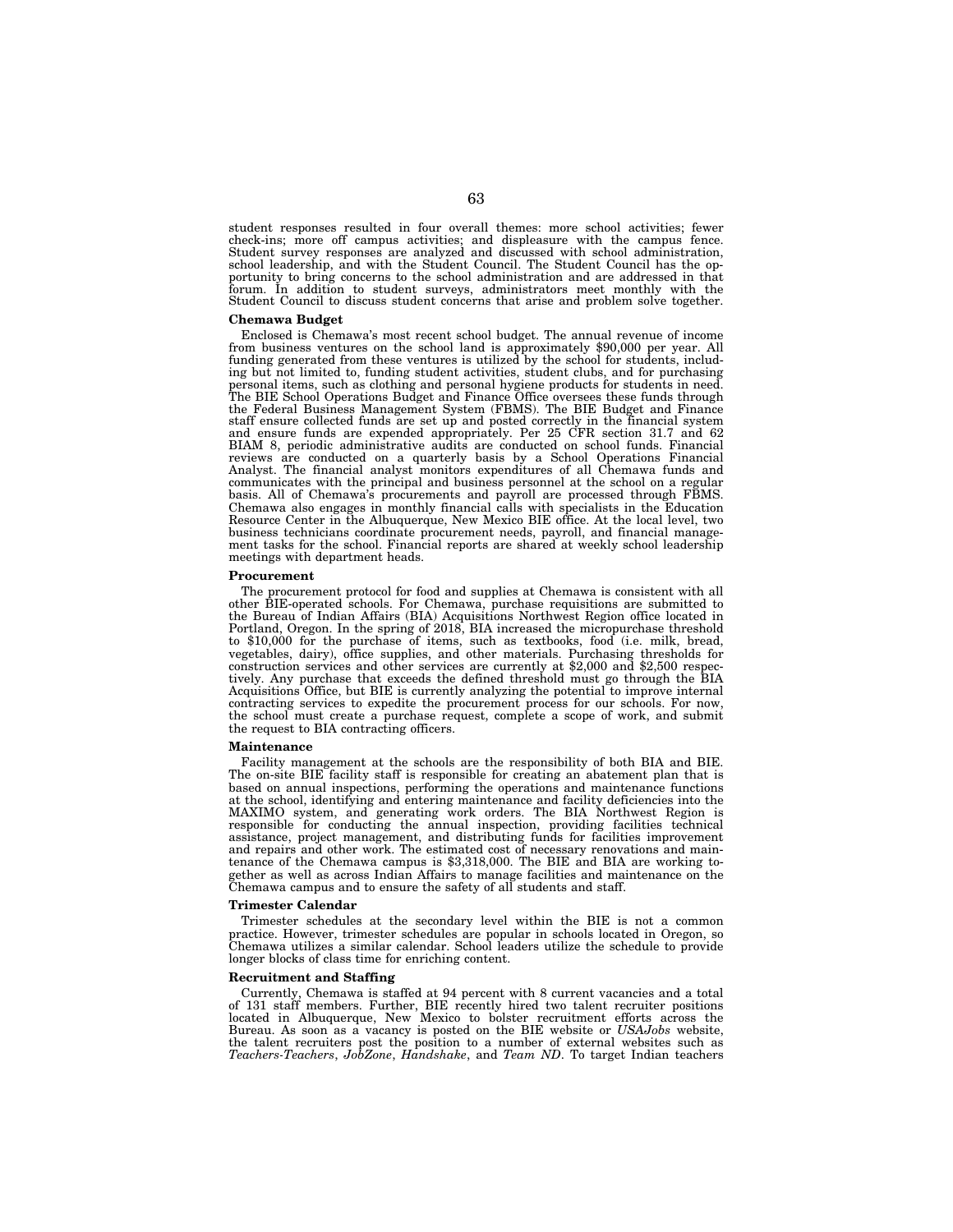and staff in particular, BIE posts all open positions on *Jobvite*, which is a website hosted by the National Indian Education Association (NIEA). The BIE talent recruiters are also working to establish a collaborative relationship with the American Indian Graduate Center (AIGC), which has a network of over 13,000 Indian alumni and 700 Indian students.

### **Trauma-informed Practices**

Chemawa has maintained a focus on trauma informed educational practices for the last six years. The school collaborated with the Chemawa Behavioral Health Clinic to provide embedded social emotional and therapeutic classes into the regular academic school day as part of high-risk student educational experience. The school also implemented positive behavioral systems across campus and every staff member in all departments across the campus receives professional development in this area. In addition, the school provides professional development opportunities that focus on culturally responsive practices specific to Indian populations. Academic and residential staff receive BIE mandated trainings each year per 25 CFR 36.86 and recommended training suggested by the Office of Inspector General. In addition, residential staff were trained and received a certificate for completing the Youth Mental Health First Aid training in summer 2018. Mental health, de-escalation, and trauma-informed care are emphasized at these annual trainings.

### **School Board**

Chemawa's superintendent worked diligently to meet the requirement to have the five tribes with the highest enrollment represented on the board. After over a year (in the fall of 2015) of providing written notice of vacancies to tribal councils in accordance with school board by-laws only two of the tribes with the highest enrollment seated board members. The other three members were volunteers and not from tribes with the highest enrollment at that time. Seating these volunteers was the only way Chemawa was able to have an active school board. School boards generally have the authority to waive education standards, may request closure or consolidation of a school, establish attendance areas; waive formal and degree qualifications for a tribal member teaching tribal culture and language; and make determinations on education policy that is not in conflict with public law, bureau regulations, union agreements, and/or tribal law; should be consulted and make a determination on contract renewal of employees, waive Indian preference; ratify, reject, or amend a school's financial plan. However, school boards may not direct, control, or interrupt the day-to-day activities of BIE employees carrying out Bureauoperated education programs. School board member's terms are for three years. In anticipation of the end of term of all of its members at the same time Chemawa's administration began contacting tribes with current highest enrollment in October of 2017. Thus far three of the five tribes responded. However, one of the representatives from those tribes has not been able to be contacted. Board members have extended terms currently as Chemawa continues to elicit responses from tribes with the highest enrollment.

## **Cultural Inclusion**

The BIE follows 25 CFR 32.4(f), which supports the religious freedom of all students and to promote and respect the right to all cultural practices. Chemawa also instituted mandatory writing classes for all students. The writing curriculum for freshman and sophomores is through Sopris and the junior and senior writing curriculum is through Willamette Promise—Western Oregon State University (Writing 121 dual enrollment). As one example of cultural inclusion, the mandatory writing class culminates in a capstone ethnographically based cultural project that is comprised of three key components: a research paper; a presentation; and a physical project or demonstration. Each student must conduct research from an ethnographic lens based on their individual Tribal culture. Students are also required to select an individual from their respective Tribe that has made a positive impact in their community or for the student personally and conduct interviews as part of the research requirement.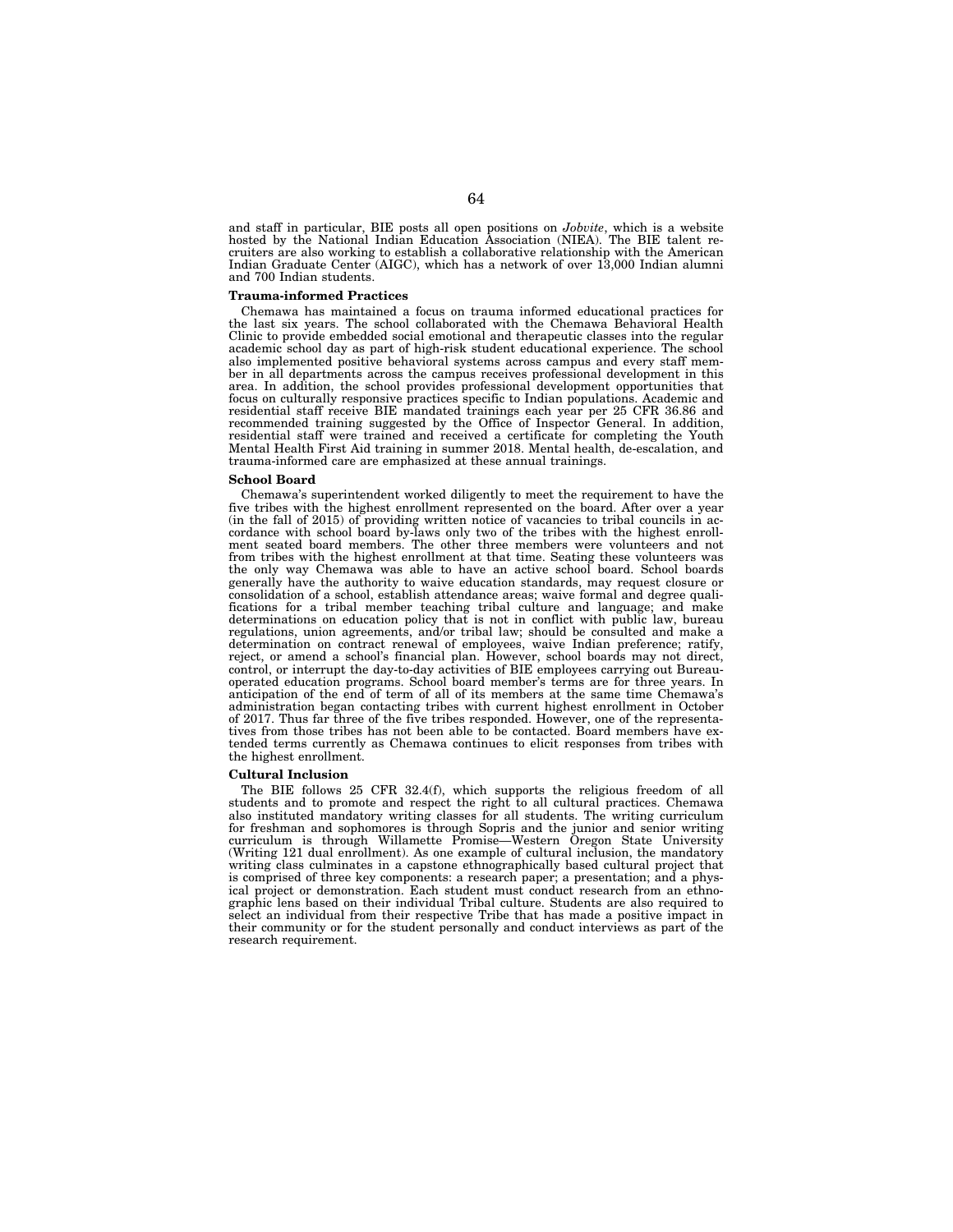I appreciate your patience with our response as well as your continued interest and support of BIE students and Chemawa Indian School. I look forward to working with the entire Oregon delegation and tribal leaders to improve education opportunities and services for BIE students. Furthermore, Indian Affairs welcomes the opportunity to conduct a joint site visit in the future. If you have any further questions, please contact me at (202) 208–7163. A similar letter is being sent to the cosigners of your letter.

Sincerely,

TARA SWEENEY, *Assistant Secretary—Indian Affairs.* 

Enclosure: WebBP Organization BEM Report

CONGRESS OF THE UNITED STATES, WASHINGTON, DC

April 12, 2019

Hon. RAUL GRIJALVA, *Chairman*, *Committee on Natural Resources, U.S. House of Representatives, Washington, DC 20515.* 

Hon. ROB BISHOP, *Ranking Member*, *Committee on Natural Resources, U.S. House of Representatives, Washington, DC 20515.* 

Dear Chairman Grijalva and Ranking Member Bishop:

We write to respectfully request a hearing in the House Natural Resources Committee on the four off-reservation Native American boarding schools operated by the Bureau of Indian Education (BIE): Riverside Indian School in Anadarko, Oklahoma; Sherman Indian School in Riverside, California; Flandreau Indian School in Flandreau, South Dakota; and Chemawa Indian School (Chemawa) in Salem, Oregon. Following a local media report's serious allegations of BIE neglecting the welfare of Chemawa students, we led several of our Oregon delegation colleagues in seeking answers from the Administration about the lack of accountability and transparency at Chemawa, running into many obstacles in doing so, not least of which is an order from Indian Affairs leadership restricting Chemawa staff from speaking with us. Chemawa is of particular interest to us and the communities we represent, and we continue to consult with Oregon tribal leaders about ways to hold BIE accountable.

Chemawa is the oldest continuously-operating Native American boarding school in America, and now represents a place where Native youth from across the West can receive a high school education in a unique, culturally-appropriate setting. As an off-reservation school, students attend Chemawa from 17 states with more than a third coming from Arizona. Chemawa students belong to as many as 80 different tribes with the White Mountain Apache Tribe, Tohono O'Odham Nation, Gila River Indian Community, and the Navajo Nation representing the highest number of Chemawa students.1 We are troubled by circumstances at BIE and at the school, and we fear those circumstances interfere with their mission to "provide opportunities for every Chemawa student to achieve success."<sup>2</sup>

A 2017 five-part investigative report by Oregon Public Broadcasting (OPB) made serious allegations and outlined significant concerns about Chemawa. These concerns ranged from a lack of transparency and accountability in the governance structure and management of the school, to alarming reports of the deaths of three students at Chemawa: Melissa Abell, who died of cardiac arrest in her dorm room; Flint Tall, who died in an alcohol-related car accident in South Dakota shortly after being expelled and sent home; and Marshall Friday, who died after struggling to

 $1$  Chemawa enrollment facts, 2014–2015: http://chemawa.bie.edu/quickfacts.html. Accessed March 7, 2019.

<sup>&</sup>lt;sup>2</sup> Chemawa Mission and Vision: http://chemawa.bie.edu/mission.html. Accessed March 11, 2019.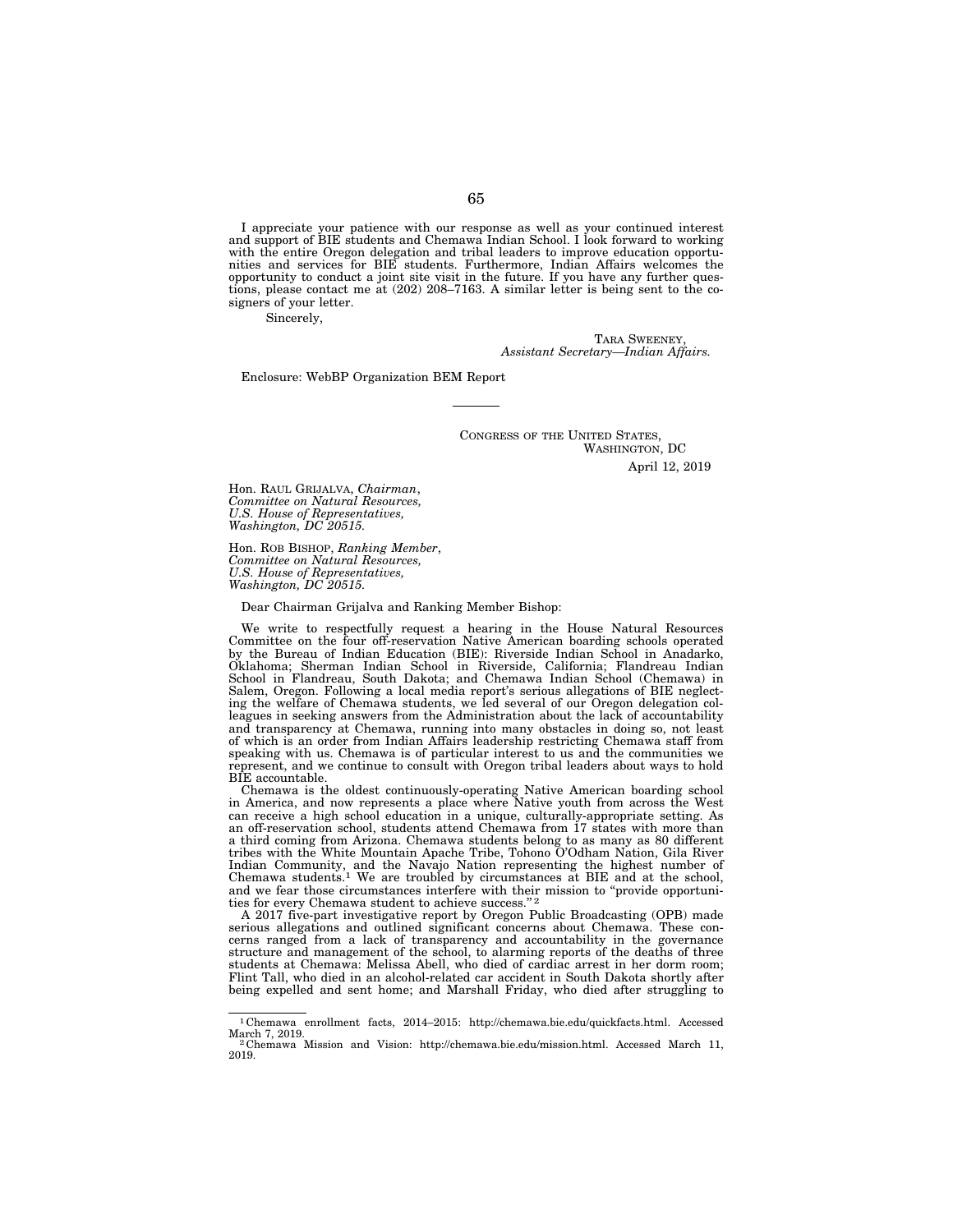access medication for a heart problem at school.3 In light of the OPB report, the Oregon delegation sent a letter to Principal Deputy Assistant Secretary for Indian Affairs John Tahsuda on November 14, 2017, outlining a series of questions related to our concerns about Chemawa. The letter we received in response on April 26, 2018, provided unsatisfactory answers to our inquiries. This, in addition to the months-long delay in receiving the response, prompted us to convene a meeting at Chemawa.

On May 3, 2018, we, along with Senator Ron Wyden and Senator Jeff Merkley, met with BIE Director Tony Dearman and Chemawa administrators at the school seeking answers to our questions. We were particularly dismayed and frustrated when we were told at the meeting that Chemawa and BIE staff are prohibited from talking with us, their elected representatives, without approval from Congressional Affairs in Washington, DC. Following insufficient responses to our questions in that meeting, we sent a second letter to Mr. Tahsuda on June 8, 2018, with additional concerns about Chemawa's staff vacancy rate and lack of Native American teachers; policies and procedures to train teachers and support staff so that they are fully equipped to meet complex student needs; and school board membership and authority. Concurrently, we sent a letter to the Department of Education requesting information about why the Department was withholding Title I funding from BIE, and a letter to the Indian Health Service (IHS) requesting information about the relationship between IHS and Chemawa to protect the health and safety of students. We received responses from the Department of Education and Indian Health Service within three months of sending our letters.

On August 20, 2018, Congressman Schrader spoke with Assistant Secretary for Indian Affairs Tara Sweeney and Mr. Tahsuda. Mr. Tahsuda took full responsibility for the prohibition on Chemawa staff talking to Members of Congress, even after Congressman Schrader emphasized that this policy blocks his own constituents from speaking with him. Mr. Tahsuda reiterated that all queries must go through Congressional Affairs, but when pressed for an estimated timeline for the response to our letter sent to that specific department more than two months ago, he was unable to answer.

While our letter was going unanswered at Indian Affairs, we learned of the tragic death of Robert Tillman, who was a student at Chemawa. Less than two weeks after leaving Chemawa, Robert died in Wyoming. We don't know any details surrounding the circumstances of his departure from the school, but are deeply concerned that this student death, along with the student deaths OPB reported on in 2017, signals that Chemawa and BIE are failing to keep students in their care safe, and to identify and meet student health and safety needs.

After more than nine months without a response, and with fresh concerns about student safety, we, with Senator Merkley, requested a second meeting at Chemawa. We met with Chemawa administrators, Director Dearman, and Mr. Tahsuda on March 20, 2019, and received an answer to our June 2018 letter to Indian Affairs at the meeting itself. This response was unsatisfactory; it was light on details and did not address all of our questions. Additionally, we believe that had we not visited Chemawa in person a second time, we would still be waiting for a response.

We have repeatedly followed the proper channels given to us by BIE and sub-mitted detailed inquiries to Congressional Affairs at the Bureau of Indian Affairs. These are serious and specific concerns, and to receive delayed and vague responses from BIE and Indian Affairs is unacceptable. We have been repeatedly told that staff at Chemawa is prohibited from speaking with Members of Congress and have seen written communications to staff reinforcing that message. We believe that BIE's policy restricting communication between Chemawa and the Congressional delegation is a great disservice to Chemawa's students and staff and fosters a culture of secrecy where staff and students are afraid to speak up and discuss their

BIE has a responsibility to thousands of Native students, and we have a responsibility to our constituents and students in Oregon. A hearing into BIE's oversight of Chemawa and other such off-reservation boarding schools would help us all to share the information that we need to accomplish our common goal of ensuring that Native students have the resources and support to receive the best academic and cultural education, college readiness skills, and work force training, in a safe and supportive environment, and that BIE school staff have the resources, training, and support to succeed in providing this education. Under the Committee's previous leadership, BIE was not called in to testify. There has been a significant lapse in oversight of BIE and these issues need to be investigated by Congress. We believe

<sup>3</sup>Full Oregon Public Broadcasting series on Chemawa: https://www.opb.org/news/series/ chemawa/. Accessed March 7, 2019.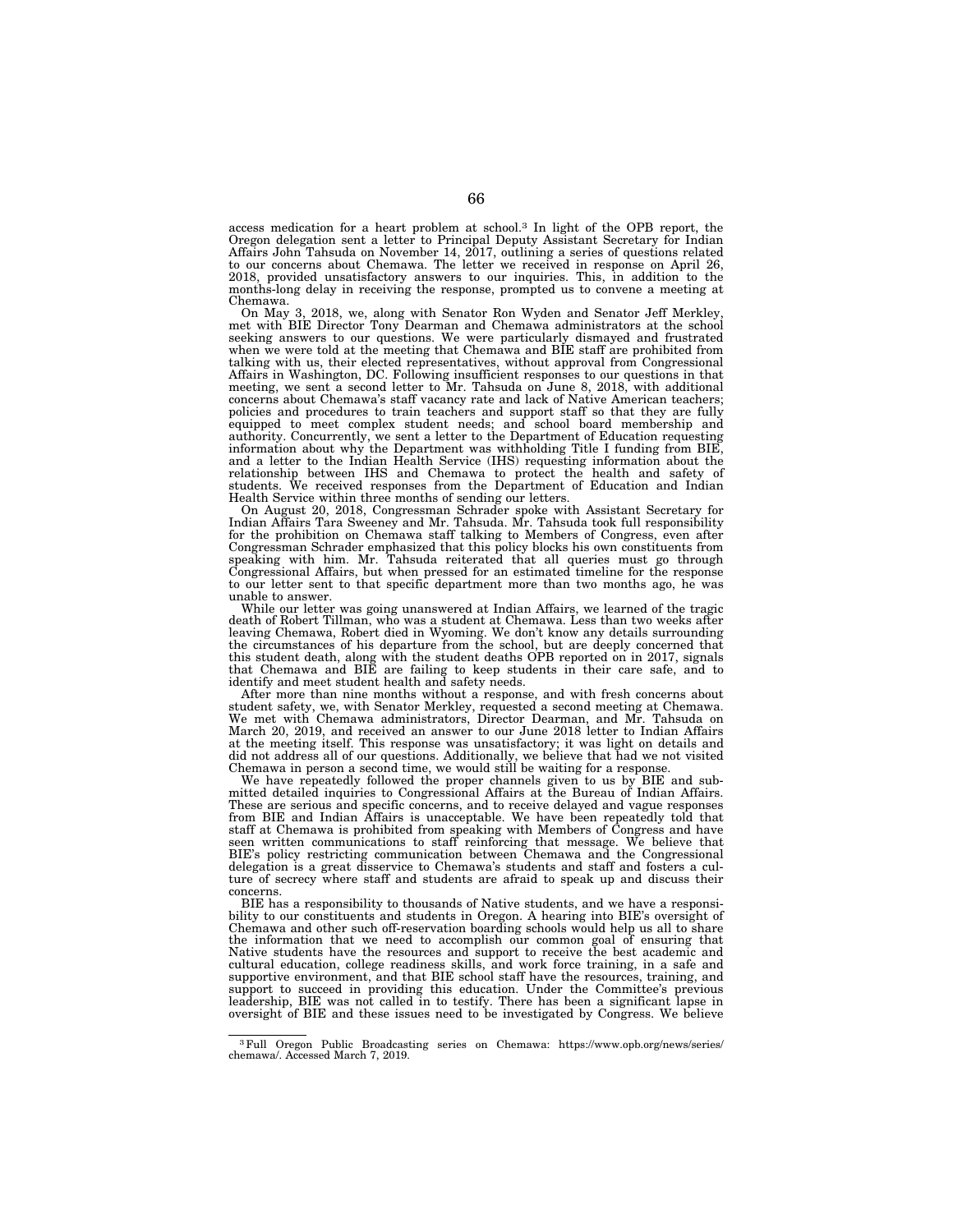that BIE must be held accountable for their inaction in response, specifically, to the concerns raised about Chemawa, and that the Committee should make doing so a priority.

We urge you to hold a hearing in your committee and appreciate the opportunity to work with you to provide oversight into this issue on a broad, bipartisan scale. Please do not hesitate to contact Julia Stafford in Rep. Schrader's office at julia.stafford@mail.house.gov, or Allison Smith in Rep. Bonamici's office at allison.smith@mail.house.gov should you have any questions. Thank you for your consideration of our request.

Sincerely,

*Kurt Schrader, Suzanne Bonamici,* 

Member of Congress

Dr. SCHRADER. Mr. Cruz, I feel sorry for you, being the sacrificial lamb here. We asked Mr. Tahsuda and Mr. Dearborn to show up, and they did not have the intestinal fortitude, so it fell to you. I appreciate it. My comments are going to be pretty harsh. They are not directed at you, please rest assured. Well, maybe a couple might be.

All due respect, you just stated a moment ago that the reason we don't have supervisors from Chemawa is because they are in school. And you just heard from Ms. Moody-Jurado that there is no school. They have been out of school since May 3. Why did you tell us that?

Mr. CRUZ. Sir, it is my understanding that Lora had a scheduling conflict——

Dr. SCHRADER. All right. So, the bottom line is, you don't know what is going on and you are not telling the Committee the honest truth. Let's be honest.

You stated that there is this whistleblower protection statute. It is not followed. It is window dressing. Your testimony, with all due respect, reads like the responses the Oregon delegation got back from BIA/BIE, a bunch of policies, a handbook that you have that dots all the I's and crosses all the T's, but is not followed, is not implemented, and puts these young people at horrible risk in Indian Country.

It is a complete lack of management by your agency of these kids' precious lives. Totally inappropriate. We are taking steps. We have strategic direction plans. Ask Ms. Willis and Ms. Keith how good they feel about that. How does that help them? How does it help where we are going?

I am concerned that we are asking for help and we are getting platitudes. That is not what this should be. Indian Country deserves the same opportunity every American kid in this country should have, and we are just not seeing it.

I want to hear clearly from you. As I alluded to earlier, March 20, 2018—a little over a year ago—Tahsuda told me, ''Hey, we have a gag rule. We are not allowing these folks to talk to you, Congressman, or anything else, for that matter, press, parents, whatever.'' You just indicated a moment ago—I don't know how accurate it is, given your previous statements—that the gag rule is no longer in effect, that they can talk to me if I call them up tomorrow. Is that correct?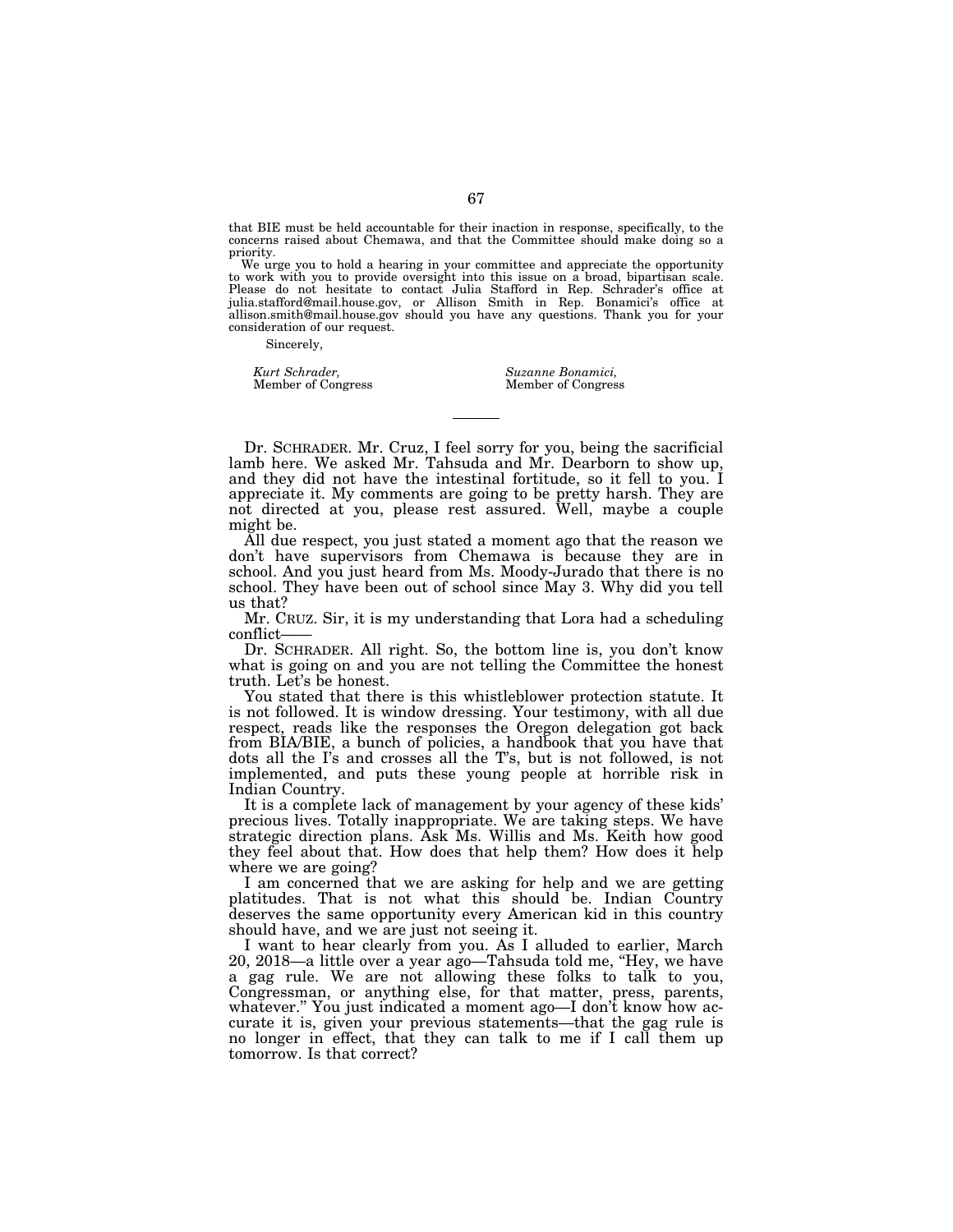Mr. CRUZ. In their personal capacity, yes.

Dr. SCHRADER. OK. In their personal capacity. What does that mean?

Mr. CRUZ. They have First Amendment rights to talk to whoever they would like.

Dr. SCHRADER. I would like to think they do. And without fear of retaliation.

Mr. CRUZ. Yes, sir.

Dr. SCHRADER. OK. So, can you commit to making sure all the Chemawa teachers, staff, students, and parents are aware of that? Because they don't know that now. That is not the rule right now.

Mr. CRUZ. Yes. We will make sure that communication is-Dr. SCHRADER. And when will that happen, sir?

Mr. CRUZ. I will talk to the BIE director to make sure that is

done as soon as possible.

Dr. SCHRADER. Sounds like chain of command to me, so that may or may not happen. I am a little concerned, given the testimony we have heard here. Can you commit to that happening within the week?

Mr. CRUZ. Sir, I can do that. Yes, sir.

Dr. SCHRADER. All right. I appreciate that very, very much. I am just passionate about this school. I usually don't get too carried away, and I apologize for being a little on the muscle here. But it just bothers me that their First Amendment rights have been denied them up until, hopefully, this new opportunity. And with that comes, hopefully, an opportunity for some of the good practices that both of our witnesses here talked about putting into place to prevent some of the problems.

Ms. Casey, you talked about the ''One Chemawa'' policy. I cannot think of a more dehumanizing policy for the vibrant, colorful array of Indian tribes we have in this country to be forced into one white man's view of how you're supposed to present yourself. Could you comment on that a little bit, how that affects the students?

Ms. CASEY. On a daily basis, it affects the students. That is how they begin their day. And I see it, and they comment on it. I believe it was first period, at the end of first period, they would always comment. If I had the whole classroom to myself, they were very trusting of me, and still many of them are.

Dr. SCHRADER. And to the Committee, it is just so emblematic of the lack of sensitivity that BIA/BIE have toward Indian Country. And I really appreciate the opportunity to have the hearing today. And it sounds like a good bipartisan effort to hopefully come up with good ideas to fix some of the problems that are there.

It is going to require some legislation because, obviously, the culture in BIA/BIE historically just cannot get it done. So, I look forward to working with everybody, and want to thank everybody for their indulgences, and all the witnesses for all their efforts.

Ms. CASEY. May I provide one more comment? Just in response to Mr. Cruz's comment on sweat lodges. The student sweat lodges are limited to community support, and that is including Federal background checks, so be it. So, therefore, they are not as diverse as the students' needs are.

And students and past-supporting community members have reported breaches of privacy, that administrative leadership wanted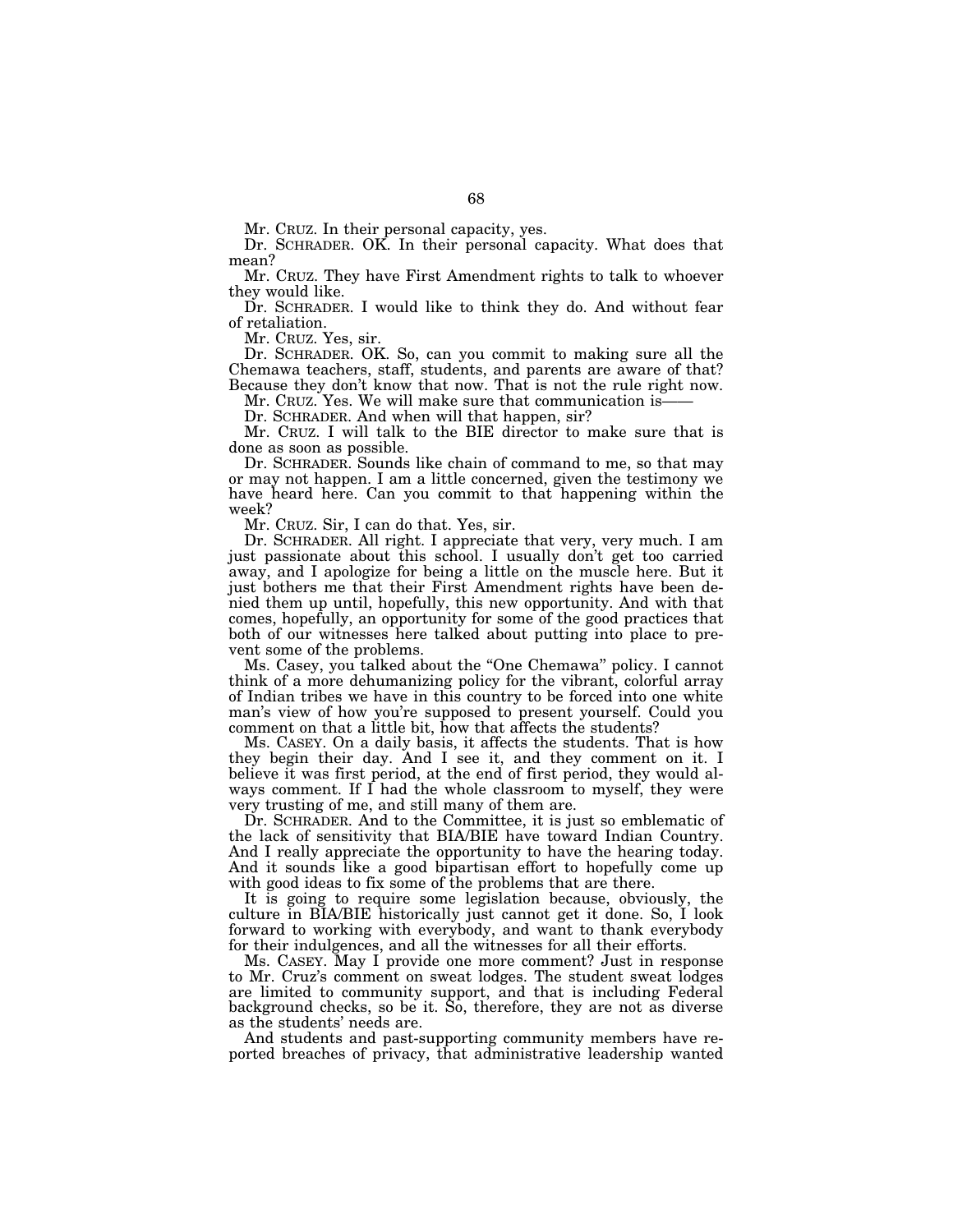to record or get documentation of what had been said, which is a complete no-go in our community.

Dr. SCHRADER. Thank you, and I yield back.

Ms. MOODY-JURADO. Chairman Gallego, can I just make one clarifying point on my testimony?

Mr. GALLEGO. Give me 1 second.

Thank you, Representative Schrader. I am going to yield to myself 5 minutes as Chairman to follow up on a couple things that have come to light.

Mr. Cruz, Mr. Schrader said he is not going to take it as an insult that you came here. But as Chairman, I do take it as an insult you came here and you lied to my face when you said that the reason why the superintendent could not be here is because they were in school.

Now, you are trying to nuance this by saying, well, they are working and they have meetings, when in fact you are just being deceitful. I am not done yet—we tried to have a very good conversation here, a conversation that should have been productive, and all I have seen right now is you basically throwing out these procedural maneuvers to basically cover your ass, and then you lied to me, the Chairman of the Committee, about why the superintendent was not here. All right?

So, why would I trust anything that you are saying from now on? Why would Representative Schrader trust you or Representative Bonamici trust you? They are not going to do anything if you are willing to come to this chamber and lie. You purposely were deceitful. Don't give me any BS that you were trying to be careful. Purposely deceitful. Now you may answer.

Mr. CRUZ. Sir, I apologize for that misunderstanding.

Mr. GALLEGO. Do not apologize. Fix it. If I hear again from my two Representatives from Oregon that there have been no changes, I will haul everyone I can down.

Last, did you or anyone in your Department order the superintendent not to appear?

Mr. CRUZ. I did not do that. I cannot speak for everyone throughout the Department.

Mr. GALLEGO. OK. Second to last, I want to make sure that we are very clear. We have some people here that have family that work for the school system. They are fearful of retaliation. It is important that you, your Department, make sure that there is no retaliation for these families that are testifying, or that were employees of the families that are testifying. Is that correct?

Mr. CRUZ. What is the question?

Mr. GALLEGO. That you will assure that there will be no retaliation for the families.

Mr. CRUZ. Yes.

Mr. GALLEGO. I apologize, Ms. Jurado. You may now finish.

Ms. MOODY-JURADO. I just wanted to clarify to Representative Bonamici that students are permitted to wear regalia. It was staff that were told they could not because it was distracting, even though we are representing our individual tribes to graduation.

Ms. BONAMICI. Thank you for the clarification.

Mr. GALLEGO. Thank you, Ms. Jurado. We will be moving on to closing statements. First I want to thank the witnesses for their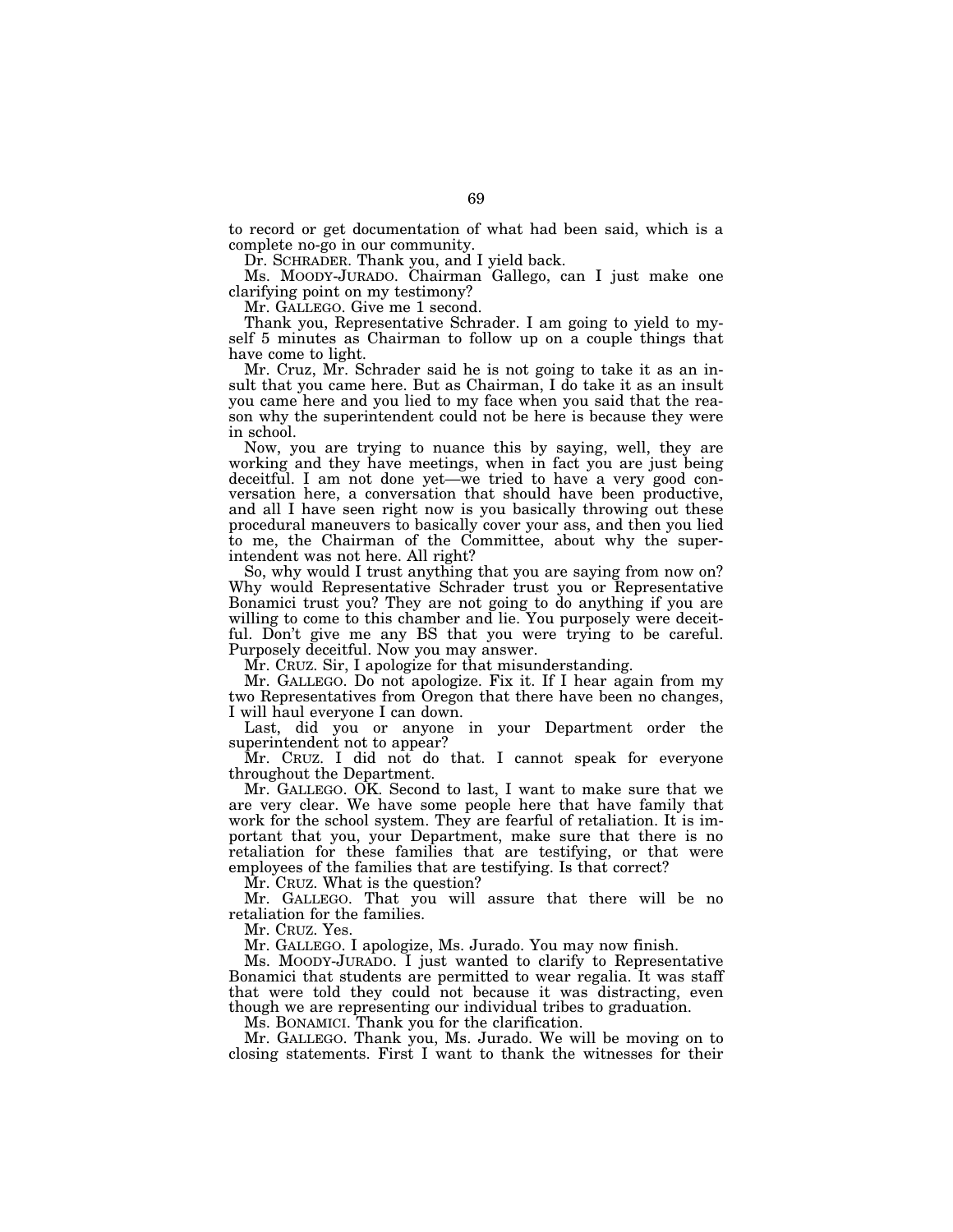valuable testimony and the Members for their questions. Thank you. It has been a long hearing.

It is very disturbing to hear from our witnesses, and including the government witnesses, what is occurring in this school. When we take students into our schools, we take a very serious responsibility. We don't replace the parents, but we certainly are making decisions for them in their place.

And the fact that we are still putting up walls of communication between teachers and medical staff, walls of communication between mental health experts and between parents and the administration, and to make matters worse, between students, parents, teachers, and their Members of Congress, is absolutely ridiculous.

The reason why this school is having its problems is because it does have a culture of essentially stonewalling. And stonewalling means no one is ever held accountable. And when no one is held accountable, then everything goes out the window.

I hope this administration recognizes that there is an urgency, a bipartisan urgency, to actually fix this. We want our students, no matter who they are or where they are from, to succeed. And we want to give them the tools that they need to succeed. And partly, and most wholly, is having an administration, a school administration, that feels accountable.

So, I hope we take away from this that this is an opportunity for us to work together. I hope, Mr. Cruz, you have an opportunity to actually work with Representative Schrader on this. We want to have a good working relationship. It is in the best interests of our kids. And I hope to be proven wrong from what I have seen so far.

Without objection, we don't have anybody from the Minority to discuss, so I close this hearing. Thank you to all the witnesses.

[Whereupon, at 4:01 p.m., the Subcommittee was adjourned.]

#### [ADDITIONAL MATERIALS SUBMITTED FOR THE RECORD]

#### PREPARED STATEMENT OF THE HON. RAÚL M. GRIJALVA, CHAIR, COMMITTEE ON NATURAL RESOURCES

Good afternoon, everyone. I will also keep my statement short, so we can allow our witnesses time to tell their stories, which I can imagine may be difficult for them to say at times.

As a former school board member, education is one of the policies I am passionate about. I understand that not all school systems are perfect, but as Members of Congress it is our responsibility to uphold a high standard for education, generally; but for Indian education as well.

Since this is the only Subcommittee for Indigenous Peoples in this chamber, I think it is also the purview of this Subcommittee to ensure that Indian education is held at a high standard.

I look forward to hearing the testimony of the parents and former staff. I hope that we can resolve some issues surrounding this school, and we can work to ensure that Native students feel safe, and continue to thrive as healthy education students.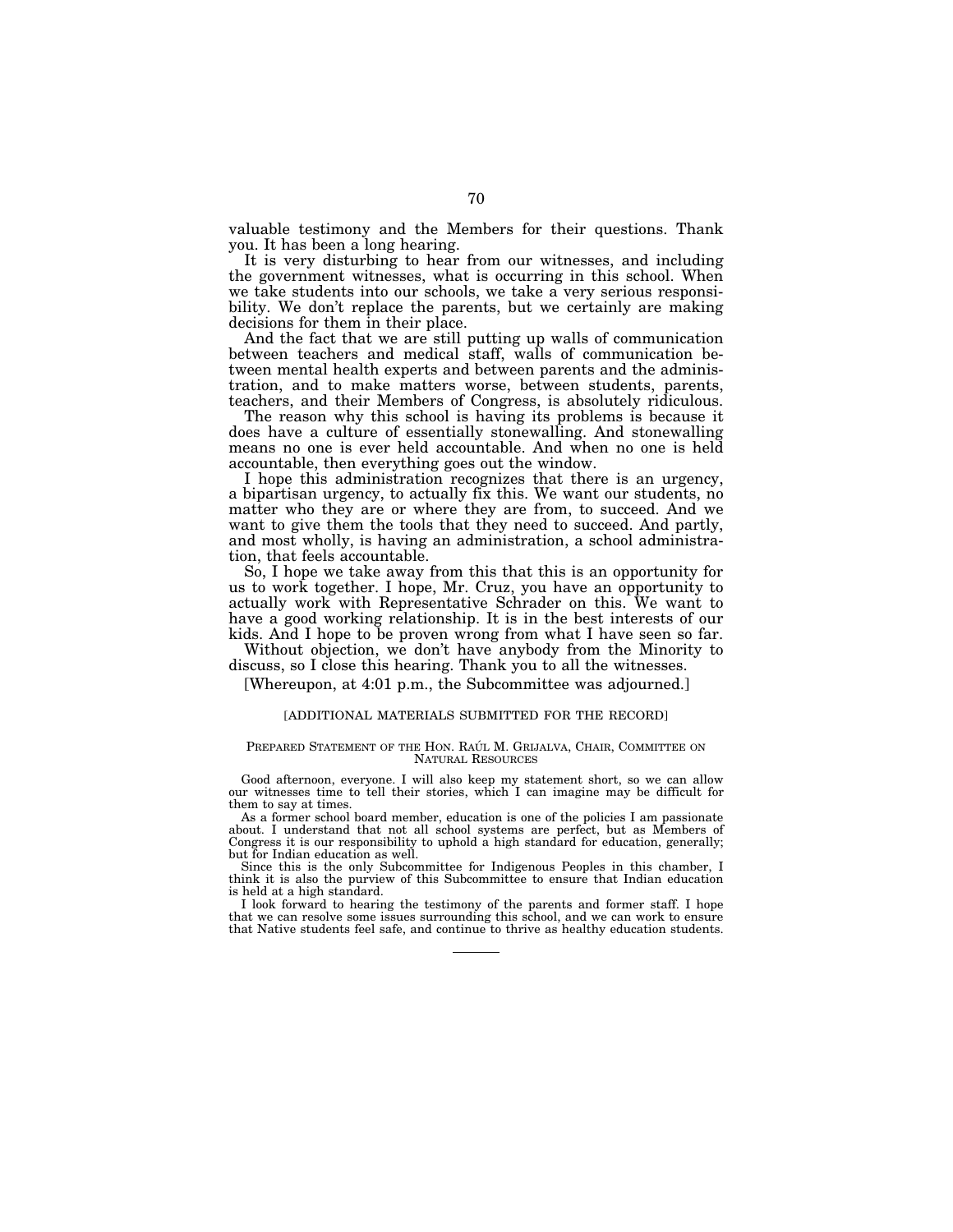#### TESTIMONY FOR THE RECORD BY ANITA ESPINO, FORMER CHEMAWA INDIAN SCHOOL EMPLOYEE

To Whom it May Concern:

I used to be an employee at Chemawa Indian School for 28 years (1988–2016). During that time I worked in several different departments: Food service, Residential and Academic, as well as being detailed to Sickbay and after school behavior programs. I put in a lot of extra hours, supporting the school due to staffing shortages, in Residential, as well as Academic.

In 2016, I was awarded Employee of the year. Several times I was Employee of the Month during my time at Chemawa. I had also been awarded ''Employee of the Year," in the past.

Originally, I was hired as a Teacher's Assistant for the Special Education Dept. My duties were divided 50/50 between the Attendance Office and Special Programs. Later I went back to school and received my AA in 2004 and was promoted to Education Tech. I had almost 20 years in the Academic Dept. For a couple of years I ran Sickbay. I also have subbed in classrooms, ran detention as well as afterschool study programs. After my usual shift, I would report to Residential for duty due to staff shortages. I would cover the front desk, work in dorms, patrol or report to wherever I was needed. Since I had prior experience in the dormitories it was an easy duty. I knew the students, staff and requirements.

In 2014, Ryan Cox decided to implement a program that was a behavior support program. He requested that I work under him. I protested. I had filed an informal complaint that was resolved for sexual harassment in the past. Even though he said there were no hard feelings I felt there was. I stated with my seniority and that I was hired under special programs I did not want to change job duties. It was a program that was not set up, nothing in writing regarding duties and expectations. I felt it was a set-up.

The program never got off the ground due to staffing shortage. I was the only person under him that was not allowed to return to my original position. Not only were my shift hours changed dramatically, so were my duties. My new shift was 11:30 am–8 pm. Half my shift required me to patrol outside during the last half of my shift. For the next 2 years I worked in a very hostile environment while he proceeded to document me out of a job. My union could not help me. They said as long as I am given 30 days noticed I can be transferred anywhere.

If I talked to anyone I would be called into impromptu meetings. People would be questioned about our conversations. His goal was to establish gossip. I wasn't even allowed to state my feelings or how I was affected if I did it would be deemed gossip.

I was given a group of students with academic failure problems. Even though I did my best to have the students succeed and pass courses it was never recognized. Past record of "Employee of the Month, "Employee of the Year" or all the previous years of successful employment did not count.

He harassed, humiliated and made it so difficult to even do a shift without some type of accusation. Guiding him through this was Rea Reynosa. She even changed my timesheet without cause.

They could do whatever they chose. I had no recourse. I was alone. I was disciplined for contacting the HR person in New Mexico. They said I had to follow chain of command and that my HR person was Ryan Cox's supervisor. She was guiding him though out all this. I couldn't seek assistance without his approval and he refused to allow me. Keeping the situation between him and I.

I loved my job. I loved my students. ''There are no bad kids. Only poor choices and children are allowed to make mistakes.'' I believed in them. Treated them with respect and in return they worked hard for me.

The class of Academic Failures that I was assigned to I would meet with each student and set up an assessment for success. I would set up meeting to reassure that they would succeed. What worked is that I worked with the students, Residential staff, as well as Academic and CBHC. Together as a team we succeeded. My kids became the F-club standing for Fun once they succeeded. I even had the two students with the most failing classes to become president and vice. It was the first time they had ever been honored and were very happy to return and motivate the new students that came in.

Currently Chemawa has a gag order. You cannot go above your supervisor. They decide your fate. They can decide to ignore your work ethics and successes and create a file to have you removed. They have done this many times. One person quit instead of working in such a hostile environment. She was a veteran, previous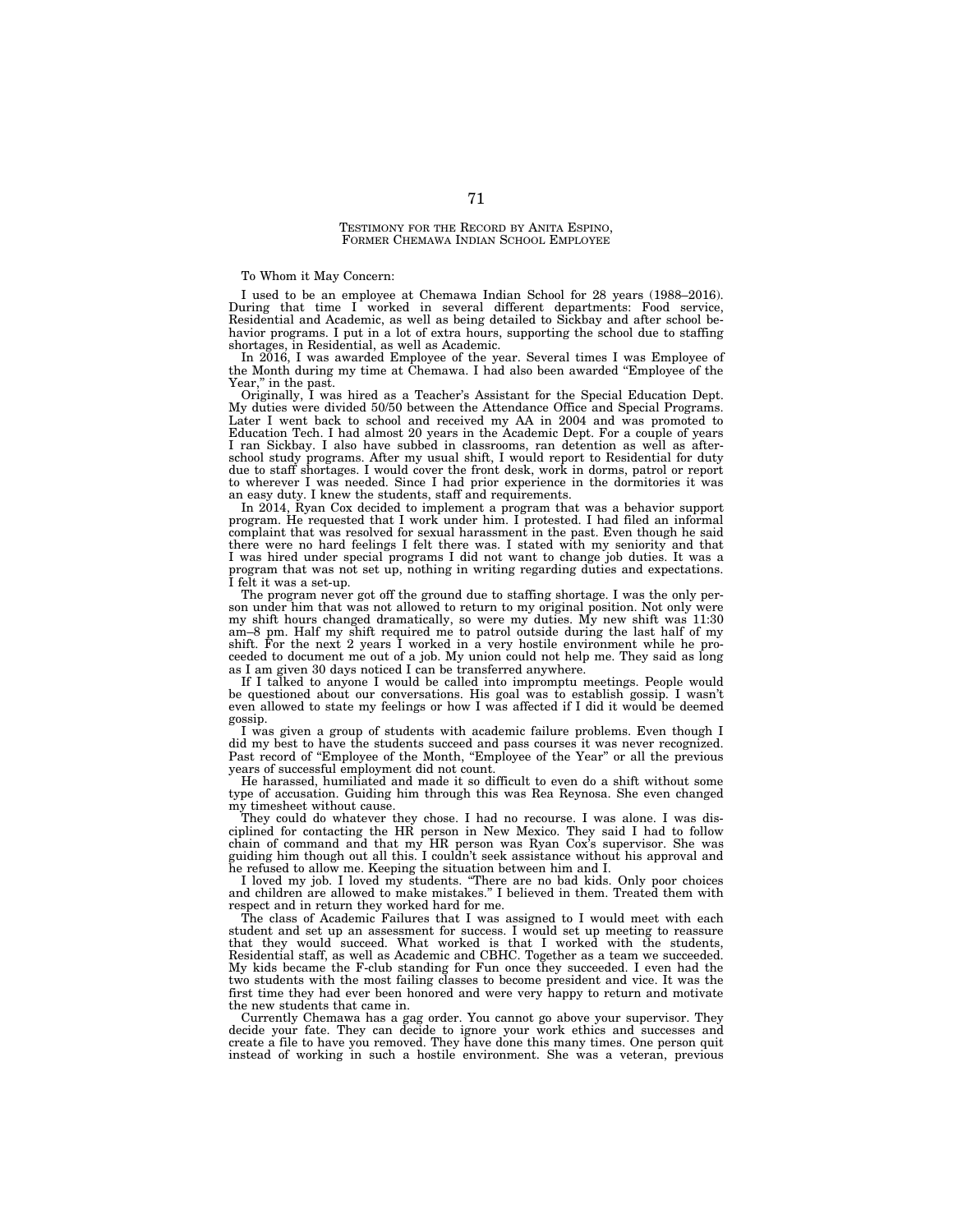boarding student and native. She lost her retirement and was accused of threatening admin. She is not allowed on property. Her threat was ''Karma has a way of working things out in the end.'' A teacher who was supposed to get his job back, (Ordered by a Federal Judge) was told his position was terminated and was never allowed to return. Those against him lied in court and destroyed files to avoid getting caught.

Promotions are by whom you know not experience. In last few years, we have lost a lot of good staff, most of them Native. If you stand up for what is right it makes you a target and soon you will be gone. The current Business manager has a high school diploma, when most tech jobs require a 2-year degree. Her position is exempt from formal training.

I have an EEO file for the school year 2015–16. If you would like to have a copy I am willing to send it. It shows the hostile work environment I was subjected to.

I hope you can help. The students need positive, respectable Native staff to look up to and follow in the path of higher education, greater expectations and goals. If I can help, please contact me.

Sincerely,

ANITA ESPINO

# [LIST OF DOCUMENTS SUBMITTED FOR THE RECORD RETAINED IN THE COMMITTEE'S OFFICIAL FILES]

### **Submissions for the Record by Rep. Bonamici**

- ''Life And Death At Chemawa Indian School,'' Oregon Public Broadcasting. (October 30, 2017) https://www.opb.org/news/ series/chemawa/chemawa-indian-school-student-safety-salemoregon/
- ''What's A Chemawa Diploma Really Worth?,'' Oregon Public Broadcasting. (November 3, 2017) https://www.opb.org/news/ series/chemawa/indian-school-oregon-test-scores-graduationrate/
- ''Former Chemawa Staff Say Concerns Were Met With Retaliation, Bullying,'' Oregon Public Broadcasting. (November 13, 2017) https://www.opb.org/news/series/chemawa/staff-bullyingretaliation-teachers/
- ''Chemawa Staff, Students Question Hiring Practices and Non-Native Administration," Oregon Public Broadcasting.<br>(November 20, 2017) https://www.opb.org/news/series/ https://www.opb.org/news/series/ chemawa/indian-school-oregon-native-administration-hiring/
- ''Behind The Fence: Chemawa's Culture Of Secrecy,'' Oregon Public Broadcasting. (November 27, 2017) https://www.opb.org/ news/series/chemawa/indian-school-oregon-finance-historyboard-future/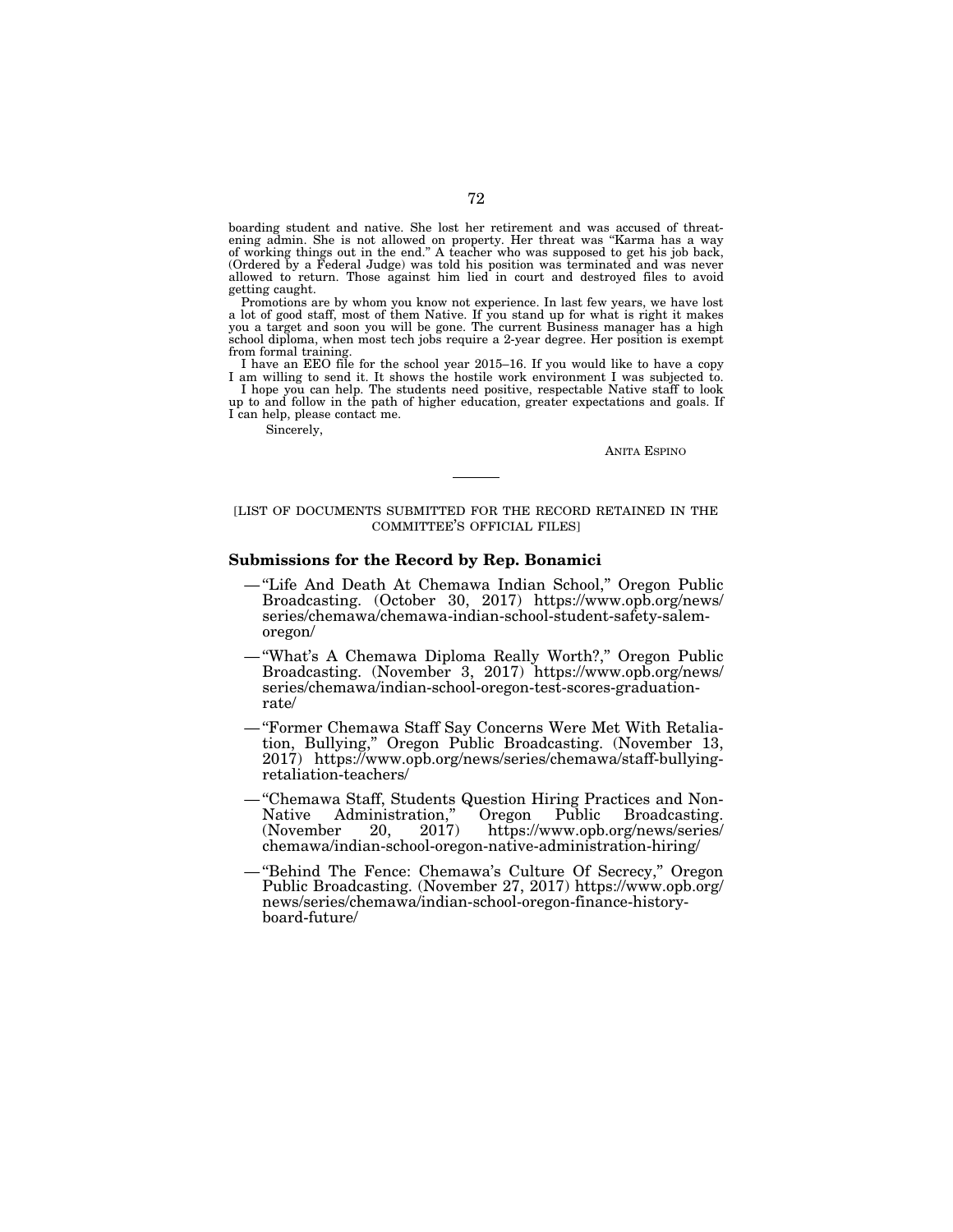# **Submissions for the Record by Beatrice Willis**

- ''Unmarked Graves Discovered at Chemawa Indian School,'' Al Jazeera US & Canada. (January 3, 2016)
- ''Oregon Lawmakers Promise Reforms for Chemawa Indian School,'' Oregon Public Broadcasting. (May 4, 2018)
- ''Oregon Deputy Filmed Striking Restrained Man Worked As School Resource Officer," Oregon Public Broadcasting. (June 6, 2018)
- ''Oregon Delegation Expands Inquiry Into Chemawa Indian School,'' Oregon Public Broadcasting. (June 11, 2018)
- ''Life and Death At Chemawa Indian School,'' Oregon Public Broadcasting. (October 30, 2017)
- ''What's A Chemawa Diploma Really Worth?,'' Oregon Public Broadcasting. (November 6, 2017)
- ''Chemawa Staff, Students Question Hiring Practices And Non-Oregon Public Broadcasting. (November 20, 2017)
- ''Behind The Fence: Chemawa's Culture Of Secrecy,'' Oregon Public Broadcasting. (November 27, 2017)
- ''Behavior Expectations,'' U.S. Department of the Interior, Bureau of Indian Education, Chemawa Indian School Correspondence, Assistant Principal Ryan Cox to Student. (March 1, 2016)
- ''Administrative Leave from School,'' U.S. Department of the Interior, Bureau of Indian Education, Chemawa Indian School Correspondence, Assistant Principal Ryan Cox to Student. (April 25, 2016)
- ''Due Process Hearing,'' U.S. Department of the Interior, Bureau of Indian Education, Chemawa Indian School Correspondence, Assistant Principal Joel Chavez to Student. (November 29, 2016)
- ''Appeal of Student Incident Report of November 24, 2016,'' U.S. Department of the Interior, Bureau of Indian Education, Chemawa Indian School Correspondence, Assistant Principal Joel Chavez to Ms. Willis. (December 2, 2016)
- "Acceptance for Admission," Central Wyoming College. (February 2, 2017)
- ''Prom Guest Application Denial,'' U.S. Department of the Interior, Bureau of Indian Education, Chemawa Indian School Correspondence, Superintendent Lora Braucher to Ms. Willis. (April 10, 2017)
- ''Re-Admission,'' Northwest Youth Corps. (May 8, 2017)
- ''Request for Cause of Death,'' Paddock Legacy Health. (May 30, 2017)
- ''Oregon Leaders Plan Congressional Hearings On Troubled Chemawa Indian School,'' Oregon Public Broadcasting. (March 21, 2019)